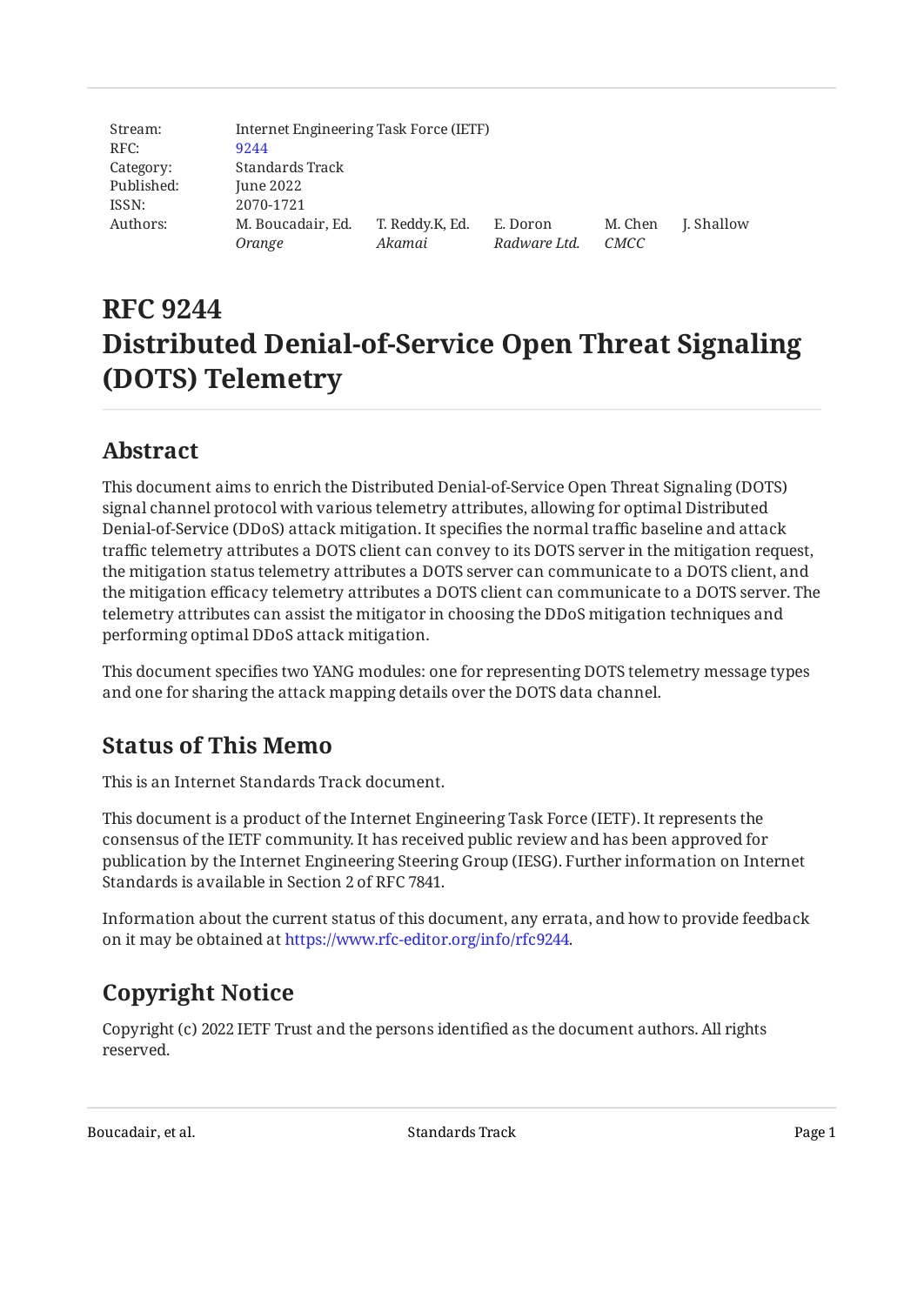This document is subject to BCP 78 and the IETF Trust's Legal Provisions Relating to IETF Documents (<https://trustee.ietf.org/license-info>) in effect on the date of publication of this document. Please review these documents carefully, as they describe your rights and restrictions with respect to this document. Code Components extracted from this document must include Revised BSD License text as described in Section 4.e of the Trust Legal Provisions and are provided without warranty as described in the Revised BSD License.

## <span id="page-1-0"></span>**[Table of Contents](#page-1-0)**

- [1](#page-3-0). [Introduction](#page-3-0)
- [2](#page-5-0). [Terminology](#page-5-0)
- [3](#page-6-0). [DOTS Telemetry: Overview and Purpose](#page-6-0)
	- [3.1.](#page-6-1) [Need for More Visibility](#page-6-1)
	- [3.2.](#page-7-0) [Enhanced Detection](#page-7-0)
	- [3.3.](#page-8-0) Effi[cient Mitigation](#page-8-0)
- [4](#page-9-0). [Design Overview](#page-9-0)
	- [4.1.](#page-9-1) [Overview of Telemetry Operations](#page-9-1)
	- [4.2.](#page-10-0) [Block-Wise Transfers](#page-10-0)
	- [4.3.](#page-10-1) [DOTS Multihoming Considerations](#page-10-1)
	- [4.4.](#page-10-2) [YANG Considerations](#page-10-2)
- [5](#page-12-0). [Generic Considerations](#page-12-0)
	- [5.1.](#page-12-1) [DOTS Client Identi](#page-12-1)fication
	- [5.2.](#page-12-2) [DOTS Gateways](#page-12-2)
	- [5.3.](#page-12-3) [Uri-Path Parameters and Empty Values](#page-12-3)
	- [5.4.](#page-12-4) [Controlling Con](#page-12-4)figuration Data
	- [5.5.](#page-12-5) [Message Validation](#page-12-5)
	- [5.6.](#page-12-6) [A Note about Examples](#page-12-6)
- [6](#page-13-0). [Telemetry Operation Paths](#page-13-0)
- [7](#page-14-0). [DOTS Telemetry Setup Con](#page-14-0)figuration
	- [7.1.](#page-14-1) [Telemetry Con](#page-14-1)figuration
		- [7.1.1](#page-15-0). [Retrieving the Current DOTS Telemetry Con](#page-15-0)figuration
		- [7.1.2](#page-17-0). [Conveying the DOTS Telemetry Con](#page-17-0)figuration
		- [7.1.3](#page-20-0). [Retrieving the Installed DOTS Telemetry Con](#page-20-0)figuration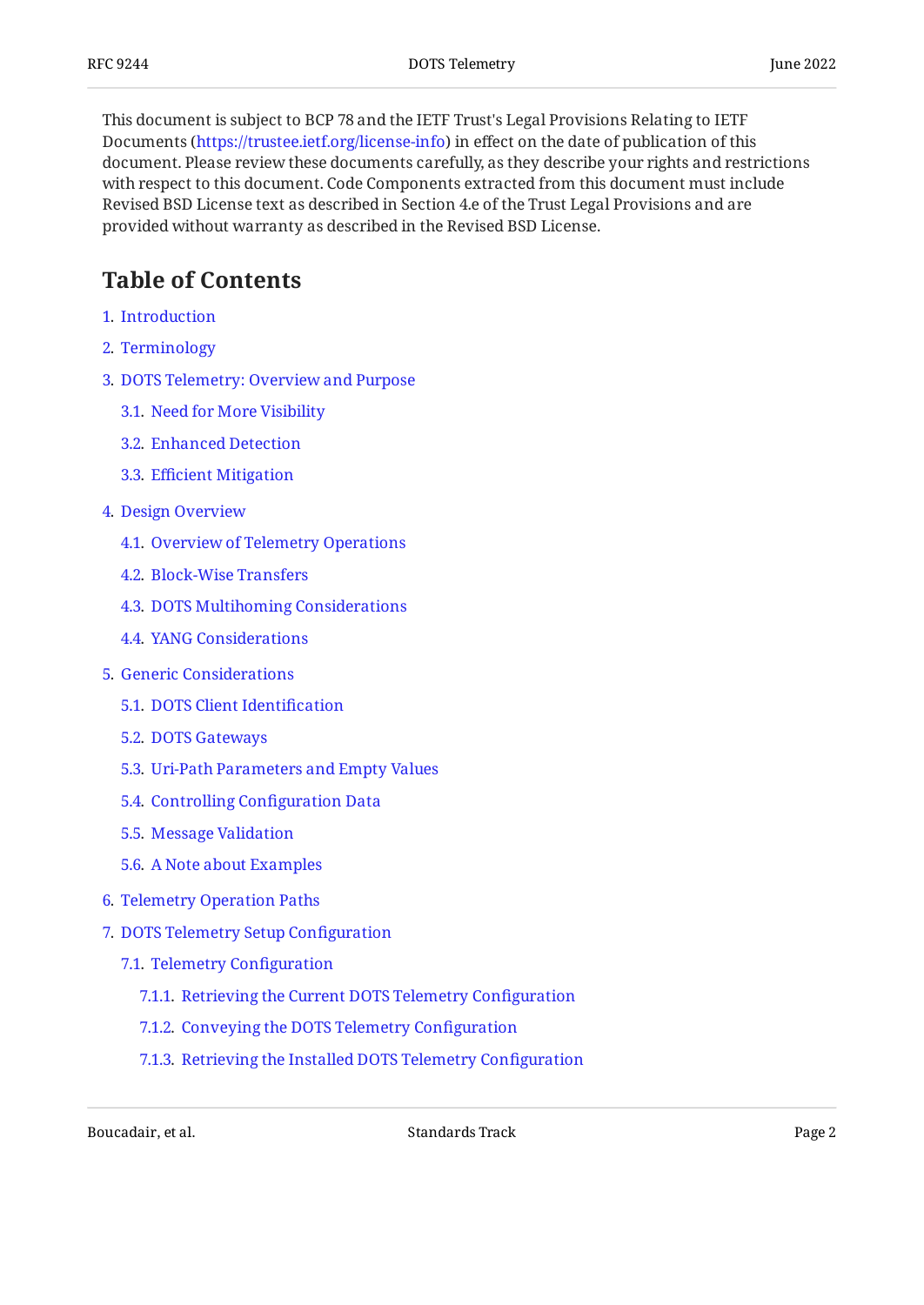- [7.1.4](#page-20-1). [Deleting the DOTS Telemetry Con](#page-20-1)figuration
- [7.2.](#page-21-0) [Total Pipe Capacity](#page-21-0)
	- [7.2.1](#page-22-0). [Conveying DOTS Client Domain Pipe Capacity](#page-22-0)
	- [7.2.2](#page-26-0). [Retrieving Installed DOTS Client Domain Pipe Capacity](#page-26-0)
	- [7.2.3](#page-27-0). [Deleting Installed DOTS Client Domain Pipe Capacity](#page-27-0)
- [7.3.](#page-27-1) [Telemetry Baseline](#page-27-1)
	- [7.3.1](#page-30-0). [Conveying DOTS Client Domain Baseline Information](#page-30-0)
	- [7.3.2](#page-32-0). [Retrieving Installed Normal Tra](#page-32-0)ffic Baseline Information
	- [7.3.3](#page-33-0). [Deleting Installed Normal Tra](#page-33-0)ffic Baseline Information
- [7.4.](#page-33-1) [Resetting the Installed Telemetry Setup](#page-33-1)
- [7.5.](#page-33-2) Confl[ict with Other DOTS Clients of the Same Domain](#page-33-2)
- [8](#page-33-3). [DOTS Pre-or-Ongoing-Mitigation Telemetry](#page-33-3)
	- [8.1.](#page-35-0) [Pre-or-Ongoing-Mitigation DOTS Telemetry Attributes](#page-35-0)
		- [8.1.1](#page-36-0). [Target](#page-36-0)
		- [8.1.2](#page-37-0). [Total Tra](#page-37-0)ffic
		- [8.1.3](#page-38-0). [Total Attack Tra](#page-38-0)ffic
		- [8.1.4](#page-40-0). [Total Attack Connections](#page-40-0)
		- [8.1.5](#page-42-0). [Attack Details](#page-42-0)
		- [8.1.6](#page-45-0). [Vendor Attack Mapping](#page-45-0)
	- [8.2.](#page-49-0) [From DOTS Clients to DOTS Servers](#page-49-0)
	- [8.3.](#page-52-0) [From DOTS Servers to DOTS Clients](#page-52-0)
- [9](#page-56-0). [DOTS Telemetry Mitigation Status Update](#page-56-0)
	- [9.1.](#page-56-1) [From DOTS Clients to DOTS Servers: Mitigation E](#page-56-1)fficacy DOTS Telemetry Attributes
	- [9.2.](#page-58-0) [From DOTS Servers to DOTS Clients: Mitigation Status DOTS Telemetry Attributes](#page-58-0)
- [10](#page-63-0). [Error Handling](#page-63-0)
- [11](#page-63-1). [YANG Modules](#page-63-1)
	- [11.1.](#page-63-2) [DOTS Signal Channel Telemetry YANG Module](#page-63-2)
	- [11.2.](#page-89-0) [Vendor Attack Mapping Details YANG Module](#page-89-0)
- [12](#page-92-0). [YANG/JSON Mapping Parameters to CBOR](#page-92-0)

Boucadair, et al. The contract of the Standards Track Contract Page 3 and 2011 11: The contract Page 3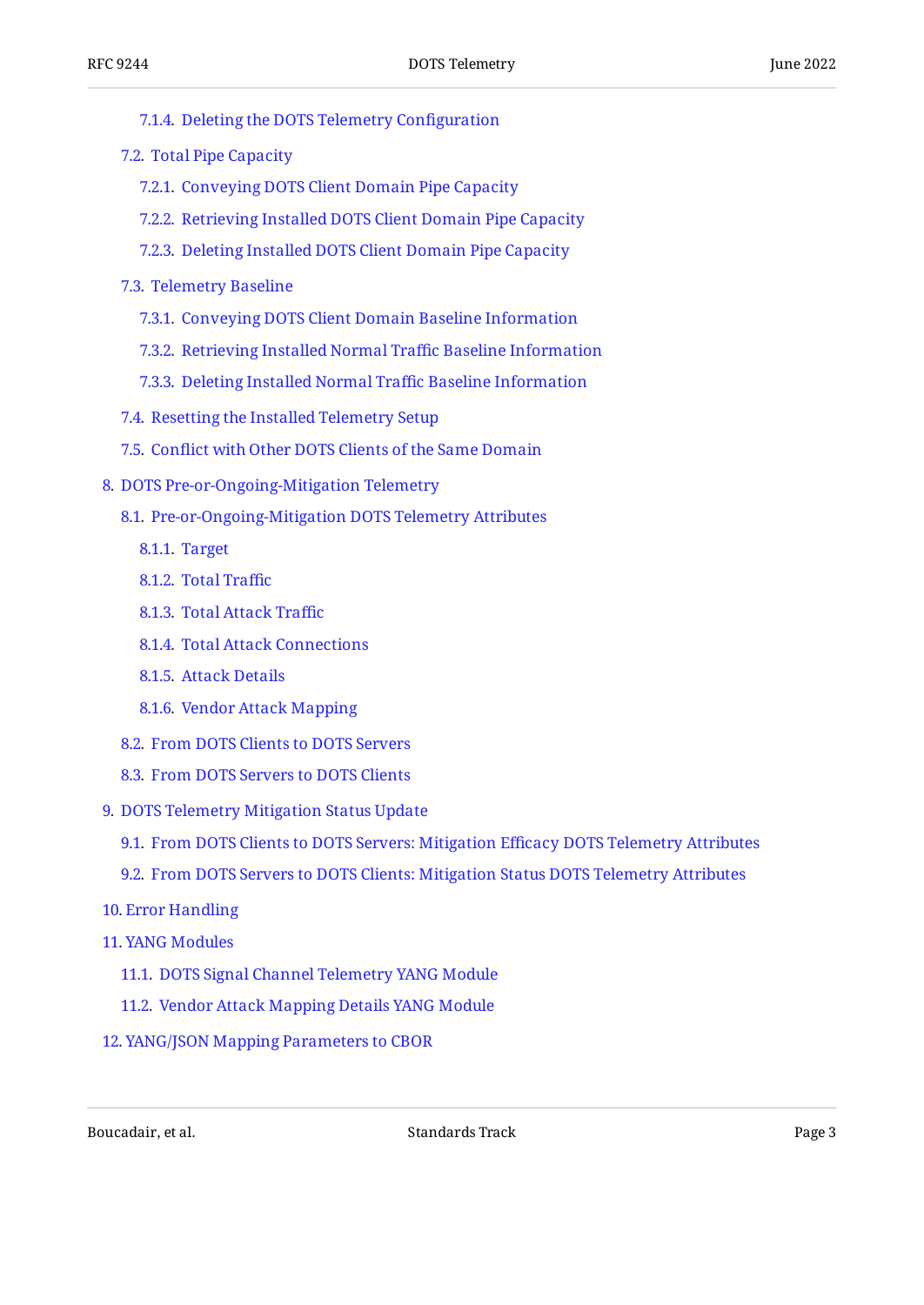- [13.1.](#page-97-1) [DOTS Signal Channel CBOR Key Values](#page-97-1)
- [13.2.](#page-100-0) [DOTS Signal Channel Con](#page-100-0)flict Cause Codes
- [13.3.](#page-101-0) [DOTS Telemetry URIs and YANG Module Registrations](#page-101-0)
- [14](#page-101-1). [Security Considerations](#page-101-1)
	- [14.1.](#page-101-2) [DOTS Signal Channel Telemetry](#page-101-2)
	- [14.2.](#page-102-0) [Vendor Attack Mapping](#page-102-0)

#### [15](#page-103-0). [References](#page-103-0)

- [15.1.](#page-103-1) [Normative References](#page-103-1)
- [15.2.](#page-104-0) [Informative References](#page-104-0)

[Acknowledgments](#page-106-0)

**[Contributors](#page-106-1)** 

[Authors' Addresses](#page-107-0)

## <span id="page-3-0"></span>**[1. Introduction](#page-3-0)**

IT organizations and service providers are facing Distributed Denial-of-Service (DDoS) attacks that fall into two broad categories:

1. Network-layer and transport-layer attacks target the victim's infrastructure. These attacks are not necessarily aimed at taking down the actual delivered services; rather, these attacks prevent various network elements (routers, switches, firewalls, transit links, and so on) from serving legitimate users' traffic.

The main method of such attacks is to send a large volume of traffic (e.g., high-pps (packets per second) traffic) toward the victim's infrastructure. Typically, attack volumes may vary from a few hundred Mbps to hundreds of Gbps or even Tbps. Attacks are commonly carried out leveraging botnets and attack reflectors for amplification attacks ( [Section 3.1](https://www.rfc-editor.org/rfc/rfc4732#section-3.1) of [[RFC4732\]](#page-105-0)) such as NTP (Network Time Protocol), DNS (Domain Name System), SNMP (Simple Network Management Protocol), or SSDP (Simple Service Discovery Protocol).

Application-layer attacks target various applications. Typical examples include attacks 2. against HTTP/HTTPS, DNS, SIP (Session Initiation Protocol), or SMTP (Simple Mail Transfer Protocol). However, all applications with their port numbers open at network edges can be attractive attack targets.

Application-layer attacks are considered more complex and harder to categorize and are therefore harder to detect and mitigate efficiently.

Boucadair, et al. The contract of the Standards Track Contract Page 4 and 2012 11: The contract of the Page 4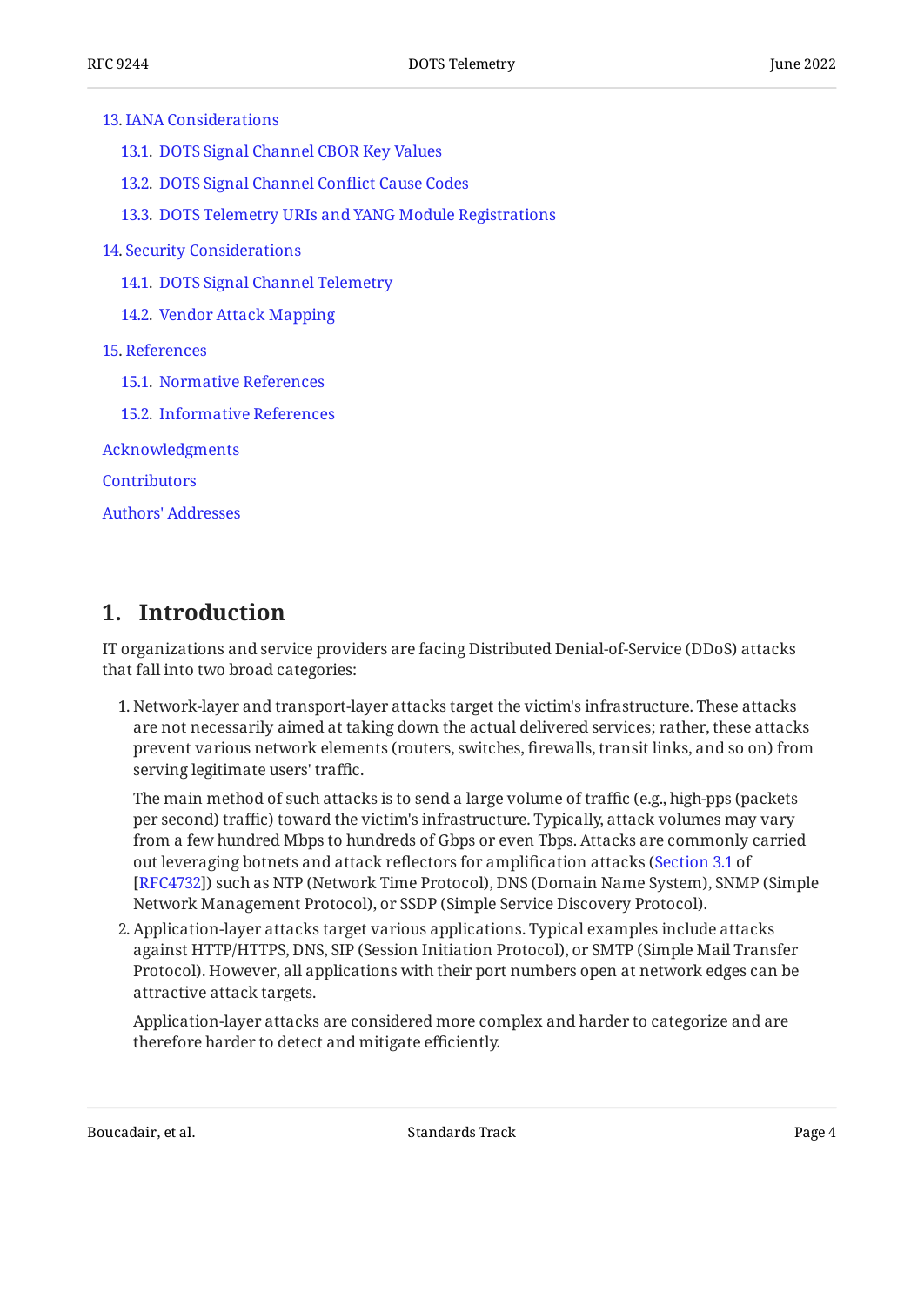To compound the problem, attackers also leverage multi-vectored attacks. These attacks are assembled from dynamic network-layer and application-layer attack vectors and other tactics. As such, multiple attack vectors formed by multiple attack types and volumes are launched simultaneously toward a victim. Multi-vector attacks are harder to detect and defend against. Multiple and simultaneous mitigation techniques are needed to defeat such attack campaigns. It is also common for attackers to change attack vectors right after a successful mitigation, burdening their opponents with changing their defense methods.

The conclusion derived from the aforementioned attack scenarios is that modern attack detection and mitigation are most certainly complicated and highly convoluted tasks. They demand a comprehensive knowledge of the attack attributes and the normal behavior of the targeted systems (including normal traffic patterns), as well as the attacker's ongoing and past actions. Even more challenging, retrieving all the analytics needed for detecting these attacks is not simple with the industry's current reporting capabilities.

The Distributed Denial-of-Service Open Threat Signaling (DOTS) signal channel protocol [[RFC9132\]](#page-104-1) is used to carry information about a network resource or a network (or a part thereof) that is under a DDoS attack. Such information is sent by a DOTS client to one or multiple DOTS servers so that appropriate mitigation actions are undertaken on traffic deemed suspicious. Various use cases are discussed in [RFC8903].

DOTS clients can be integrated within a DDoS attack detector or within network and security elements that have been actively engaged with ongoing attacks. The DOTS client mitigation environment determines that it is no longer possible or practical for it to handle these attacks itself. This can be due to a lack of resources or security capabilities, as derived from the complexities and intensity of these attacks. In this circumstance, the DOTS client has invaluable knowledge about the actual attacks that need to be handled by its DOTS server(s). By enabling the DOTS client to share this comprehensive knowledge of an ongoing attack under specific circumstances, the DOTS server can drastically increase its ability to accomplish successful mitigation. While the attack is being handled by the mitigation resources associated with the DOTS server, the DOTS server has knowledge about the ongoing attack mitigation. The DOTS server can share this information with the DOTS client so that the client can better assess and evaluate the actual mitigation realized.

DOTS clients can send mitigation hints derived from attack details to DOTS servers, with the full understanding that a DOTS server may ignore mitigation hints, as described in [\[RFC8612\]](#page-105-1) (Gen-004). Mitigation hints will be transmitted across the DOTS signal channel, as the data channel may not be functional during an attack. How a DOTS server handles normal and attack traffic attributes, and mitigation hints, is implementation specific.

Both DOTS clients and servers can benefit from this information by presenting various information details in relevant management, reporting, and portal systems.

This document defines DOTS telemetry attributes that can be conveyed by DOTS clients to DOTS servers, and vice versa. The DOTS telemetry attributes are not mandatory attributes of the DOTS signal channel protocol [RFC9132]. When no limitation policy is provided to a DOTS agent, it can signal available telemetry attributes to its peers in order to optimize the overall mitigation

Boucadair, et al. Standards Track Page 5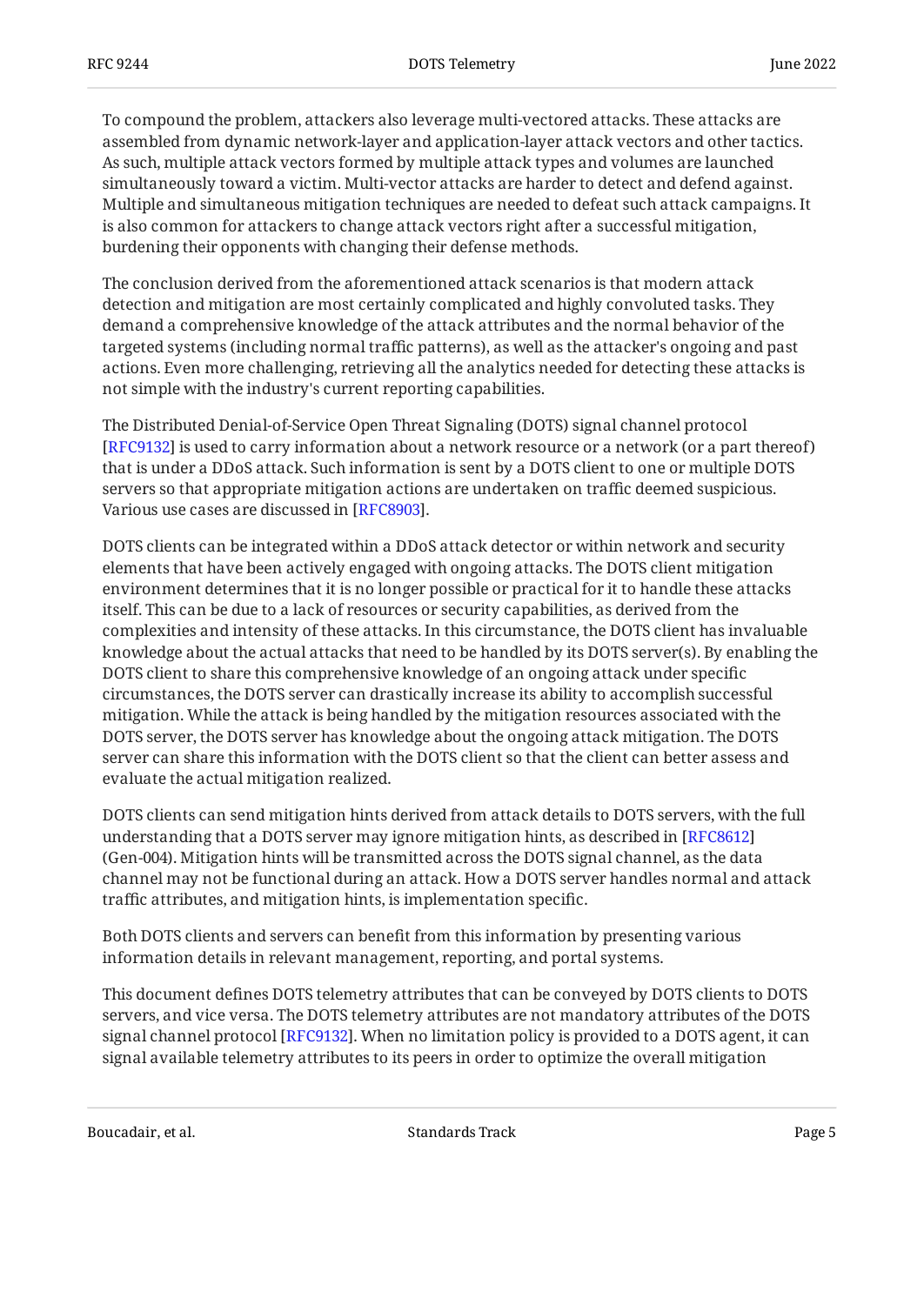service provisioned using DOTS. The aforementioned policy can be, for example, agreed upon during a service subscription (which is out of scope for this document) to identify a subset of DOTS clients among those deployed in a DOTS client domain that are allowed to send or receive telemetry data.

[Section 11.2](#page-89-0) of this document specifies a YANG module that augments the DOTS data channel [[RFC8783\]](#page-104-2) with information related to attack details. Sharing such details during 'idle' time is meant to optimize the data exchanged over the DOTS signal channel.

## <span id="page-5-0"></span>**[2. Terminology](#page-5-0)**

The key words "MUST", "MUST NOT", "REQUIRED", "SHALL", "SHALL NOT", "SHOULD", "SHOULD NOT", "**RECOMMENDED", "NOT RECOMMENDED", "MAY",** and "OPTIONAL" in this document are to be interpreted as described in BCP 14 [RFC2119] [RFC8174] when, and only when, they appear in all capitals, as shown here.

The reader should be familiar with the terms defined in [RFC8612].

"DOTS telemetry" is defined as the collection of attributes that are used to characterize the normal traffic baseline, attacks and their mitigation measures, and any related information that may help in enforcing countermeasures. "DOTS telemetry" is an optional set of attributes that can be signaled in the DOTS signal channel protocol.

The Telemetry Setup Identifier (tsid) is an identifier that is generated by DOTS clients to uniquely identify DOTS telemetry setup configuration data. See [Section 7.1.2](#page-17-0) for more details.

The Telemetry Identifier (tmid) is an identifier that is generated by DOTS clients to uniquely identify DOTS telemetry data that is communicated prior to or during a mitigation. See [Section](#page-49-0) [8.2](#page-49-0) for more details.

"Overlapped" lower numeric 'tsid' (or 'tmid') refers to the lower 'tsid' (or 'tmid') value of two overlapping telemetry requests.

The term "pipe" represents the maximum level of traffic that the DOTS client domain can receive. Whether a "pipe" is mapped to one or a group of network interfaces is deployment specific. For example, each interconnection link may be considered as a specific pipe if the DOTS server is hosted by each upstream provider, while the aggregate of all links to connect to upstream network providers can be considered by a DOTS client domain as a single pipe when communicating with a DOTS server not hosted by these upstream providers.

This document uses IANA-assigned Enterprise Numbers. These numbers are also known as "Private Enterprise Numbers" and "SMI (Structure of Management Information) Network Management Private Enterprise Codes" [[Private-Enterprise-Numbers\]](#page-103-3).

The meanings of the symbols in YANG tree diagrams are defined in [[RFC8340\]](#page-105-2) and [\[RFC8791\]](#page-104-4).

Boucadair, et al. The contract of the Standards Track Contract Page 6 and 2012 12:30 For the contract Page 6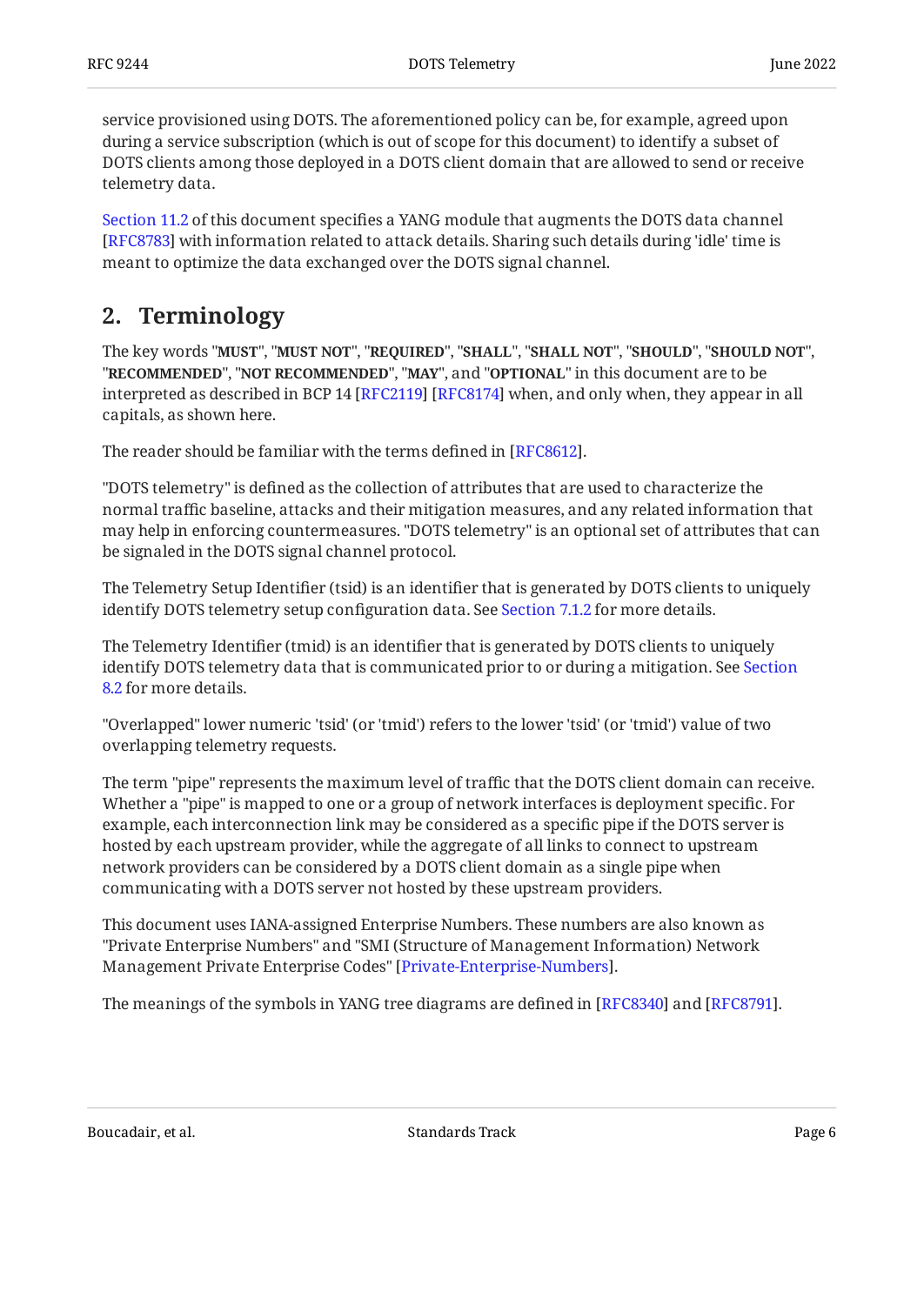Consistentwith the convention set in Section 2 of [RFC8783], the examples in [Section 8.1.6](#page-45-0) use "/ restconf" as the discovered RESTCONF API root path. Within these examples, some protocol header lines are split into multiple lines for display purposes only. When a line ends with a backslash ("\") as the last character, the line is wrapped for display purposes. It is considered to be joined to the next line by deleting the backslash, the following line break, and the leading whitespace of the next line.

## <span id="page-6-0"></span>**[3. DOTS Telemetry: Overview and Purpose](#page-6-0)**

Timely and effective signaling of up-to-date DDoS telemetry to all elements involved in the mitigation process is essential and improves the overall DDoS mitigation service's effectiveness. Bidirectional feedback between DOTS agents is required for increased awareness by each party of the attack and mitigation efforts, supporting a superior and highly efficient attack mitigation service.

## <span id="page-6-1"></span>**[3.1. Need for More Visibility](#page-6-1)**

When signaling a mitigation request, it is most certainly beneficial for DOTS clients to signal to DOTS servers any knowledge regarding ongoing attacks. This can happen in cases where DOTS clients are asking DOTS servers for support in defending against attacks that they have already detected and/or (partially) mitigated.

If attacks are already detected and categorized within a DOTS client domain, the DOTS server, and its associated mitigation services, can proactively benefit from this information and optimize the overall service delivery. It is important to note that DOTS client domains' and DOTS server domains' detection and mitigation approaches can be different and can potentially result in different results and attack classifications. The DDoS mitigation service treats the ongoing attack details received from DOTS clients as hints and cannot completely rely on or trust the attack details conveyed by DOTS clients.

In addition to the DOTS server directly using telemetry data as operational hints, the DOTS server's security operation team also benefits from telemetry data. A basic requirement of security operation teams is to be aware of and get visibility into the attacks they need to handle. This holds especially for the case of ongoing attacks, where DOTS telemetry provides data about the current attack status. Even if some mitigation can be automated, operational teams can use the DOTS telemetry information to be prepared for attack mitigation and to assign the correct resources (e.g., operation staff, networking resources, mitigation resources) for the specific service. Similarly, security operations personnel at the DOTS client side ask for feedback about their requests for protection. Therefore, it is valuable for DOTS servers to share DOTS telemetry with DOTS clients.

Mutual sharing of information is thus crucial for "closing the mitigation loop" between DOTS clients and servers. For the server-side team, it is important to confirm that the same attacks that the DOTS server's mitigation resources are seeing are those for which a DOTS client is requesting mitigation. For the DOTS client-side team, it is important to realize that the DOTS clients receive the required service -- for example, understanding that "I asked for mitigation of two attacks, and

Boucadair, et al. Standards Track Page 7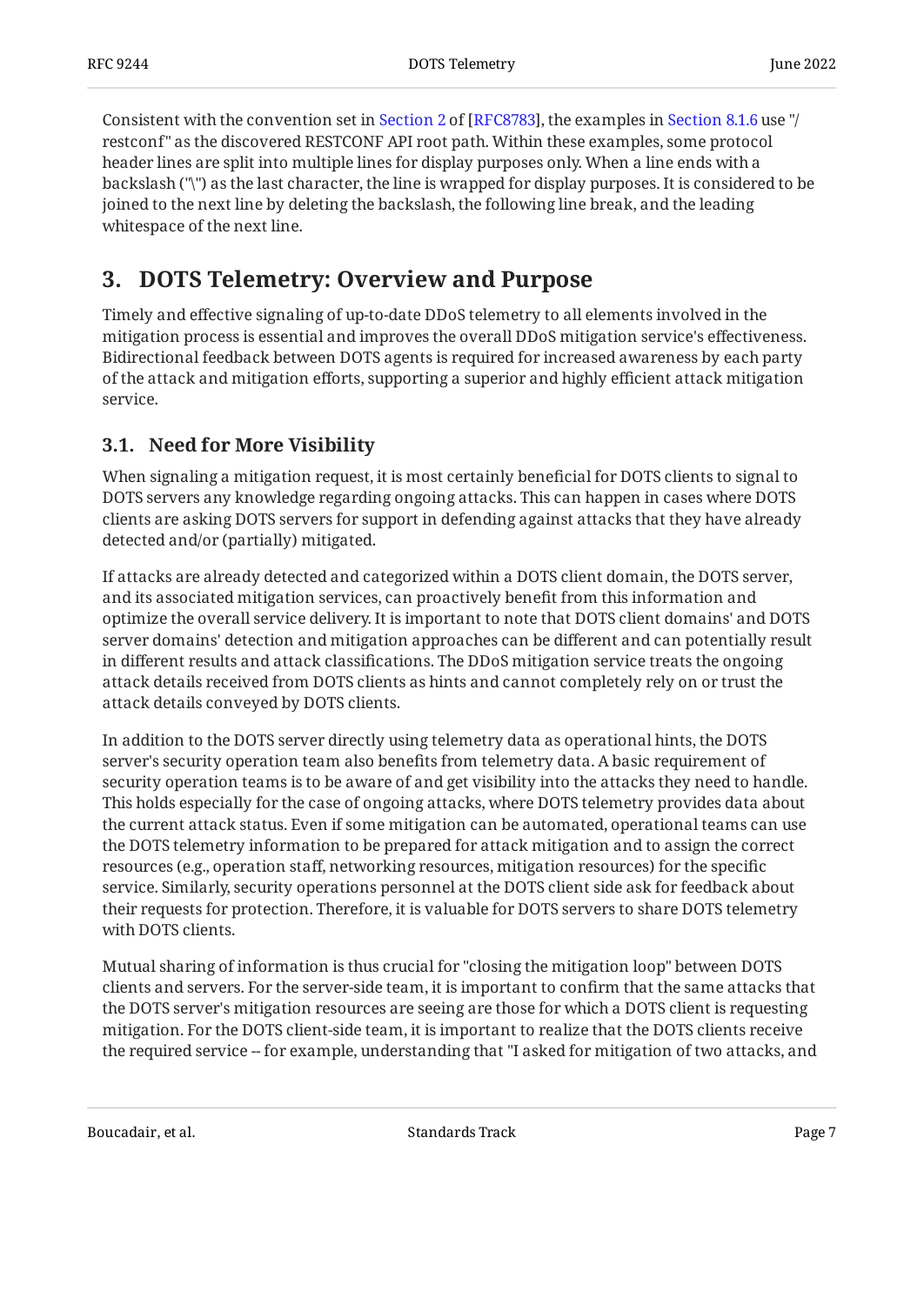my DOTS server detects and mitigates only one of them." Cases of inconsistency in attack classification between DOTS clients and servers can be highlighted, and maybe handled, using the DOTS telemetry attributes.

In addition, management and orchestration systems, at both the DOTS client and server sides, can use DOTS telemetry as feedback to automate various control and management activities derived from signaled telemetry information.

If the DOTS server's mitigation resources have the capabilities to facilitate the DOTS telemetry, the DOTS server adapts its protection strategy and activates the required countermeasures immediately (automation enabled) for the sake of optimized attack mitigation decisions and actions. Discussion regarding the interface from the DOTS server to the mitigator to signal the telemetry data is out of scope for this document.

## <span id="page-7-0"></span>**[3.2. Enhanced Detection](#page-7-0)**

DOTS telemetry can also be used as input for determining what values to use for the tuning parameters available on the mitigation resources. During the last few years, DDoS attack detection technologies have evolved from threshold-based detection (that is, cases when all or specific parts of traffic cross a predefined threshold for a certain period of time is considered as an attack) to an "anomaly detection" approach. For the latter, it is required to maintain rigorous learning of "normal" behavior, and an "anomaly" (or an attack) is identified and categorized based on the knowledge about the normal behavior and a deviation from this normal behavior. Statistical and artificial intelligence algorithms (e.g., machine learning) are used such that the actual traffic thresholds are automatically calculated by learning the protected entity's normal traffic behavior during 'idle' time (i.e., no mitigation is active). The normal traffic characterization learned is referred to as the "normal traffic baseline". An attack is detected when the victim's actual traffic is deviating from this normal baseline pattern.

In addition, subsequent activities toward mitigating an attack are much more challenging. The ability to distinguish legitimate traffic from attacker traffic on a per-packet basis is complex. For example, a packet may look "legitimate" and no attack signature can be identified. The anomaly can be identified only after detailed statistical analysis. DDoS attack mitigators use the normal baseline during the mitigation of an attack to identify and categorize the expected appearance of a specific traffic pattern. Particularly, the mitigators use the normal baseline to recognize the "level of normality" that needs to be achieved during the various mitigation processes.

Normal baseline calculation is performed based on continuous learning of the normal behavior of the protected entities. The minimum learning period varies from hours to days and even weeks, depending on the protected applications' behavior. The baseline cannot be learned during active attacks because attack conditions do not characterize the protected entities' normal behavior.

If the DOTS client has calculated the normal baseline of its protected entities, signaling such information to the DOTS server along with the attack traffic levels provides value. The DOTS server benefits from this telemetry by tuning its mitigation resources with the DOTS client's normal baseline. The DOTS server's mitigators use the baseline to familiarize themselves with the

Boucadair, et al. Standards Track Page 8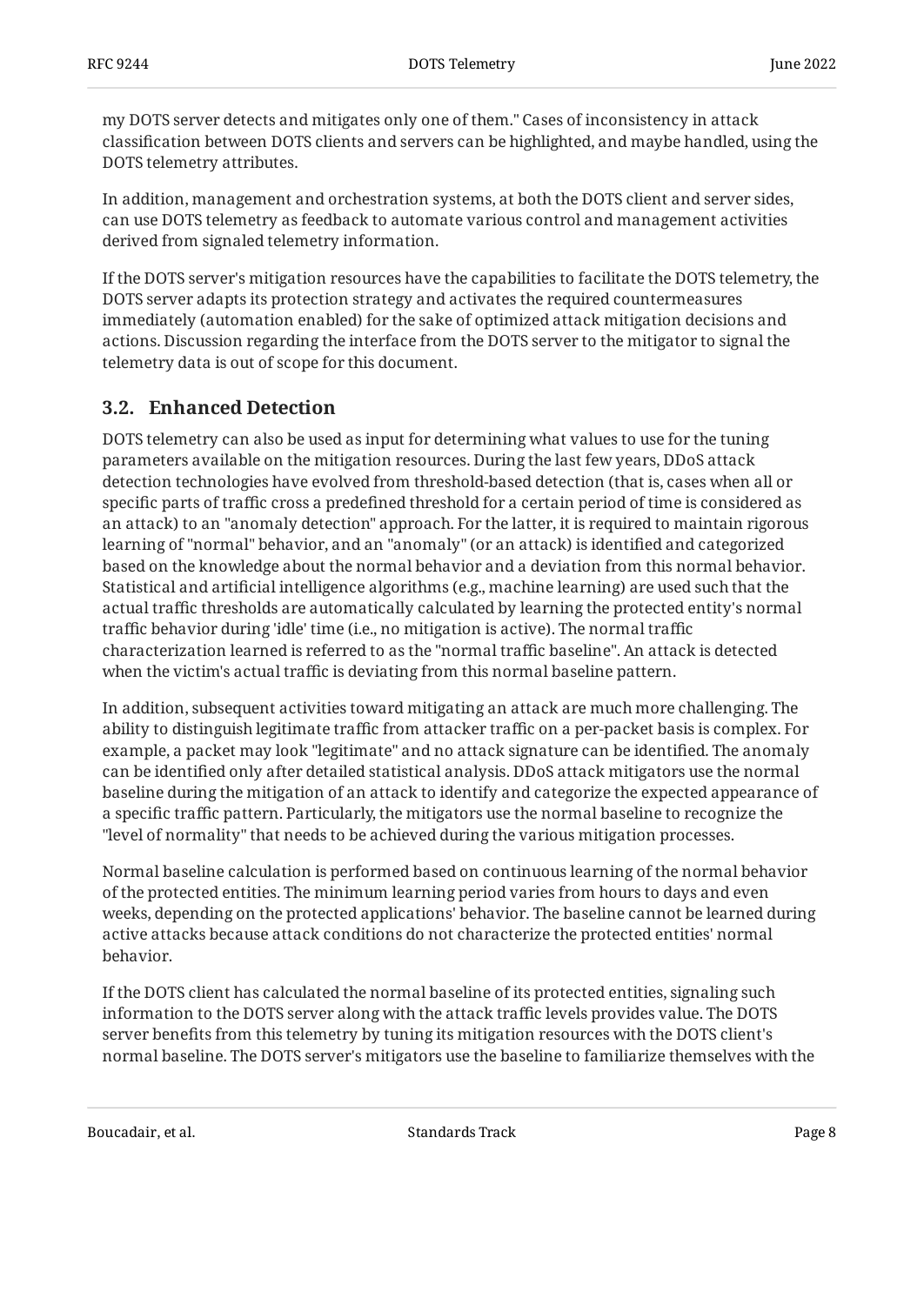attack victim's normal behavior and target the baseline as the level of normality they need to achieve. Fed with this information, the overall mitigation performance is expected to be improved in terms of time to mitigate, accuracy, and false-negative and false-positive rates.

Mitigation of attacks without having certain knowledge of normal traffic can be inaccurate at best.This is especially true for recursive signaling (see Section 3.2.3 of [RFC8811]). Given that DOTS clients can be integrated in a highly diverse set of scenarios and use cases, this emphasizes the need for knowledge of the behavior of each DOTS client domain -- especially given that common global thresholds for attack detection can almost never be realized. Each DOTS client domain can have its own levels of traffic and normal behavior. Without facilitating normal baseline signaling, it may be very difficult for DOTS servers in some cases to detect and mitigate the attacks accurately:

 $\bullet$  It is important to emphasize that it is practically impossible for the DOTS server's mitigators to calculate the normal baseline in cases where they do not have any knowledge of the traffic beforehand.

Of course, this information can be provided using out-of-band mechanisms or manual configuration, at the risk of unmaintained information becoming inaccurate as the network evolves and "normal" patterns change. The use of a dynamic and collaborative means between the DOTS client and server to identify and share key parameters for the sake of efficient DDoS protection is valuable.

### <span id="page-8-0"></span>**[3.3. E](#page-8-0)ffi[cient Mitigation](#page-8-0)**

During a high-volume attack, DOTS client pipes can be totally saturated. DOTS clients ask their DOTS servers to handle the attack upstream so that DOTS client pipes return to a reasonable load level (normal pattern, ideally). At this point, it is essential to ensure that the mitigator does not overwhelm the DOTS client pipes by sending back large volumes of "clean traffic", or what it believes is "clean". This can happen when the mitigator has not managed to detect and mitigate all the attacks launched toward the DOTS client domain.

In this case, it can be valuable to DOTS clients to signal to DOTS servers the total pipe capacity, which is the level of traffic the DOTS client domain can absorb from its upstream network. This is usually the circuit size, which includes all the packet overheads. Dynamic updates of the condition of pipes between DOTS agents while they are under a DDoS attack are essential (e.g., where multiple DOTS clients share the same physical connectivity pipes). The DOTS server should activate other mechanisms to ensure that it does not allow the DOTS client domain's pipes to be saturated unintentionally. The rate-limit action defined in [\[RFC8783](#page-104-2)] is a reasonable candidate to achieve this objective; the DOTS client can indicate the type(s) of traffic (such as ICMP, UDP, TCP port number 80) it prefers to limit. The rate-limit action can be controlled via the signal channel [[RFC9133\]](#page-106-3) even when the pipe is overwhelmed.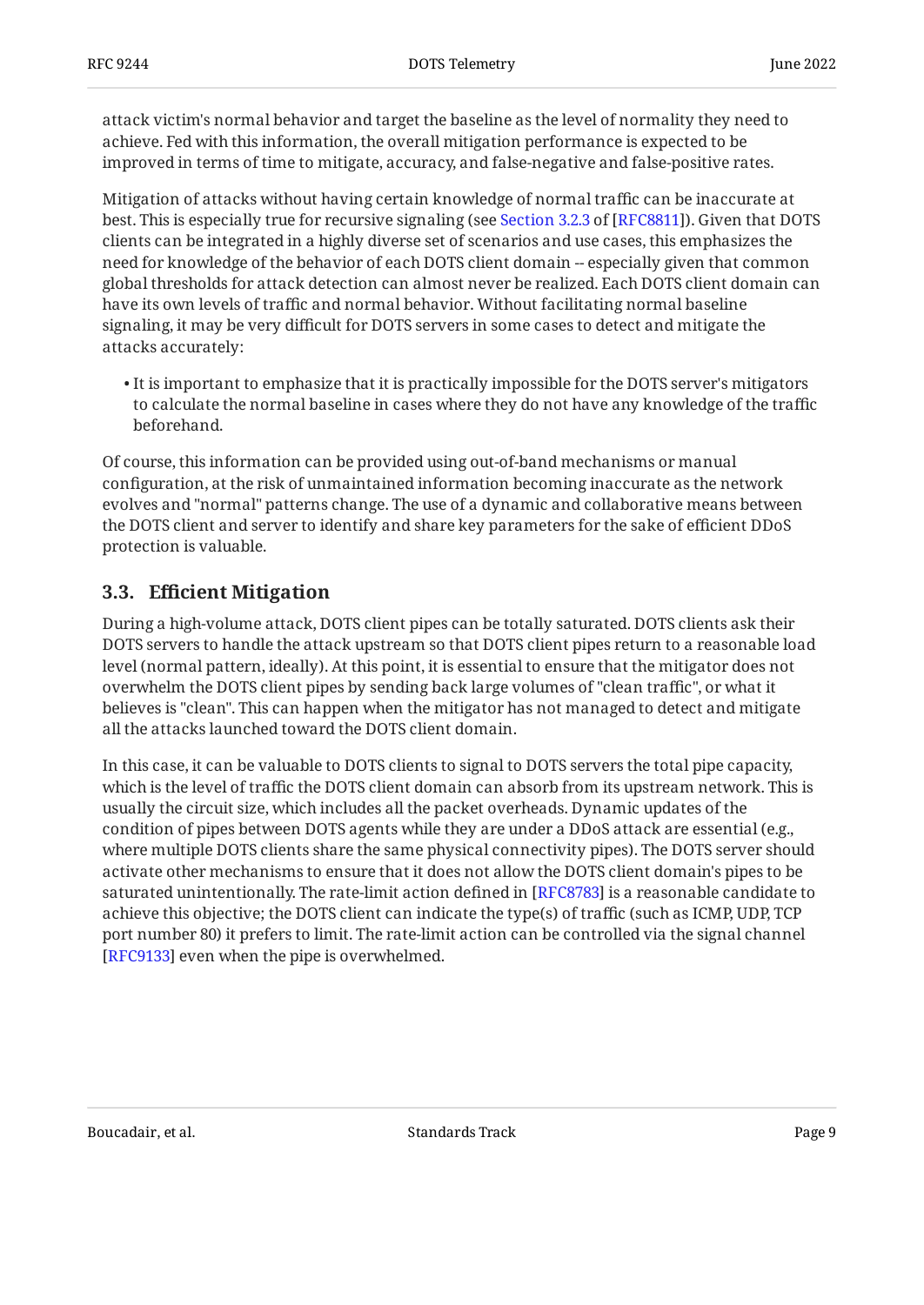## <span id="page-9-1"></span><span id="page-9-0"></span>**[4. Design Overview](#page-9-0)**

### **[4.1. Overview of Telemetry Operations](#page-9-1)**

The DOTS protocol suite is divided into two logical channels: the signal channel [\[RFC9132\]](#page-104-1) and data channel [RFC8783]. This division is due to the vastly different requirements placed upon the traffic they carry. The DOTS signal channel must remain available and usable even in the face of attack traffic that might, for example, saturate one direction of the links involved, rendering acknowledgment-based mechanisms unreliable and strongly incentivizing messages to be small enough to be contained in a single IP packet ([Section 2.2](https://www.rfc-editor.org/rfc/rfc8612#section-2.2) of [[RFC8612\]](#page-105-1)). In contrast, the DOTS data channel is available for high-bandwidth data transfer before or after an attack, using more conventional transport protocol techniques ([Section 2.3](https://www.rfc-editor.org/rfc/rfc8612#section-2.3) of [\[RFC8612](#page-105-1)]). It is generally preferable to perform advance configuration over the DOTS data channel, including configuring aliases for static or nearly static data sets such as sets of network addresses/prefixes that might be subject to related attacks. This design helps to optimize the use of the DOTS signal channel for the small messages that are important to deliver during an attack. As a reminder, the DOTS signal channel and data channel both require secure communication channels (Section 11 of [RFC9132] and ). [Section 10](https://www.rfc-editor.org/rfc/rfc8783#section-10) of [[RFC8783\]](#page-104-2)

Telemetry information has aspects that correspond to both operational modes (i.e., signal channel and data channel): there is certainly a need to convey updated information about ongoing attack traffic and targets during an attack, so as to convey detailed information about mitigation status and inform updates to mitigation strategy in the face of adaptive attacks. However, it is also useful to provide mitigation services with a picture of normal or "baseline" traffic toward potential targets to aid in detecting when incoming traffic deviates from normal into being an attack. Also, one might populate a "database" of classifications of known types of attacks so that a short attack identifier can be used during an attack period to describe an observed attack. This specification does make provision for use of the DOTS data channel for the latter function ([Section 8.1.6\)](#page-45-0) but otherwise retains most telemetry functionality in the DOTS signal channel.

Note that it is a functional requirement to convey information about ongoing attack traffic during an attack, and information about baseline traffic uses an essentially identical data structure that is naturally defined to sit next to the description of attack traffic. The related telemetry setup information used to parameterize actual traffic data is also sent over the signal channel, out of expediency.

This document specifies an extension to the DOTS signal channel protocol. Considerations about how to establish, maintain, and make use of the DOTS signal channel are specified in [\[RFC9132](#page-104-1)].

Once the DOTS signal channel is established, DOTS clients that support the DOTS telemetry extension proceed with the telemetry setup configuration (e.g., measurement interval, telemetry notification interval, pipe capacity, normal traffic baseline) as detailed in [Section 7](#page-14-0). DOTS agents can then include DOTS telemetry attributes using the DOTS signal channel ([Section 8.1](#page-35-0)). A DOTS client can use separate messages to share with its DOTS server(s) a set of telemetry data bound to

Boucadair, et al. The contract of the Standards Track Page 10 and the Page 10 and the Page 10 and the Page 10 and the Page 10 and the Page 10 and the Page 10 and the Page 10 and the Page 10 and the Page 10 and the Page 10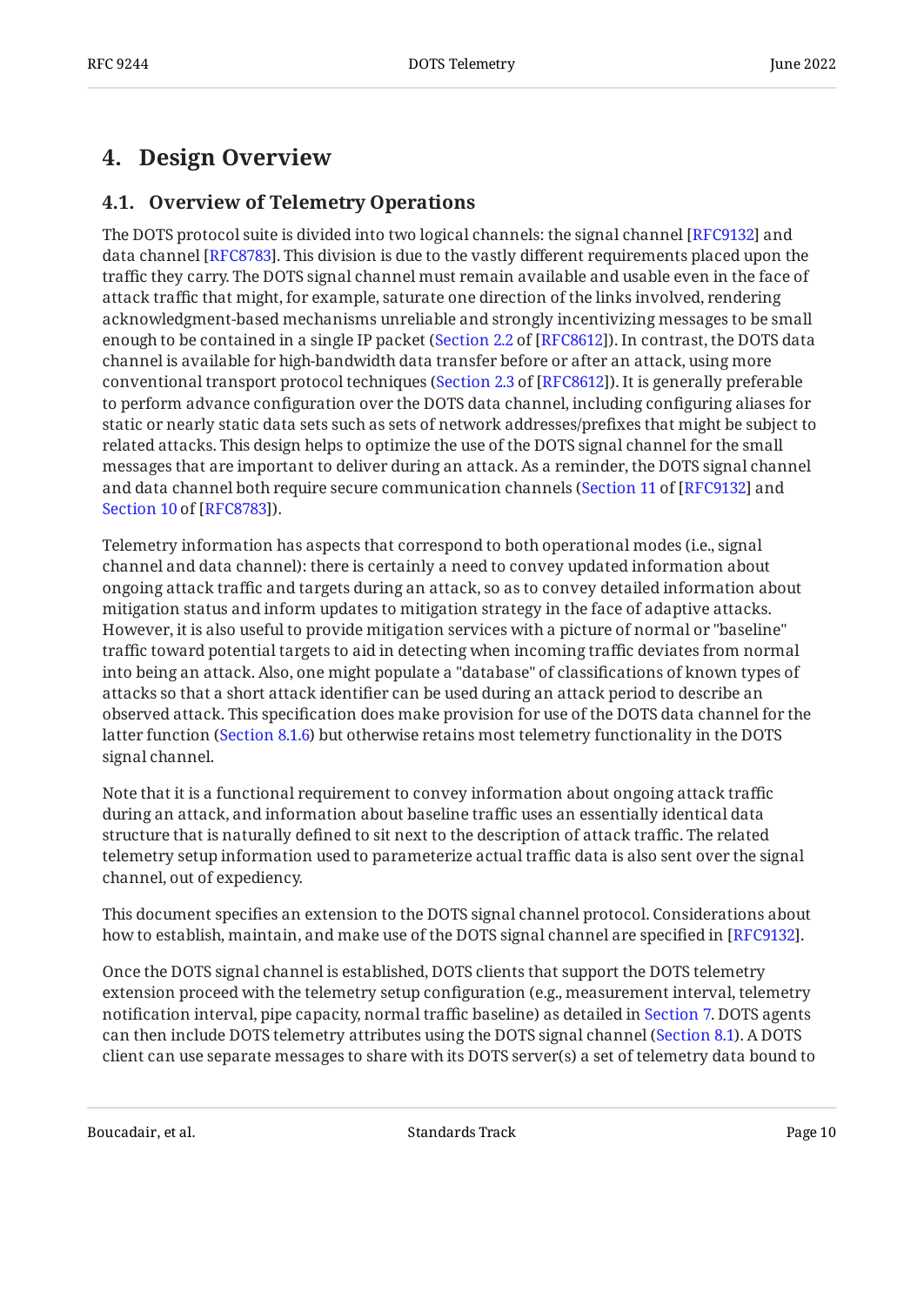an ongoing mitigation [\(Section 8.2](#page-49-0)). Also, a DOTS client that is interested in receiving telemetry notifications related to some of its resources follows the procedure defined in [Section 8.3](#page-52-0). A DOTS client that receives such notifications can then decide to send a mitigation request if an attack cannot be mitigated locally within the DOTS client domain.

Aggregate DOTS telemetry data can also be included in efficacy update [\(Section 9.1](#page-56-1)) or mitigation update ([Section 9.2](#page-58-0)) messages.

## <span id="page-10-0"></span>**[4.2. Block-Wise Transfers](#page-10-0)**

DOTS clients can use a block-wise transfer [RFC7959] with the recommendation detailed in [Section 4.4.2](https://www.rfc-editor.org/rfc/rfc9132#section-4.4.2) of [[RFC9132\]](#page-104-1) to control the size of a response when the data to be returned does not fit within a single datagram.

DOTS clients can also use the Constrained Application Protocol (CoAP) Block1 Option in a PUT request ([Section 2.5](https://www.rfc-editor.org/rfc/rfc7959#section-2.5) of [\[RFC7959](#page-104-5)]) to initiate large transfers, but these Block1 transfers are likely to fail if the inbound "pipe" is running full because the transfer requires a message from the server for each block, which would likely be lost in the incoming flood. Consideration needs to be made to try to fit this PUT into a single transfer or to separate out the PUT into several discrete PUTs where each of them fits into a single packet.

Q-Block1 and Q-Block2 Options that are similar to the CoAP Block1 and Block2 Options, but enable robust transmissions of big blocks of data with less packet interchanges using NON messages, are defined in [\[RFC9177](#page-106-4)]. DOTS implementations can consider the use of Q-Block1 and Q-Block2 Options [\[DOTS-Robust-Blocks](#page-105-4)].

## <span id="page-10-1"></span>**[4.3. DOTS Multihoming Considerations](#page-10-1)**

Considerations for multihomed DOTS clients to select which DOTS server to contact and which IP prefixes to include in a telemetry message to a given peer DOTS server are discussed in [\[DOTS-](#page-105-5)[Multihoming](#page-105-5)]. For example, if each upstream network exposes a DOTS server and the DOTS client maintains DOTS channels with all of them, only the information related to prefixes assigned by an upstream network to the DOTS client domain will be signaled via the DOTS channel established with the DOTS server of that upstream network.

Considerations related to whether (and how) a DOTS client gleans some telemetry information (e.g., attack details) it receives from a first DOTS server and shares it with a second DOTS server are implementation and deployment specific.

## <span id="page-10-2"></span>**[4.4. YANG Considerations](#page-10-2)**

Telemetry messages exchanged between DOTS agents are serialized using Concise Binary Object Representation (CBOR) [RFC8949]. CBOR-encoded payloads are used to carry signal-channelspecific payload messages that convey request parameters and response information such as errors.

Boucadair, et al. The contract of the Standards Track Contract Page 11 and 2012 11 and 2012 12:30 Page 11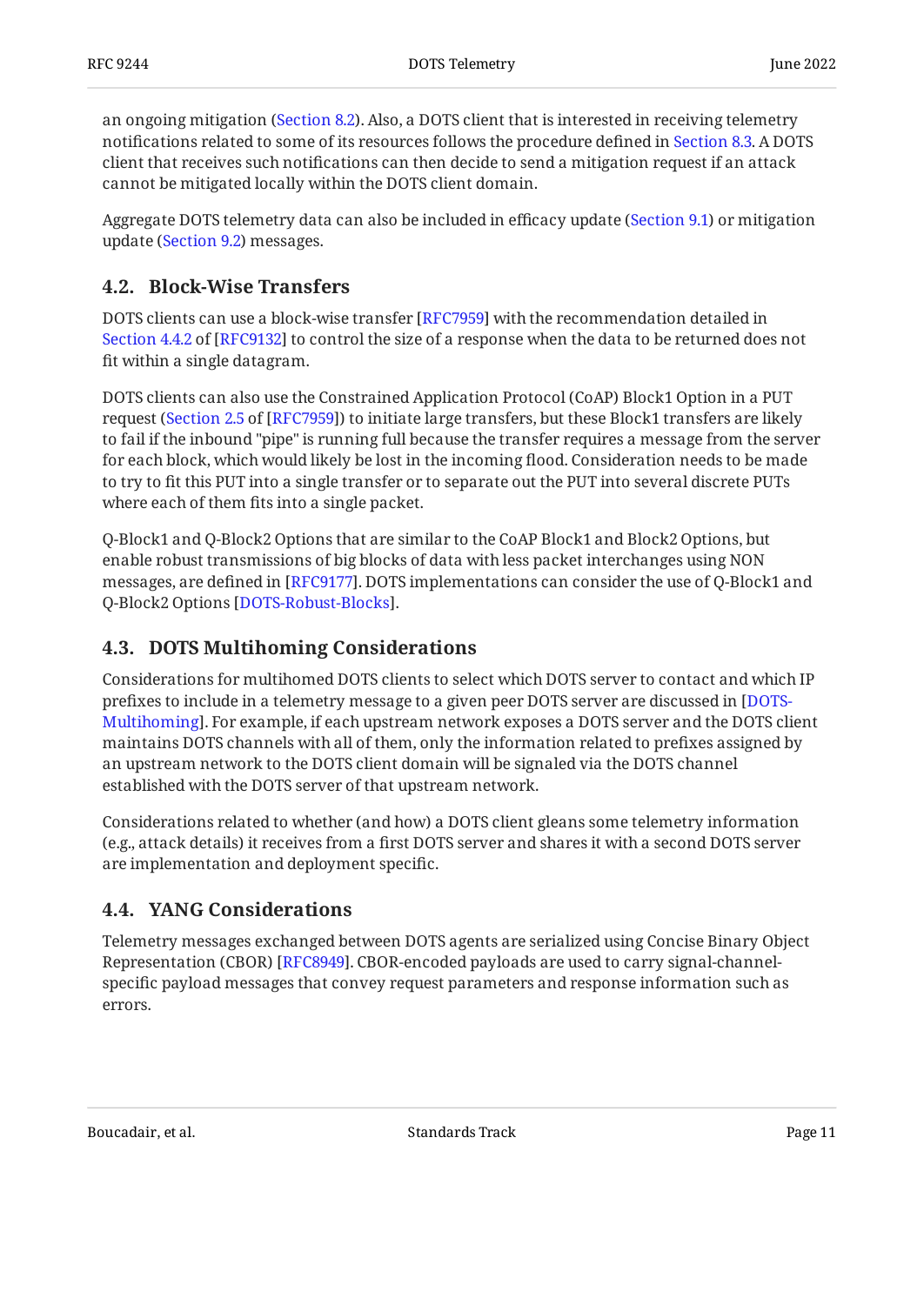This document specifies a YANG module [RFC7950] for representing DOTS telemetry message types [\(Section 11.1\)](#page-63-2). All parameters in the payload of the DOTS signal channel are mapped to CBOR types as specified in [Section 12.](#page-92-0)As a reminder, Section 3 of [RFC9132] defines the rules for mapping YANG-modeled data to CBOR.

The DOTS telemetry module ([Section 11.1\)](#page-63-2) is not intended to be used via the Network Configuration Protocol (NETCONF) / RESTCONF for DOTS server management purposes. It serves only to provide a data model and encoding following [RFC8791]. Server deviations ([Section 5.6.3](https://www.rfc-editor.org/rfc/rfc7950#section-5.6.3) of [[RFC7950\]](#page-104-7)) are strongly discouraged, as the peer DOTS agent does not have the means to retrieve the list of deviations and thus interoperability issues are likely to be encountered.

The DOTS telemetry module ([Section 11.1\)](#page-63-2) uses "enumerations" rather than "identities" to define units, samples, and intervals because otherwise the namespace identifier "ietf-dots-telemetry" must be included when a telemetry attribute is included (e.g., in a mitigation efficacy update). The use of "identities" is thus suboptimal from the standpoint of message compactness, as message compactness is one of the key requirements for DOTS signal channel messages.

The DOTS telemetry module ([Section 11.1\)](#page-63-2) includes some lists for which no "key" statement is included. This behavior is compliant with [ $\mathrm{RFC}$ 8791]. The reason for not including these keys is that they are not included in the message body of DOTS requests; such keys are included as mandatory Uri-Paths in requests (Sections [7](#page-14-0) and [8\)](#page-33-3). Otherwise, whenever a "key" statement is usedin the module, the same definition as the definition provided in Section 7.8.2 of [RFC7950] is assumed.

<span id="page-11-1"></span>Some parameters (e.g., low-percentile values) may be associated with different YANG types (e.g., decimal64 and yang:gauge64). To easily distinguish the types of these parameters while using meaningful names, the following suffixes are used:

<span id="page-11-0"></span>

| Suffix | <b>YANG Type</b> | <b>Example</b>   |
|--------|------------------|------------------|
| -g     | yang:gauge64     | low-percentile-g |
| $-c$   | container        | connection-c     |
| -ps    | per second       | connection-ps    |

*[Table 1:](#page-11-0) Suf[xes and YANG Types](#page-11-1)* 

The full tree diagram of the DOTS telemetry module can be generated using the "pyang" tool [[PYANG\]](#page-105-6). That tree is not included here because it is too long ([Section 3.3](https://www.rfc-editor.org/rfc/rfc8340#section-3.3) of [[RFC8340\]](#page-105-2)). Instead, subtrees are provided for the reader's convenience.

In order to optimize the data exchanged over the DOTS signal channel, this document specifies a second YANG module ("ietf-dots-mapping"; see [Section 11.2\)](#page-89-0) that augments the DOTS data channel [[RFC8783\]](#page-104-2). This augmentation can be used during 'idle' time to share the attack mapping details [\(Section 8.1.5](#page-42-0)). DOTS clients can use tools, e.g., the YANG Library [[RFC8525\]](#page-105-7), to retrieve the list of features and deviations supported by the DOTS server over the data channel.

Boucadair, et al. The contract of the Standards Track Page 12 and the contract of the Page 12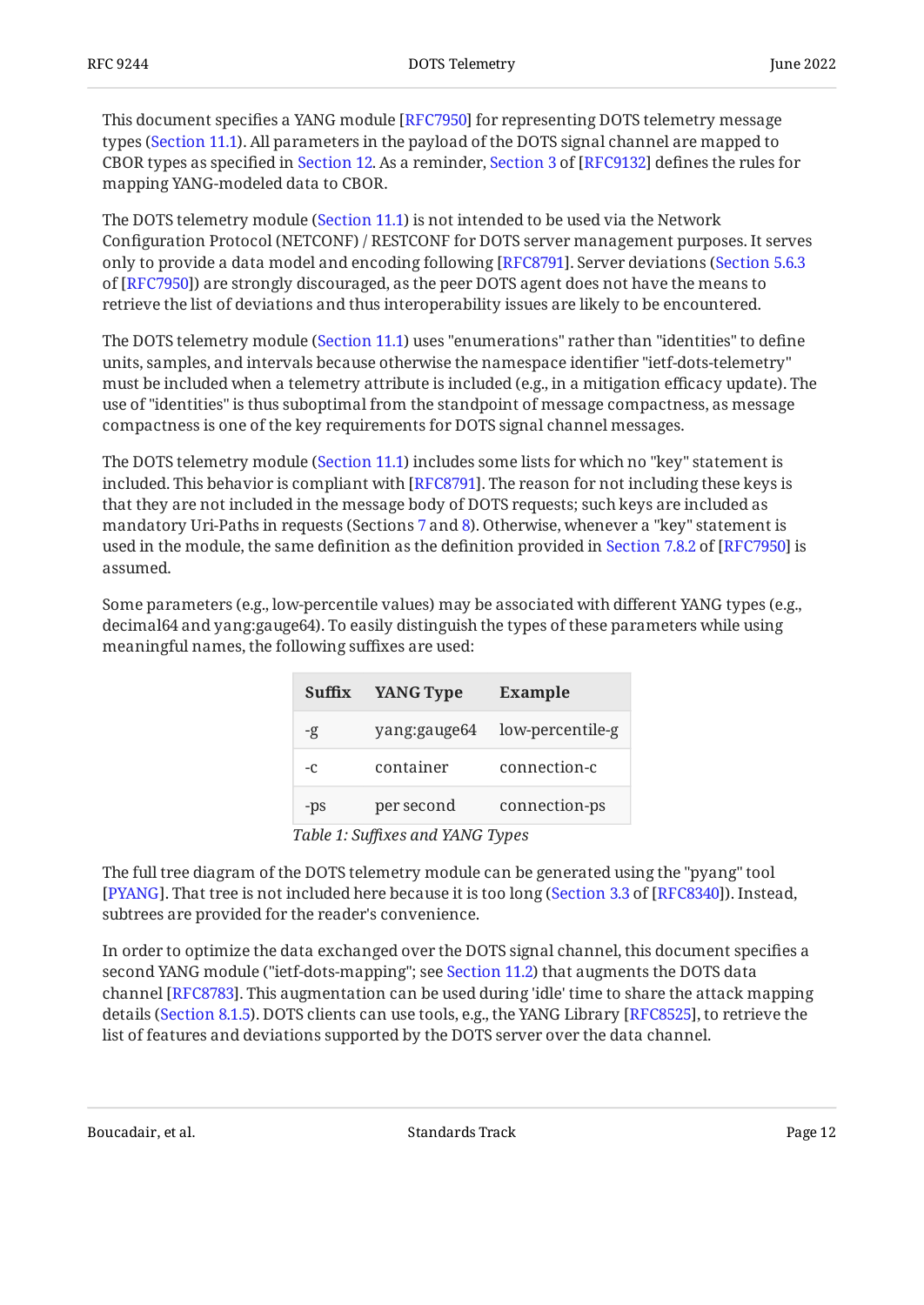## <span id="page-12-1"></span><span id="page-12-0"></span>**[5. Generic Considerations](#page-12-0)**

### **[5.1. DOTS Client Identi](#page-12-1)fication**

Followingthe rules in Section 4.4.1 of [RFC9132], a unique identifier is generated by a DOTS client to prevent request collisions ('cuid').

Asa reminder, Section 4.4.1.3 of [RFC9132] forbids 'cuid' to be returned in a response message body.

### <span id="page-12-2"></span>**[5.2. DOTS Gateways](#page-12-2)**

DOTS gateways may be located between DOTS clients and servers. The considerations elaborated inSection 4.4.1 of [RFC9132] must be followed. In particular, the 'cdid' attribute is used to unambiguously identify a DOTS client domain.

Asa reminder, Section 4.4.1.3 of [RFC9132] forbids 'cdid' (if present) to be returned in a response message body.

### <span id="page-12-3"></span>**[5.3. Uri-Path Parameters and Empty Values](#page-12-3)**

Uri-Path parameters and attributes with empty values **MUST NOT** be present in a request. The presence of such an empty value renders the entire containing message invalid.

### <span id="page-12-4"></span>**[5.4. Controlling Con](#page-12-4)figuration Data**

TheDOTS server follows the same considerations discussed in Section 4.5.3 of [RFC9132] for managing DOTS telemetry configuration freshness and notifications.

Likewise, a DOTS client may control the selection of configuration and non-configuration data nodes when sending a GET request by means of the 'c' (content) Uri-Query option and following theprocedure specified in Section 4.4.2 of [RFC9132]. These considerations are not reiterated in the following sections.

### <span id="page-12-5"></span>**[5.5. Message Validation](#page-12-5)**

The authoritative references for validating telemetry messages exchanged over the DOTS signal channel are Sections [7](#page-14-0), [8](#page-33-3), and [9](#page-56-0) together with the mapping table provided in [Section 12.](#page-92-0) The structure of telemetry message bodies is represented as a YANG data structure ([Section 11.1\)](#page-63-2).

### <span id="page-12-6"></span>**[5.6. A Note about Examples](#page-12-6)**

Examples are provided for illustration purposes. This document does not aim to provide a comprehensive list of message examples.

Boucadair, et al. The contract of the Standards Track Page 13 and the contract of the Page 13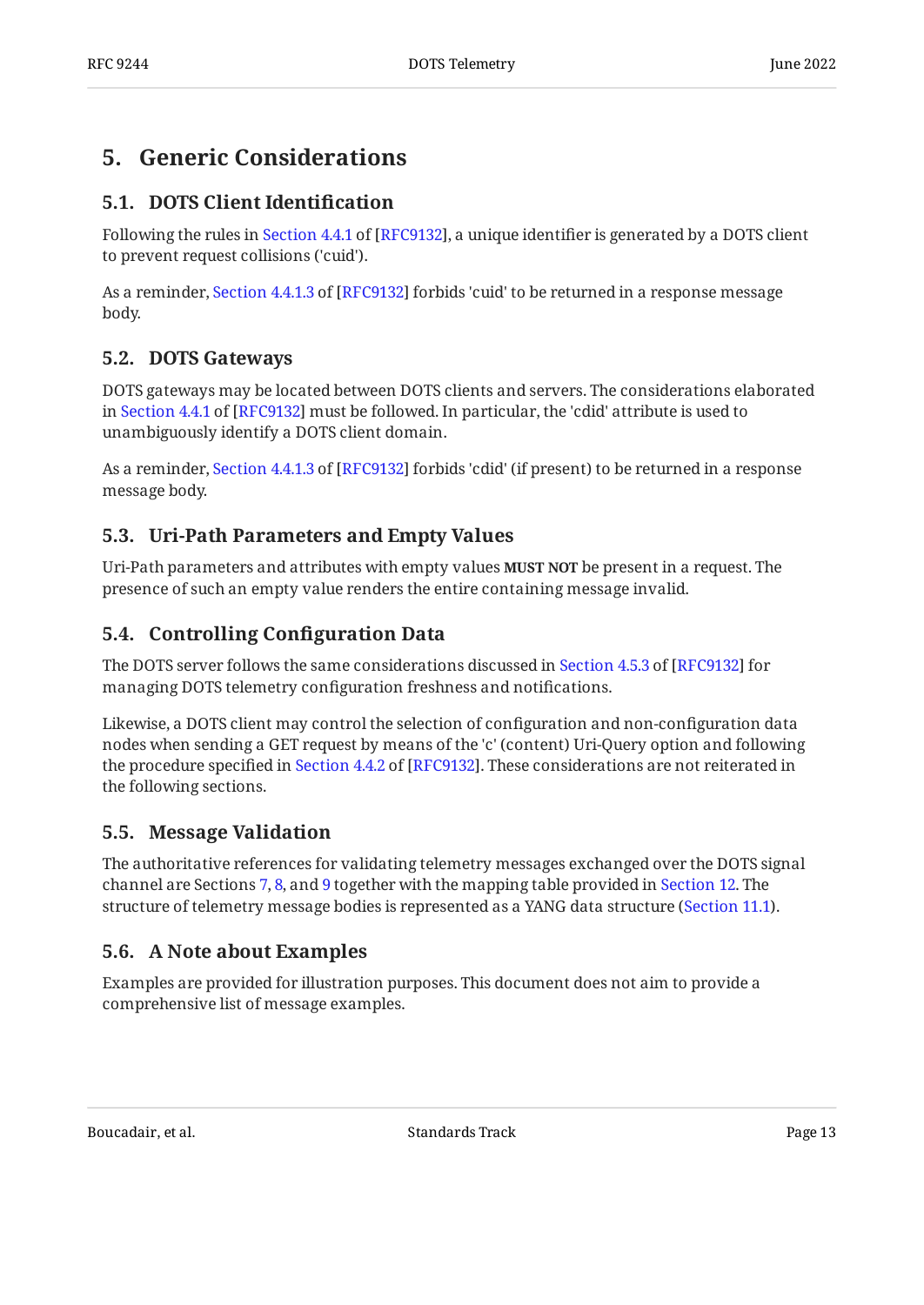JSON encoding of YANG-modeled data is used to illustrate the various telemetry operations. To ease readability, parameter names and their JSON types are thus used in the examples rather than their CBOR key values and CBOR types following the mappings in [Section 12](#page-92-0). These conventions are inherited from [RFC9132].

The examples use Enterprise Number 32473, which is defined for documentation use; see . [[RFC5612\]](#page-105-8)

## <span id="page-13-0"></span>**[6. Telemetry Operation Paths](#page-13-0)**

<span id="page-13-1"></span>Asdiscussed in Section 4.2 of [RFC9132], each DOTS operation is indicated by a path suffix that indicates the intended operation. The operation path is appended to the path prefix to form the URI used with a CoAP request to perform the desired DOTS operation. The following telemetry path suffixes are defined ([Table 2\)](#page-13-1):

<span id="page-13-2"></span>

| <b>Operation</b>          | <b>Operation Path</b> | <b>Details</b>   |
|---------------------------|-----------------------|------------------|
| <b>Telemetry Setup</b>    | $/mm-setup$           | <b>Section 7</b> |
| Telemetry                 | /tm                   | <b>Section 8</b> |
| $\pi$ ii o pomorni i o ii |                       |                  |

*[Table 2:](#page-13-2) [DOTS Telemetry Operations](#page-13-1)* 

Consequently, the "ietf-dots-telemetry" YANG module defined in [Section 11.1](#page-63-2) defines a data structure to represent new DOTS message types called 'telemetry-setup' and 'telemetry'. The tree structure is shown in [Figure 1.](#page-13-3) More details are provided in Sections [7](#page-14-0) and [8](#page-33-3) about the exact structure of 'telemetry-setup' and 'telemetry' message types.

```
 structure dots-telemetry:
    +-- (telemetry-message-type)?
       +--:(telemetry-setup)
| .... | ....
          | +-- telemetry* []
 | ...
              | +-- (setup-type)?
                 | +--:(telemetry-config)
| | ... | ... | ... | ...
                +--:(pipe)
| | ... | ... | ... | ...
                +-: (baseline)
 | ...
       +--:(telemetry)
           ...
```
*[Figure 1: New DOTS Message Types \(YANG Tree Structure\)](#page-13-3)* 

DOTS implementations **MUST** support the Observe Option [RFC7641] for 'tm' (Section 8**).**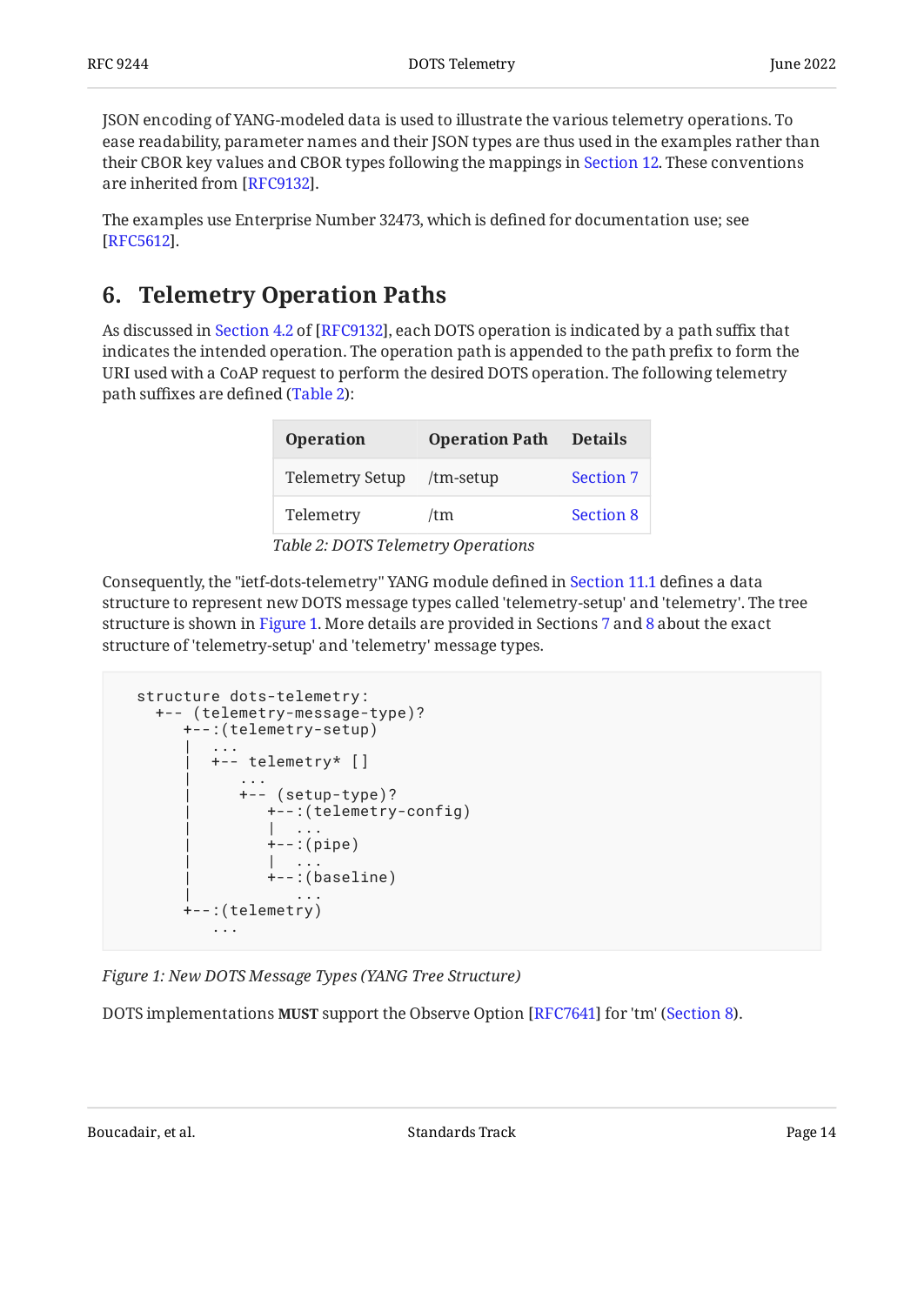## <span id="page-14-0"></span>**[7. DOTS Telemetry Setup Con](#page-14-0)figuration**

In reference to [Figure 1,](#page-13-3) a DOTS telemetry setup message **MUST** include only telemetry-related configuration parameters ([Section 7.1\)](#page-14-1), information about DOTS client domain pipe capacity ([Section 7.2\)](#page-21-0), or information about the telemetry traffic baseline ([Section 7.3\)](#page-27-1). As such, requests that include a mix of telemetry configuration, pipe capacity, and traffic baseline information **MUST** be rejected by DOTS servers with a 4.00 (Bad Request) Response Code.

A DOTS client can reset all installed DOTS telemetry setup configuration data following the considerations detailed in [Section 7.4](#page-33-1).

A DOTS server may detect conflicts when processing requests related to DOTS client domain pipe capacity or telemetry traffic baseline information with requests from other DOTS clients of the same DOTS client domain. More details are included in [Section 7.5](#page-33-2).

Telemetry setup configuration is bound to a DOTS client domain. DOTS servers **MUST NOT** expect DOTS clients to send regular requests to refresh the telemetry setup configuration. Any available telemetry setup configuration is valid until the DOTS server ceases to service a DOTS client domain. DOTS servers **MUST NOT** reset 'tsid' because a session failed with a DOTS client. DOTS clients update their telemetry setup configuration upon change of a parameter that may impact attack mitigation.

DOTS telemetry setup configuration request and response messages are marked as Confirmable messages ([Section 2.1](https://www.rfc-editor.org/rfc/rfc7252#section-2.1) of [\[RFC7252\]](#page-103-4)).

## <span id="page-14-1"></span>**[7.1. Telemetry Con](#page-14-1)figuration**

DOTS telemetry uses several percentile values to provide a picture of a traffic distribution overall, as opposed to just a single snapshot of observed traffic at a single point in time. Modeling raw traffic flow data as a distribution and describing that distribution entails choosing a measurement period that the distribution will describe, and a number of sampling intervals, or "buckets", within that measurement period. Traffic within each bucket is treated as a single event (i.e., averaged), and then the distribution of buckets is used to describe the distribution of traffic over the measurement period. A distribution can be characterized by statistical measures (e.g., mean, median, and standard deviation) and also by reporting the value of the distribution at various percentile levels of the data set in question (e.g., "quartiles" that correspond to 25th, 50th, and 75th percentiles). More details about percentile values and their computation are found in . [Section 11.3](https://www.rfc-editor.org/rfc/rfc2330#section-11.3) of [\[RFC2330](#page-105-9)]

DOTS telemetry uses up to three percentile values, plus the overall peak, to characterize traffic distributions. Which percentile thresholds are used for these "low-percentile", "mid-percentile", and "high-percentile" values is configurable. Default values are defined in [Section 7.1.2.](#page-17-0)

Boucadair, et al. The contract of the Standards Track Contract Page 15 and 2011 11: 10: 10: 10: 10: 10: 10: 10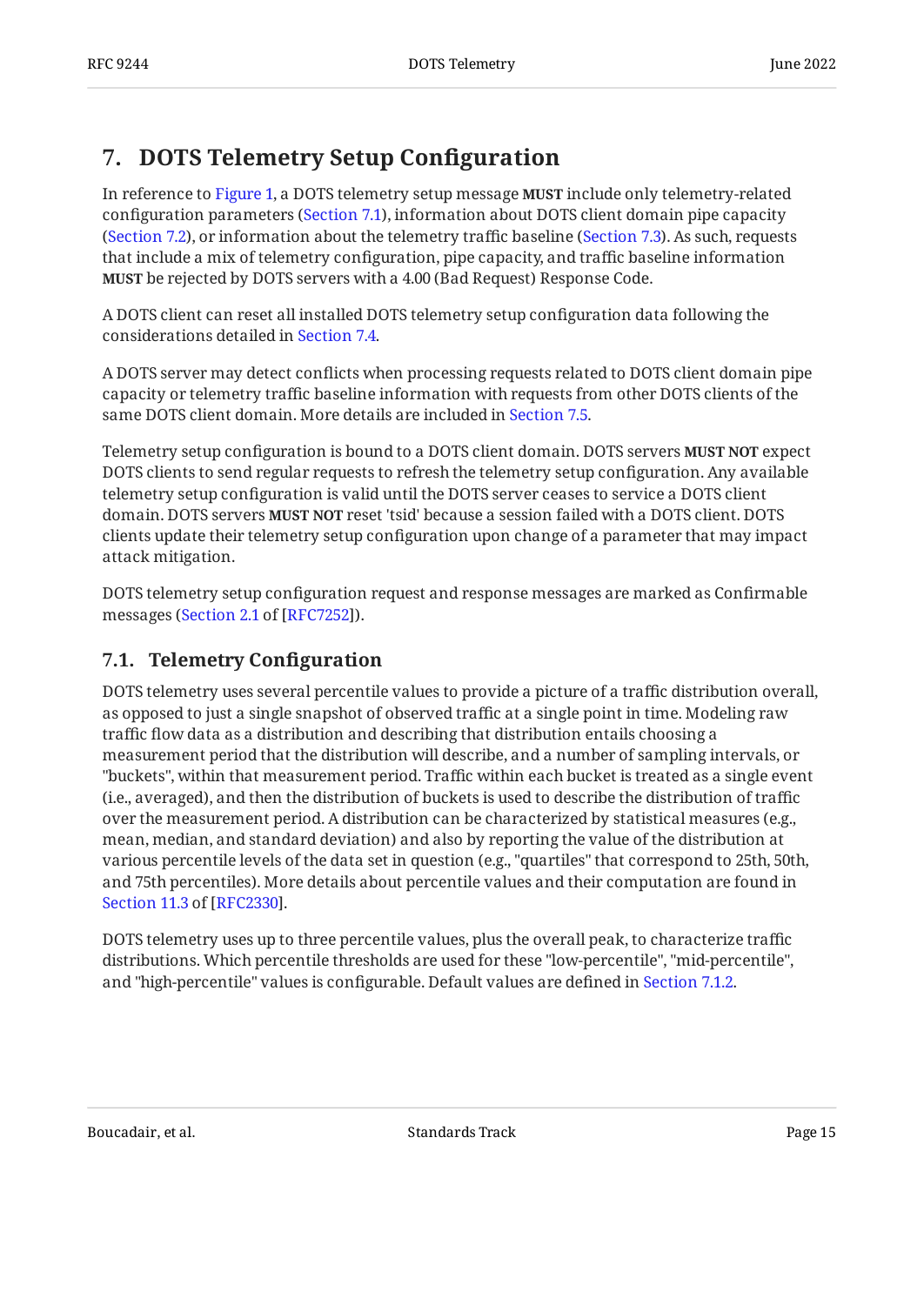A DOTS client can negotiate with its server(s) a set of telemetry configuration parameters to be used for telemetry. Such parameters include:

- Percentile-related measurement parameters. In particular, 'measurement-interval' defines the period during which percentiles are computed, while 'measurement-sample' defines the time distribution for measuring values that are used to compute percentiles.
- Measurement units. •
- Acceptable percentile values. •
- Telemetry notification interval. •
- <span id="page-15-0"></span>Acceptable server-originated telemetry. •

#### **[7.1.1. Retrieving the Current DOTS Telemetry Con](#page-15-0)figuration**

A GET request is used to obtain acceptable and current telemetry configuration parameters on the DOTS server. This request may include a 'cdid' Uri-Path when the request is relayed by a DOTS gateway. An example of such a GET request (without a gateway) is depicted in [Figure 2.](#page-15-1)

```
Header: GET (Code=0.01)
Uri-Path: ".well-known"
Uri-Path: "dots"
Uri-Path: "tm-setup"
Uri-Path: "cuid=dz6pHjaADkaFTbjr0JGBpw"
```
#### *[Figure 2: GET to Retrieve the Current and Acceptable DOTS Telemetry Con](#page-15-1)figuration*

Upon receipt of such a request, and assuming that no error is encountered when processing the request, the DOTS server replies with a 2.05 (Content) response that conveys the telemetry parameters that are acceptable to the DOTS server, any pipe information ([Section 7.2\)](#page-21-0), and the current baseline information [\(Section 7.3](#page-27-1)) maintained by the DOTS server for this DOTS client. The tree structure of the response message body is provided in [Figure 3.](#page-16-0)

<span id="page-15-2"></span>DOTS servers that support the capability of sending telemetry information to DOTS clients prior to or during a mitigation ([Section 9.2](#page-58-0)) set 'server-originated-telemetry' under 'max-config-values' to 'true' ('false' is used otherwise). If 'server-originated-telemetry' is not present in a response, this is equivalent to receiving a response with 'server-originated-telemetry' set to 'false'.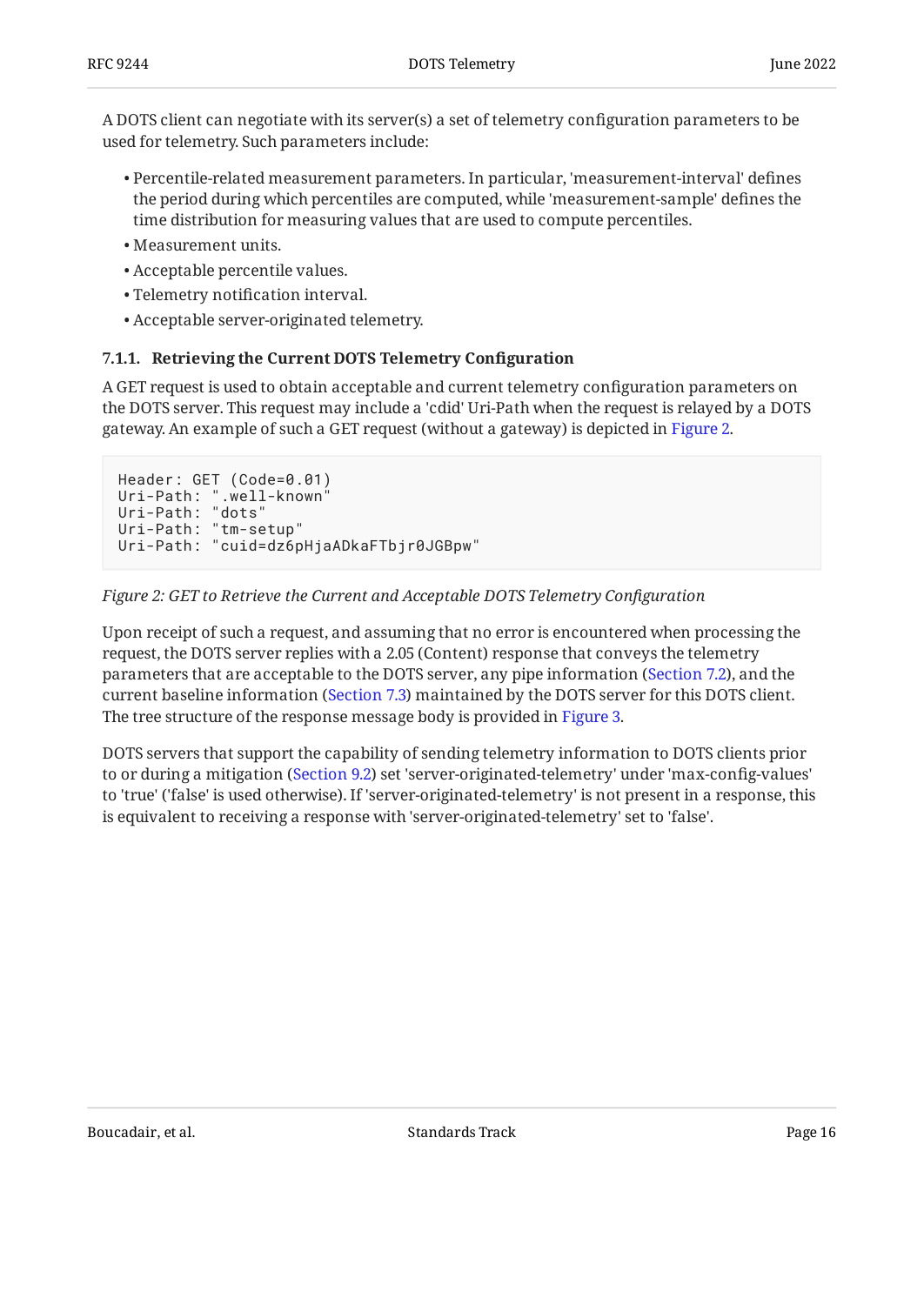```
 structure dots-telemetry:
    +-- (telemetry-message-type)?
       +--:(telemetry-setup)
          | +-- (direction)?
             | | +--:(server-to-client-only)
                 | | +-- max-config-values
                   | | | +-- measurement-interval? interval
                  +-- measurement-sample?
                   | | | +-- low-percentile? percentile
                   | | | +-- mid-percentile? percentile
                   | | | +-- high-percentile? percentile
                  +-- server-originated-telemetry? boolean
                   | | | +-- telemetry-notify-interval? uint16
                 | | +-- min-config-values
                  % +-- measurement-interval? interval<br>+-- measurement-sample? sample<br>+-- low-percentile? percentile<br>+-- mid-percentile? percentile
 | | | +-- measurement-sample? sample
 | | | +-- low-percentile? percentile
                   | | | +-- mid-percentile? percentile
                  +-- high-percentile?
                   | | | +-- telemetry-notify-interval? uint16
                 | | +-- supported-unit-classes
                  | | | +-- unit-config* [unit]
                      | | | +-- unit unit-class
                      | | | +-- unit-status boolean
                | | +-- supported-query-type* query-type
           | +-- telemetry* []
             | +-- (direction)?
              | | +--:(server-to-client-only)
                  | | +-- tsid? uint32
              | +-- (setup-type)?
                | +--:(telemetry-config)
                   | | +-- current-config
                      | | +-- measurement-interval? interval
                       | | +-- measurement-sample? sample
                      +-- low-percentile?
                       | | +-- mid-percentile? percentile
                       | | +-- high-percentile? percentile
                       | | +-- unit-config* [unit]
                        | | | +-- unit unit-class
                      | +-- unit-status boolean
                       | | +-- server-originated-telemetry? boolean
                       | | +-- telemetry-notify-interval? uint16
                +--:(pipe)| | ... | ... | ... | ...
                +-:(baseline)
 | ...
       +--:(telemetry)
           ...
```
*[Figure 3:](#page-16-0) Telemetry Confi[guration Tree Structure](#page-15-2)* 

When both 'min-config-values' and 'max-config-values' attributes are present, the values carried in 'max-config-values' attributes **MUST** be greater than or equal to their counterparts in 'minconfig-values' attributes.

Boucadair, et al. The standards Track Controllering the Standards Track Page 17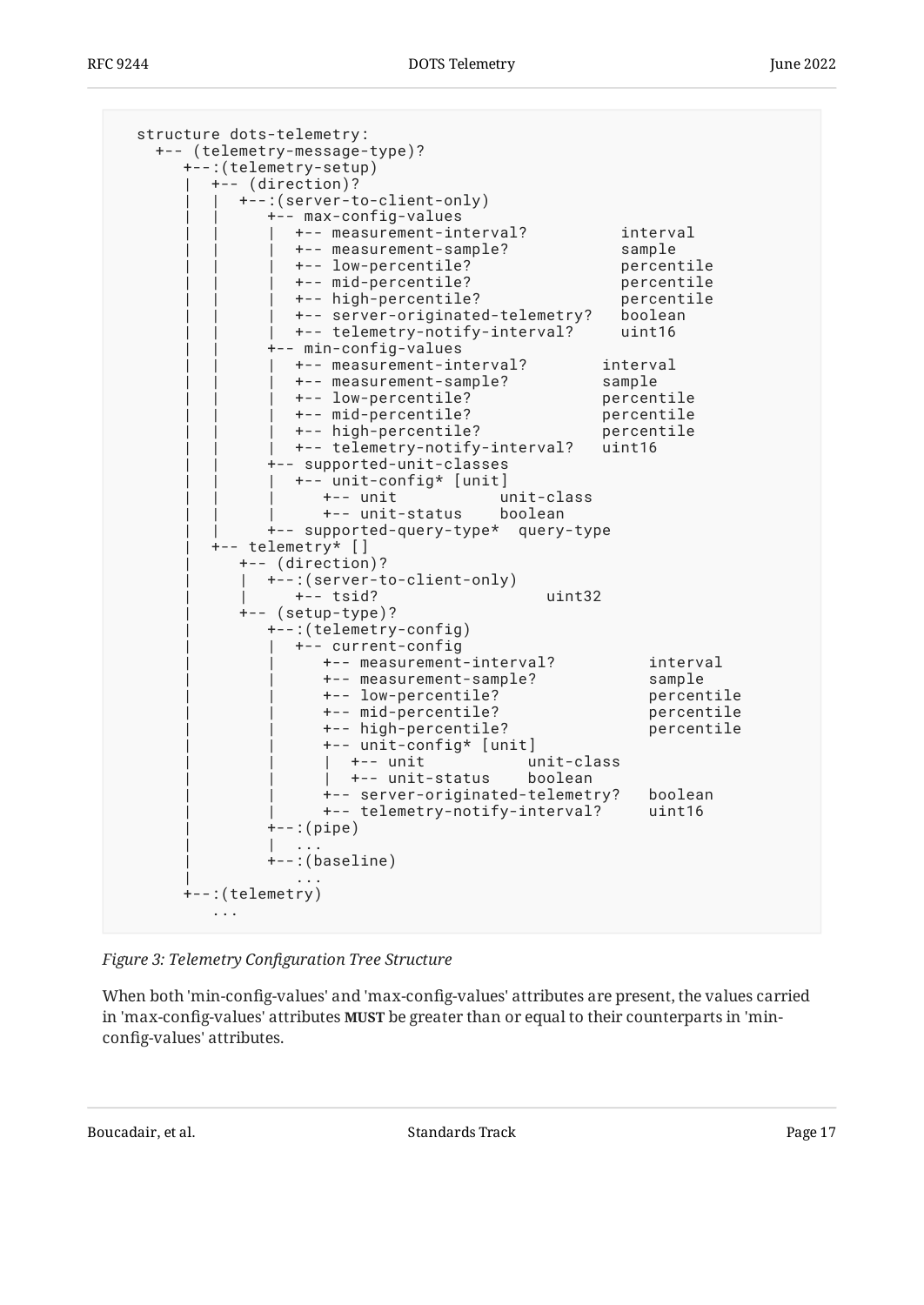#### <span id="page-17-0"></span>**[7.1.2. Conveying the DOTS Telemetry Con](#page-17-0)figuration**

A PUT request is used to convey the configuration parameters for the telemetry data (e.g., low-, mid-, or high-percentile values). For example, a DOTS client may contact its DOTS server to change the default percentile values used as the baseline for telemetry data. [Figure 3](#page-16-0) lists the attributes that can be set by a DOTS client in such a PUT request. An example of a DOTS client that modifies all percentile reference values is shown in [Figure 4.](#page-17-1)

Note: The payload of the message depicted in [Figure 4](#page-17-1) is CBOR-encoded as indicated by setting the Content-Format entry to "application/dots+cbor" ( [Section 10.3](https://www.rfc-editor.org/rfc/rfc9132#section-10.3) of [\[RFC9132](#page-104-1)]). However, and for the sake of better readability, the example (and other similar figures depicting a DOTS telemetry message body) follows the conventions set in [Section 5.6](#page-12-6): use the JSON names and types defined in [Section 12.](#page-92-0)

```
Header: PUT (Code=0.03)
Uri-Path: ".well-known"
Uri-Path: "dots"
Uri-Path: "tm-setup"
Uri-Path: "cuid=dz6pHjaADkaFTbjr0JGBpw"
Uri-Path: "tsid=123
Content-Format: "application/dots+cbor"
{
   "ietf-dots-telemetry:telemetry-setup": {
     "telemetry": [
       {
 "current-config": {
 "low-percentile": "5.00",
 "mid-percentile": "65.00",
           "high-percentile": "95.00"
         }
      }
    ]
  }
}
```
*[Figure 4: PUT to Convey the DOTS Telemetry Con](#page-17-1)figuration, Depicted as per Section 5.6* 

'cuid' is a mandatory Uri-Path parameter for PUT requests.

The following additional Uri-Path parameter is defined:

tsid: The Telemetry Setup Identifier is an identifier for the DOTS telemetry setup configuration data represented as an integer. This identifier **MUST** be generated by DOTS clients. 'tsid' values **MUST** increase monotonically whenever new configuration parameters (not just for changed values) need to be conveyed by the DOTS client.

Theprocedure specified in Section 4.4.1 of [RFC9132] for 'mid' rollover **MUST** also be followed for 'tsid' rollover.

Boucadair, et al. The contract of the Standards Track Contract Page 18 and 2011 11: 12: 13: 14: 15: 16: 16: 16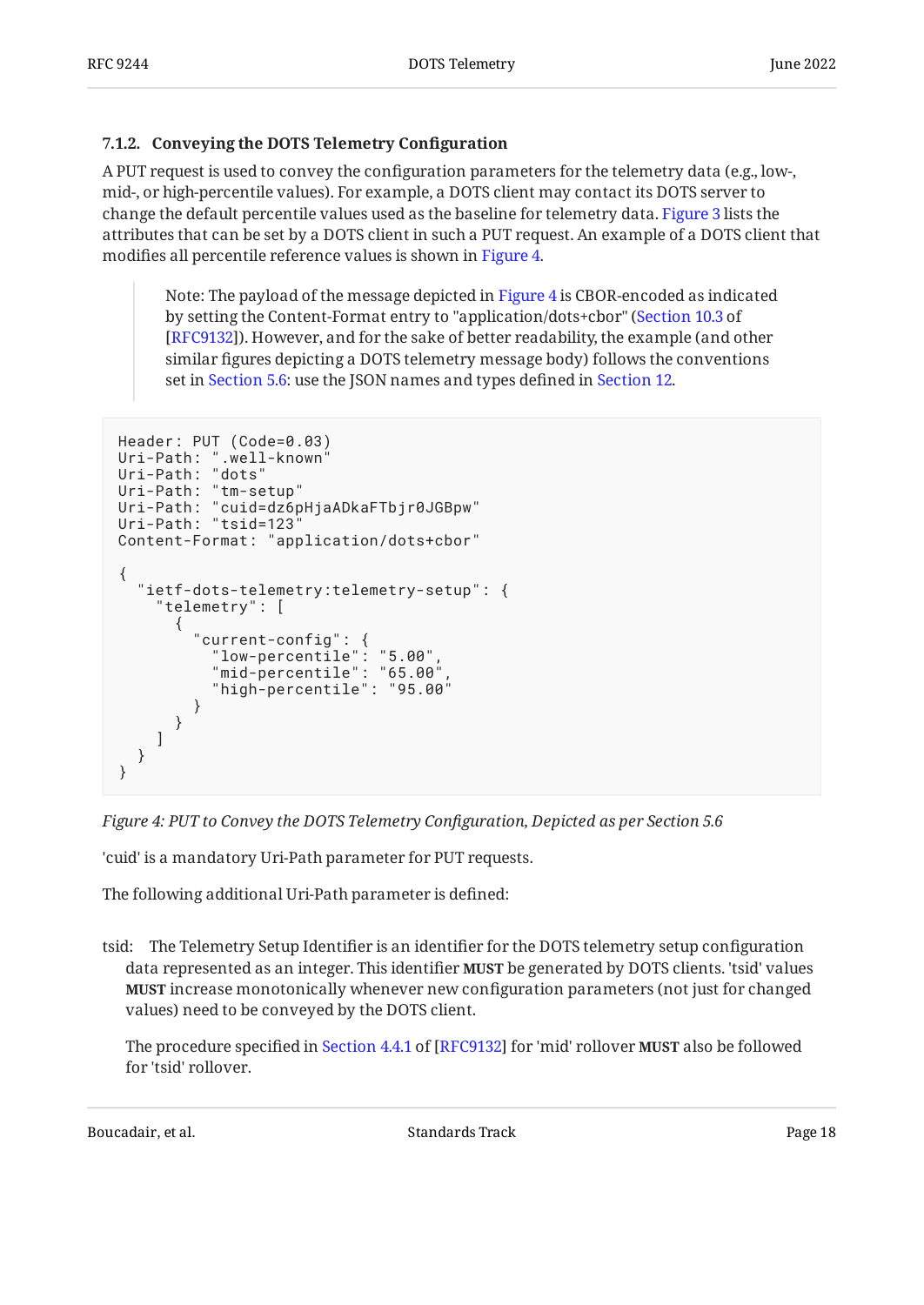This is a mandatory attribute. 'tsid' **MUST** appear after 'cuid' in the Uri-Path options.

'cuid' and 'tsid' **MUST NOT** appear in the PUT request message body.

At least one configurable attribute **MUST** be present in the PUT request.

A PUT request with a higher numeric 'tsid' value overrides the DOTS telemetry configuration data installed by a PUT request with a lower numeric 'tsid' value. To avoid maintaining a long list of 'tsid' requests for requests carrying telemetry configuration data from a DOTS client, the lower numeric 'tsid' **MUST** be automatically deleted and no longer be available at the DOTS server.

The DOTS server indicates the result of processing the PUT request using the following Response Codes:

- $\bullet$  If the request is missing a mandatory attribute, does not include 'cuid' or 'tsid' Uri-Path parameters, or contains one or more invalid or unknown parameters, a 4.00 (Bad Request) Response Code **MUST** be returned in the response.
- $\bullet$  If the DOTS server does not find the 'tsid' parameter value conveyed in the PUT request in its configuration data and if the DOTS server has accepted the configuration parameters, then a 2.01 (Created) Response Code **MUST** be returned in the response.
- $\bullet$  If the DOTS server finds the 'tsid' parameter value conveyed in the PUT request in its configuration data and if the DOTS server has accepted the updated configuration parameters, a 2.04 (Changed) Response Code **MUST** be returned in the response.
- $\bullet$  If any of the enclosed configurable attribute values are not acceptable to the DOTS server ([Section 7.1.1\)](#page-15-0), a 4.22 (Unprocessable Entity) Response Code **MUST** be returned in the response.

The DOTS client may retry and send the PUT request with updated attribute values acceptable to the DOTS server.

<span id="page-18-0"></span>By default, low-percentile (10th percentile), mid-percentile (50th percentile), high-percentile (90th percentile), and peak (100th percentile) values are used to represent telemetry data. Nevertheless, a DOTS client can disable some percentile types (low, mid, high). In particular, setting 'lowpercentile' to "0.00" indicates that the DOTS client is not interested in receiving low-percentiles. Likewise, setting 'mid-percentile' (or 'high-percentile') to the same value as 'low-percentile' (or 'mid-percentile') indicates that the DOTS client is not interested in receiving mid-percentiles (or high-percentiles). For example, a DOTS client can send the request depicted in [Figure 5](#page-19-0) to inform the server that it is interested in receiving only high-percentiles. This assumes that the client will only use that percentile type when sharing telemetry data with the server.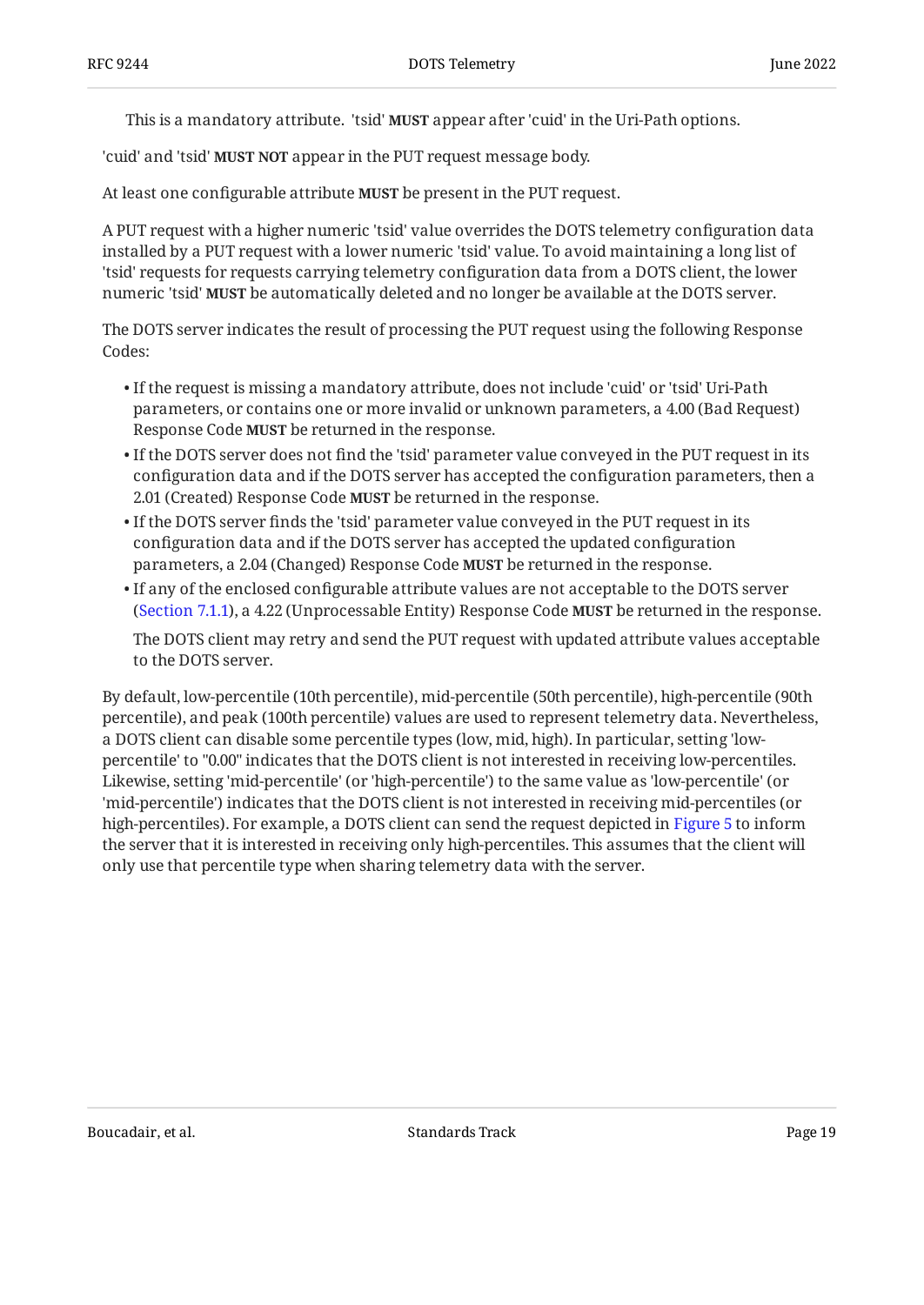```
Header: PUT (Code=0.03)
Uri-Path: ".well-known"
Uri-Path: "dots"
Uri-Path: "tm-setup"
Uri-Path: "cuid=dz6pHjaADkaFTbjr0JGBpw"
Uri-Path: "tsid=124"
Content-Format: "application/dots+cbor"
{
   "ietf-dots-telemetry:telemetry-setup": {
     "telemetry": [
       {
 "current-config": {
 "low-percentile": "0.00",
 "mid-percentile": "0.00",
           "high-percentile": "95.00"
        }
      }
    ]
   }
}
```
*[Figure 5:](#page-19-0) [PUT to Disable Low- and Mid-Percentiles, Depicted as per Section 5.6](#page-18-0)* 

DOTS clients can also configure the unit class(es) to be used for traffic-related telemetry data among the following supported unit classes: packets per second, bits per second, and bytes per second. Supplying both bits per second and bytes per second unit classes is allowed for a given set of telemetry data. However, receipt of conflicting values is treated as invalid parameters and rejected with a 4.00 (Bad Request) Response Code.

<span id="page-19-1"></span>DOTS clients that are interested in receiving pre-or-ongoing- mitigation telemetry ('pre-or-ongoing-mitigation') information from a DOTS server ([Section 9.2](#page-58-0)) **MUST** set 'server-originatedtelemetry' to 'true'. If 'server-originated-telemetry' is not present in a PUT request, this is equivalent to receiving a request with 'server-originated-telemetry' set to 'false'. An example of a request to enable pre-or-ongoing-mitigation telemetry from DOTS servers is shown in [Figure 6.](#page-20-2)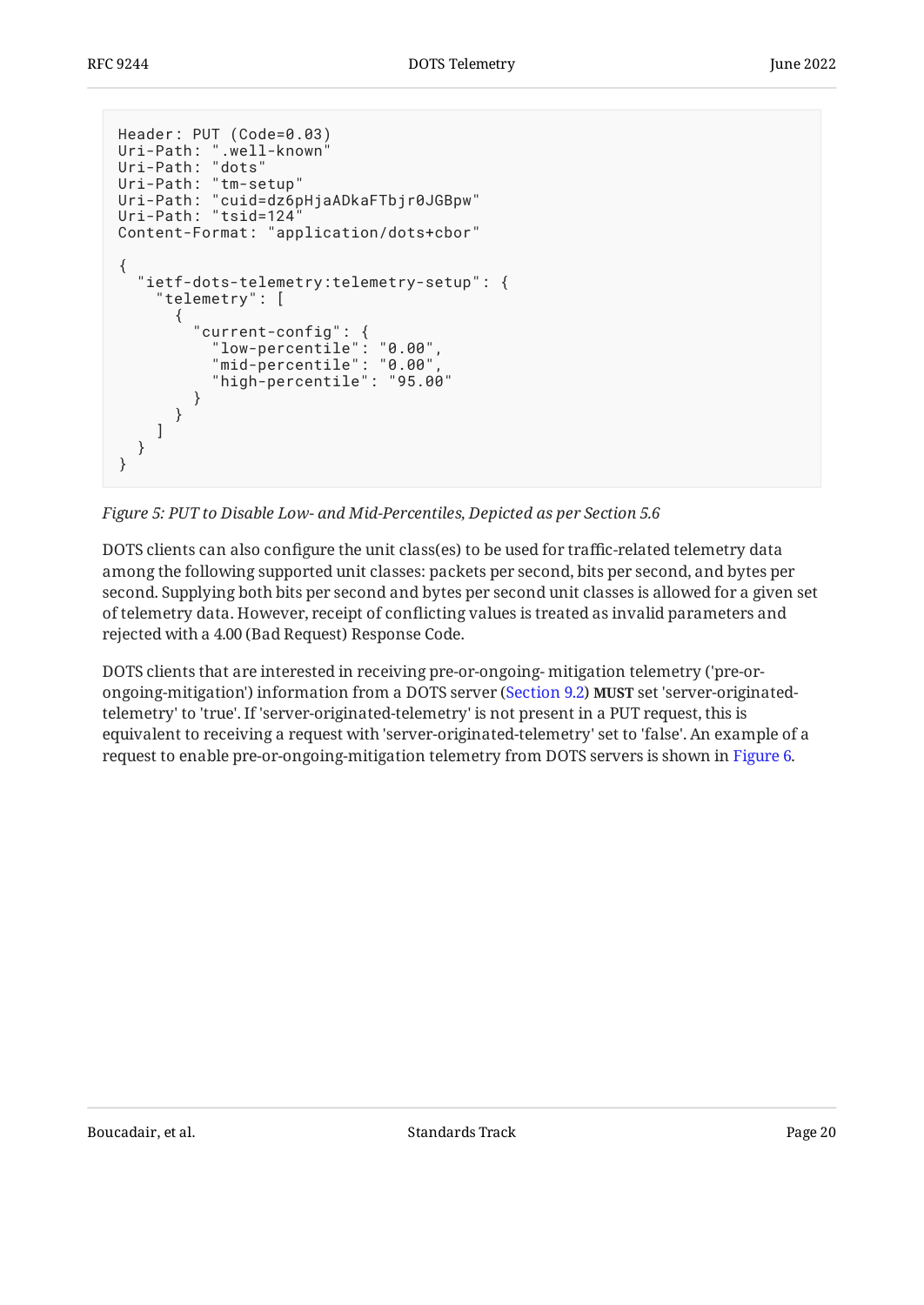```
Header: PUT (Code=0.03)
Uri-Path: ".well-known"
Uri-Path: "dots"
Uri-Path: "tm-setup"
Uri-Path: "cuid=dz6pHjaADkaFTbjr0JGBpw"
Uri-Path: "tsid=125"
Content-Format: "application/dots+cbor"
{
   "ietf-dots-telemetry:telemetry-setup": {
     "telemetry": [
       {
         "current-config": {
            "server-originated-telemetry": true
         }
       }
     ]
   }
}
```
*[Figure 6:](#page-20-2) [PUT to Enable Pre-or-Ongoing-Mitigation Telemetry from the DOTS Server, Depicted as per](#page-19-1) [Section 5.6](#page-19-1)* 

### <span id="page-20-0"></span>**[7.1.3. Retrieving the Installed DOTS Telemetry Con](#page-20-0)figuration**

A DOTS client may issue a GET message with a 'tsid' Uri-Path parameter to retrieve the current DOTS telemetry configuration. An example of such a request is depicted in [Figure 7.](#page-20-3)

```
Header: GET (Code=0.01)
Uri-Path: ".well-known"
Uri-Path: "dots"
Uri-Path: "tm-setup"
Uri-Path: "cuid=dz6pHjaADkaFTbjr0JGBpw"
Uri-Path: "tsid=123"
```

```
Figure 7: GET to Retrieve the Current DOTS Telemetry Configuration
```
If the DOTS server does not find the 'tsid' Uri-Path value conveyed in the GET request in its configuration data for the requesting DOTS client, it MUST respond with a 4.04 (Not Found) error Response Code.

### <span id="page-20-1"></span>**[7.1.4. Deleting the DOTS Telemetry Con](#page-20-1)figuration**

<span id="page-20-4"></span>A DELETE request is used to delete the installed DOTS telemetry configuration data ([Figure 8\)](#page-21-1). 'cuid' and 'tsid' are mandatory Uri-Path parameters for such DELETE requests.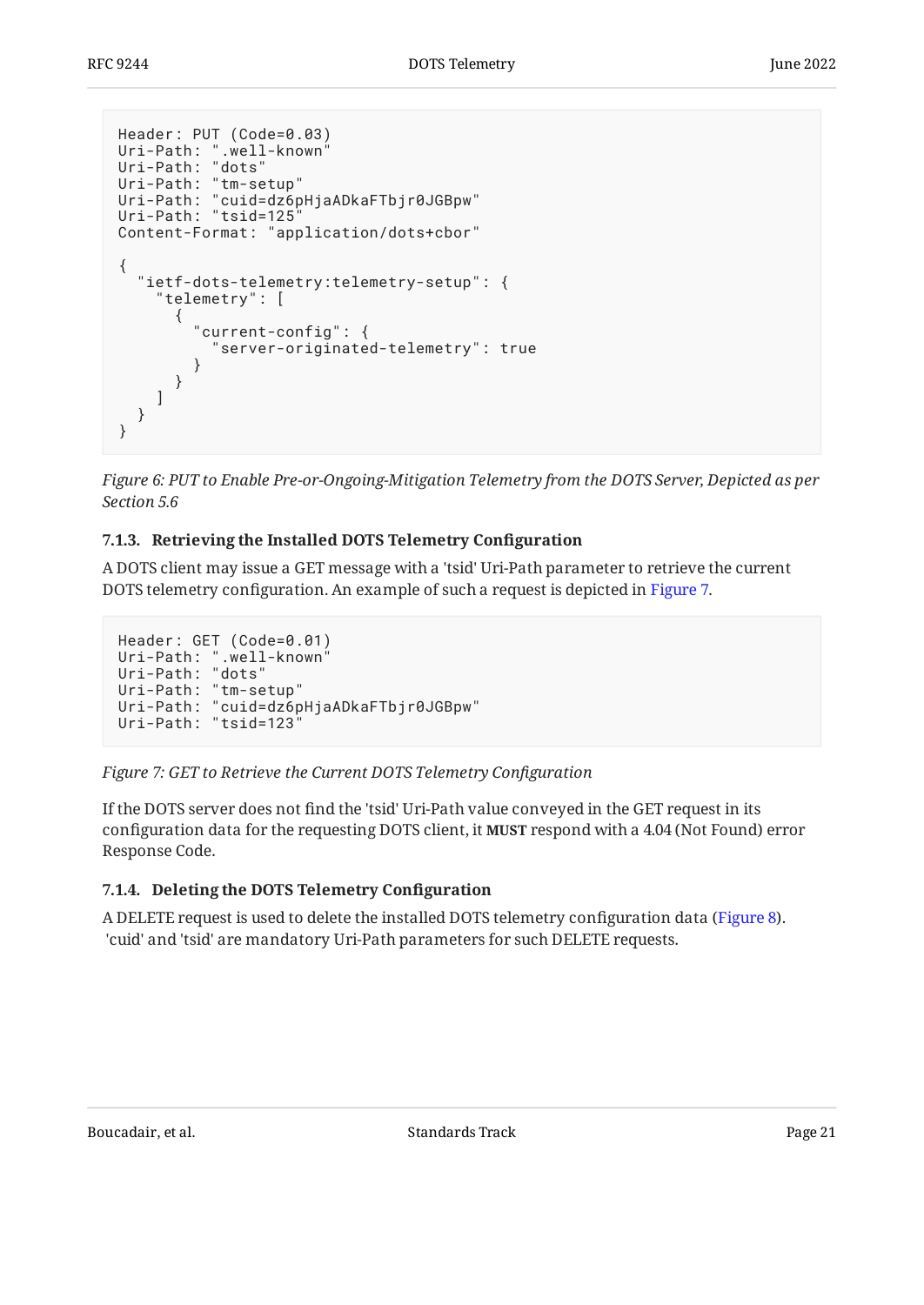```
Header: DELETE (Code=0.04)
Uri-Path: ".well-known"
Uri-Path: "dots"
Uri-Path: "tm-setup"
Uri-Path: "cuid=dz6pHjaADkaFTbjr0JGBpw"
Uri-Path: "tsid=123"
```
*[Figure 8:](#page-21-1) [Deleting the Telemetry Con](#page-20-4)figuration* 

The DOTS server resets the DOTS telemetry configuration back to the default values and acknowledges a DOTS client's request to remove the DOTS telemetry configuration using a 2.02 (Deleted) Response Code. A 2.02 (Deleted) Response Code is returned even if the 'tsid' parameter value conveyed in the DELETE request does not exist in its configuration data before the request.

<span id="page-21-0"></span>[Section 7.4](#page-33-1) discusses the procedure to reset all DOTS telemetry setup configuration data.

## **[7.2. Total Pipe Capacity](#page-21-0)**

A DOTS client can communicate to the DOTS server(s) its DOTS client domain pipe information. The tree structure of the pipe information is shown in [Figure 9.](#page-21-2)

```
 structure dots-telemetry:
    +-- (telemetry-message-type)?
       +--:(telemetry-setup)
| .... | ....
          | +-- telemetry* []
              | +-- (direction)?
              | | +--:(server-to-client-only)
                   | | +-- tsid? uint32
              | +-- (setup-type)?
                | +--:(telemetry-config)
| | ... | ... | ... | ...
                +--:(pipe) | | +-- total-pipe-capacity* [link-id unit]
                      | | +-- link-id nt:link-id
                       | | +-- capacity uint64
                       | | +-- unit unit
                 | +--:(baseline)
 | ...
        +--:(telemetry)
           ...
```
*[Figure 9: Pipe Tree Structure](#page-21-2)* 

A DOTS client domain pipe is defined as a list of limits on (incoming) traffic volume ('total-pipecapacity') that can be forwarded over ingress interconnection links of a DOTS client domain. Each of these links is identified with a 'link-id' [RFC8345].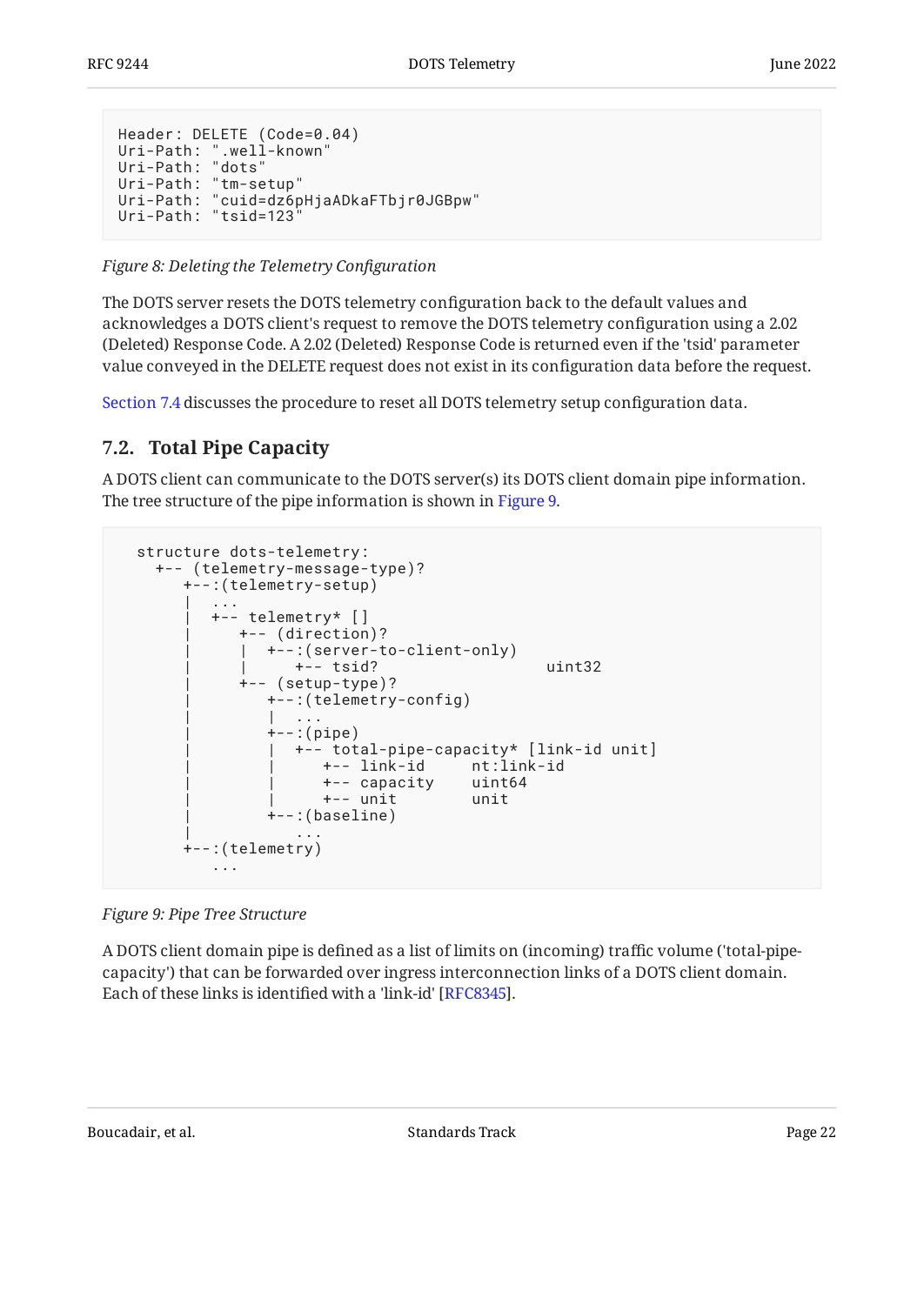The unit used by a DOTS client when conveying pipe information is captured in the 'unit' attribute. The DOTS client MUST auto-scale so that the appropriate unit is used. That is, for a given unit class, the DOTS client uses the largest unit that gives a value greater than one. As such, only one unit per unit class is allowed.

### <span id="page-22-0"></span>**[7.2.1. Conveying DOTS Client Domain Pipe Capacity](#page-22-0)**

Considerations similar to those specified in [Section 7.1.2](#page-17-0) are followed, with one exception:

 $\bullet$  The relative order of two PUT requests carrying DOTS client domain pipe attributes from a DOTS client is determined by comparing their respective 'tsid' values. If these two requests have overlapping 'link-id' and 'unit' settings, the PUT request with a higher numeric 'tsid' value will override the request with a lower numeric 'tsid' value. The overlapped lower numeric 'tsid' **MUST** be automatically deleted and no longer be available.

DOTS clients **SHOULD** minimize the number of active 'tsid's used for pipe information. In order to avoid maintaining a long list of 'tsid's for pipe information, it is **RECOMMENDED** that DOTS clients include in any request to update information related to a given link the information regarding other links (already communicated using a lower 'tsid' value). By doing so, this update request will override these existing requests and hence optimize the number of 'tsid' requests per DOTS client.

Note: This assumes that all link information can fit in one single message.

As an example of configuring pipe information, a DOTS client managing a single-homed domain ([Figure 10\)](#page-22-1) can send a PUT request (shown in [Figure 11](#page-23-0)) to communicate the capacity of "link1" used to connect to its ISP.

<span id="page-22-1"></span>,--,--,--,--. ,--,--,--. ,-' `-. ,-' `-. ( DOTS Client )=====( ISP#A ) `-. Domain ,-' link1 `-. ,-' `--'--'--' `--'--'--' `--' `--'--'--' `

<span id="page-22-2"></span>*[Figure 10: Single-Homed DOTS Client Domain](#page-22-1)*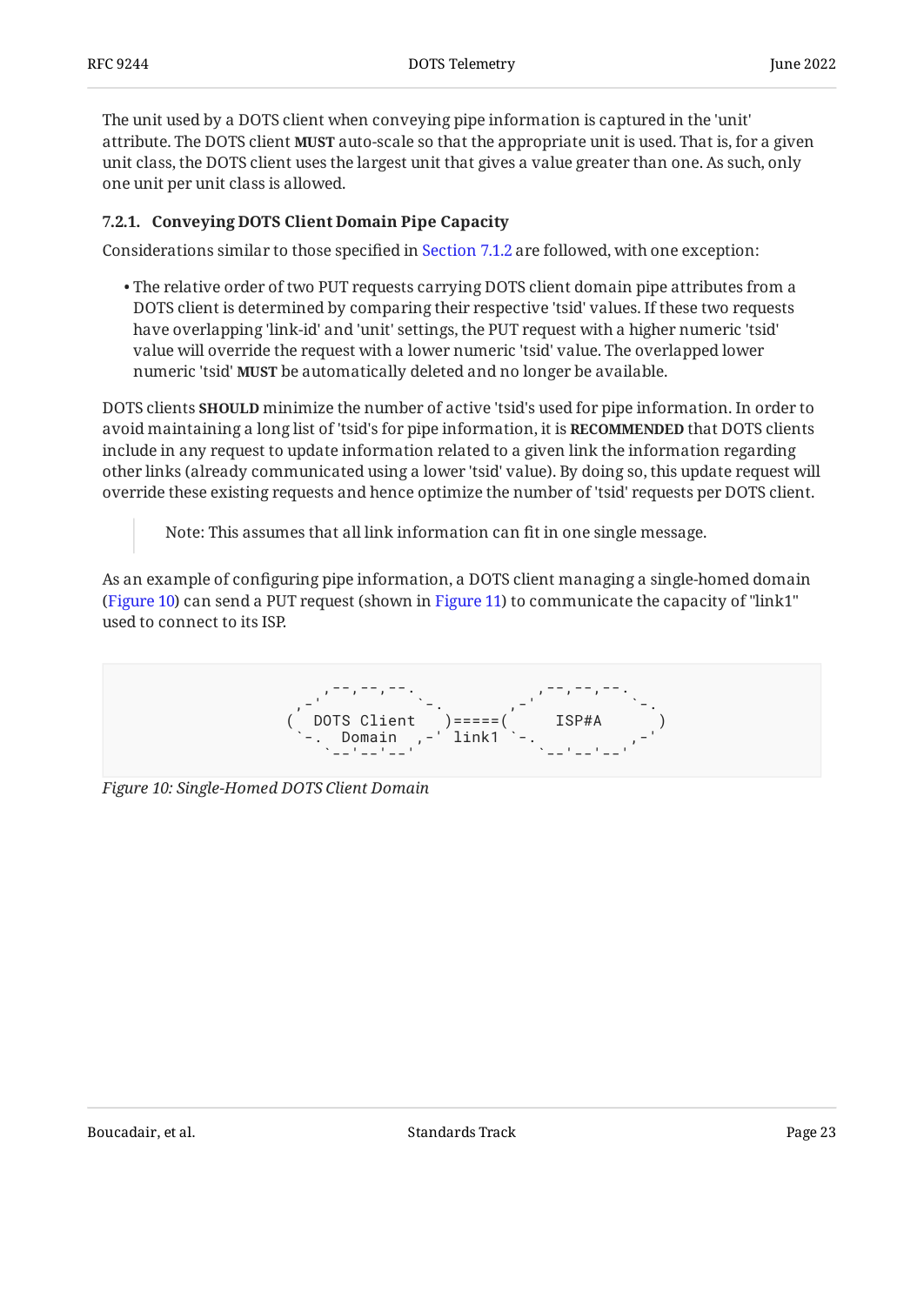```
Header: PUT (Code=0.03)
Uri-Path: ".well-known"
Uri-Path: "dots"
Uri-Path: "tm-setup"
Uri-Path: "cuid=dz6pHjaADkaFTbjr0JGBpw"
Uri-Path: "tsid=126"
Content-Format: "application/dots+cbor"
{
   "ietf-dots-telemetry:telemetry-setup": {
     "telemetry": [
       {
         "total-pipe-capacity": [
\{ "link-id": "link1",
 "capacity": "500",
 "unit": "megabit-ps"
          }
        ]
      }
    ]
  }
}
```


DOTS clients may be instructed to signal a link aggregate instead of individual links. For example, a DOTS client that manages a DOTS client domain having two interconnection links with an upstream ISP ([Figure 12\)](#page-23-1) can send a PUT request (shown in [Figure 13\)](#page-24-0) to communicate the aggregate link capacity with its ISP. Signaling individual or aggregate link capacity is deployment specific.

<span id="page-23-1"></span>

<span id="page-23-2"></span>*[Figure 12: DOTS Client Domain with Two Interconnection Links](#page-23-1)*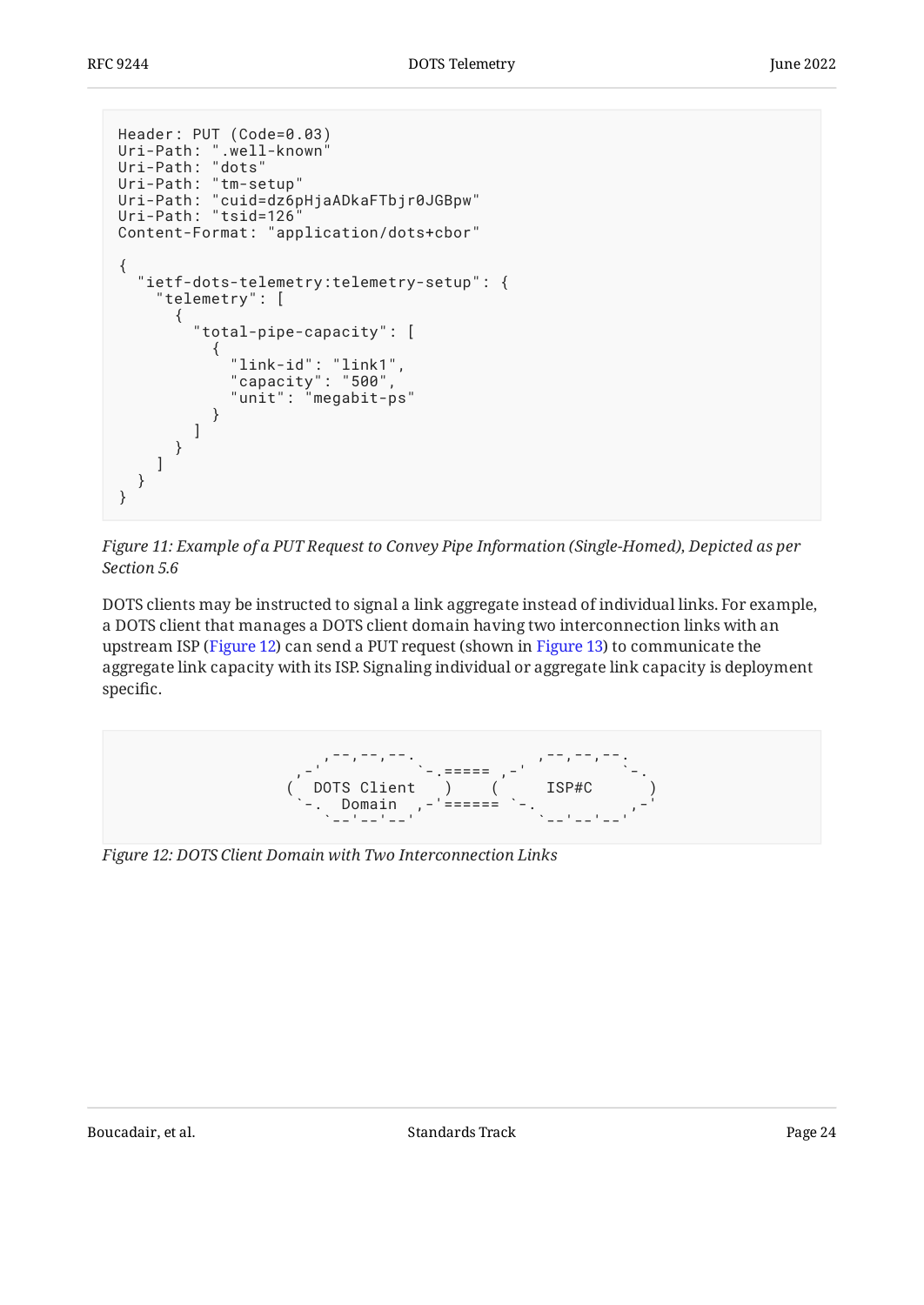```
Header: PUT (Code=0.03)
Uri-Path: ".well-known"
Uri-Path: "dots"
Uri-Path: "tm-setup"
Uri-Path: "cuid=hmcpH87lmPGsSTjkhXCbin"
Uri-Path: "tsid=896"
Content-Format: "application/dots+cbor"
{
   "ietf-dots-telemetry:telemetry-setup": {
     "telemetry": [
      {
        "total-pipe-capacity": [
\{ "link-id": "aggregate",
 "capacity": "700",
 "unit": "megabit-ps"
 }
        ]
      }
    ]
  }
}
```
*[Figure 13:](#page-24-0) [Example of a PUT Request to Convey Pipe Information \(Aggregated Link\), Depicted as per](#page-23-2) [Section 5.6](#page-23-2)* 

Now consider that the DOTS client domain was upgraded to connect to an additional ISP (e.g., ISP#B in [Figure 14\)](#page-24-1); the DOTS client can inform a DOTS server that is not hosted with ISP#A and ISP#B domains about this update by sending the PUT request depicted in [Figure 15](#page-25-0). This request also includes information related to "link1" even if that link is not upgraded. Upon receipt of this request, the DOTS server removes the request with 'tsid=126' and updates its configuration base to maintain two links (link1 and link2).

<span id="page-24-1"></span>

<span id="page-24-2"></span>*[Figure 14: Multihomed DOTS Client Domain](#page-24-1)*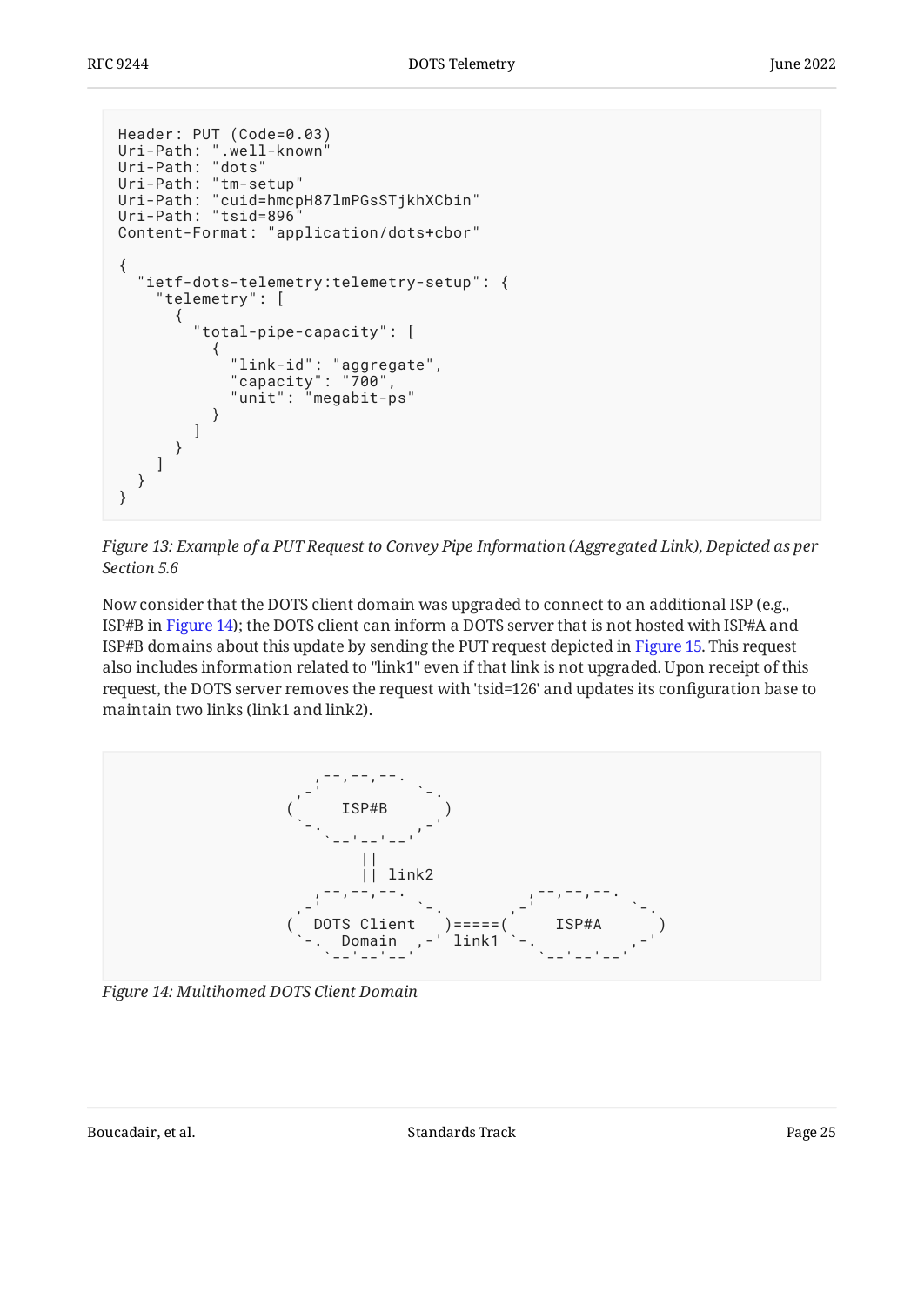```
Header: PUT (Code=0.03)
Uri-Path: ".well-known"
Uri-Path: "dots"
Uri-Path: "tm-setup"
Uri-Path: "cuid=dz6pHjaADkaFTbjr0JGBpw"
Uri-Path: "tsid=127"
Content-Format: "application/dots+cbor"
{
   "ietf-dots-telemetry:telemetry-setup": {
     "telemetry": [
      {
        "total-pipe-capacity": [
\{ "link-id": "link1",
 "capacity": "500",
 "unit": "megabit-ps"
          },
\{ "link-id": "link2",
 "capacity": "500",
 "unit": "megabit-ps"
 }
        ]
      }
    ]
  }
}
```
*[Figure 15:](#page-25-0) [Example of a PUT Request to Convey Pipe Information \(Multihomed\), Depicted as per](#page-24-2) [Section 5.6](#page-24-2)* 

A DOTS client can delete a link by sending a PUT request with the 'capacity' attribute set to "0" if other links are still active for the same DOTS client domain. For example, if a DOTS client domain re-homes (that is, it changes its ISP), the DOTS client can inform its DOTS server about this update (e.g., from the network configuration in [Figure 10](#page-22-1) to the network configuration shown in [Figure](#page-26-1) [16](#page-26-1)) by sending the PUT request depicted in [Figure 17.](#page-26-2) Upon receipt of this request, and assuming that no error is encountered when processing the request, the DOTS server removes "link1" from its configuration bases for this DOTS client domain. Note that if the DOTS server receives a PUT request with a 'capacity' attribute set to "0" for all included links, it **MUST** reject the request with a 4.00 (Bad Request) Response Code. Instead, the DOTS client can use a DELETE request to delete all links ([Section 7.2.3\)](#page-27-0).

<span id="page-25-1"></span>Boucadair, et al. Standards Track Page 26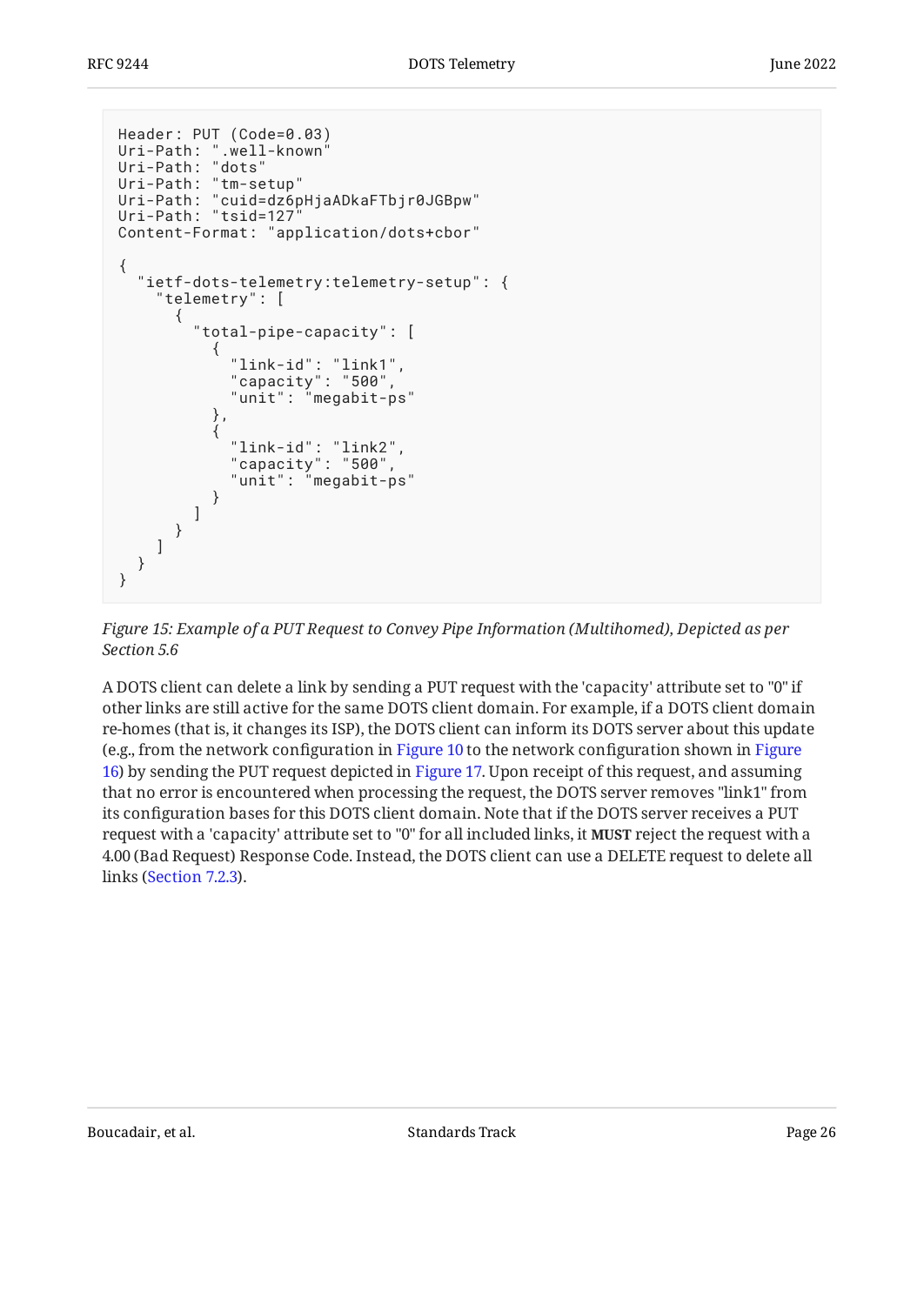<span id="page-26-1"></span>

*[Figure 16:](#page-26-1) [Multihomed DOTS Client Domain](#page-25-1)* 

```
Header: PUT (Code=0.03)
Uri-Path: ".well-known"
Uri-Path: "dots"
Uri-Path: "tm-setup"
Uri-Path: "cuid=dz6pHjaADkaFTbjr0JGBpw"
Uri-Path: "tsid=128"
Content-Format: "application/dots+cbor"
{
   "ietf-dots-telemetry:telemetry-setup": {
     "telemetry": [
      {
        "total-pipe-capacity": [
\{ "link-id": "link1",
 "capacity": "0",
 "unit": "megabit-ps"
          },
\{ "link-id": "link2",
 "capacity": "500",
 "unit": "megabit-ps"
          }
        ]
      }
    ]
  }
}
```
*[Figure 17: Example of a PUT Request to Convey Pipe Information \(Multihomed\), Depicted as per](#page-26-2) [Section 5.6](#page-26-2)* 

### <span id="page-26-0"></span>**[7.2.2. Retrieving Installed DOTS Client Domain Pipe Capacity](#page-26-0)**

A GET request with a 'tsid' Uri-Path parameter is used to retrieve the specific information related to an installed DOTS client domain pipe. The same procedure as that defined in [Section 7.1.3](#page-20-0) is followed.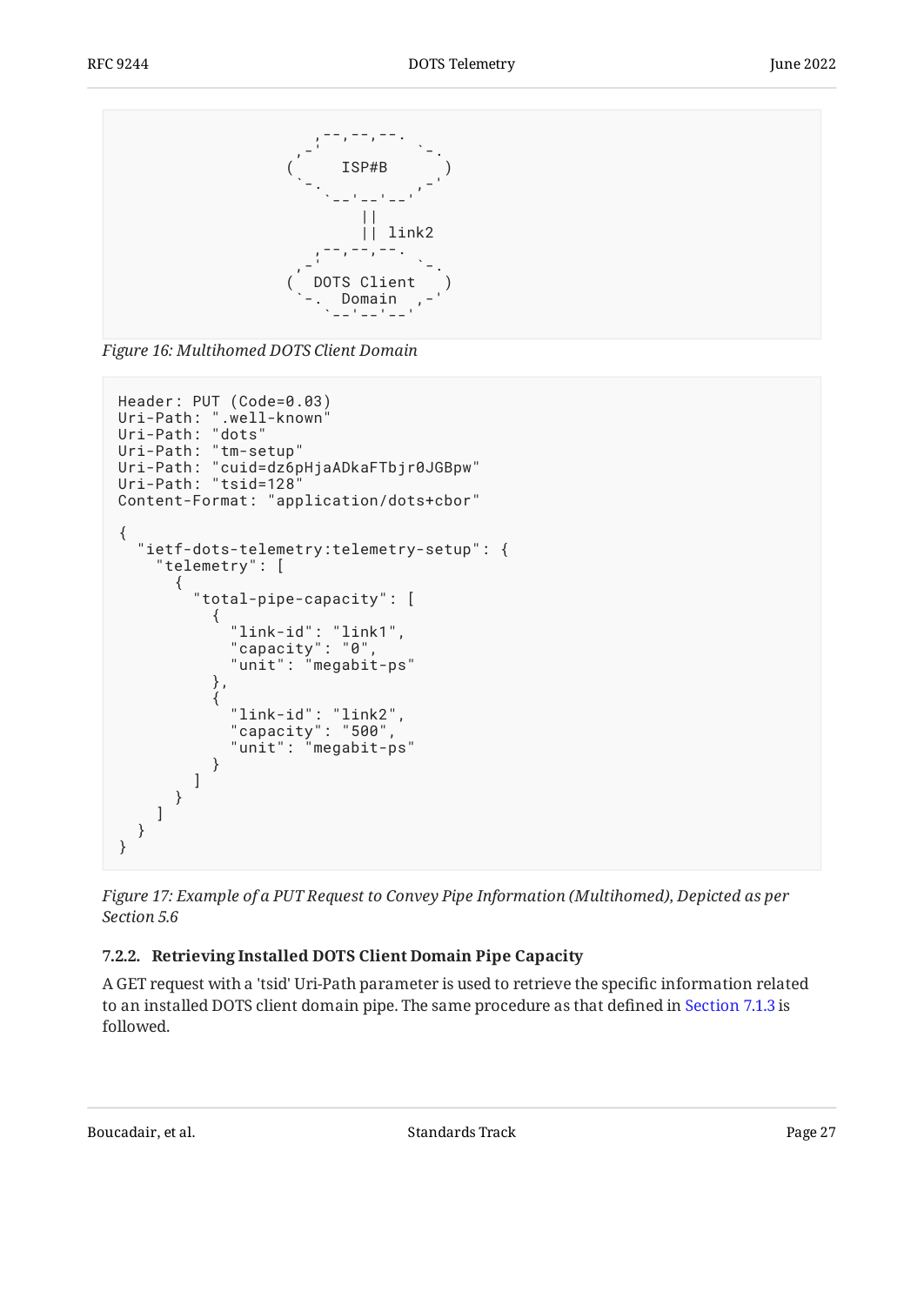To retrieve all pipe information bound to a DOTS client, the DOTS client proceeds as specified in [Section 7.1.1.](#page-15-0)

### <span id="page-27-0"></span>**[7.2.3. Deleting Installed DOTS Client Domain Pipe Capacity](#page-27-0)**

A DELETE request is used to delete the specific information related to an installed DOTS client domain pipe. The same procedure as that defined in [Section 7.1.4](#page-20-1) is followed.

## <span id="page-27-1"></span>**[7.3. Telemetry Baseline](#page-27-1)**

A DOTS client can communicate to its DOTS server(s) its normal traffic baseline and connection capacity:

Total traffic normal baseline: Total traffic normal baseline data provides the percentile values representing the total traffic normal baseline. It can be represented for a target using 'totaltraffic-normal'.

The traffic normal per-protocol ('total-traffic-normal-per-protocol') baseline is represented for a target and is transport-protocol specific.

The traffic normal per-port-number ('total-traffic-normal-per-port') baseline is represented for each port number bound to a target.

If the DOTS client negotiated percentile values and units ([Section 7.1](#page-14-1)), these negotiated parameters will be used instead of the default parameters. For each unit class used, the DOTS client **MUST** auto-scale so that the appropriate unit is used.

Total connection capacity: If the target is susceptible to resource-consuming DDoS attacks, the following optional attributes for the target per transport protocol are useful for detecting resource-consuming DDoS attacks:

- The maximum number of simultaneous connections that are allowed to the target. •
- The maximum number of simultaneous connections that are allowed to the target per client.
- The maximum number of simultaneous embryonic connections that are allowed to the target. The term "embryonic connection" refers to a connection whose connection handshake is not finished. Embryonic connections are only possible in connectionoriented transport protocols like TCP or the Stream Control Transmission Protocol (SCTP) . [[RFC9260\]](#page-106-5)
- The maximum number of simultaneous embryonic connections that are allowed to the target per client.
- The maximum number of connections allowed per second to the target. •
- The maximum number of connections allowed per second to the target per client. •
- The maximum number of requests (e.g., HTTP/DNS/SIP requests) allowed per second to the target.
- The maximum number of requests allowed per second to the target per client. •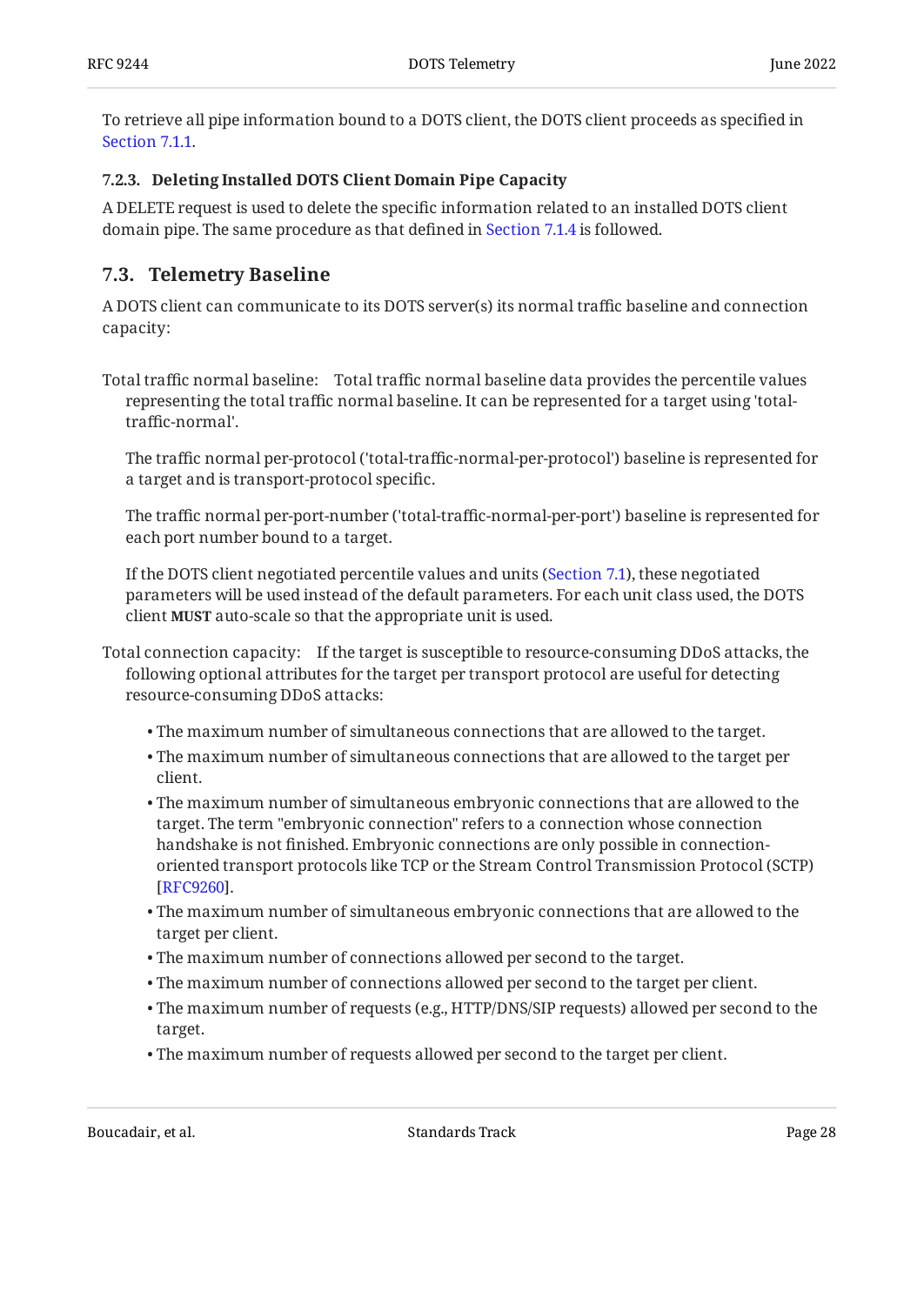- The maximum number of outstanding partial requests allowed to the target. Attacks relying upon partial requests create a connection with a target but do not send a complete request (e.g., an HTTP request).
- The maximum number of outstanding partial requests allowed to the target per client. •

The aggregate per transport protocol is captured in 'total-connection-capacity', while portspecific capabilities are represented using 'total-connection-capacity-per-port'.

Note that a target resource is identified using the attributes 'target-prefix', 'target-port-range', 'target-protocol', 'target- fqdn', 'target-uri', or 'alias-name' as defined in [Section 4.4.1.1](https://www.rfc-editor.org/rfc/rfc9132#section-4.4.1.1) of . [[RFC9132\]](#page-104-1)

<span id="page-28-0"></span>The tree structure of the normal traffic baseline is shown in [Figure 18.](#page-29-0)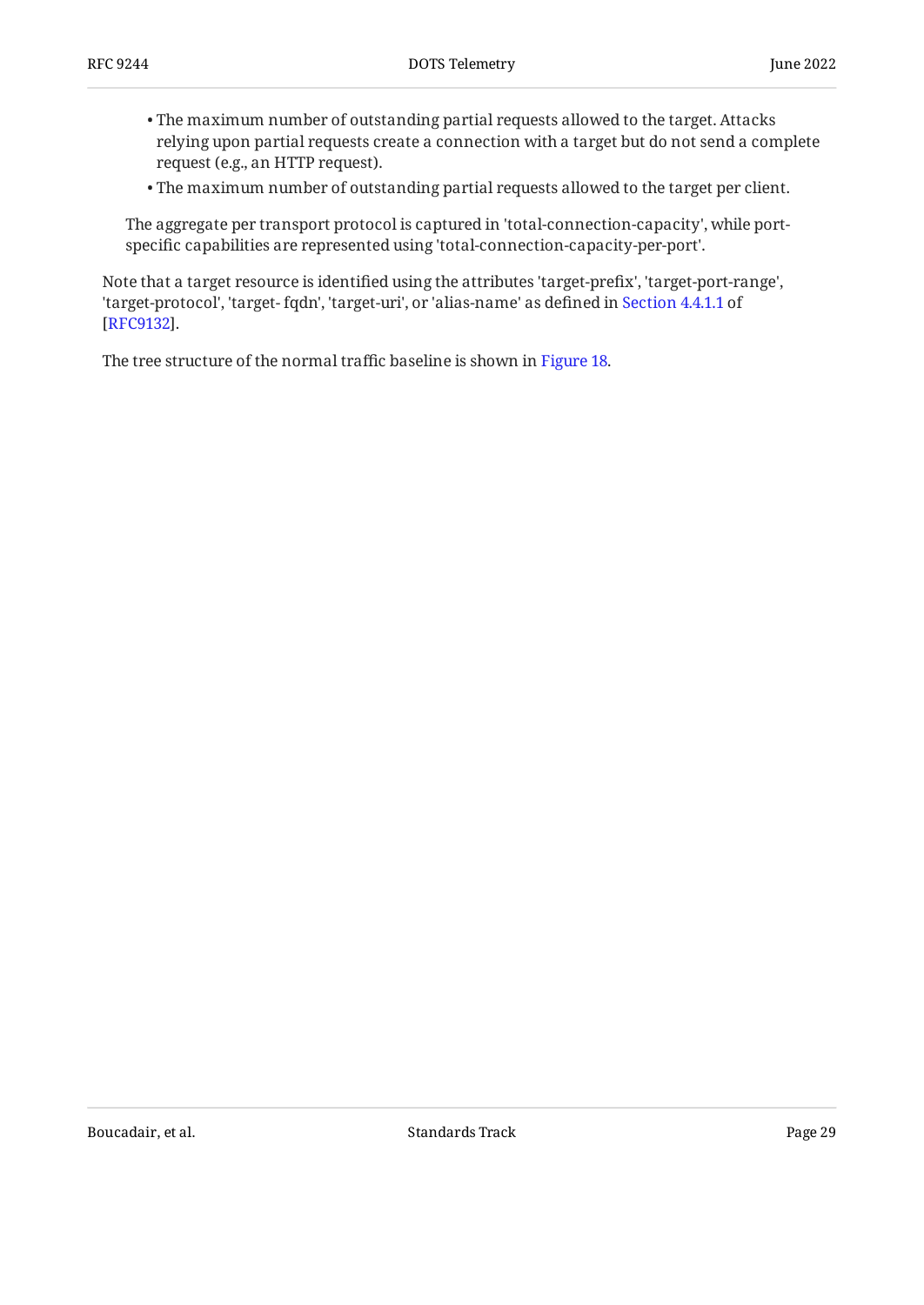```
 structure dots-telemetry:
    +-- (telemetry-message-type)?
       +--:(telemetry-setup)
| .... | ....
          | +-- telemetry* []
             | +-- (direction)?
             | | +--:(server-to-client-only)
                +-- tsid? uint32
             | +-- (setup-type)?
               | +--:(telemetry-config)
                 | | ...
              +--:(pipe)| \cdot | .
              +-:(baseline)
                  | +-- baseline* [id]
                     | +-- id uint32
                     | +-- target-prefix*
                            \texttt{inet:ip-prefix} | +-- target-port-range* [lower-port]
                     | | +-- lower-port inet:port-number
                     | | +-- upper-port? inet:port-number
                     | +-- target-protocol* uint8
                     | +-- target-fqdn*
                             | | inet:domain-name
                     | +-- target-uri*
                            inet:uri
                     | +-- alias-name*
                            string
                     | +-- total-traffic-normal* [unit]
                      | | +-- unit unit
                       | | +-- low-percentile-g? yang:gauge64
                       | | +-- mid-percentile-g? yang:gauge64
                        | | +-- high-percentile-g? yang:gauge64
                       | | +-- peak-g? yang:gauge64
                     | +-- total-traffic-normal-per-protocol*
                            | | [unit protocol]
                        | | +-- protocol uint8
                        | | +-- unit unit
 | | +-- low-percentile-g? yang:gauge64
 | | +-- mid-percentile-g? yang:gauge64
                       | | +-- high-percentile-g? yang:gauge64
                       | | +-- peak-g? yang:gauge64
                     | +-- total-traffic-normal-per-port* [unit port]
                                              inet:port-number
                       | | +-- unit unit
                        | | +-- low-percentile-g? yang:gauge64
                        | | +-- mid-percentile-g? yang:gauge64
                       +-- high-percentile-g?<br>+-- peak-g?
                                              yang:gauge64
                     | +-- total-connection-capacity* [protocol]
                       | | +-- protocol uint8
                        | | +-- connection? uint64
                        | | +-- connection-client? uint64
                        | | +-- embryonic? uint64
                        | | +-- embryonic-client? uint64
                        | | +-- connection-ps? uint64
                        | | +-- connection-client-ps? uint64
```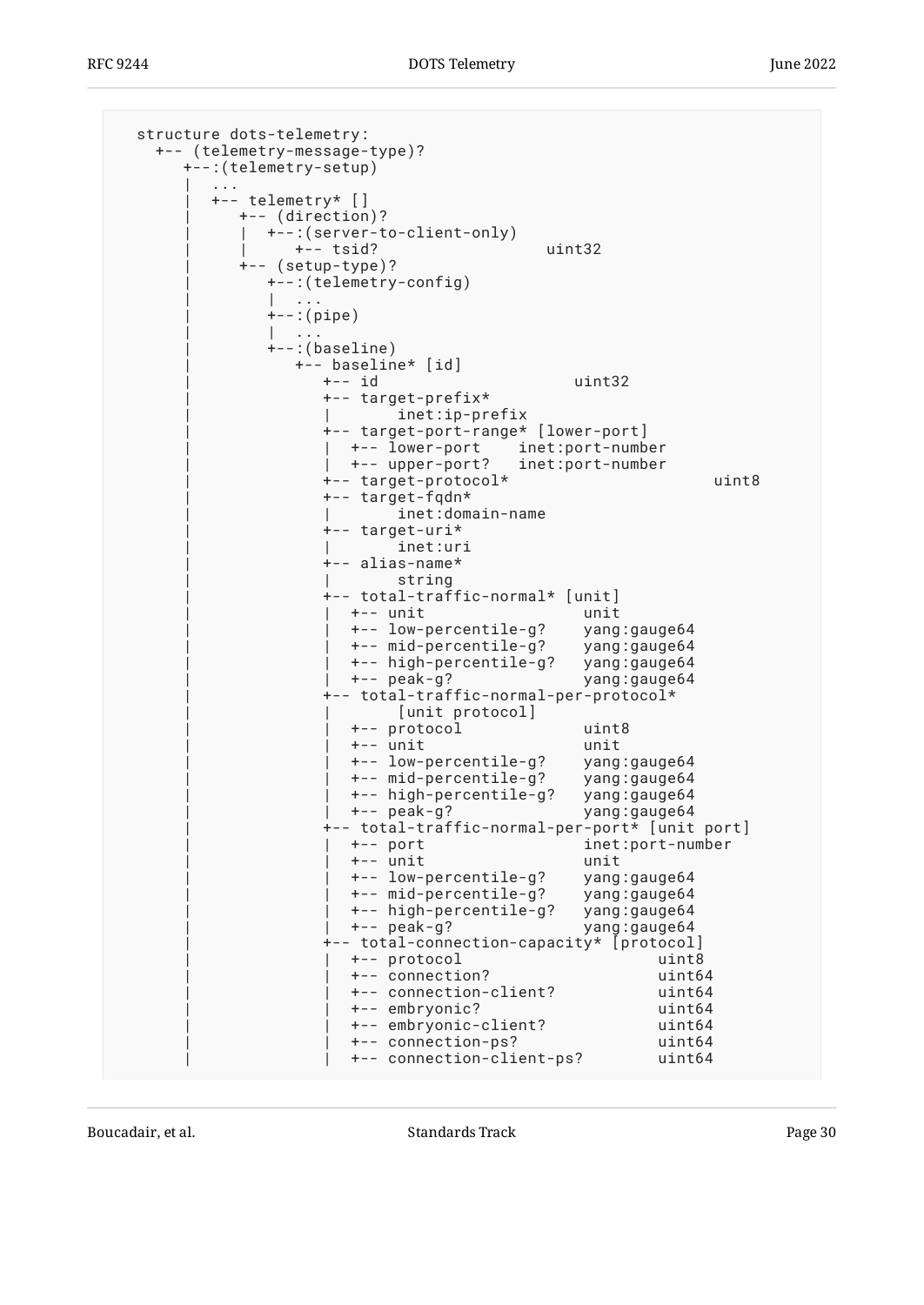| +-- partial-request-max?                                                                                                                  | +-- partial-request-client-max? uint64<br>+-- total-connection-capacity-per-port*                                                                                                                                                                         |  |
|-------------------------------------------------------------------------------------------------------------------------------------------|-----------------------------------------------------------------------------------------------------------------------------------------------------------------------------------------------------------------------------------------------------------|--|
| +-- port                                                                                                                                  | [protocol port]<br>inet:port-number                                                                                                                                                                                                                       |  |
| +-- protocol<br>+-- connection?<br>+-- embryonic?<br>+-- embryonic-client?<br>+-- connection-ps?<br>+-- request-ps?<br>$+-$ : (telemetry) | uint8<br>uint64<br>+-- connection-client?<br>uint64<br>uint64<br>uint64<br>uint64<br>+-- connection-client-ps?<br>uint64<br>uint64<br>+-- request-client-ps?<br>uint64<br>+-- partial-request-max?<br>uint64<br>+-- partial-request-client-max?<br>uint64 |  |

*[Figure 18:](#page-29-0) [Telemetry Baseline Tree Structure](#page-28-0)* 

A DOTS client can share one or multiple normal traffic baselines (e.g., aggregate or per-prefix baselines); each is uniquely identified within the DOTS client domain with an identifier ('id'). This identifier can be used to update a baseline entry, delete a specific entry, etc.

#### <span id="page-30-0"></span>**[7.3.1. Conveying DOTS Client Domain Baseline Information](#page-30-0)**

Considerations similar to those specified in [Section 7.1.2](#page-17-0) are followed, with one exception:

 $\bullet$  The relative order of two PUT requests carrying DOTS client domain baseline attributes from a DOTS client is determined by comparing their respective 'tsid' values. If these two requests have overlapping targets, the PUT request with a higher numeric 'tsid' value will override the request with a lower numeric 'tsid' value. The overlapped lower numeric 'tsid' **MUST** be automatically deleted and no longer be available.

Two PUT requests from a DOTS client have overlapping targets if there is a common IP address, IP prefix, FQDN, URI, or alias name. Also, two PUT requests from a DOTS client have overlapping targets from the perspective of the DOTS server if the addresses associated with the FQDN, URI, or alias are overlapping with each other or with 'target-prefix'.

DOTS clients **SHOULD** minimize the number of active 'tsid's used for baseline information. In order to avoid maintaining a long list of 'tsid's for baseline information, it is **RECOMMENDED** that DOTS clients include in any request to update information related to a given target the information regarding other targets (already communicated using a lower 'tsid' value) (assuming that this information fits within one single datagram). This update request will override these existing requests and hence optimize the number of 'tsid' requests per DOTS client.

If no target attribute is included in the request, this is an indication that the baseline information applies for the DOTS client domain as a whole.

Boucadair, et al. The standards Track Controllering the Standards Track Page 31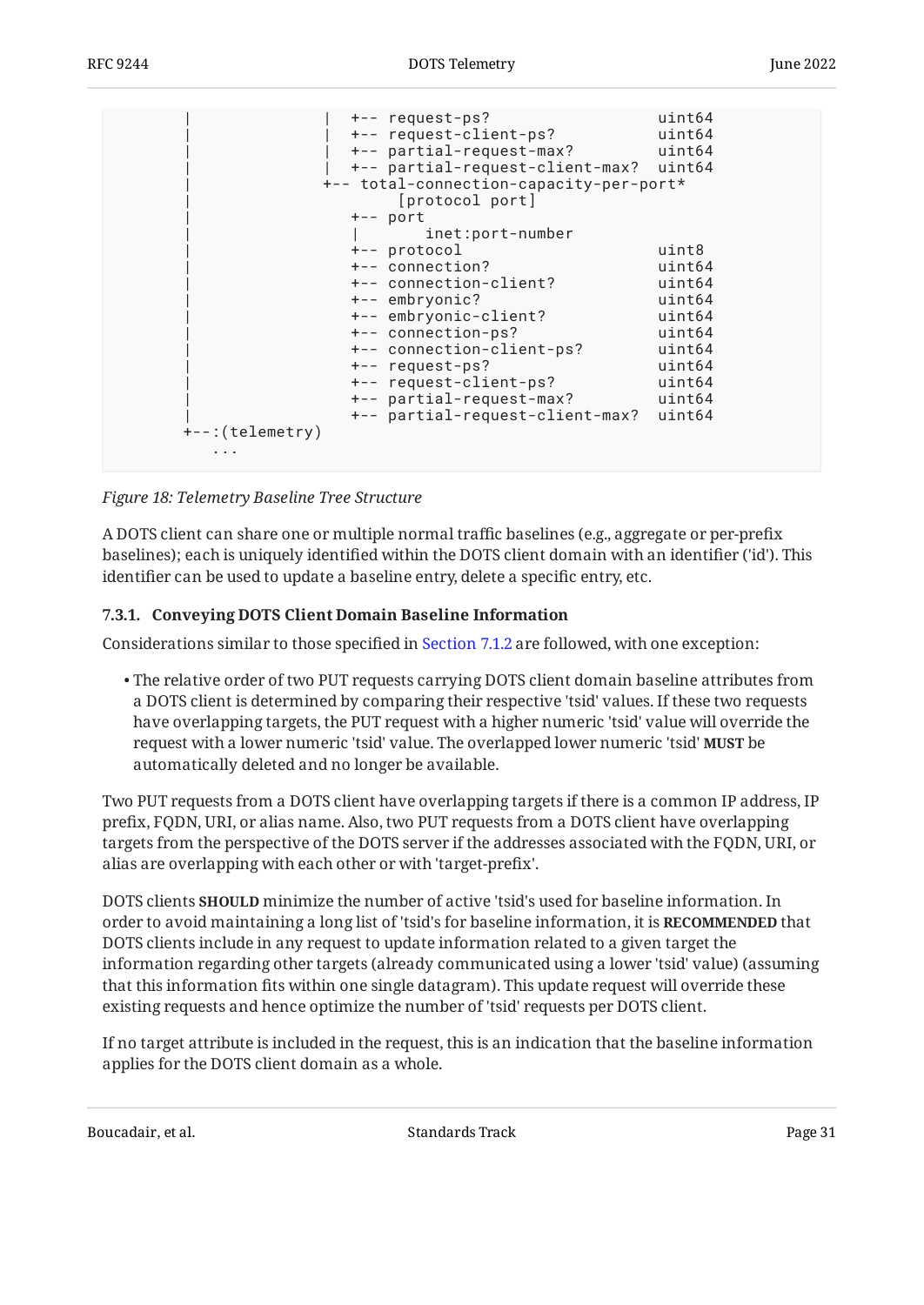An example of a PUT request to convey the baseline information is shown in [Figure 19](#page-31-0).

```
Header: PUT (Code=0.03)
Uri-Path: ".well-known"
Uri-Path: "dots"
Uri-Path: "tm-setup"
Uri-Path: "cuid=dz6pHjaADkaFTbjr0JGBpw"
Uri-Path: "tsid=129"
Content-Format: "application/dots+cbor"
{
   "ietf-dots-telemetry:telemetry-setup": {
     "telemetry": [
       {
         "baseline": [
\{ "id": 1,
             "target-prefix": [
 "2001:db8:6401::1/128",
 "2001:db8:6401::2/128"
, and the same \mathbf{I} ,
 "total-traffic-normal": [
\{ "unit": "megabit-ps",
                "peak-g": "60"
 }
\sim 100 \sim 100 \sim 100 \sim 100 \sim 100 \sim }
 ]
 }
\blacksquare }
}
```
*[Figure 19:](#page-31-0) PUT to Convey DOTS Traf[c Baseline Information, Depicted as per Section 5.6](#page-31-0)* 

<span id="page-31-1"></span>The DOTS client may share protocol-specific baseline information (e.g., TCP and UDP) as shown in [Figure 20.](#page-32-1)

Boucadair, et al. Standards Track Page 32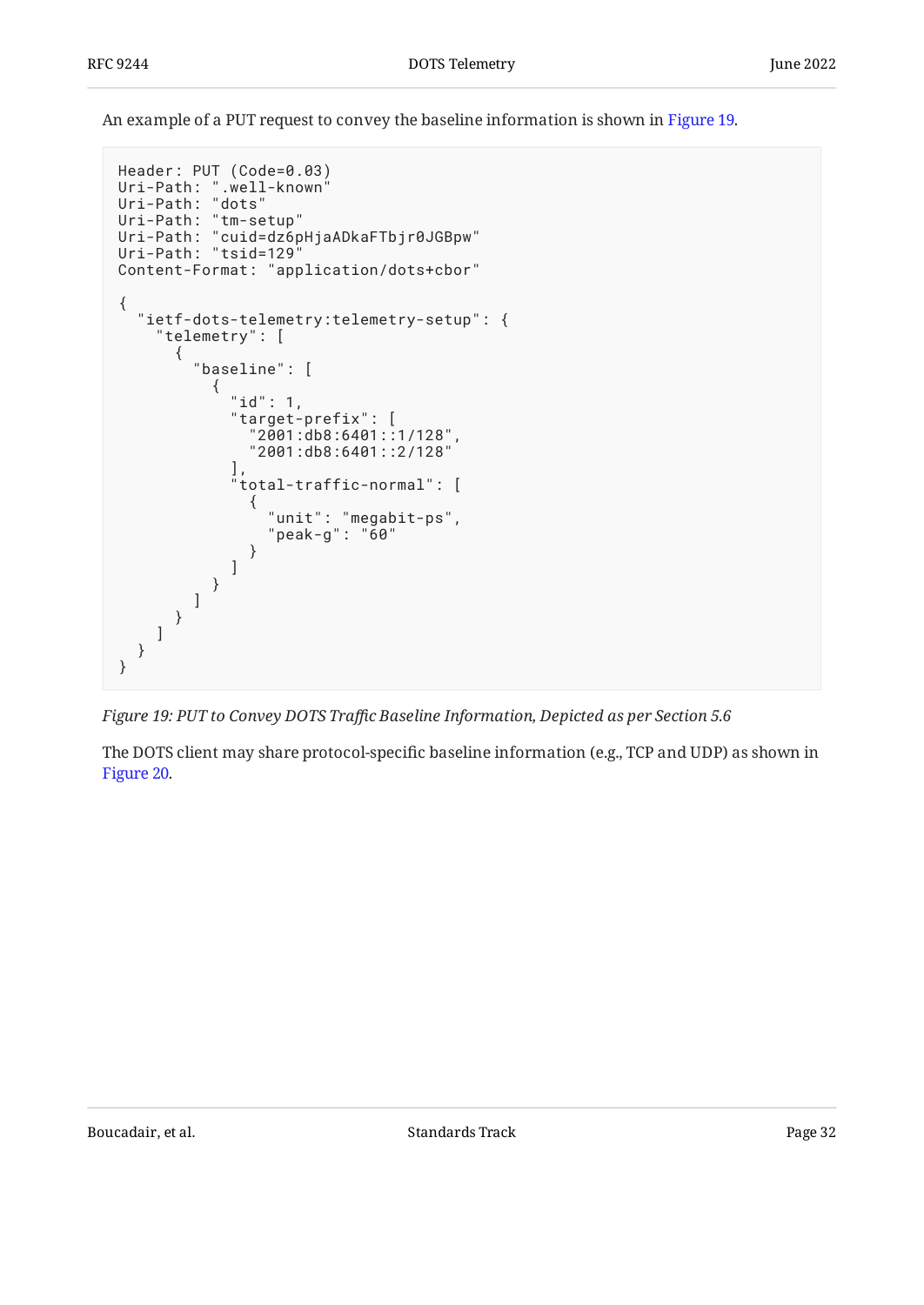```
Header: PUT (Code=0.03)
Uri-Path: ".well-known"
Uri-Path: "dots"
Uri-Path: "tm-setup"
Uri-Path: "cuid=dz6pHjaADkaFTbjr0JGBpw"
Uri-Path: "tsid=130"
Content-Format: "application/dots+cbor"
{
  "ietf-dots-telemetry:telemetry-setup": {
    "telemetry": [
      {
       "baseline": [
\{ "id": 1,
 "target-prefix": [
 "2001:db8:6401::1/128",
            "2001:db8:6401::2/128"
, we have the set of \mathbb{I} ,
 "total-traffic-normal-per-protocol": [
\{ "unit": "megabit-ps",
 "protocol": 6,
 "peak-g": "50"
            },
\{ "unit": "megabit-ps",
 "protocol": 17,
 "peak-g": "10"
 }
 ]
 }
 ]
 }
\blacksquare }
}
```


The normal traffic baseline information should be updated to reflect legitimate overloads (e.g., flash crowds) to prevent unnecessary mitigation.

### <span id="page-32-0"></span>**[7.3.2. Retrieving Installed Normal Tra](#page-32-0)ffic Baseline Information**

A GET request with a 'tsid' Uri-Path parameter is used to retrieve a specific installed DOTS client domain's baseline traffic information. The same procedure as that defined in [Section 7.1.3](#page-20-0) is followed.

To retrieve all baseline information bound to a DOTS client, the DOTS client proceeds as specified in [Section 7.1.1.](#page-15-0)

Boucadair, et al. The contract of the Standards Track Page 33 and the contract of the Page 33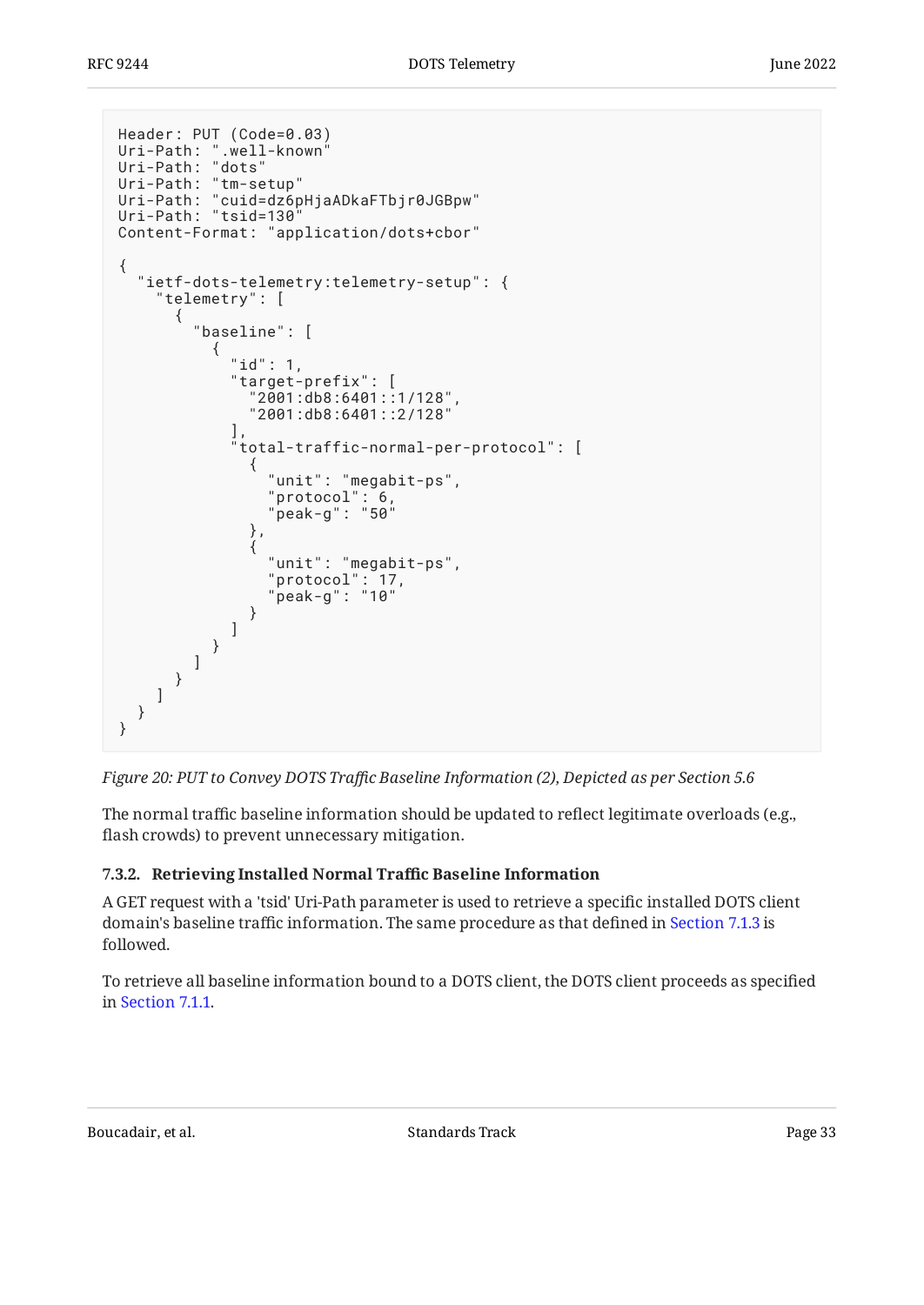#### <span id="page-33-0"></span>**[7.3.3. Deleting Installed Normal Tra](#page-33-0)ffic Baseline Information**

A DELETE request is used to delete the installed DOTS client domain's normal traffic baseline information. The same procedure as that defined in [Section 7.1.4](#page-20-1) is followed.

## <span id="page-33-1"></span>**[7.4. Resetting the Installed Telemetry Setup](#page-33-1)**

Upon bootstrapping (or reboot or any other event that may alter the DOTS client setup), a DOTS client **MAY** send a DELETE request to set the telemetry parameters to default values. Such a request does not include any 'tsid' parameters. An example of such a request is depicted in [Figure](#page-33-4) [21](#page-33-4).

```
Header: DELETE (Code=0.04)
Uri-Path: ".well-known"
Uri-Path: "dots"
Uri-Path: "tm-setup"
Uri-Path: "cuid=dz6pHjaADkaFTbjr0JGBpw"
```
<span id="page-33-2"></span>*[Figure 21: Deleting the Telemetry Con](#page-33-4)figuration* 

## **[7.5. C](#page-33-2)onfl[ict with Other DOTS Clients of the Same Domain](#page-33-2)**

A DOTS server may detect conflicts between requests conveying pipe and baseline information received from DOTS clients of the same DOTS client domain. 'conflict-information' is used to report the conflict to the DOTS client, following guidelines for conflict handling similar to those discussedin Section 4.4.1 of [RFC9132]. The conflict cause can be set to one of these values:

- 1: Overlapping targets ([Section 4.4.1](https://www.rfc-editor.org/rfc/rfc9132#section-4.4.1) of [\[RFC9132](#page-104-1)]).
- <span id="page-33-3"></span>5: Overlapping pipe scope (see [Section 13](#page-97-0)).

## **[8. DOTS Pre-or-Ongoing-Mitigation Telemetry](#page-33-3)**

There are two broad types of DDoS attacks: bandwidth-consuming attacks and target-resourceconsuming attacks. This section outlines the set of DOTS telemetry attributes ([Section 8.1](#page-35-0)) that covers both types of attacks. The objective of these attributes is to allow for the complete knowledge of attacks and the various particulars that can best characterize attacks.

<span id="page-33-5"></span>The "ietf-dots-telemetry" YANG module ([Section 11.1\)](#page-63-2) defines the data structure of a new message type called 'telemetry'. The tree structure of the 'telemetry' message type is shown in [Figure 22.](#page-34-0)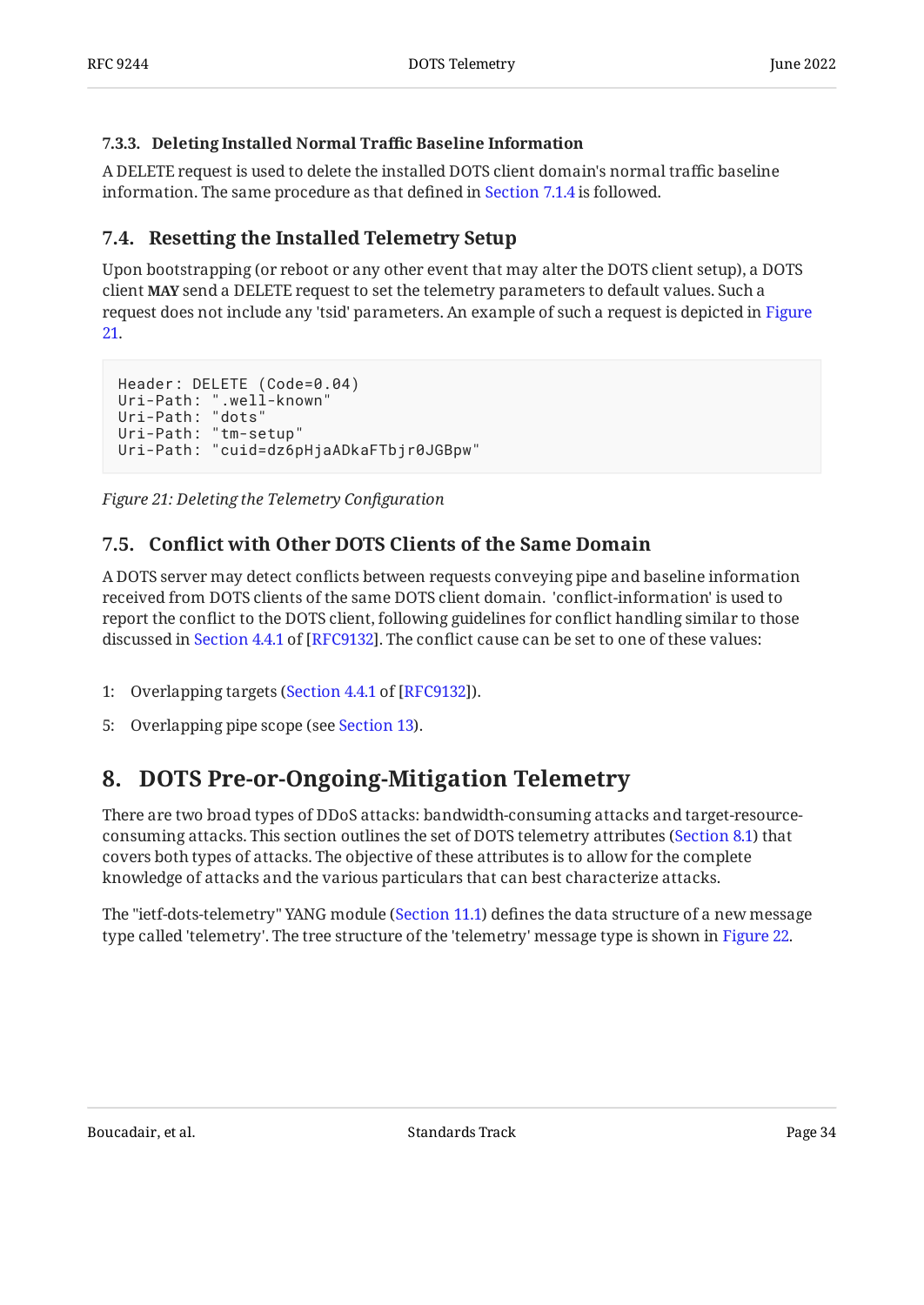```
 structure dots-telemetry:
    +-- (telemetry-message-type)?
      +--:(telemetry-setup)
| .... | ....
         | +-- telemetry* []
            | +-- (direction)?
           | +--:(server-to-client-only)
               +-- tsid? uint32
            | +-- (setup-type)?
              | +--:(telemetry-config)
               | | ...
             +--:(pipe) | | ...
              +-:(baseline)
 | ...
       +--:(telemetry)
         +-- pre-or-ongoing-mitigation* []
            +-- (direction)?
            | +--:(server-to-client-only)
               +-- tmid? uint32
            +-- target
            | ...
            +-- total-traffic* [unit]
              | ...
            +-- total-traffic-protocol* [unit protocol]
 | ...
 +-- total-traffic-port* [unit port]
 | ...
            +-- total-attack-traffic* [unit]
            | ...
            +-- total-attack-traffic-protocol* [unit protocol]
 | ...
            +-- total-attack-traffic-port* [unit port]
 | ...
            +-- total-attack-connection-protocol* [protocol]
 | ...
            +-- total-attack-connection-port* [protocol port]
 | ...
            +-- attack-detail* [vendor-id attack-id]
 ...
```
*[Figure 22:](#page-34-0) [Telemetry Message Type Tree Structure](#page-33-5)* 

The pre-or-ongoing-mitigation telemetry attributes are indicated by the path suffix '/tm'. '/tm' is appended to the path prefix to form the URI used with a CoAP request to signal the DOTS telemetry. Pre-or-ongoing-mitigation telemetry attributes as specified in [Section 8.1](#page-35-0) can be signaled between DOTS agents.

Pre-or-ongoing-mitigation telemetry attributes may be sent by a DOTS client or a DOTS server.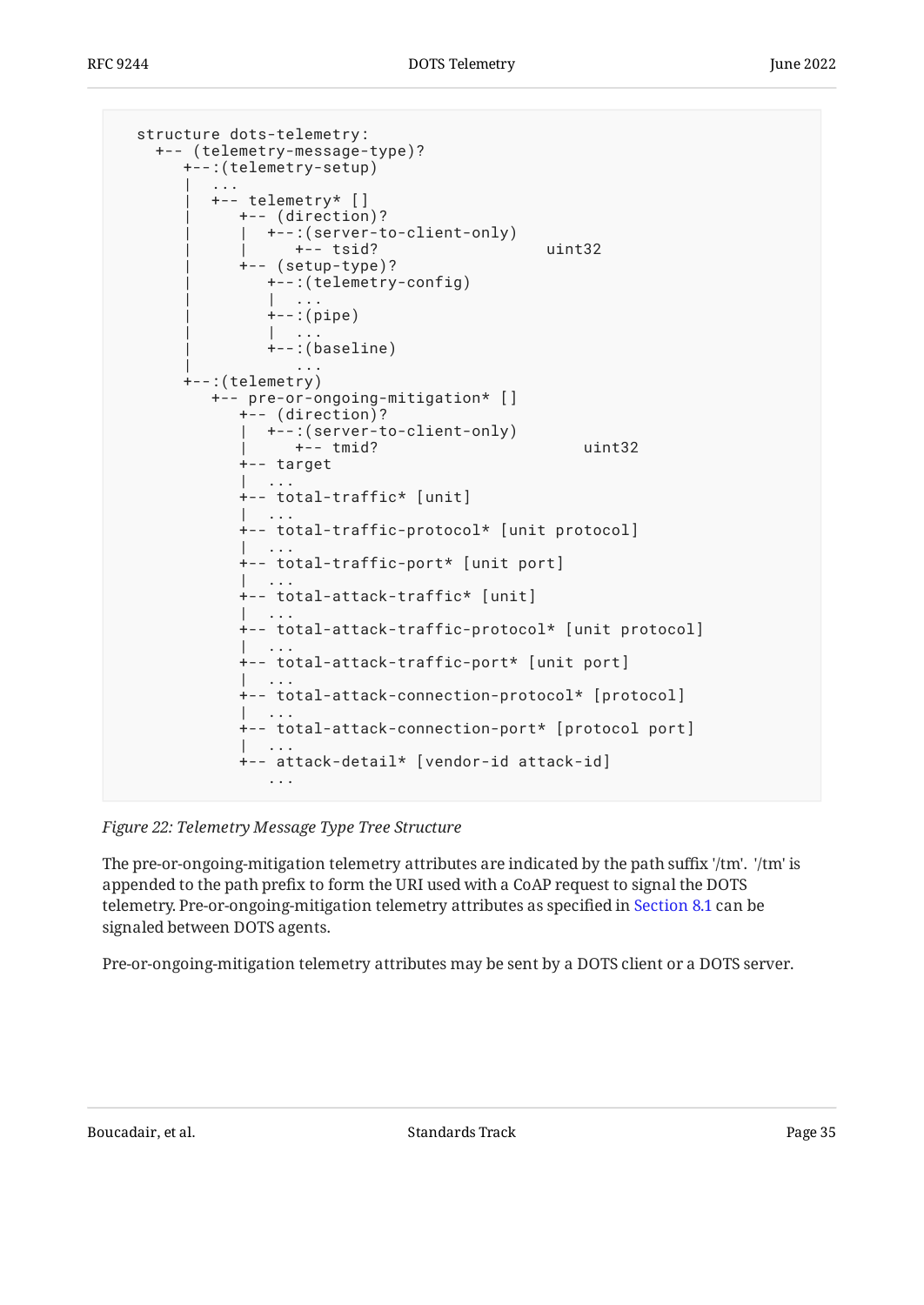DOTS agents **SHOULD** bind pre-or-ongoing-mitigation telemetry data to mitigation requests associated with the resources under attack. In particular, a telemetry PUT request sent after a mitigation request may include a reference to that mitigation request ('mid-list') as shown in [Figure 23.](#page-35-1) An example illustrating request correlation by means of 'target-prefix' is shown in [Figure 24.](#page-35-2)

Much of the pre-or-ongoing-mitigation telemetry data uses a unit that falls under the unit class that is configured following the procedure described in [Section 7.1.2.](#page-17-0) When generating telemetry data to send to a peer, the DOTS agent **MUST** auto-scale so that one or more appropriate units are used.

```
 +-----------+ +-----------+
 |DOTS client| |DOTS server|
 +-----------+ +-----------+
 | |
    |==============Mitigation Request (mid)==============>|
 | |
    |==============Telemetry (mid-list{mid})=============>|
 | |
```
*[Figure 23: Example of Request Correlation Using 'mid'](#page-35-1)* 

<span id="page-35-2"></span>

*[Figure 24: Example of Request Correlation Using 'target-pre](#page-35-2)fix'* 

DOTS agents **MUST NOT** send pre-or-ongoing-mitigation telemetry notifications to the same peer more frequently than once every 'telemetry-notify-interval' ([Section 7.1](#page-14-1)). If a telemetry notification is sent using a block-like transfer mechanism (e.g., [RFC9177]), this rate-limit policy **MUST NOT** consider these individual blocks as separate notifications, but as a single notification.

DOTS pre-or-ongoing-mitigation telemetry request and response messages **MUST** be marked as Non-confirmable messages ([Section 2.1](https://www.rfc-editor.org/rfc/rfc7252#section-2.1) of [[RFC7252\]](#page-103-4)).

## <span id="page-35-0"></span>**[8.1. Pre-or-Ongoing-Mitigation DOTS Telemetry Attributes](#page-35-0)**

[Section 3](#page-6-0) discusses the motivation for using the DOTS telemetry attributes. These attributes are specified in the following subsections.

Boucadair, et al. The standards Track Controller and the Standards Track Page 36 and the standards Track Page 36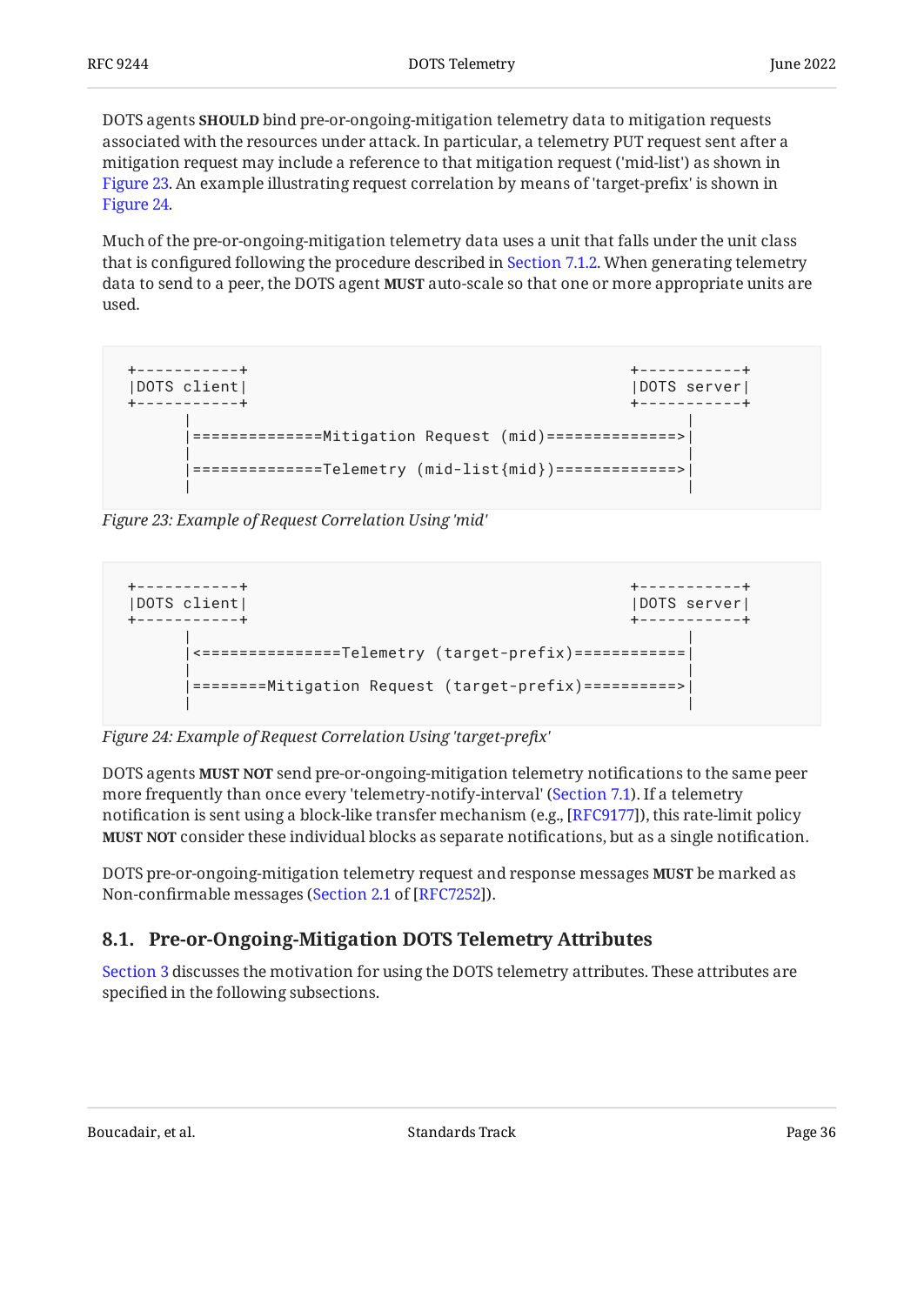#### <span id="page-36-0"></span>**[8.1.1. Target](#page-36-0)**

A target resource ([Figure 25\)](#page-36-1) is identified using the attributes 'target-prefix', 'target-port-range', 'target-protocol', 'target-fqdn', 'target-uri', 'alias-name', or a pointer to a mitigation request ('midlist').

```
 +--:(telemetry)
         +-- pre-or-ongoing-mitigation* []
           +-- (direction)?
             | +--:(server-to-client-only)
                | +-- tmid? uint32
            +-- target
             | +-- target-prefix* inet:ip-prefix
             | +-- target-port-range* [lower-port]
 | | +-- lower-port inet:port-number
 | | +-- upper-port? inet:port-number
 | +-- target-protocol* uint8
             | +-- target-fqdn* inet:domain-name
             +-- target-uri*
              | +-- alias-name* string
             | +-- mid-list* uint32
            +-- total-traffic* [unit]
 | ...
           +-- total-traffic-protocol* [unit protocol]
 | ...
           +-- total-traffic-port* [unit port]
 | ...
           +-- total-attack-traffic* [unit]
             | ...
           +-- total-attack-traffic-protocol* [unit protocol]
 | ...
           +-- total-attack-traffic-port* [unit port]
 | ...
           +-- total-attack-connection-protocol* [protocol]
 | ...
           +-- total-attack-connection-port* [protocol port]
 | ...
            +-- attack-detail* [vendor-id attack-id]
              ...
```
*[Figure 25: Target Tree Structure](#page-36-1)* 

At least one of the attributes 'target-prefix', 'target-fqdn', 'target-uri', 'alias-name', or 'mid-list' be present in the target definition. **MUST**

If the target is susceptible to bandwidth-consuming attacks, the attributes representing the percentile values of the 'attack-id' attack traffic are included.

If the target is susceptible to resource-consuming DDoS attacks, the attributes defined in [Section](#page-40-0) [8.1.4](#page-40-0) are applicable for representing the attack.

Boucadair, et al. Standards Track Page 37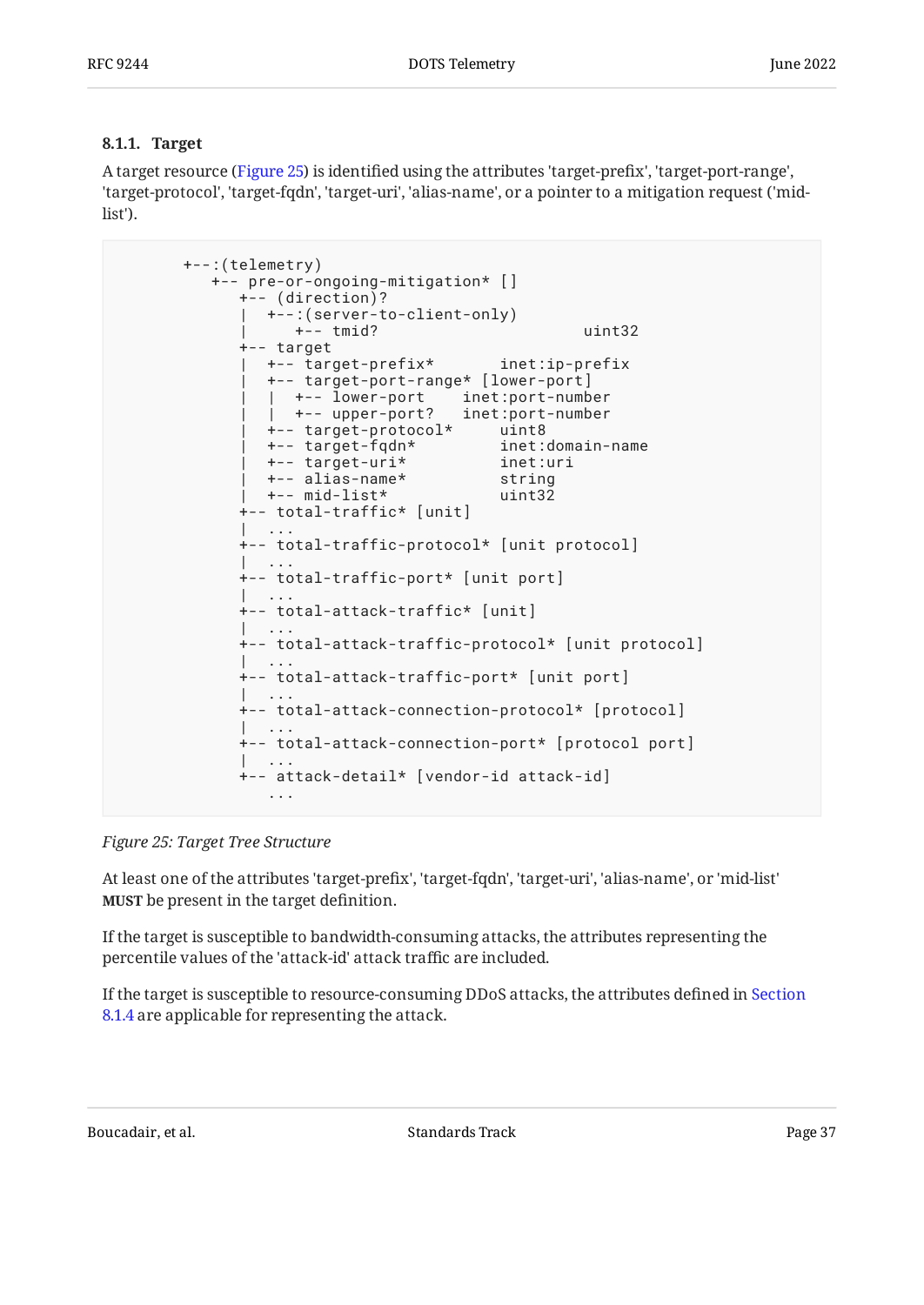At least the 'target' attribute and one other pre-or-ongoing-mitigation attribute **MUST** be present in the DOTS telemetry message.

#### <span id="page-37-0"></span>**[8.1.2. Total Tra](#page-37-0)ffic**

The 'total-traffic' attribute ([Figure 26\)](#page-38-0) conveys the percentile values (including peak and current observed values) of the total observed traffic. More fine-grained information about the total traffic can be conveyed in the 'total-traffic-protocol' and 'total-traffic-port' attributes.

The 'total-traffic-protocol' attribute represents the total traffic for a target and is transportprotocol specific.

<span id="page-37-1"></span>The 'total-traffic-port' attribute represents the total traffic for a target per port number.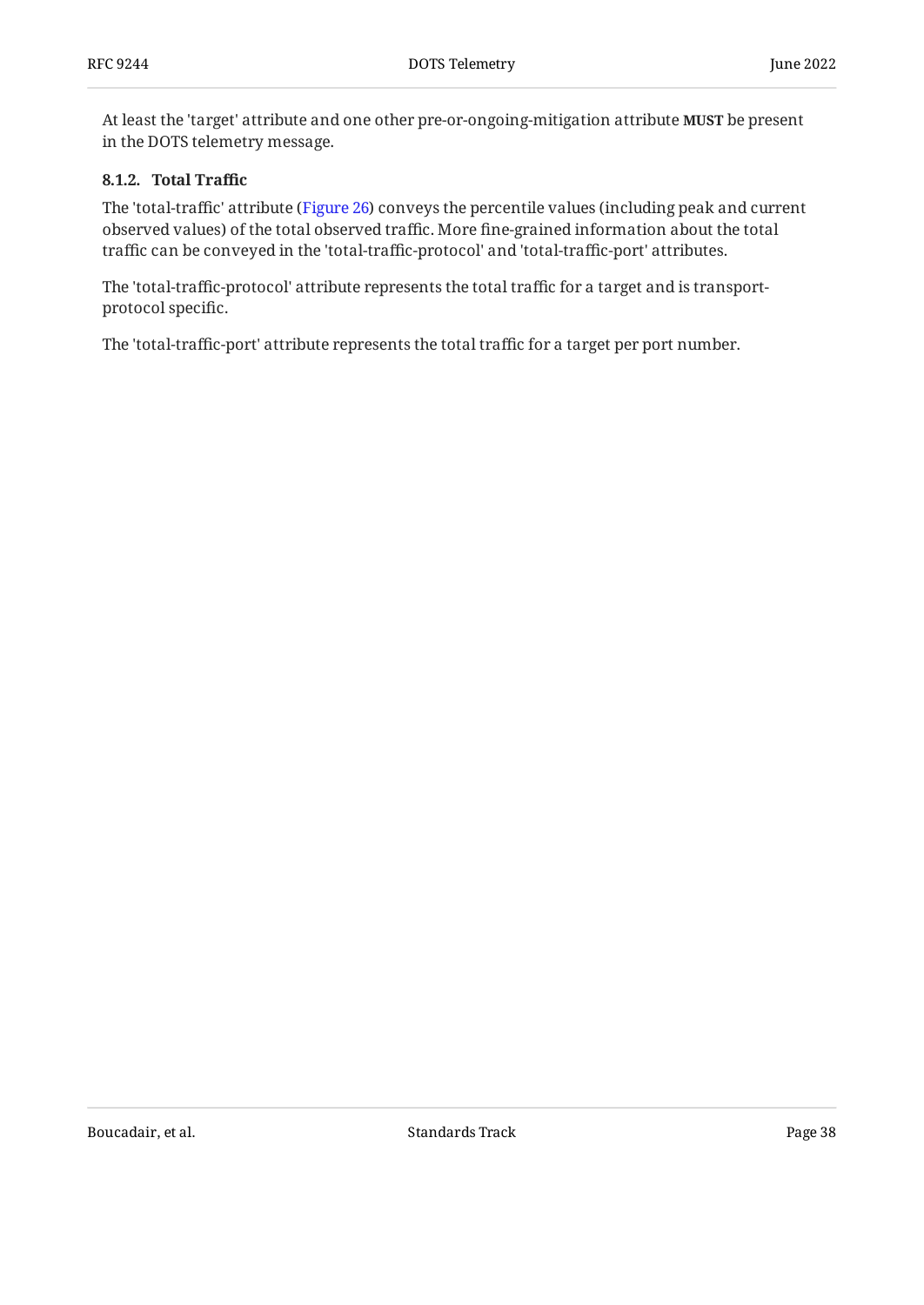```
 +--:(telemetry)
         +-- pre-or-ongoing-mitigation* []
            +-- (direction)?
              | +--:(server-to-client-only)
                 | +-- tmid? uint32
            +-- target
 | ...
            +-- total-traffic* [unit]
             | +-- unit unit
              | +-- low-percentile-g? yang:gauge64
              | +-- mid-percentile-g? yang:gauge64
              | +-- high-percentile-g? yang:gauge64
             | +-- peak-g? yang:gauge64
 | +-- current-g? yang:gauge64
 +-- total-traffic-protocol* [unit protocol]
              | +-- protocol uint8
              | +-- unit unit
             | +-- low-percentile-g? yang:gauge64
              | +-- mid-percentile-g? yang:gauge64
              | +-- high-percentile-g? yang:gauge64
              | +-- peak-g? yang:gauge64
             | +-- current-g? yang:gauge64
            +-- total-traffic-port* [unit port]
                                  inet:port-number
              | +-- unit unit
              | +-- low-percentile-g? yang:gauge64
              | +-- mid-percentile-g? yang:gauge64
              | +-- high-percentile-g? yang:gauge64
                                   yang:gauge64
              | +-- current-g? yang:gauge64
            +-- total-attack-traffic* [unit]
 | ...
            +-- total-attack-traffic-protocol* [unit protocol]
 | ...
            +-- total-attack-traffic-port* [unit port]
 | ...
            +-- total-attack-connection-protocol* [protocol]
 | ...
            +-- total-attack-connection-port* [protocol port]
 | ...
            +-- attack-detail* [vendor-id attack-id]
              ...
```
<span id="page-38-1"></span>*[Figure 26:](#page-38-0) Total Traf[c Tree Structure](#page-37-1)* 

### **[8.1.3. Total Attack Tra](#page-38-1)ffic**

The 'total-attack-traffic' attribute ([Figure 27\)](#page-39-0) conveys the total observed attack traffic. More finegrained information about the total attack traffic can be conveyed in the 'total-attack-trafficprotocol' and 'total-attack-traffic-port' attributes.

The 'total-attack-traffic-protocol' attribute represents the total attack traffic for a target and is transport-protocol specific.

Boucadair, et al. The contract of the Standards Track Page 39 and the contract of the Page 39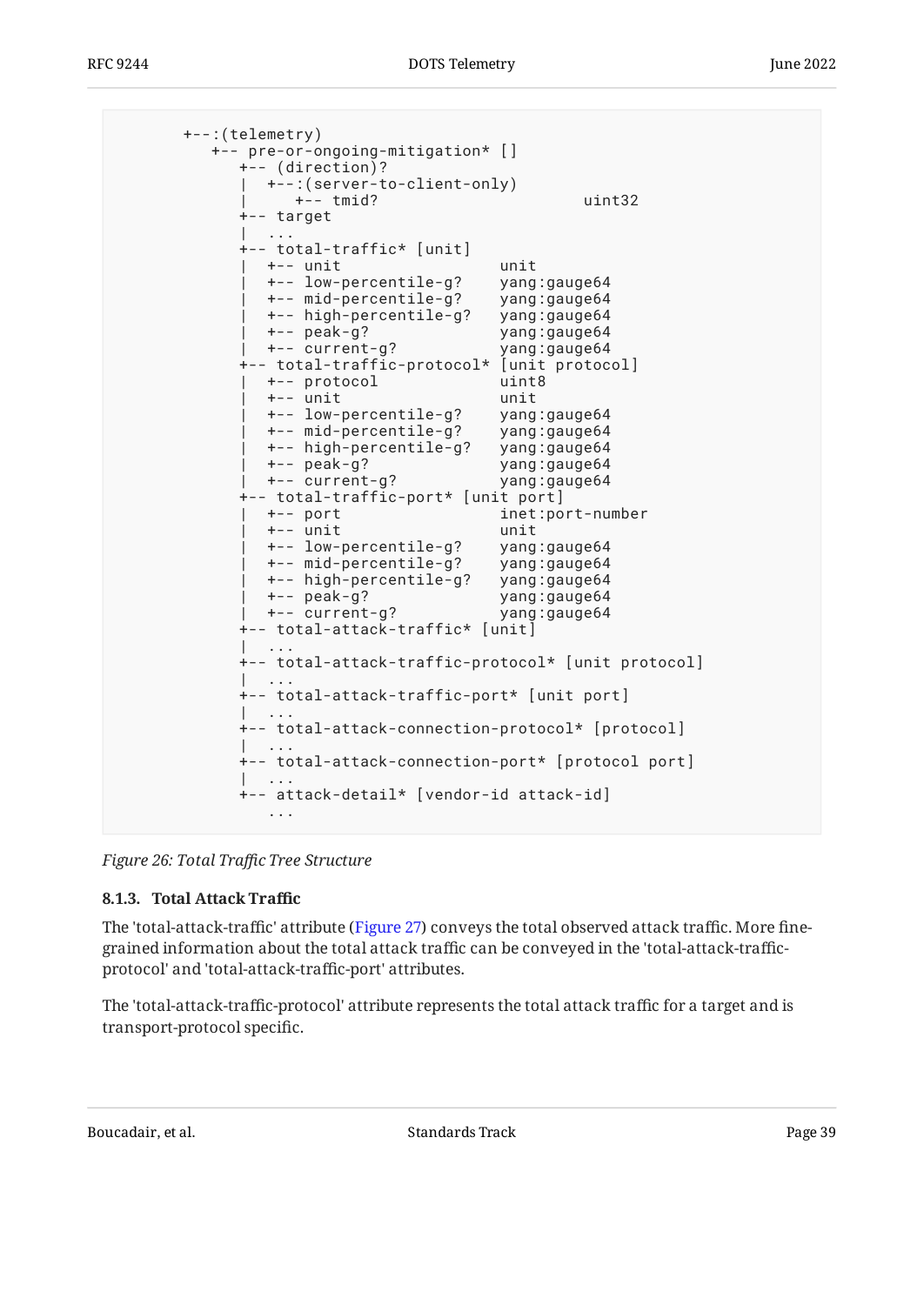The 'total-attack-traffic-port' attribute represents the total attack traffic for a target per port number.

```
 +--:(telemetry)
         +-- pre-or-ongoing-mitigation* []
           +-- (direction)?
           | +--:(server-to-client-only)
               | +-- tmid? uint32
           +-- target
 | ...
           +-- total-traffic* [unit]
           | ...
           +-- total-traffic-protocol* [unit protocol]
 | ...
           +-- total-traffic-port* [unit port]
 | ...
 +-- total-attack-traffic* [unit]
             | +-- unit unit
             | +-- low-percentile-g? yang:gauge64
             | +-- mid-percentile-g? yang:gauge64
             | +-- high-percentile-g? yang:gauge64
             | +-- peak-g? yang:gauge64
             | +-- current-g? yang:gauge64
           +-- total-attack-traffic-protocol* [unit protocol]
 | +-- protocol uint8
 | +-- unit unit
             | +-- low-percentile-g? yang:gauge64
             | +-- mid-percentile-g? yang:gauge64
             | +-- high-percentile-g? yang:gauge64
             | +-- peak-g? yang:gauge64
            | +-- current-g? yang:gauge64
           +-- total-attack-traffic-port* [unit port]
             | +-- port inet:port-number
 | +-- unit unit
 | +-- low-percentile-g? yang:gauge64
             | +-- mid-percentile-g? yang:gauge64
             | +-- high-percentile-g? yang:gauge64
             | +-- peak-g? yang:gauge64
             | +-- current-g? yang:gauge64
           +-- total-attack-connection-protocol* [protocol]
 | ...
           +-- total-attack-connection-port* [protocol port]
             | ...
           +-- attack-detail* [vendor-id attack-id]
 ...
```
*[Figure 27: Total Attack Tra](#page-39-0)fc Tree Structure*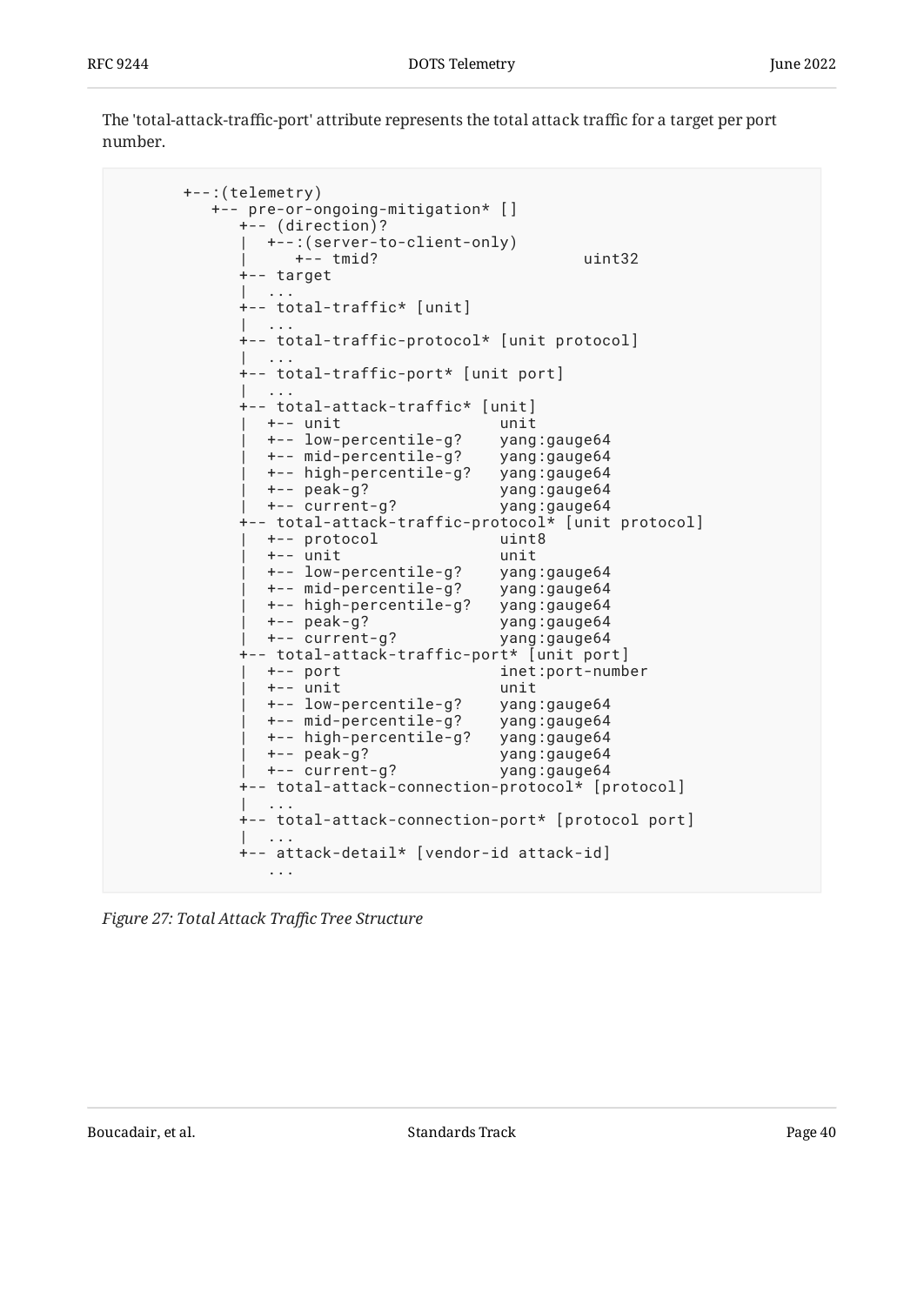#### <span id="page-40-0"></span>**[8.1.4. Total Attack Connections](#page-40-0)**

If the target is susceptible to resource-consuming DDoS attacks, the 'total-attack-connectionprotocol' attribute is used to convey the percentile values (including peak and current observed values) of various attributes related to the total attack connections. The following optional subattributes for the target per transport protocol are included to represent the attack characteristics:

- The number of simultaneous attack connections to the target. •
- The number of simultaneous embryonic connections to the target. •
- The number of attack connections per second to the target. •
- The number of attack requests per second to the target. •
- The number of attack partial requests to the target. •

<span id="page-40-1"></span>The total attack connections per port number are represented using the 'total-attack-connectionport' attribute.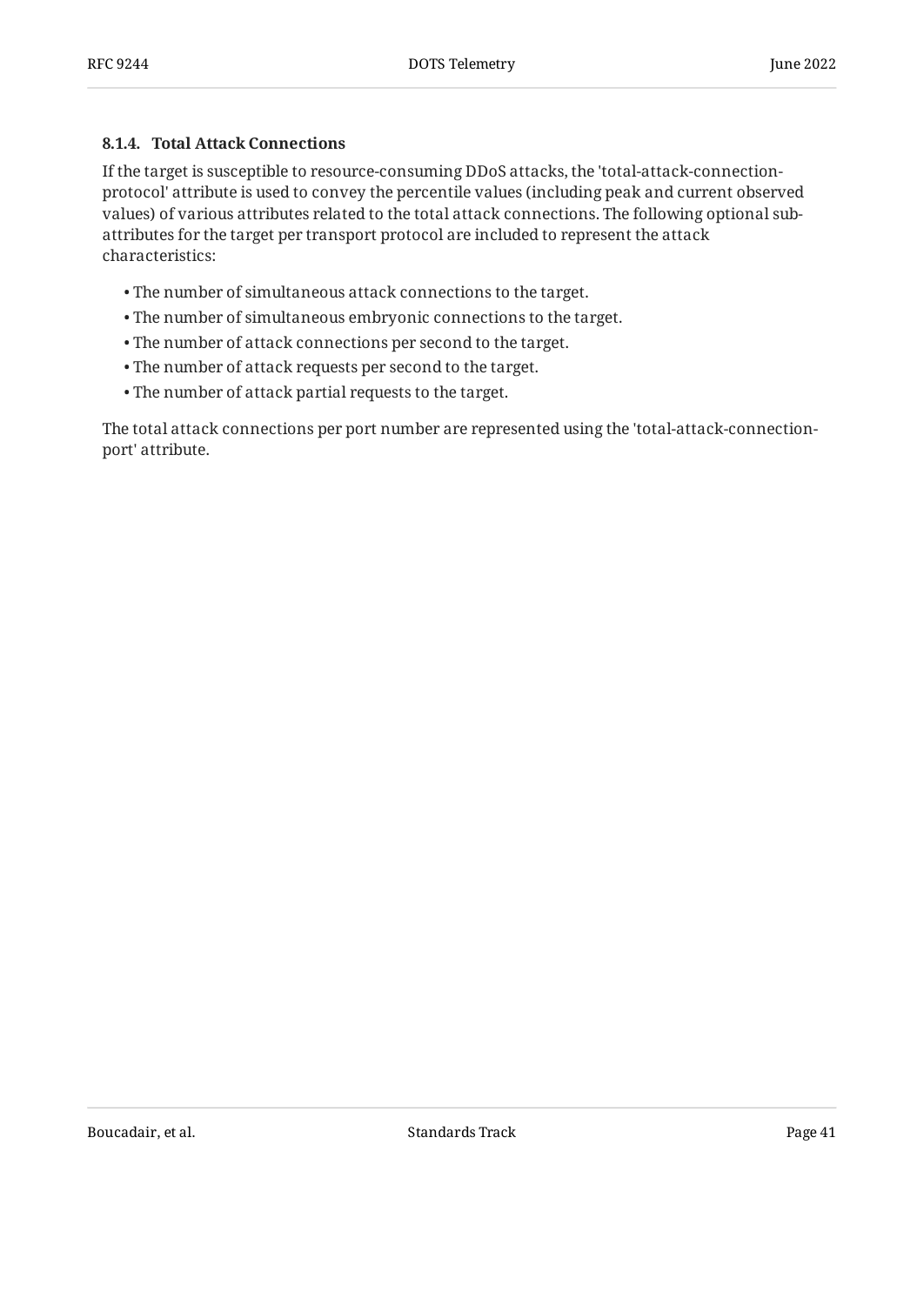```
 +--:(telemetry)
          +-- pre-or-ongoing-mitigation* []
            +-- (direction)?
             | +--:(server-to-client-only)
                 | +-- tmid? uint32
            +-- target
 | ...
             +-- total-traffic* [unit]
 | ...
            +-- total-traffic-protocol* [unit protocol]
 | ...
            +-- total-traffic-port* [unit port]
 | ...
            +-- total-attack-traffic* [unit]
 | ...
            +-- total-attack-traffic-protocol* [unit protocol]
 | ...
            +-- total-attack-traffic-port* [unit port]
 | ...
             +-- total-attack-connection-protocol* [protocol]
              | +-- protocol uint8
               | +-- connection-c
                %t-- low-percentile-g? yang:gauge64<br>+-- mid-percentile-g? yang:gauge64<br>+-- high-percentile-g? yang:gauge64
                 +-- mid-percentile-g?
                  | | +-- high-percentile-g? yang:gauge64
 | | +-- peak-g? yang:gauge64
 | | +-- current-g? yang:gauge64
               | +-- embryonic-c
                 | | +-- low-percentile-g? yang:gauge64
                  | | +-- mid-percentile-g? yang:gauge64
                  | | +-- high-percentile-g? yang:gauge64
                  | | +-- peak-g? yang:gauge64
                 | | +-- current-g? yang:gauge64
               | +-- connection-ps-c
                 | | +-- low-percentile-g? yang:gauge64
                  | | +-- mid-percentile-g? yang:gauge64
                  | | +-- high-percentile-g? yang:gauge64
                                        yang:gauge64
                  | | +-- current-g? yang:gauge64
               | +-- request-ps-c
                 | | +-- low-percentile-g? yang:gauge64
                  | | +-- mid-percentile-g? yang:gauge64
                  | | +-- high-percentile-g? yang:gauge64
 | | +-- peak-g? yang:gauge64
 | | +-- current-g? yang:gauge64
               | +-- partial-request-c
                  | +-- low-percentile-g? yang:gauge64
                  | +-- mid-percentile-g? yang:gauge64
                  | +-- high-percentile-g? yang:gauge64
                  | +-- peak-g? yang:gauge64
                  | +-- current-g? yang:gauge64
             +-- total-attack-connection-port* [protocol port]
               | +-- protocol uint8
               | +-- port inet:port-number
               | +-- connection-c
                 | | +-- low-percentile-g? yang:gauge64
                 | | +-- mid-percentile-g? yang:gauge64
```
Boucadair, et al. The contract of the Standards Track Page 42 and the contract of the Page 42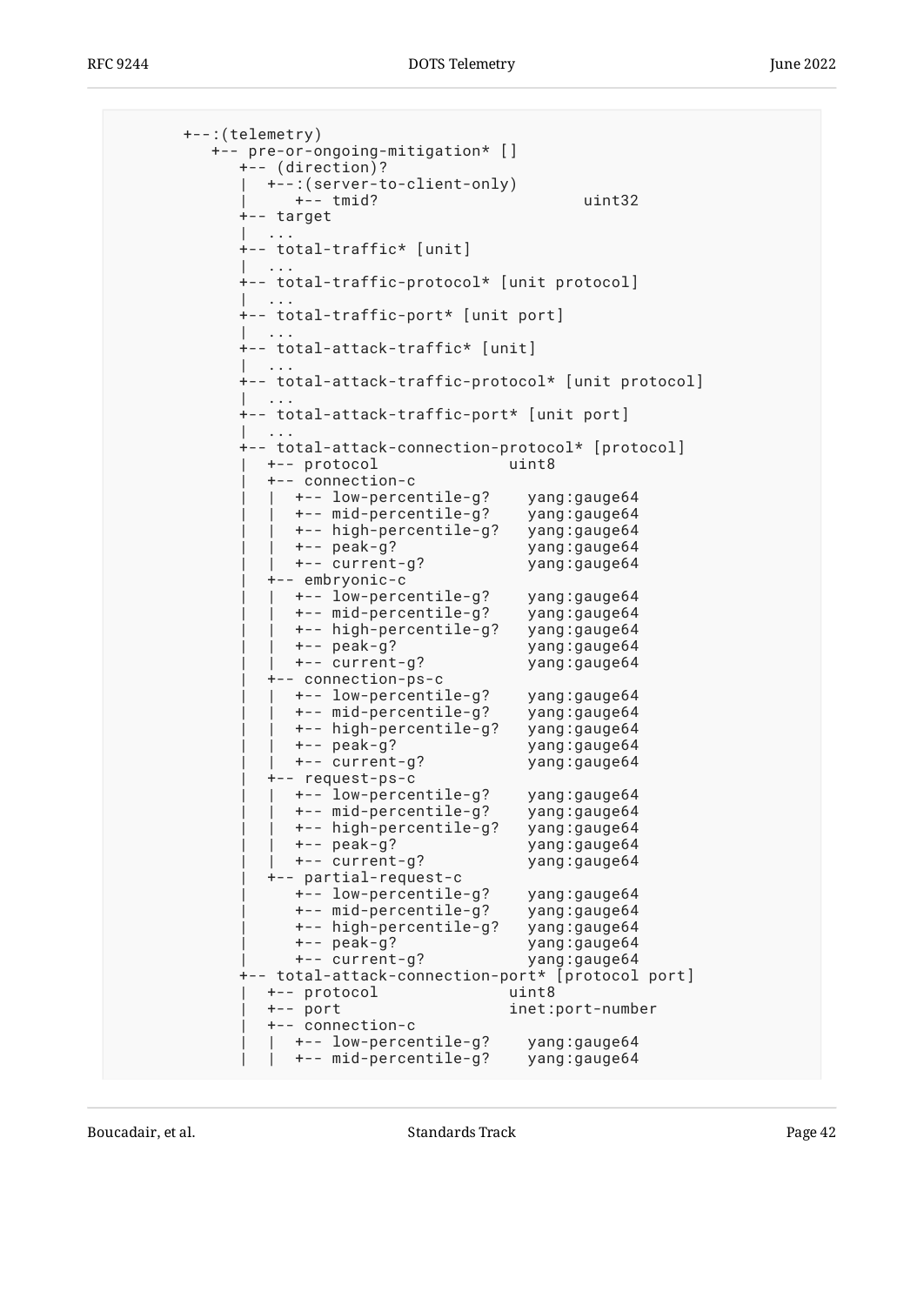| +-- high-percentile-g?<br>$+--$ peak-g?<br>+-- current-g?<br>+-- embryonic-c<br>+-- low-percentile-g?<br>+-- mid-percentile-g?<br>+-- high-percentile-g?<br>$+--$ peak-g?<br>+-- current-g?<br>+-- connection-ps-c<br>+-- low-percentile-g?<br>+-- mid-percentile-g?<br>+-- high-percentile-g?<br>$+--$ peak-g?<br>+-- current-g?<br>+-- request-ps-c<br>+-- low-percentile-g?<br>+-- mid-percentile-g?<br>+-- high-percentile-g?<br>$+--$ peak-g?<br>+-- current-g?<br>+-- partial-request-c<br>+-- low-percentile-g?<br>+-- mid-percentile-g?<br>+-- high-percentile-g? | yang:gauge64<br>yang:gauge64<br>yang:gauge64<br>yang:gauge64<br>yang:gauge64<br>yang:gauge64<br>yang:gauge64<br>yang:gauge64<br>yang:gauge64<br>yang:gauge64<br>yang:gauge64<br>yang:gauge64<br>yang:gauge64<br>yang:gauge64<br>yang:gauge64<br>yang:gauge64<br>yang:gauge64<br>yang:gauge64<br>yang:gauge64<br>yang: gauge64<br>yang:gauge64 |  |
|---------------------------------------------------------------------------------------------------------------------------------------------------------------------------------------------------------------------------------------------------------------------------------------------------------------------------------------------------------------------------------------------------------------------------------------------------------------------------------------------------------------------------------------------------------------------------|-----------------------------------------------------------------------------------------------------------------------------------------------------------------------------------------------------------------------------------------------------------------------------------------------------------------------------------------------|--|
|                                                                                                                                                                                                                                                                                                                                                                                                                                                                                                                                                                           |                                                                                                                                                                                                                                                                                                                                               |  |
| $+--$ peak-g?                                                                                                                                                                                                                                                                                                                                                                                                                                                                                                                                                             | yang:gauge64                                                                                                                                                                                                                                                                                                                                  |  |
| +-- current-g?                                                                                                                                                                                                                                                                                                                                                                                                                                                                                                                                                            | yang:gauge64                                                                                                                                                                                                                                                                                                                                  |  |
| +-- attack-detail* [vendor-id attack-id]                                                                                                                                                                                                                                                                                                                                                                                                                                                                                                                                  |                                                                                                                                                                                                                                                                                                                                               |  |
|                                                                                                                                                                                                                                                                                                                                                                                                                                                                                                                                                                           |                                                                                                                                                                                                                                                                                                                                               |  |
|                                                                                                                                                                                                                                                                                                                                                                                                                                                                                                                                                                           |                                                                                                                                                                                                                                                                                                                                               |  |

<span id="page-42-0"></span>*[Figure 28:](#page-41-0) [Total Attack Connections Tree Structure](#page-40-1)* 

#### **[8.1.5. Attack Details](#page-42-0)**

This attribute (depicted in [Figure 29](#page-44-0)) is used to signal a set of details characterizing an attack. The following sub-attributes describing the ongoing attack can be signaled as attack details:

- vendor-id: Vendor ID. This parameter represents a security vendor's enterprise number as registered in the IANA "Private Enterprise Numbers" registry [Private-Enterprise-Numbers].
- attack-id: Unique identifier assigned for the attack by a vendor. This parameter **MUST** be present, independently of whether 'attack-description' is included or not.
- description-lang: Indicates the language tag that is used for the text that is included in the 'attack-description' attribute. This attribute is encoded following the rules in [Section 2.1](https://www.rfc-editor.org/rfc/rfc5646#section-2.1) of [[RFC5646\]](#page-103-1). The default language tag is "en-US".
- attack-description: Textual representation of the attack description. This description is related to the class of attack rather than a specific instance of it. Natural Language Processing techniques (e.g., word embedding) might provide some utility in mapping the attack description to an attack type. Textual representation of an attack solves two problems: it avoids the need to (a) create mapping tables manually between vendors and (b) standardize attack types that keep evolving.

Boucadair, et al. The contract of the Standards Track Contract Page 43 and the contract Page 43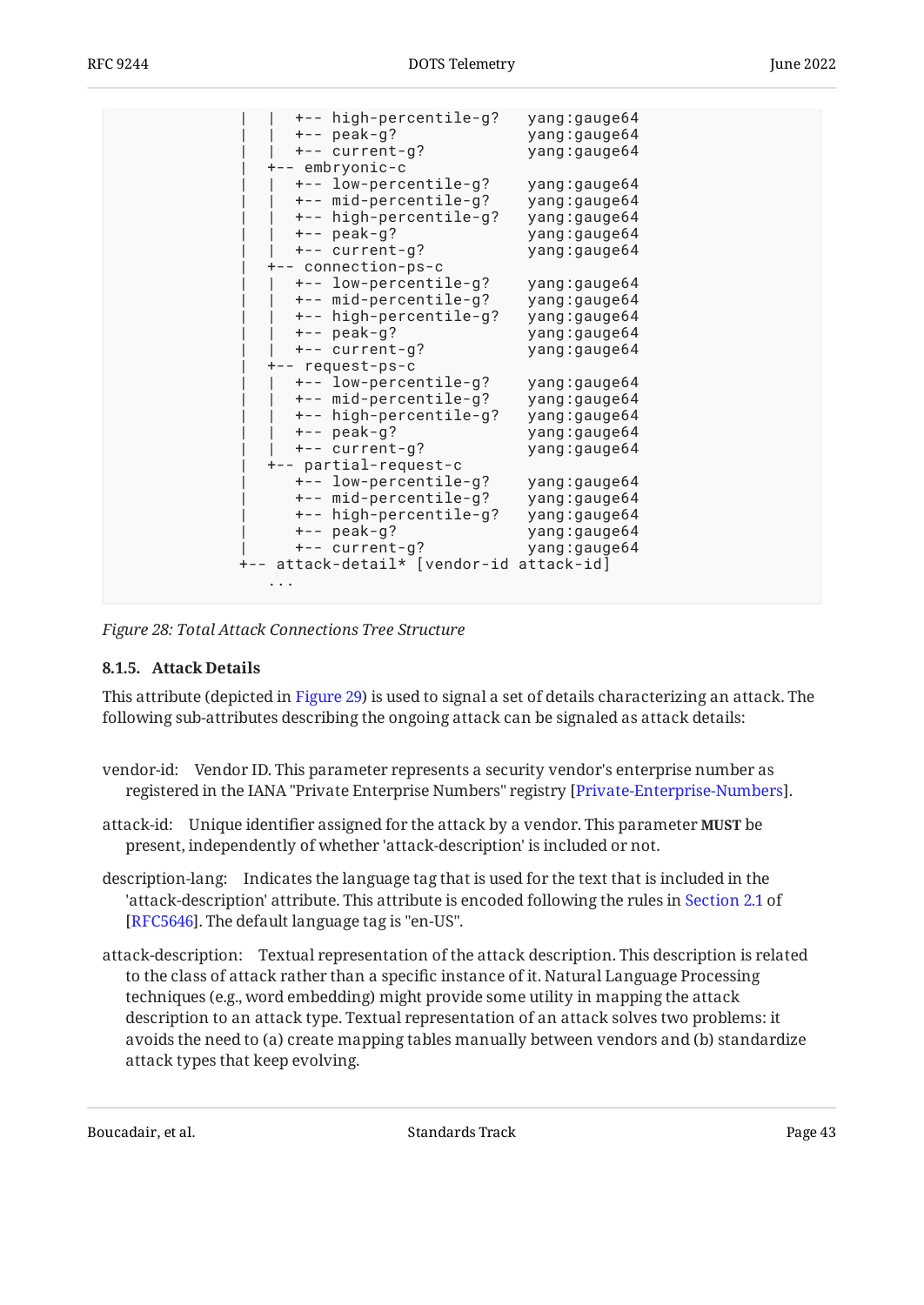- attack-severity: Attack severity level. This attribute takes one of the values defined in [Section](https://www.rfc-editor.org/rfc/rfc7970#section-3.12.2) . [3.12.2](https://www.rfc-editor.org/rfc/rfc7970#section-3.12.2) of [\[RFC7970](#page-104-0)]
- start-time: The time the attack started. The attack's start time is expressed in seconds relative to 1970-01-01T00:00Z ([Section 3.4.2](https://www.rfc-editor.org/rfc/rfc8949#section-3.4.2) of [[RFC8949\]](#page-104-1)). The CBOR encoding is modified so that the leading tag 1 (epoch-based date/time) **MUST** be omitted.
- end-time: The time the attack ended. The attack's end time is expressed in seconds relative to 1970-01-01T00:00Z ([Section 3.4.2](https://www.rfc-editor.org/rfc/rfc8949#section-3.4.2) of [[RFC8949\]](#page-104-1)). The CBOR encoding is modified so that the leading tag 1 (epoch-based date/time) **MUST** be omitted.

source-count: A count of sources involved in the attack targeting the victim.

top-talker: A list of attack sources that are involved in an attack and that are generating an important part of the attack traffic. The top talkers are represented using 'source-prefix'.

'spoofed-status' indicates whether a top talker is a spoofed IP address (e.g., reflection attacks) or not. If no 'spoofed-status' data node is included, this means that the spoofing status is unknown.

If the target is being subjected to a bandwidth-consuming attack, a statistical profile of the attack traffic from each of the top talkers is included ('total-attack-traffic'; see [Section 8.1.3](#page-38-1)).

<span id="page-43-0"></span>If the target is being subjected to a resource-consuming DDoS attack, the same attributes as those defined in [Section 8.1.4](#page-40-0) are applicable for characterizing the attack on a per-talker basis.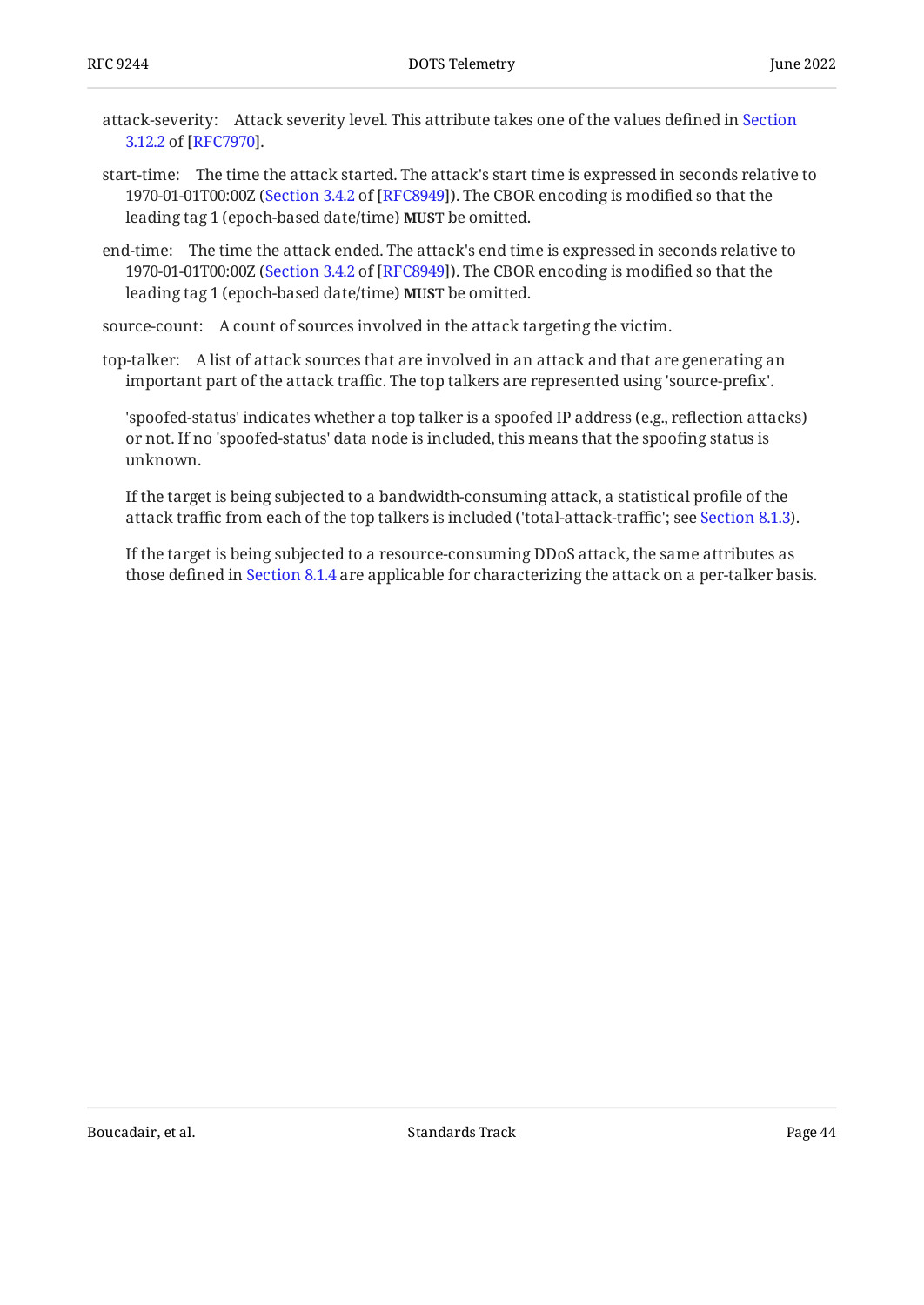```
 +--:(telemetry)
         +-- pre-or-ongoing-mitigation* []
           +-- (direction)?
           | +--:(server-to-client-only)
               | +-- tmid? uint32
           +-- target
 | ...
           +-- total-traffic* [unit]
 | ...
           +-- total-traffic-protocol* [unit protocol]
           | ...
           +-- total-traffic-port* [unit port]
 | ...
           +-- total-attack-traffic* [unit]
 | ...
           +-- total-attack-traffic-protocol* [unit protocol]
 | ...
           +-- total-attack-traffic-port* [unit port]
 | ...
           +-- total-attack-connection-protocol* [protocol]
 | ...
           +-- total-attack-connection-port* [protocol port]
 | ...
           +-- attack-detail* [vendor-id attack-id]
              +-- vendor-id uint32
              +-- attack-id uint32
              +-- description-lang? string
              +-- attack-description? string
              +-- attack-severity? attack-severity
              +-- start-time? uint64
              +-- end-time? uint64
              +-- source-count
                | +-- low-percentile-g? yang:gauge64
 | +-- mid-percentile-g? yang:gauge64
 | +-- high-percentile-g? yang:gauge64
 | +-- peak-g? yang:gauge64
                | +-- current-g? yang:gauge64
              +-- top-talker
                +-- talker* [source-prefix]
                  +-- spoofed-status? boolean
                   +-- source-prefix inet:ip-prefix
                   +-- source-port-range* [lower-port]
 | +-- lower-port inet:port-number
 | +-- upper-port? inet:port-number
                   +-- source-icmp-type-range* [lower-type]
                     | +-- lower-type uint8
                     | +-- upper-type? uint8
                   +-- total-attack-traffic* [unit]
                     | +-- unit unit
                     | +-- low-percentile-g? yang:gauge64
                     | +-- mid-percentile-g? yang:gauge64
                     | +-- high-percentile-g? yang:gauge64
                     | +-- peak-g? yang:gauge64
                    +-- current-g?
                   +-- total-attack-connection-protocol*
                          [protocol]
                     +-- protocol uint8
```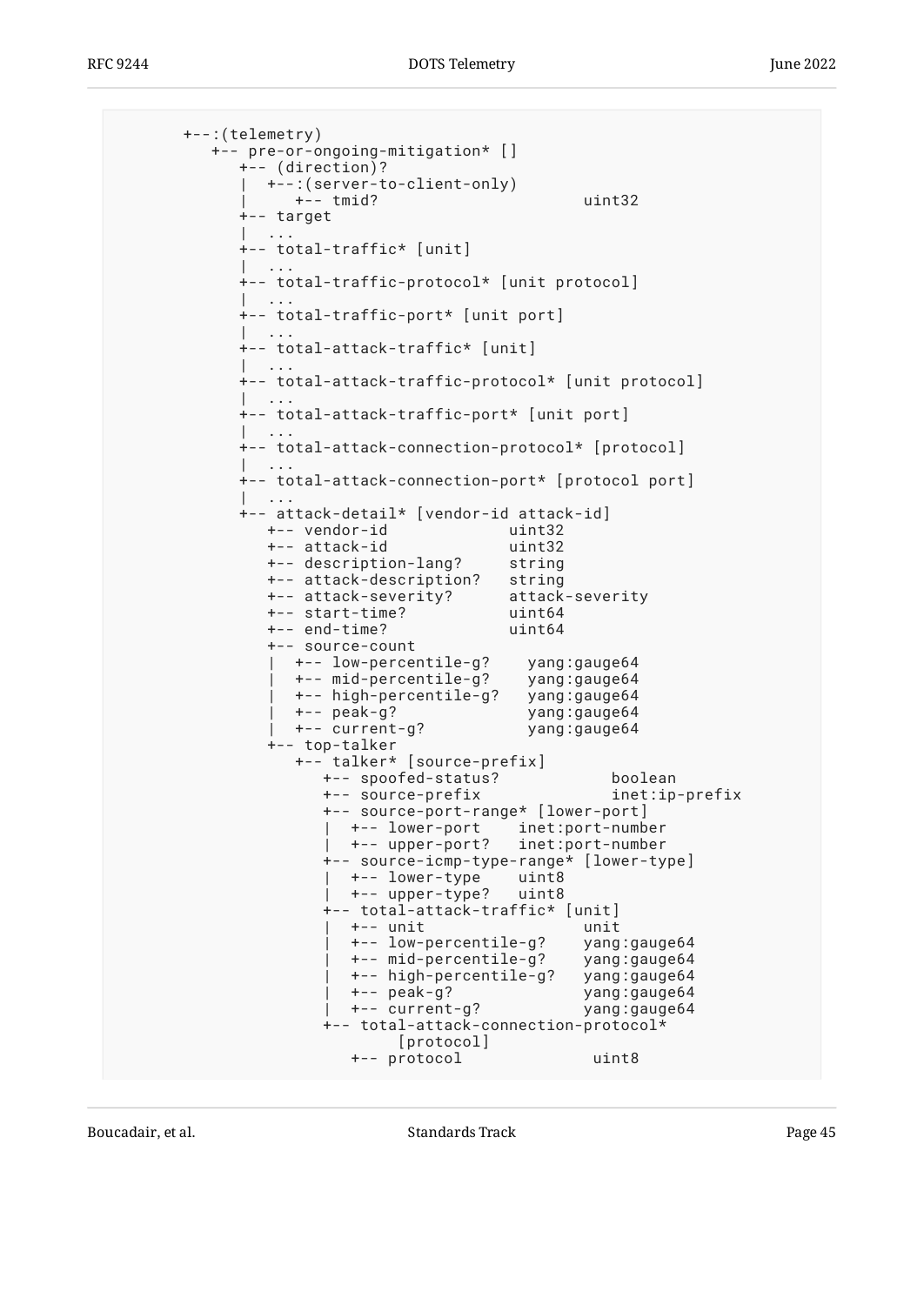| +-- connection-c |                        |              |
|------------------|------------------------|--------------|
|                  | +-- low-percentile-g?  | yang:gauge64 |
|                  | +-- mid-percentile-g?  | yang:gauge64 |
|                  | +-- high-percentile-g? | yang:gauge64 |
| $+--$ peak-g?    |                        | yang:gauge64 |
|                  | +-- current-g?         | yang:gauge64 |
| +-- embryonic-c  |                        |              |
|                  | +-- low-percentile-g?  | yang:gauge64 |
|                  | +-- mid-percentile-g?  | yang:gauge64 |
|                  | +-- high-percentile-g? | yang:gauge64 |
| $+--$ peak-g?    |                        | yang:gauge64 |
|                  | +-- current-g?         | yang:gauge64 |
|                  | +-- connection-ps-c    |              |
|                  | +-- low-percentile-g?  | yang:gauge64 |
|                  | +-- mid-percentile-g?  | yang:gauge64 |
|                  | +-- high-percentile-g? | yang:gauge64 |
| $+--$ peak-g?    |                        | yang:gauge64 |
|                  | +-- current-g?         | yang:gauge64 |
| +-- request-ps-c |                        |              |
|                  | +-- low-percentile-g?  | yang:gauge64 |
|                  | +-- mid-percentile-g?  | yang:gauge64 |
|                  | +-- high-percentile-g? | yang:gauge64 |
| $+--$ peak-g?    |                        | yang:gauge64 |
|                  | +-- current-g?         | yang:gauge64 |
|                  | +-- partial-request-c  |              |
|                  | +-- low-percentile-g?  | yang:gauge64 |
|                  | +-- mid-percentile-g?  | yang:gauge64 |
|                  | +-- high-percentile-g? | yang:gauge64 |
| $+--$ peak-g?    |                        | yang:gauge64 |
|                  | +-- current-g?         | yang:gauge64 |
|                  |                        |              |

*[Figure 29:](#page-44-0) [Attack Details Tree Structure](#page-43-0)* 

In order to optimize the size of telemetry data conveyed over the DOTS signal channel, DOTS agents MAY use the DOTS data channel [RFC8783] to exchange vendor-specific attack mapping details (that is, {vendor identifier, attack identifier} ==> textual representation of the attack description). As such, DOTS agents do not have to convey an attack description systematically in their telemetry messages over the DOTS signal channel. Refer to [Section 8.1.6](#page-45-0).

#### <span id="page-45-0"></span>**[8.1.6. Vendor Attack Mapping](#page-45-0)**

Multiple mappings for different vendor identifiers may be used; the DOTS agent transmitting telemetry information can elect to use one or more vendor mappings even in the same telemetry message.

Note: It is possible that a DOTS server is making use of multiple DOTS mitigators, each from a different vendor. How telemetry information and vendor mappings are exchanged between DOTS servers and DOTS mitigators is outside the scope of this document.

DOTS clients and servers may be provided with mappings from different vendors and so have their own different sets of vendor attack mappings. A DOTS agent **MUST** accept receipt of telemetry data with a vendor identifier that is different than the identifier it uses to transmit

Boucadair, et al. The contract of the Standards Track Contract Page 46 and 2011 11: 12: 13: 14: 14: 15: 16: 16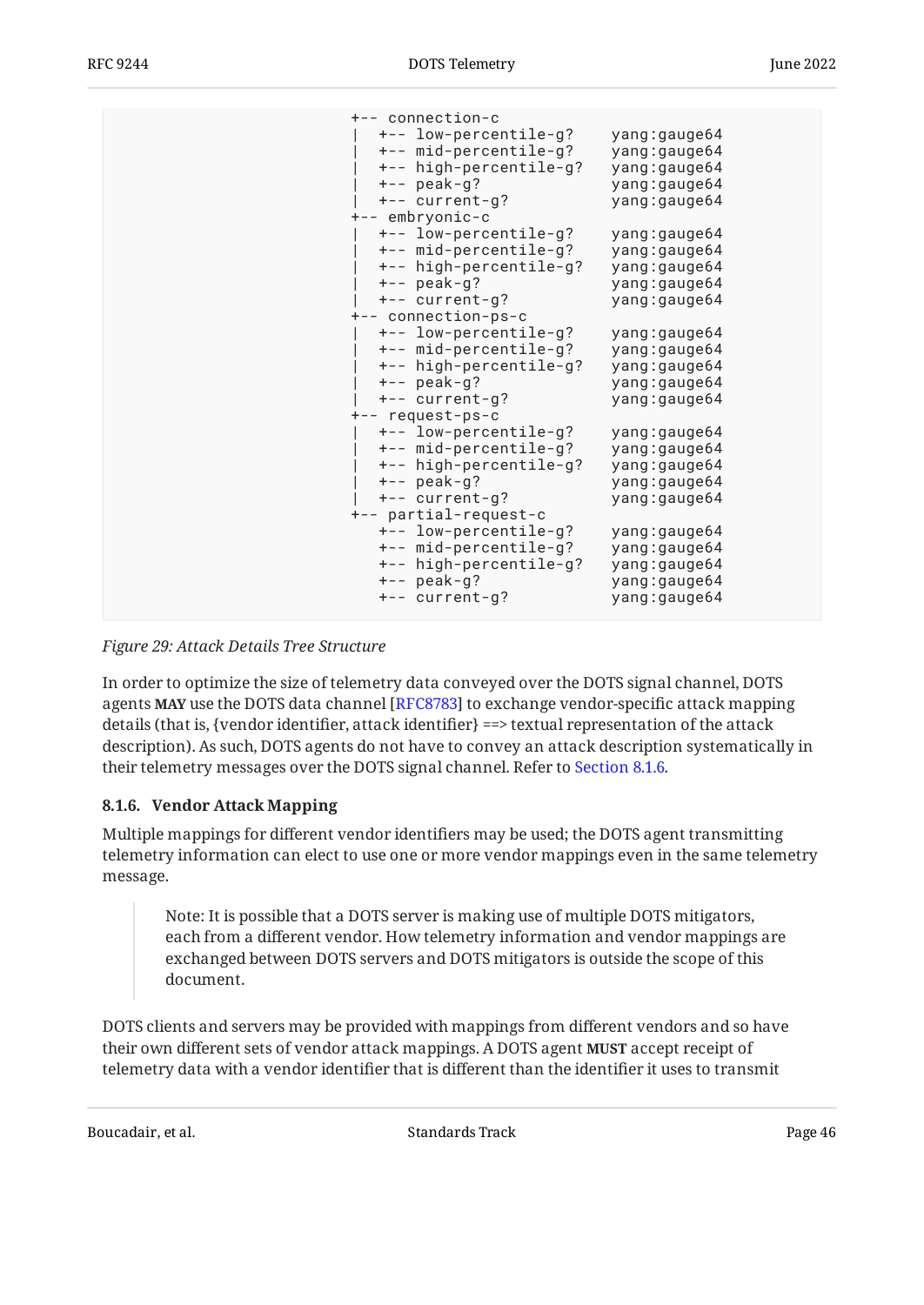telemetry data. Furthermore, it is possible that the DOTS client and DOTS server are provided by the same vendor but the vendor mapping tables are at different revisions. The DOTS client **SHOULD** transmit telemetry information using any vendor mapping(s) that it provided to the DOTS server (e.g., using a POST as depicted in [Figure 30](#page-46-0)), and the DOTS server **SHOULD** use any vendor mappings(s) provided to the DOTS client when transmitting telemetry data to the peer DOTS agent.

```
POST /restconf/data/ietf-dots-data-channel:dots-data\
     /dots-client=dz6pHjaADkaFTbjr0JGBpw HTTP/1.1
Host: example.com
Content-Type: application/yang-data+json
{
   "ietf-dots-mapping:vendor-mapping": {
     "vendor": [
       {
         "vendor-id": 345,
 "vendor-name": "mitigator-c",
 "last-updated": "1629898958",
         "attack-mapping": [
\{ "attack-id": 1,
             "attack-description":
                "Include a description of this attack"
           },
\{ "attack-id": 2,
             "attack-description":
                "Again, include a description of the attack"
 }
        ]
      }
    ]
  }
}
```
*[Figure 30: POST to Install Vendor Attack Mapping Details](#page-46-0)* 

<span id="page-46-1"></span>The "ietf-dots-mapping" YANG module defined in [Section 11.2](#page-89-0) augments the "ietf-dots-datachannel" module [RFC8783]. The tree structure of the "ietf-dots-mapping" module is shown in [Figure 31.](#page-47-0)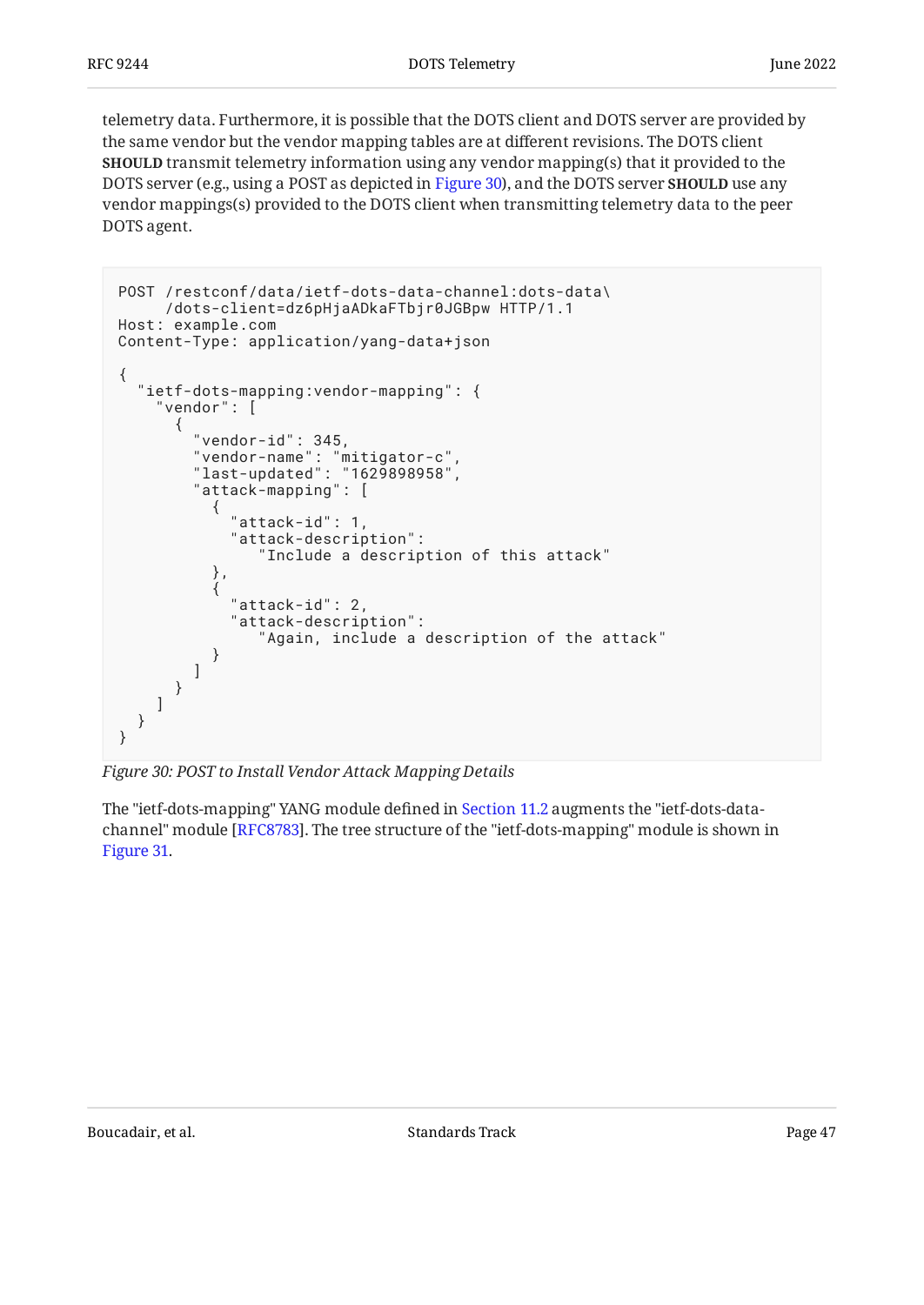```
module: ietf-dots-mapping
  augment /data-channel:dots-data/data-channel:dots-client:
    +--rw vendor-mapping {dots-telemetry}?
       +--rw vendor* [vendor-id]
 +--rw vendor-id uint32
 +--rw vendor-name? string
 +--rw description-lang? string
 +--rw last-updated uint64
          +--rw attack-mapping* [attack-id]
            +--rw attack-id uint32
            +--rw attack-description string
  augment /data-channel:dots-data/data-channel:capabilities:
    +--ro vendor-mapping-enabled? boolean {dots-telemetry}?
  augment /data-channel:dots-data:
    +--ro vendor-mapping {dots-telemetry}?
       +--ro vendor* [vendor-id]
         +--ro vendor-id uint32
         +--ro vendor-name? string
         +--ro description-lang? string
         +--ro last-updated uint64
          +--ro attack-mapping* [attack-id]
           +--ro attack-id
            +--ro attack-description string
```
*[Figure 31:](#page-47-0) [Vendor Attack Mapping Tree Structure](#page-46-1)* 

A DOTS client sends a GET request over the DOTS data channel to retrieve the capabilities supportedby a DOTS server as per Section 7.1 of [RFC8783]. This request is meant to assess whether the capability of sharing vendor attack mapping details is supported by the server (i.e., check the value of 'vendor-mapping-enabled').

If 'vendor-mapping-enabled' is set to 'true', a DOTS client **MAY** send a GET request to retrieve the DOTS server's vendor attack mapping details. An example of such a GET request is shown in [Figure 32.](#page-47-1)

```
GET /restconf/data/ietf-dots-data-channel:dots-data\
     /ietf-dots-mapping:vendor-mapping HTTP/1.1
Host: example.com
Accept: application/yang-data+json
```
*[Figure 32: GET to Retrieve the Vendor Attack Mappings of a DOTS Server](#page-47-1)* 

<span id="page-47-2"></span>A DOTS client can retrieve only the list of vendors supported by the DOTS server. It does so by setting the "depth" parameter ([Section 4.8.2](https://www.rfc-editor.org/rfc/rfc8040#section-4.8.2) of [\[RFC8040\]](#page-104-3)) to "3" in the GET request as shown in [Figure 33.](#page-48-0) An example of a response body received from the DOTS server as a response to such a request is illustrated in [Figure 34.](#page-48-1)

Boucadair, et al. The contract of the Standards Track Contract Page 48 and 2011 11: 12: 13: 14: 14: 15: 16: 16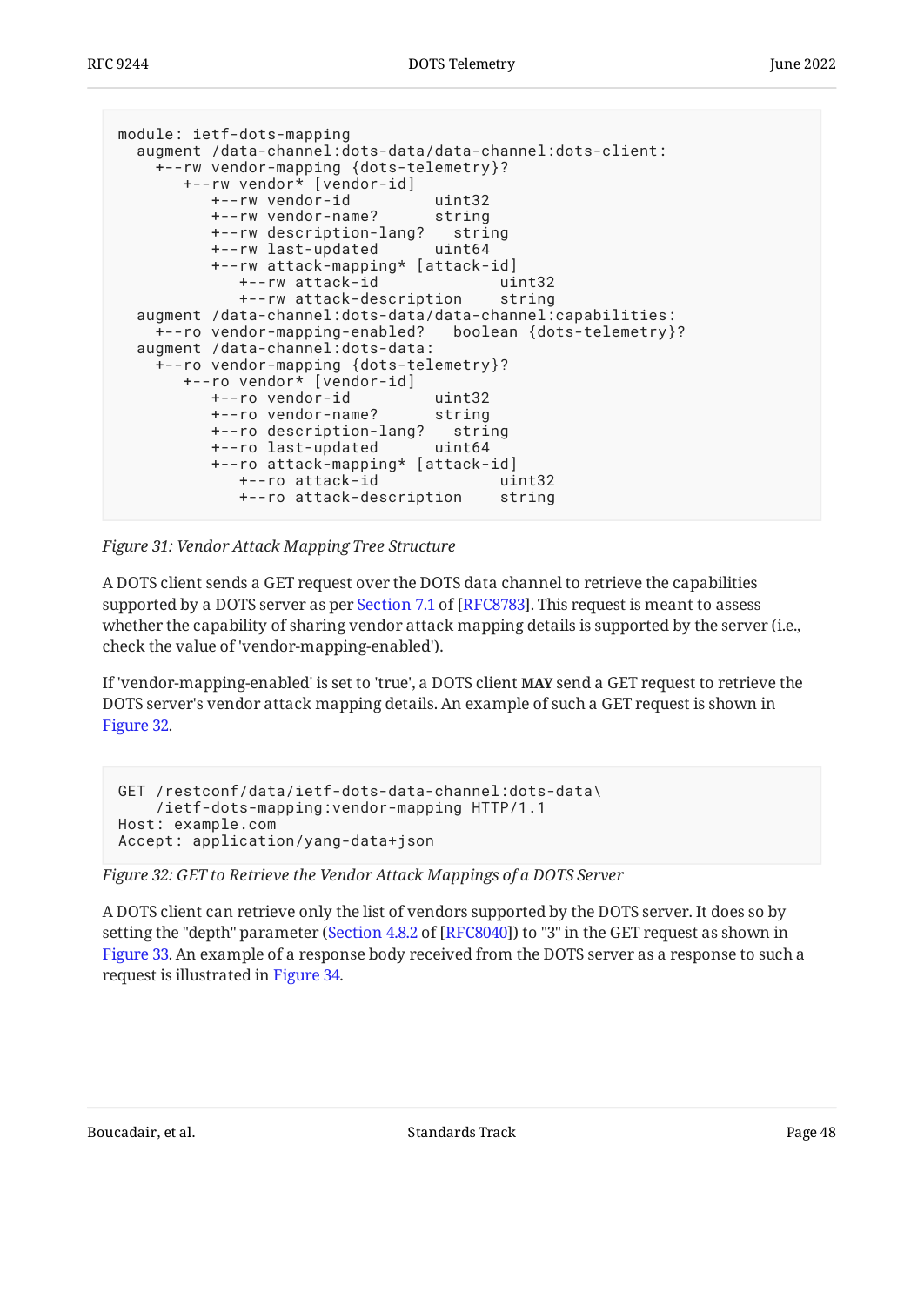```
GET /restconf/data/ietf-dots-data-channel:dots-data\
    /ietf-dots-mapping:vendor-mapping?depth=3 HTTP/1.1
Host: example.com
Accept: application/yang-data+json
```
<span id="page-48-1"></span>*[Figure 33:](#page-48-0) [GET to Retrieve the Vendors List Used by a DOTS Server](#page-47-2)* 

```
{
   "ietf-dots-mapping:vendor-mapping": {
     "vendor": [
       {
         "vendor-id": 32473,
 "vendor-name": "mitigator-s",
 "last-updated": "1629898758",
 "attack-mapping": []
      }
    ]
  }
}
```
*[Figure 34: Response Message Body to a GET to Retrieve the Vendors List Used by a DOTS Server](#page-48-1)* 

The DOTS client repeats the above procedure regularly (e.g., once a week) to update the DOTS server's vendor attack mapping details.

If the DOTS client concludes that the DOTS server does not have any reference to the specific vendor attack mapping details, the DOTS client uses a POST request to install its vendor attack mapping details. An example of such a POST request is depicted in [Figure 30](#page-46-0).

The DOTS server indicates the result of processing the POST request using the status-line. A "201 Created" status-line **MUST** be returned in the response if the DOTS server has accepted the vendor attack mapping details. If the request is missing a mandatory attribute or contains an invalid or unknown parameter, a "400 Bad Request" status-line **MUST** be returned by the DOTS server in the response. The error-tag is set to "missing-attribute", "invalid-value", or "unknown-element" as a function of the encountered error.

If the request is received via a server-domain DOTS gateway but the DOTS server does not maintain a 'cdid' for this 'cuid' while a 'cdid' is expected to be supplied, the DOTS server **MUST** reply with a "403 Forbidden" status-line and the error-tag "access-denied". Upon receipt of this message, the DOTS client **MUST** register ([Section 5.1](https://www.rfc-editor.org/rfc/rfc8783#section-5.1) of [[RFC8783\]](#page-104-2)).

The DOTS client uses the PUT request to modify its vendor attack mapping details maintained by the DOTS server (e.g., add a new mapping entry, update an existing mapping).

<span id="page-48-2"></span>A DOTS client uses a GET request to retrieve its vendor attack mapping details as maintained by the DOTS server ([Figure 35\)](#page-49-0).

Boucadair, et al. The contract of the Standards Track Page 49 and the contract of the Page 49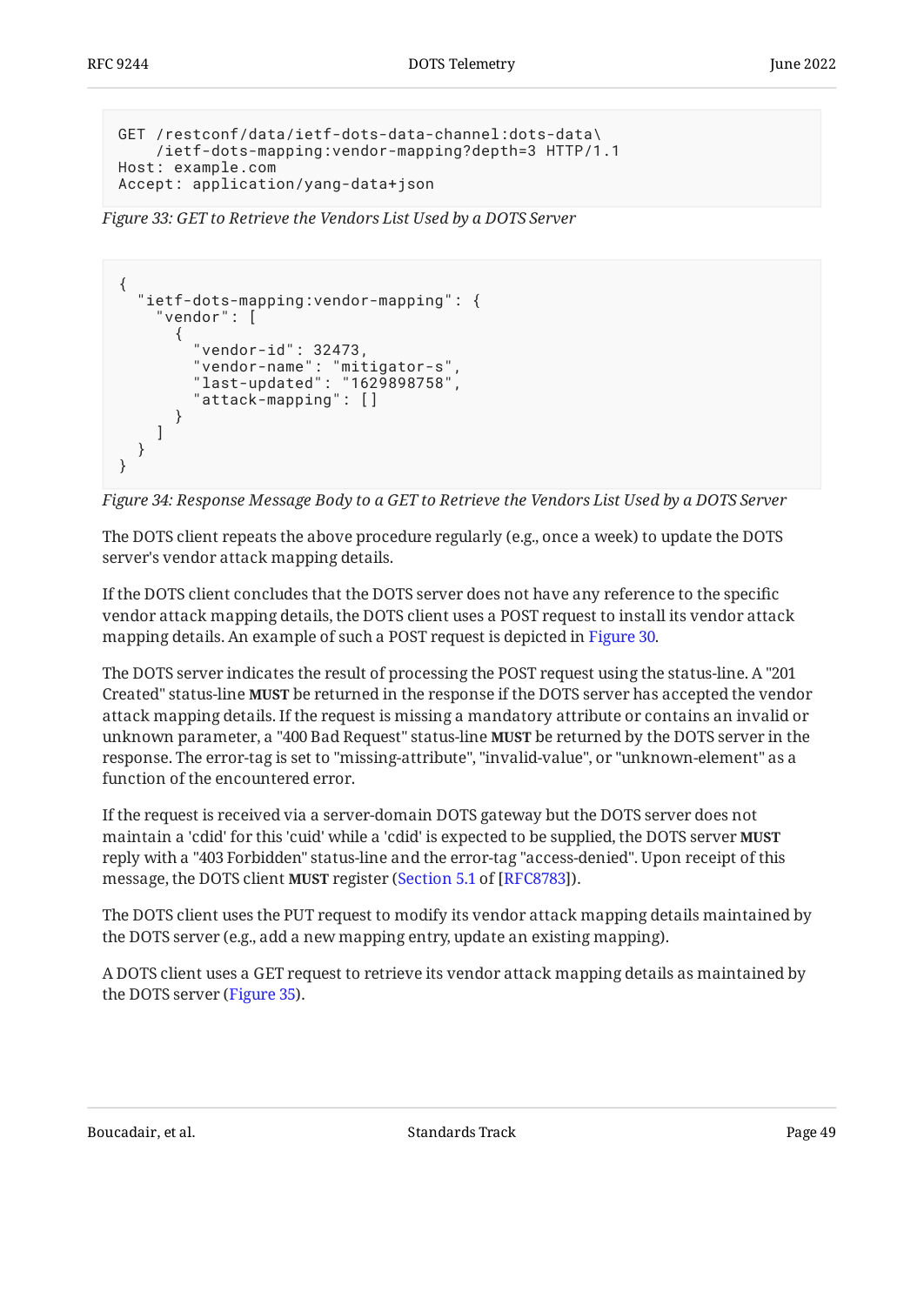```
GET /restconf/data/ietf-dots-data-channel:dots-data\
     /dots-client=dz6pHjaADkaFTbjr0JGBpw\
     /ietf-dots-mapping:vendor-mapping?\
    content=all HTTP/1.1
Host: example.com
Accept: application/yang-data+json
```
*[Figure 35:](#page-49-0) [GET to Retrieve Installed Vendor Attack Mapping Details](#page-48-2)* 

When conveying attack details in DOTS telemetry messages (Sections [8.2,](#page-49-1) [8.3](#page-52-0), and [9\)](#page-56-0), DOTS agents **MUST NOT** include the 'attack-description' attribute unless the corresponding attack mapping details were not previously shared with the peer DOTS agent.

## <span id="page-49-1"></span>**[8.2. From DOTS Clients to DOTS Servers](#page-49-1)**

<span id="page-49-2"></span>DOTS clients use PUT requests to signal pre-or-ongoing-mitigation telemetry to DOTS servers. An example of such a request is shown in [Figure 36.](#page-50-0)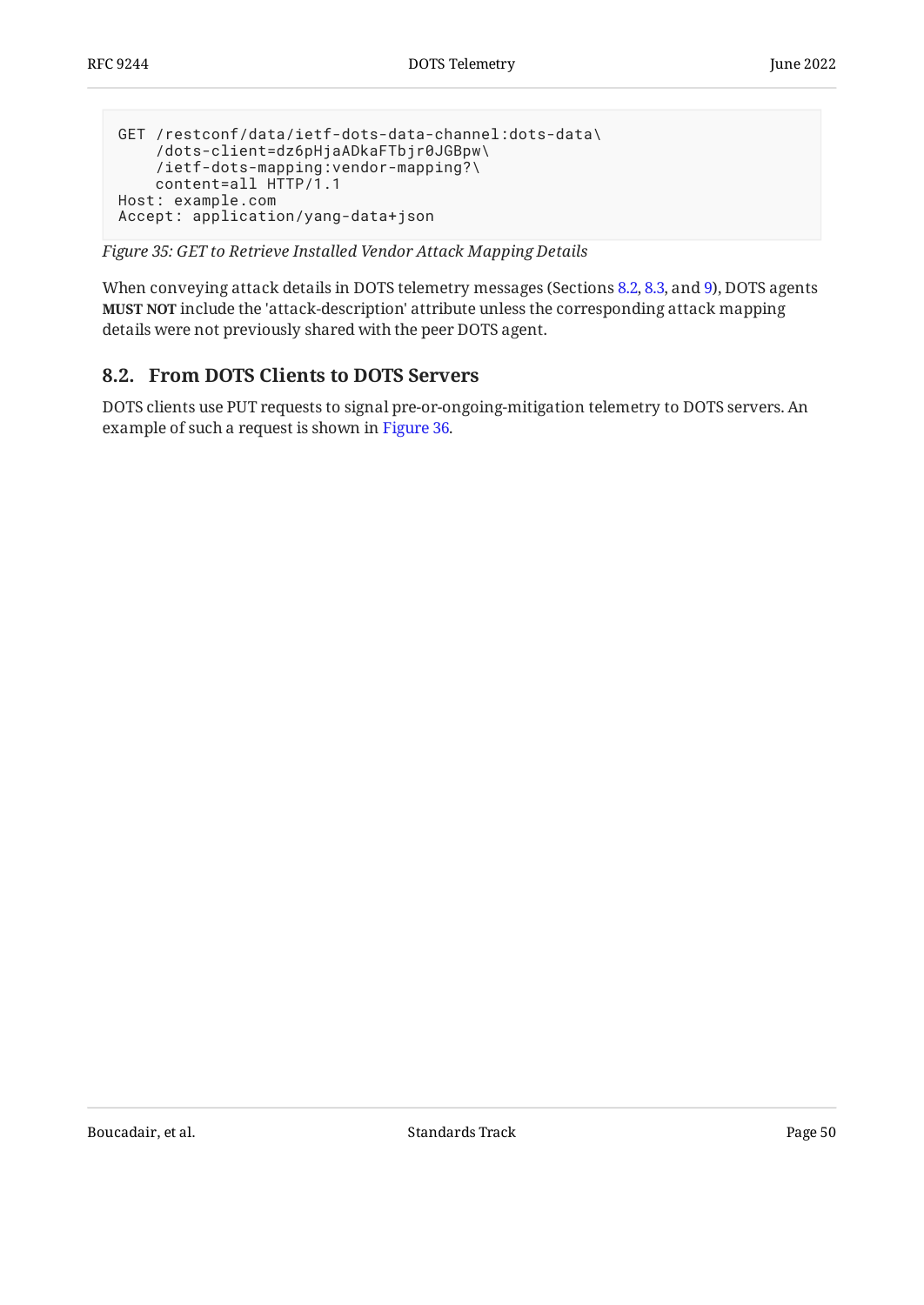```
Header: PUT (Code=0.03)
Uri-Path: ".well-known"
Uri-Path: "dots"
Uri-Path: "tm"
Uri-Path: "cuid=dz6pHjaADkaFTbjr0JGBpw"
Uri-Path: "tmid=123"
Content-Format: "application/dots+cbor"
{
   "ietf-dots-telemetry:telemetry": {
     '\mathsf{pre}\text{-}\mathsf{or}\text{-}\mathsf{ongoing}\text{-}\mathsf{mitigation": [
       {
         "target": {
           "target-prefix": [
           "2001:db8::1/128"
 ]
\},
 "total-attack-traffic-protocol": [
\{ "protocol": 17,
            "unit": "megabit-ps"
           "mid-percentile-g": "900"
 }
         ],
         attack-detail": [
\{ "vendor-id": 32473,
 "attack-id": 77,
 "start-time": "1608336568",
             "attack-severity": "high"
           }
        ]
      }
     ]
   }
}
```
*[Figure 36:](#page-50-0) [PUT to Send Pre-or-Ongoing-Mitigation Telemetry, Depicted as per Section 5.6](#page-49-2)* 

'cuid' is a mandatory Uri-Path parameter for DOTS PUT requests.

The following additional Uri-Path parameter is defined:

tmid: The Telemetry Identifier is an identifier for the DOTS pre-or-ongoing-mitigation telemetry data represented as an integer. This identifier **MUST** be generated by DOTS clients. 'tmid' values **MUST** increase monotonically whenever a DOTS client needs to convey a new set of pre-or-ongoing-mitigation telemetry data.

Theprocedure specified in Section 4.4.1 of [RFC9132] for 'mid' rollover **MUST** be followed for 'tmid' rollover.

This is a mandatory attribute. 'tmid' **MUST** appear after 'cuid' in the Uri-Path options.

Boucadair, et al. The standards Track Controllering the Standards Track Page 51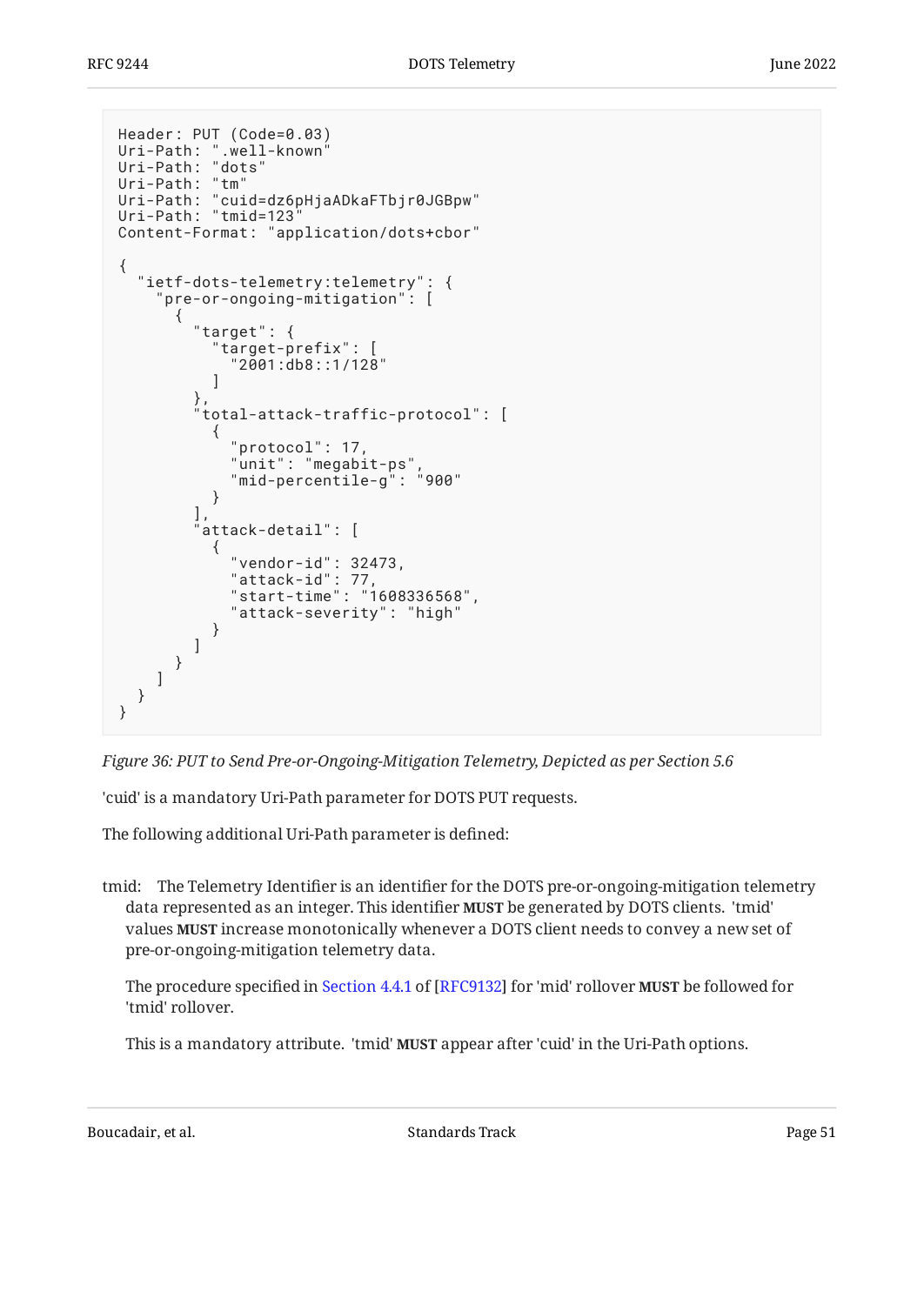'cuid' and 'tmid' **MUST NOT** appear in the PUT request message body.

At least the 'target' attribute and another pre-or-ongoing-mitigation attribute [\(Section 8.1](#page-35-0)) **MUST** be present in the PUT request. If only the 'target' attribute is present, this request is handled as per [Section 8.3](#page-52-0).

The relative order of two PUT requests carrying DOTS pre-or-ongoing-mitigation telemetry from a DOTS client is determined by comparing their respective 'tmid' values. If these two requests have an overlapping 'target', the PUT request with a higher numeric 'tmid' value will override the request with a lower numeric 'tmid' value. The overlapped lower numeric 'tmid' **MUST** be automatically deleted and no longer be available.

The DOTS server indicates the result of processing a PUT request using CoAP Response Codes. In particular, the 2.04 (Changed) Response Code is returned if the DOTS server has accepted the preor-ongoing-mitigation telemetry. The 5.03 (Service Unavailable) Response Code is returned if the DOTS server has erred. The 5.03 Response Code uses the Max-Age Option to indicate the number of seconds after which to retry.

How long a DOTS server maintains a 'tmid' as active or logs the enclosed telemetry information is implementation specific. Note that if a 'tmid' is still active, then logging details are updated by the DOTS server as a function of the updates received from the peer DOTS client.

A DOTS client that lost the state of its active 'tmid's or has to set 'tmid' back to zero (e.g., crash or restart) **MUST** send a GET request to the DOTS server to retrieve the list of active 'tmid' values. The DOTS client may then delete 'tmid's that should not be active anymore ([Figure 37\)](#page-51-0). Sending a DELETE with no 'tmid' indicates that all 'tmid's must be deactivated ([Figure 38\)](#page-51-1).

```
Header: DELETE (Code=0.04)
Uri-Path: ".well-known"
Uri-Path: "dots"
Uri-Path: "tm"
Uri-Path: "cuid=dz6pHjaADkaFTbjr0JGBpw"
Uri-Path: "tmid=123"
```
*[Figure 37:](#page-51-0) Deleting Specifi[c Pre-or-Ongoing-Mitigation Telemetry Information](#page-51-0)* 

```
Header: DELETE (Code=0.04)
Uri-Path: ".well-known"
Uri-Path: "dots"
Uri-Path: "tm"
Uri-Path: "cuid=dz6pHjaADkaFTbjr0JGBpw"
```
*[Figure 38: Deleting All Pre-or-Ongoing-Mitigation Telemetry Information](#page-51-1)* 

Boucadair, et al. The standards Track Page 52 and a standards Track Page 52 and a standards Track Page 52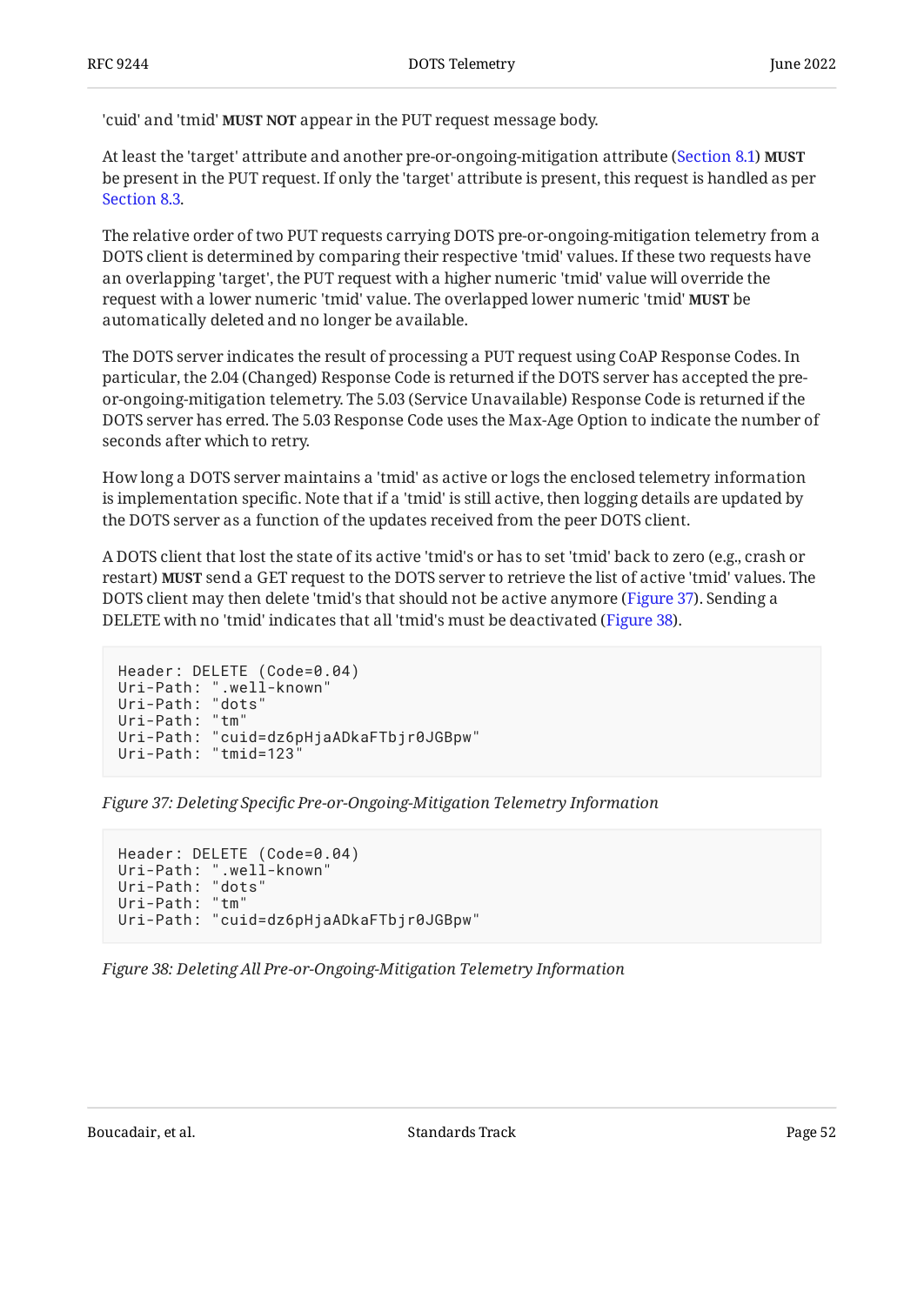## <span id="page-52-0"></span>**[8.3. From DOTS Servers to DOTS Clients](#page-52-0)**

The pre-or-ongoing-mitigation data (attack details in particular) can also be signaled from DOTS servers to DOTS clients. For example, a DOTS server co-located with a DDoS detector can collect monitoring information from the target network, identify a DDoS attack using statistical analysis or deep learning techniques, and signal the attack details to the DOTS client.

The DOTS client can use the attack details to decide whether to trigger a DOTS mitigation request or not. Furthermore, the security operations personnel at the DOTS client domain can use the attack details to determine the protection strategy and select the appropriate DOTS server for mitigating the attack.

In order to receive pre-or-ongoing-mitigation telemetry notifications from a DOTS server, a DOTS client **MUST** send a PUT (followed by a GET) with the target filter. An example of such a PUT request is shown in [Figure 39.](#page-53-0) In order to avoid maintaining a long list of such requests, it is **RECOMMENDED** that DOTS clients include all targets in the same request (assuming that this information fits within one single datagram). DOTS servers may be instructed to restrict the number of pre-or-ongoing-mitigation requests per DOTS client domain. The pre-or-ongoingmitigation requests **MUST** be maintained in an active state by the DOTS server until a DELETE request is received from the same DOTS client to clear this pre-or-ongoing-mitigation telemetry or whenthe DOTS client is considered inactive (e.g., Section 3.5 of [RFC8783]).

<span id="page-52-1"></span>The relative order of two PUT requests carrying DOTS pre-or-ongoing-mitigation telemetry from a DOTS client is determined by comparing their respective 'tmid' values. If these two requests have an overlapping 'target', the PUT request with a higher numeric 'tmid' value will override the request with a lower numeric 'tmid' value. The overlapped lower numeric 'tmid' **MUST** be automatically deleted and no longer be available.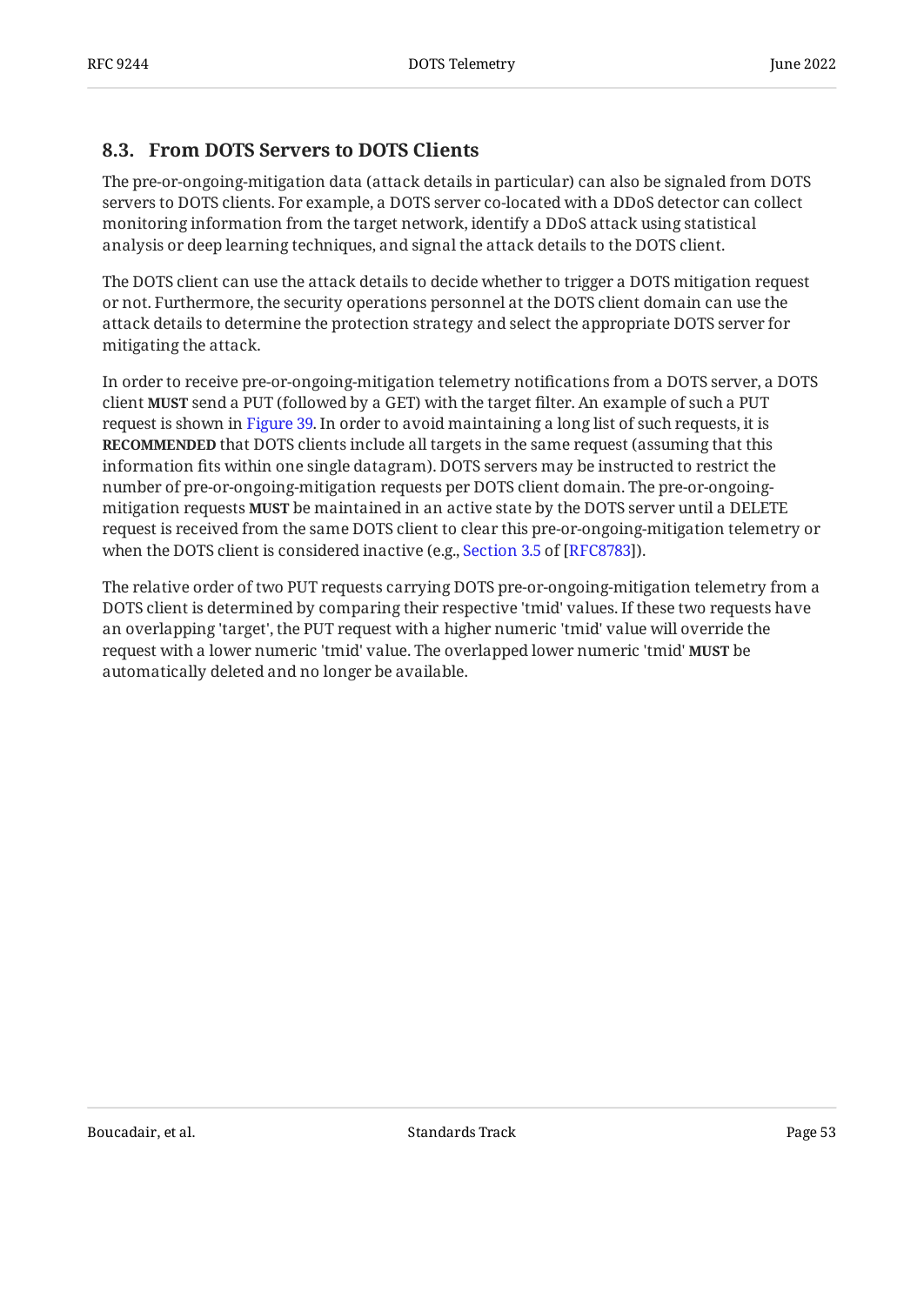```
Header: PUT (Code=0.03)
Uri-Path: ".well-known"
Uri-Path: "dots"
Uri-Path: "tm"
Uri-Path: "cuid=dz6pHjaADkaFTbjr0JGBpw"
Uri-Path: "tmid=567"
Content-Format: "application/dots+cbor"
{
   "ietf-dots-telemetry:telemetry": {
      '\mathsf{pre}\text{-}\mathsf{or}\text{-}\mathsf{ongoing}\text{-}\mathsf{mitigation": [
        {
           "target": {
              "target-prefix": [
                "2001:db8::/32"
 ]
          }
       }
     ]
   }
}
```
*[Figure 39:](#page-53-0) [PUT to Request Pre-or-Ongoing-Mitigation Telemetry, Depicted as per Section 5.6](#page-52-1)* 

DOTS clients of the same domain can ask to receive pre-or-ongoing-mitigation telemetry bound to the same target without being considered to be "overlapping" and in conflict.

Once the PUT request to instantiate request state on the server has succeeded, the DOTS client issues a GET request to receive ongoing telemetry updates. The client uses the Observe Option, set to "0" (register), in the GET request to receive asynchronous notifications carrying pre-orongoing-mitigation telemetry data from the DOTS server. The GET request can specify a specific 'tmid' ([Figure 40\)](#page-53-1) or omit the 'tmid' [\(Figure 41](#page-54-0)) to receive updates on all active requests from that client.

```
Header: GET (Code=0.01)
Uri-Path: ".well-known"
Uri-Path: "dots"
Uri-Path: "tm"
Uri-Path: "cuid=dz6pHjaADkaFTbjr0JGBpw"
Uri-Path: "tmid=567"
Observe: 0
```
<span id="page-53-2"></span>*[Figure 40: GET to Subscribe to Telemetry Asynchronous Noti](#page-53-1)fications for a Specific 'tmid'*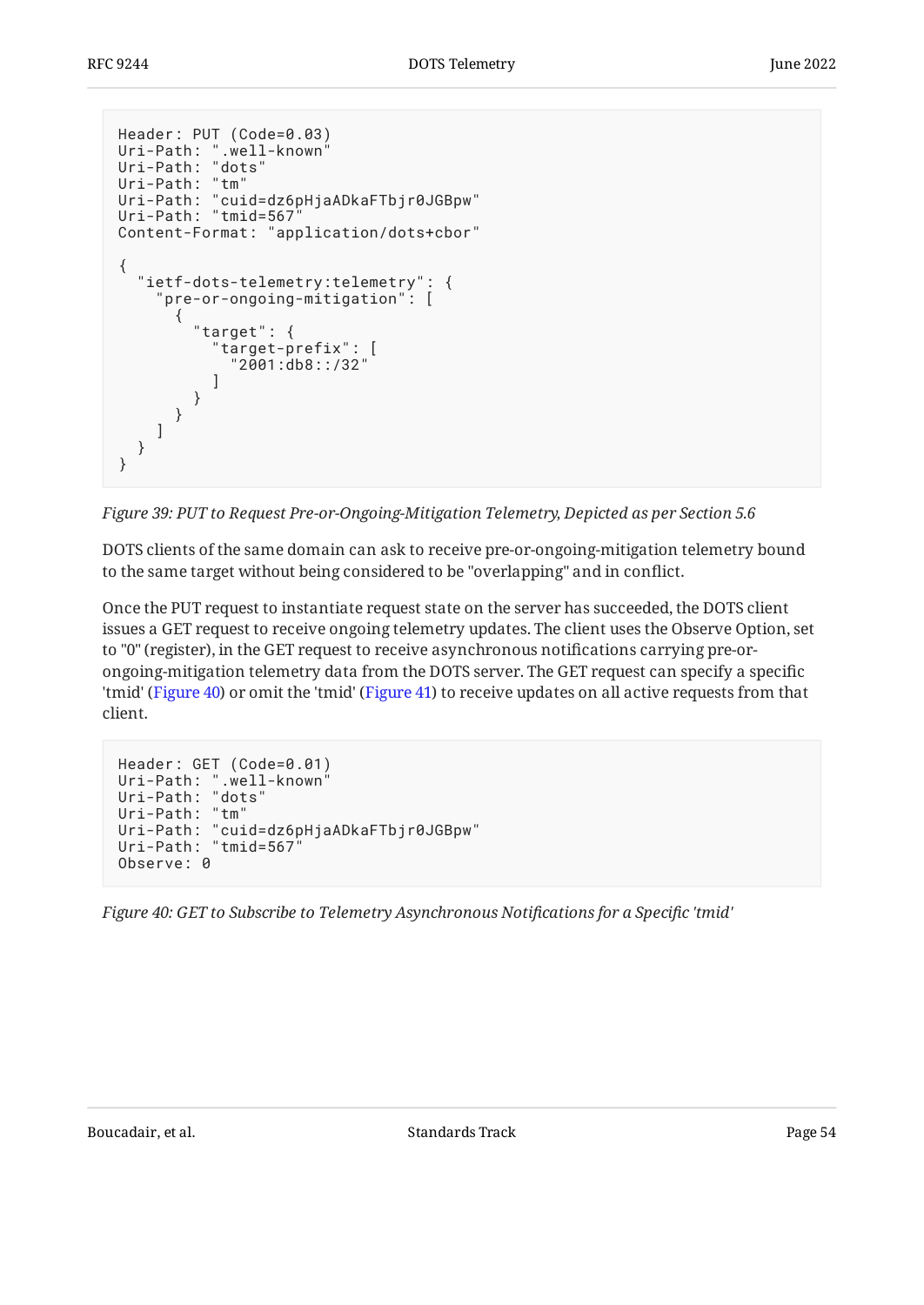```
Header: GET (Code=0.01)
Uri-Path: ".well-known"
Uri-Path: "dots"
Uri-Path: "tm"
Uri-Path: "cuid=dz6pHjaADkaFTbjr0JGBpw"
Observe: 0
```
*[Figure 41:](#page-54-0) [GET to Subscribe to Telemetry Asynchronous Noti](#page-53-2)fications for All 'tmid's* 

The DOTS client can use a filter to request a subset of the asynchronous notifications from the DOTS server by indicating one or more Uri-Query options in its GET request. A Uri-Query option can include the following parameters to restrict the notifications based on the attack target: 'target-prefix', 'target-port', 'target-protocol', 'target-fqdn', 'target-uri', 'alias-name', 'mid', and 'c' (content) ([Section 5.4](#page-12-0)). Furthermore:

- $\bullet$  If more than one Uri-Query option is included in a request, these options are interpreted in the same way as when multiple target attributes are included in a message body ( [Section 4.4.1](https://www.rfc-editor.org/rfc/rfc9132#section-4.4.1) of [[RFC9132\]](#page-104-4)).
- $\bullet$  If multiple values of a query parameter are to be included in a request, these values **MUST** be included in the same Uri-Query option and separated by a "," character without any spaces.
- $\bullet$  Range values (i.e., a contiguous inclusive block) can be included for the 'target-port', 'targetprotocol', and 'mid' parameters by indicating the two boundary values separated by a "-" character.
- Wildcard names (i.e., a name with the leftmost label is the "\*" character) can be included in 'target-fqdn' or 'target-uri' parameters. DOTS clients **MUST NOT** include a name in which the "\*" character is included in a label other than the leftmost label. "\*.example.com" is an example of a valid wildcard name that can be included as a value of the 'target-fqdn' parameter in a Uri-Query option.

DOTS clients may also filter out the asynchronous notifications from the DOTS server by indicating information about a specific attack source. To that aim, a DOTS client may include 'source-prefix', 'source-port', or 'source-icmp-type' in a Uri-Query option. The same considerations (ranges, multiple values) specified for target attributes apply for source attributes. Special care be taken when using these filters, as their use may cause some attacks to be hidden from **SHOULD** the requesting DOTS client (e.g., if the attack changes its source information).

Requests with invalid query types (e.g., not supported, malformed) received by the DOTS server be rejected with a 4.00 (Bad Request) Response Code. **MUST**

<span id="page-54-1"></span>An example of a request to subscribe to asynchronous telemetry notifications regarding UDP traffic is shown in [Figure 42.](#page-55-0) This filter will be applied for all 'tmid's.

Boucadair, et al. Standards Track Page 55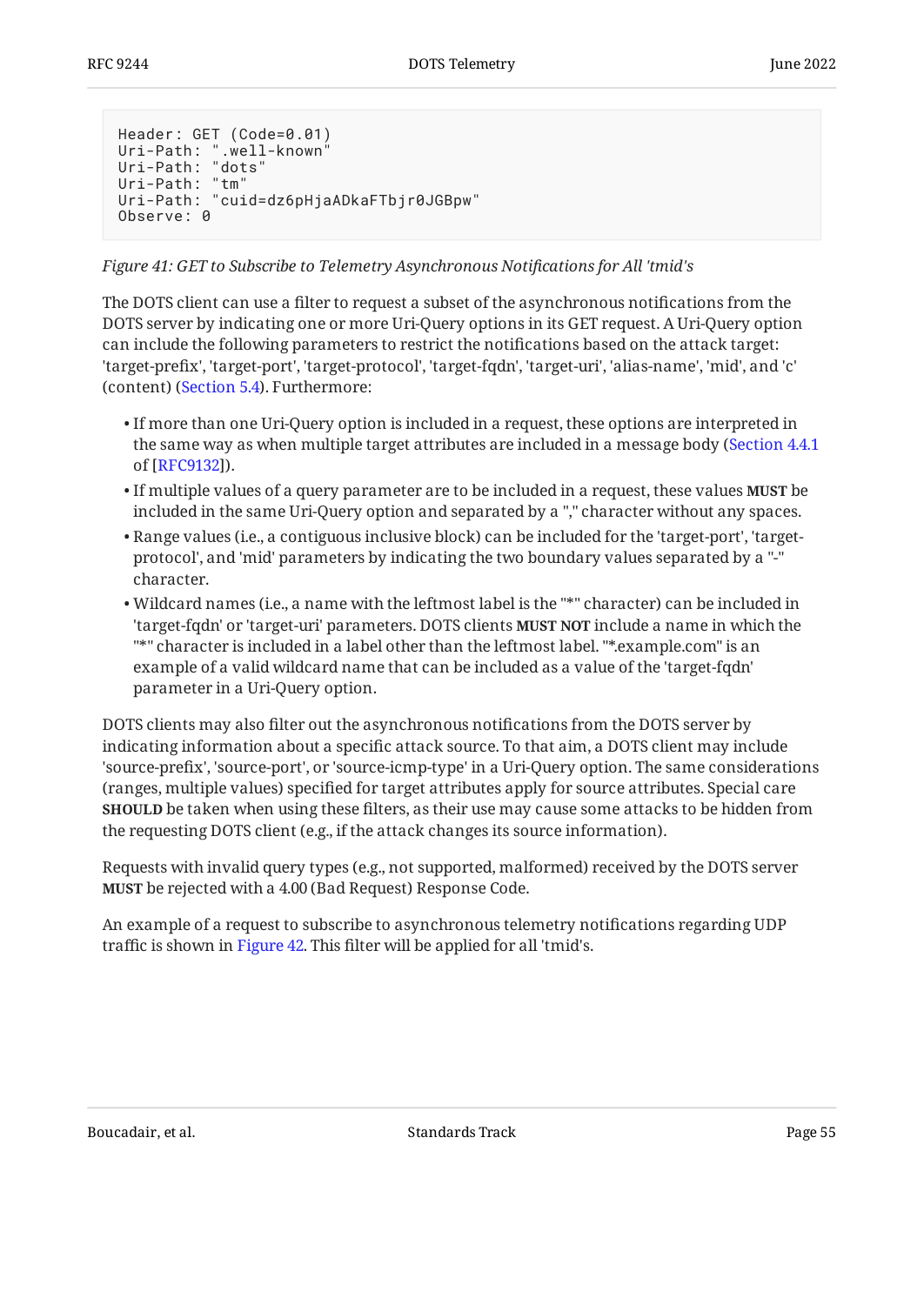```
Header: GET (Code=0.01)
Uri-Path: ".well-known"
Uri-Path: "dots"
Uri-Path: "tm"
Uri-Path: "cuid=dz6pHjaADkaFTbjr0JGBpw"
Uri-Query: "target-protocol=17"
Observe: 0
```
*[Figure 42:](#page-55-0) [GET Request to Receive Telemetry Asynchronous Noti](#page-54-1)fications Filtered Using Uri-Query* 

The DOTS server will send asynchronous notifications to the DOTS client when an attack event is detected,following considerations similar to those discussed in Section 4.4.2.1 of [RFC9132]. An example of a pre-or-ongoing-mitigation telemetry notification is shown in [Figure 43.](#page-55-1)

```
{
   "ietf-dots-telemetry:telemetry": {
    'pre-or-ongoing-mitigation": \overline{)} {
        "tmid": 567,
         "target": {
          "target-prefix": [
          "2001:db8::1/128"
 ]
         },
         "target-protocol": [
          17
 ],
 "total-attack-traffic": [
\{ "unit": "megabit-ps",
 "mid-percentile-g": "900"
 }
\qquad \qquad "attack-detail": [
\{ "vendor-id": 32473,
 "attack-id": 77,
 "start-time": "1618339785",
            "attack-severity": "high"
      \begin{array}{c} \downarrow \\ \downarrow \end{array} ]
 }
\blacksquare }
}
```
*[Figure 43: Message Body of a Pre-or-Ongoing-Mitigation Telemetry Noti](#page-55-1)fication from the DOTS [Server, Depicted as per Section 5.6](#page-55-1)*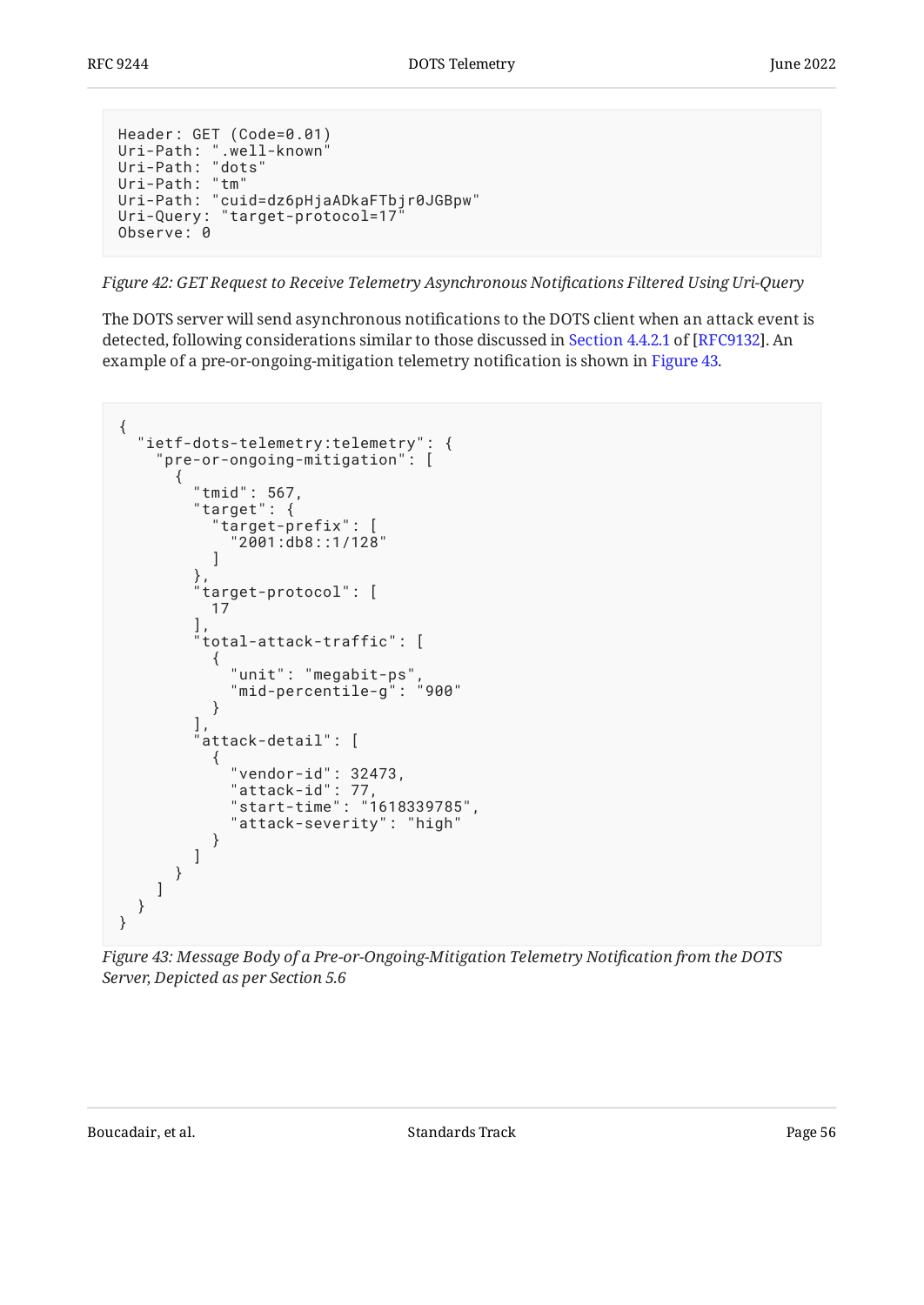A DOTS server sends the aggregate data for a target using the 'total-attack-traffic' attribute. The aggregate assumes that Uri-Query filters are applied on the target. The DOTS server **MAY** include more fine-grained data when needed (that is, 'total-attack-traffic-protocol' and 'total-attacktraffic-port'). If a port filter (or protocol filter) is included in a request, 'total-attack-trafficprotocol' (or 'total-attack-traffic-port') conveys the data with the port (or protocol) filter applied.

A DOTS server may aggregate pre-or-ongoing-mitigation data (e.g., 'top-talker') for all targets of a domain or, when justified, send specific information (e.g., 'top-talker') for a specific target.

The DOTS client may log pre-or-ongoing-mitigation telemetry data with an alert sent to an administrator or a network controller. The DOTS client may send a mitigation request if the attack cannot be handled locally.

<span id="page-56-0"></span>A DOTS client that is not interested in receiving pre-or-ongoing-mitigation telemetry data for a target sends a DELETE request similar to the DELETE request depicted in [Figure 37.](#page-51-0)

# <span id="page-56-1"></span>**[9. DOTS Telemetry Mitigation Status Update](#page-56-0)**

## **[9.1. From DOTS Clients to DOTS Servers: Mitigation E](#page-56-1)fficacy DOTS Telemetry [Attributes](#page-56-1)**

The mitigation efficacy telemetry attributes can be signaled from DOTS clients to DOTS servers as part of the periodic mitigation efficacy updates to the server ([Section 4.4.3](https://www.rfc-editor.org/rfc/rfc9132#section-4.4.3) of [[RFC9132\]](#page-104-4)).

- Total attack traffic: The overall attack traffic as observed from the DOTS client's perspective during an active mitigation. See [Figure 27.](#page-39-0)
- Attack details: The overall attack details as observed from the DOTS client's perspective during an active mitigation. See [Section 8.1.5.](#page-42-0)

<span id="page-56-2"></span>The "ietf-dots-telemetry" YANG module ([Section 11.1\)](#page-63-0) augments the 'mitigation-scope' message type defined in the "ietf-dots-signal-channel" module [RFC9132] so that these attributes can be signaled by a DOTS client in a mitigation efficacy update ([Figure 44\)](#page-57-0).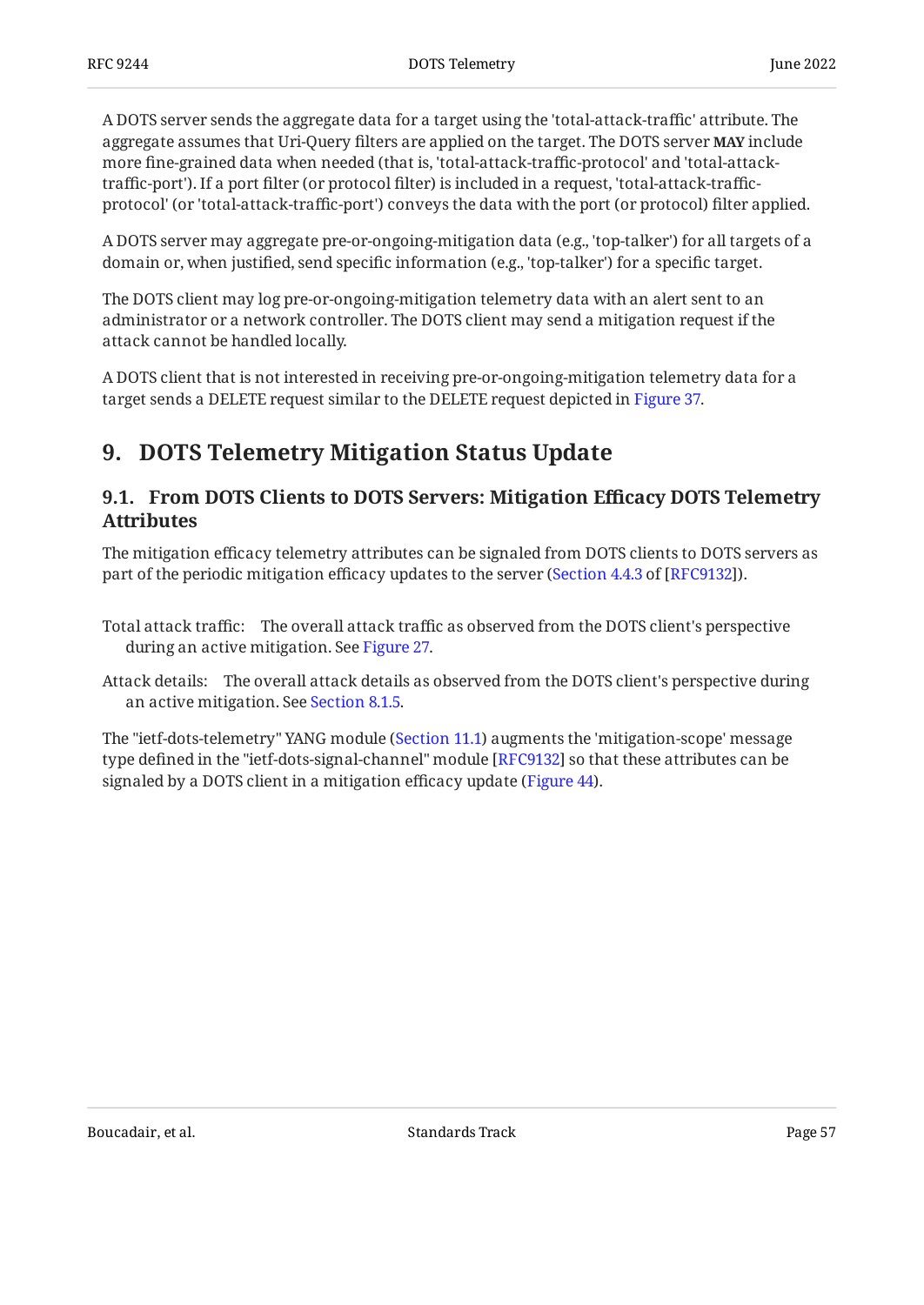```
 augment-structure /dots-signal:dots-signal/dots-signal:message-type
                    /dots-signal:mitigation-scope/dots-signal:scope:
    +-- total-attack-traffic* [unit]
      | +-- unit unit
       | +-- low-percentile-g? yang:gauge64
       | +-- mid-percentile-g? yang:gauge64
       | +-- high-percentile-g? yang:gauge64
       | +-- peak-g? yang:gauge64
       | +-- current-g? yang:gauge64
    +-- attack-detail* [vendor-id attack-id]
       +-- vendor-id uint32
       +-- attack-id uint32
      +-- attack-description?
       +-- attack-severity? attack-severity
       +-- start-time? uint64
       +-- end-time? uint64
       +-- source-count
         | +-- low-percentile-g? yang:gauge64
         | +-- mid-percentile-g? yang:gauge64
         | +-- high-percentile-g? yang:gauge64
         | +-- peak-g? yang:gauge64
         | +-- current-g? yang:gauge64
       +-- top-talker
          +-- talker* [source-prefix]
             +-- spoofed-status? boolean
             +-- source-prefix inet:ip-prefix
             +-- source-port-range* [lower-port]
             | +-- lower-port inet:port-number
               | +-- upper-port? inet:port-number
             +-- source-icmp-type-range* [lower-type]
              | +-- lower-type uint8
               | +-- upper-type? uint8
             +-- total-attack-traffic* [unit]
               | +-- unit unit
               | +-- low-percentile-g? yang:gauge64
               | +-- mid-percentile-g? yang:gauge64
               | +-- high-percentile-g? yang:gauge64
                                       yang:gauge64
               | +-- current-g? yang:gauge64
             +-- total-attack-connection
                +-- connection-c
                 +-- low-percentile-g? yang:gauge64<br>+-- mid-percentile-g? yang:gauge64<br>+-- high-percentile-g? yang:gauge64
                 +-- mid-percentile-g?
                 +-- high-percentile-g?
 | +-- peak-g? yang:gauge64
 | +-- current-g? yang:gauge64
                +-- embryonic-c
                   | ...
                +-- connection-ps-c
                | ...
                +-- request-ps-c
                 | ...
                +-- partial-request-c
                   ...
```
*[Figure 44:](#page-57-0) Telemetry Ef[cacy Update Tree Structure](#page-56-2)* 

Boucadair, et al. The contract of the Standards Track Page 58 and the contract of the Page 58 and the Page 58 and the contract of the Page 58 and the contract of the Page 58 and the contract of the contract of the contract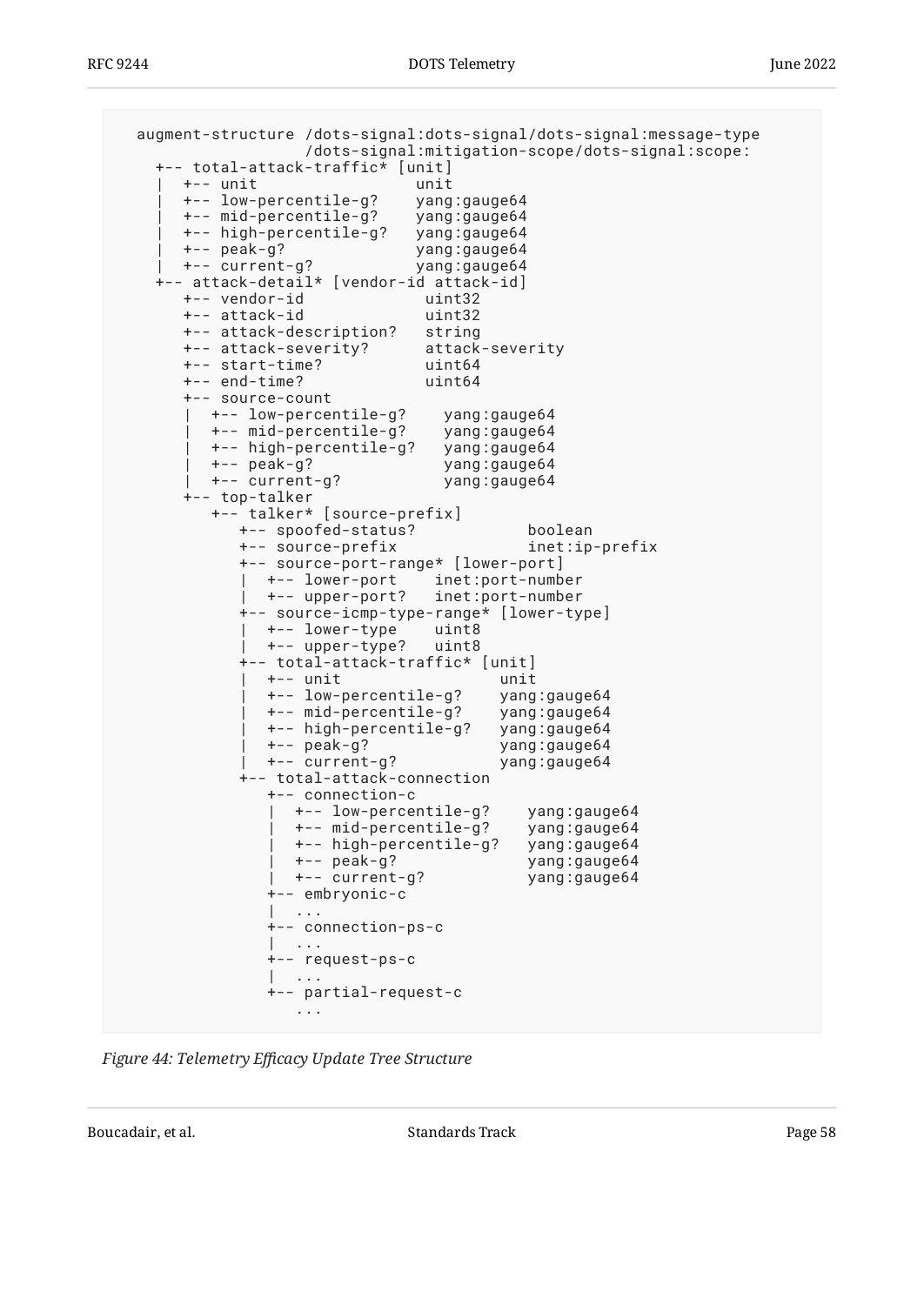In order to signal telemetry data in a mitigation efficacy update, it is **RECOMMENDED** that the DOTS client have already established a DOTS telemetry setup session with the server in 'idle' time. Such a session is primarily meant to assess whether the peer DOTS server supports telemetry extensions and to thus prevent message processing failure ([Section 3.1](https://www.rfc-editor.org/rfc/rfc9132#section-3.1) of [[RFC9132\]](#page-104-4)).

An example of an efficacy update with telemetry attributes is depicted in [Figure 45](#page-58-0).

```
Header: PUT (Code=0.03)
Uri-Path: ".well-known"
Uri-Path: "dots"
Uri-Path: "mitigate"
Uri-Path: "cuid=dz6pHjaADkaFTbjr0JGBpw"
Uri-Path: "mid=123"
If-Match:
Content-Format: "application/dots+cbor"
{
   "ietf-dots-signal-channel:mitigation-scope": {
      "scope": [
       {
         "alias-name": [
          "https1"
           "https2"
\qquad \qquad "attack-status": "under-attack",
         "ietf-dots-telemetry:total-attack-traffic": [
\{ "unit": "megabit-ps",
             "mid-percentile-g": "900"
 }
         ]
      }
    ]
  }
}
```
*[Figure 45:](#page-58-0) Example of Mitigation Ef[cacy Update with Telemetry Attributes, Depicted as per Section](#page-58-0) [5.6](#page-58-0)* 

## <span id="page-58-1"></span>**[9.2. From DOTS Servers to DOTS Clients: Mitigation Status DOTS Telemetry](#page-58-1) [Attributes](#page-58-1)**

The mitigation status telemetry attributes can be signaled from the DOTS server to the DOTS client as part of the periodic mitigation status update ([Section 4.4.2](https://www.rfc-editor.org/rfc/rfc9132#section-4.4.2) of [[RFC9132\]](#page-104-4)). In particular, DOTS clients can receive asynchronous notifications of the attack details from DOTS servers using the Observe Option defined in [\[RFC7641](#page-104-5)].

In order to make use of this feature, DOTS clients **MUST** establish a telemetry session with the DOTS server in 'idle' time and **MUST** set the 'server-originated-telemetry' attribute to 'true'.

DOTS servers **MUST NOT** include telemetry attributes in mitigation status updates sent to DOTS clients for telemetry sessions in which the 'server-originated-telemetry' attribute is set to 'false'.

Boucadair, et al. The contract of the Standards Track Page 59 (1991) 1992 1994 (1993) 1998 (1994) 1998 (1998) 1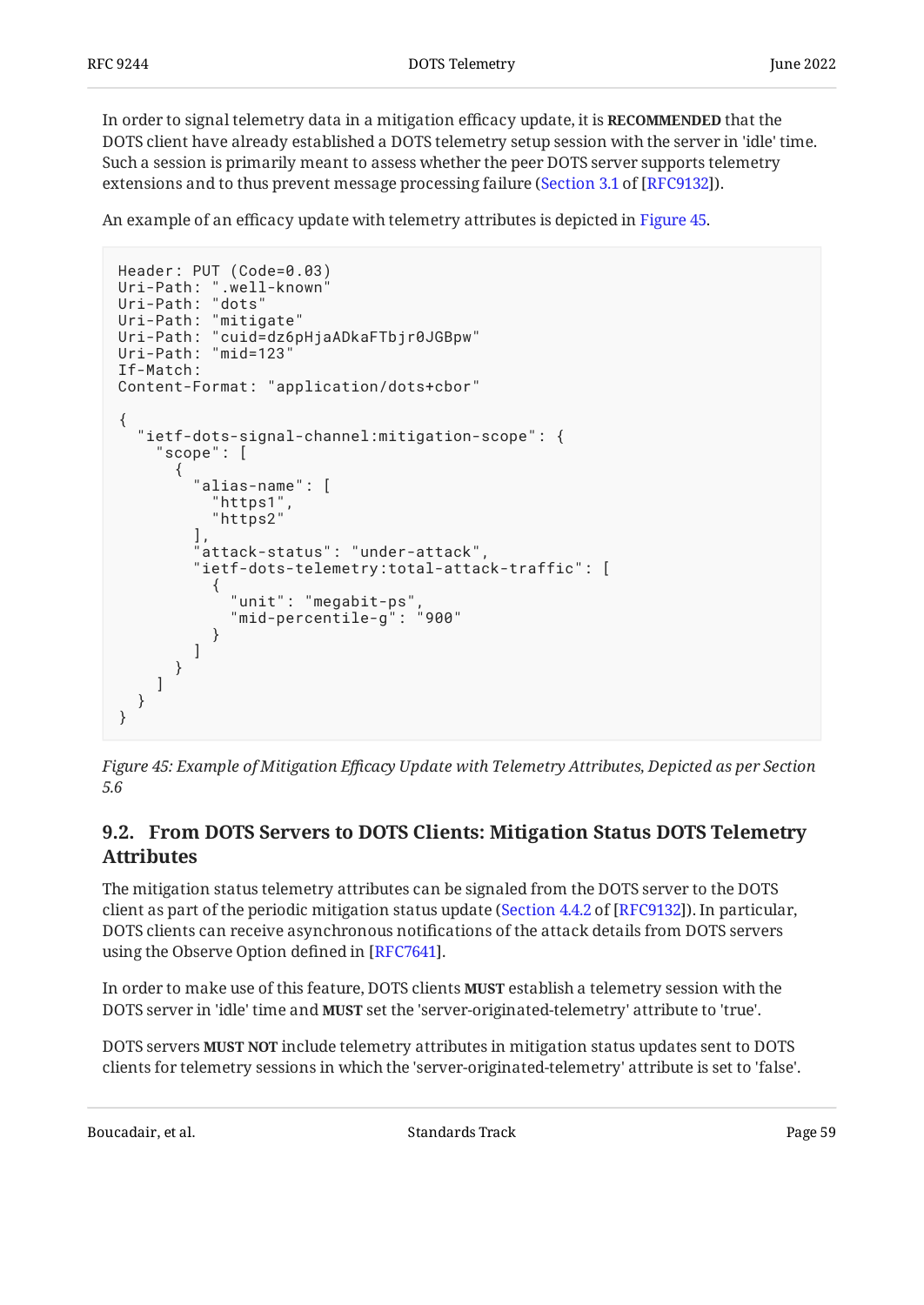As defined in [RFC8612], the actual mitigation activities can include several countermeasure mechanisms. The DOTS server signals the current operational status of relevant countermeasures. A list of attacks detected by these countermeasures **MAY** also be included. The same attributes as those defined in [Section 8.1.5](#page-42-0) are applicable for describing the attacks detected and mitigated at the DOTS server domain.

<span id="page-59-0"></span>The "ietf-dots-telemetry" YANG module ([Section 11.1\)](#page-63-0) augments the 'mitigation-scope' message type defined in the "ietf-dots-signal-channel" module [RFC9132] with telemetry data as depicted in [Figure 46.](#page-60-0)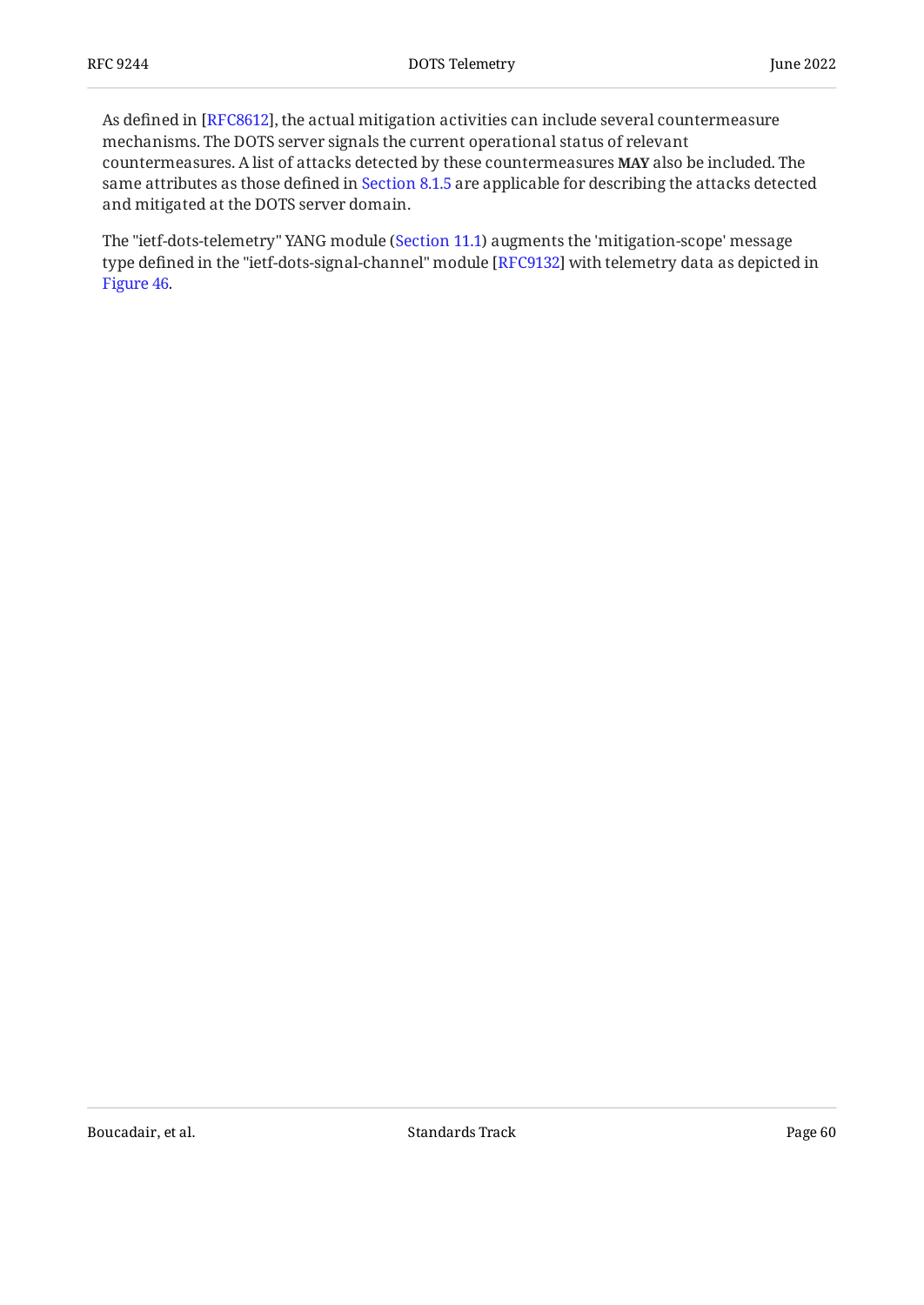```
 augment-structure /dots-signal:dots-signal/dots-signal:message-type
                    /dots-signal:mitigation-scope/dots-signal:scope:
    +-- (direction)?
       | +--:(server-to-client-only)
          | +-- total-traffic* [unit]
 | | +-- unit unit
 | | +-- low-percentile-g? yang:gauge64
             | | +-- mid-percentile-g? yang:gauge64
             | | +-- high-percentile-g? yang:gauge64
             | | +-- peak-g? yang:gauge64
             | | +-- current-g? yang:gauge64
          | +-- total-attack-connection
             | +-- connection-c
               | | +-- low-percentile-g? yang:gauge64
                | | +-- mid-percentile-g? yang:gauge64
                | | +-- high-percentile-g? yang:gauge64
                | | +-- peak-g? yang:gauge64
               | | +-- current-g? yang:gauge64
             | +-- embryonic-c
             | | ...
             | +-- connection-ps-c
              \cdots | +-- request-ps-c
               | | ...
             | +-- partial-request-c
 | ...
    +-- total-attack-traffic* [unit]
      | +-- unit unit
       | +-- low-percentile-g? yang:gauge64
       | +-- mid-percentile-g? yang:gauge64
       | +-- high-percentile-g? yang:gauge64
       | +-- peak-g? yang:gauge64
      | +-- current-g? yang:gauge64
    +-- attack-detail* [vendor-id attack-id]
       +-- vendor-id uint32
       +-- attack-id uint32
       +-- attack-description? string
      +-- attack-severity?
       +-- start-time? uint64
       +-- end-time? uint64
       +-- source-count
        +-- low-percentile-g? yang:gauge64<br>+-- mid-percentile-g? yang:gauge64<br>+-- hjgh-percentils of
         | +-- mid-percentile-g? yang:gauge64
         +-- high-percentile-g?
 | +-- peak-g? yang:gauge64
 | +-- current-g? yang:gauge64
       +-- top-talker
          +-- talker* [source-prefix]
             +-- spoofed-status? boolean
             +-- source-prefix inet:ip-prefix
             +-- source-port-range* [lower-port]
              +-- lower-port    inet:port-number<br>+-- upper-port?   inet:port-number
                                inet:port-number
             +-- source-icmp-type-range* [lower-type]
               | +-- lower-type uint8
               | +-- upper-type? uint8
             +-- total-attack-traffic* [unit]
```
Boucadair, et al. The contract of the Standards Track Page 61 and the contract of the Page 61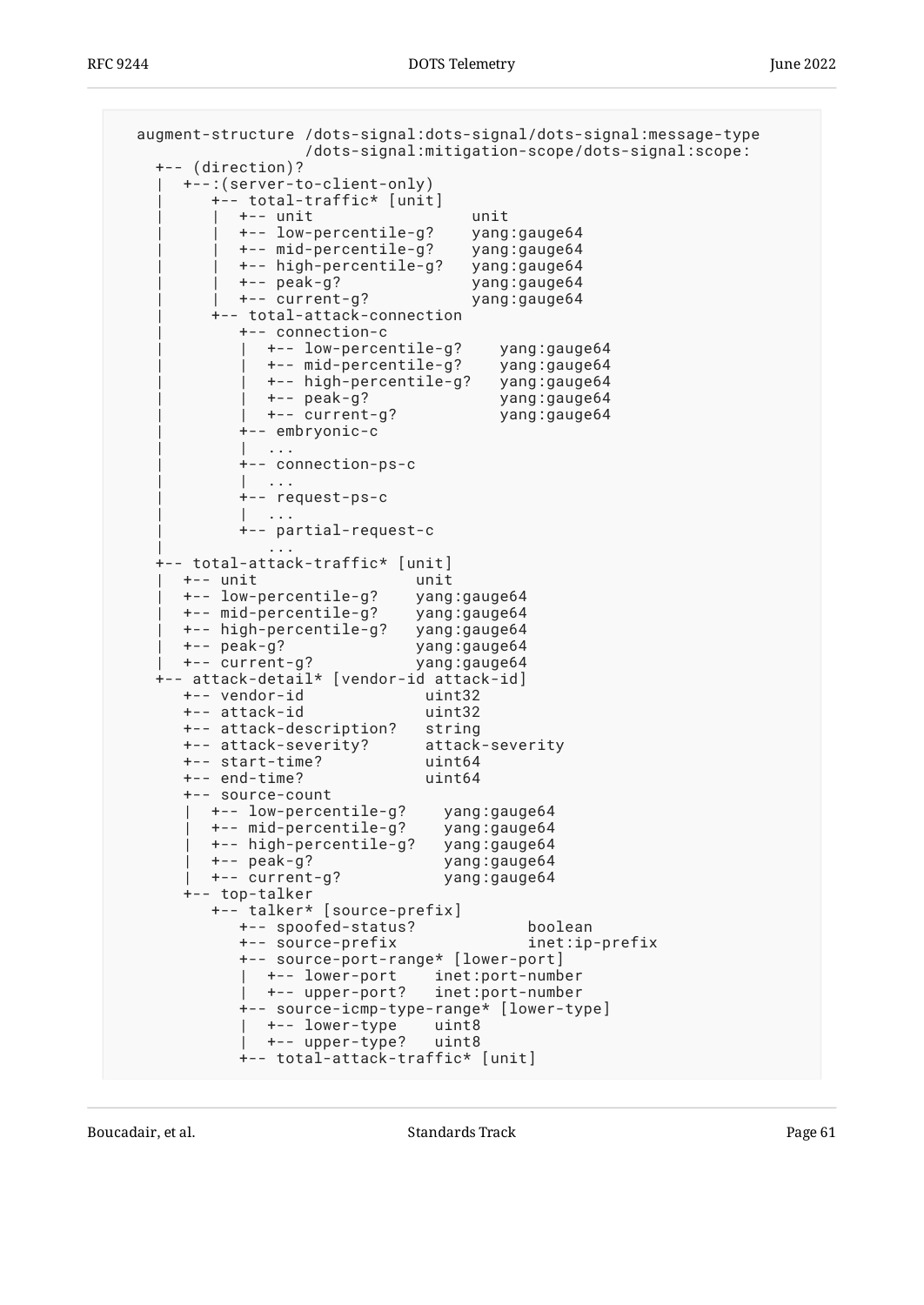

*[Figure 46:](#page-60-0) [DOTS Server-to-Client Mitigation Status Telemetry Tree Structure](#page-59-0)* 

<span id="page-61-0"></span>[Figure 47](#page-62-0) shows an example of an asynchronous notification of attack mitigation status from the DOTS server. This notification signals both the mid-percentile value of processed attack traffic and the peak count of unique sources involved in the attack.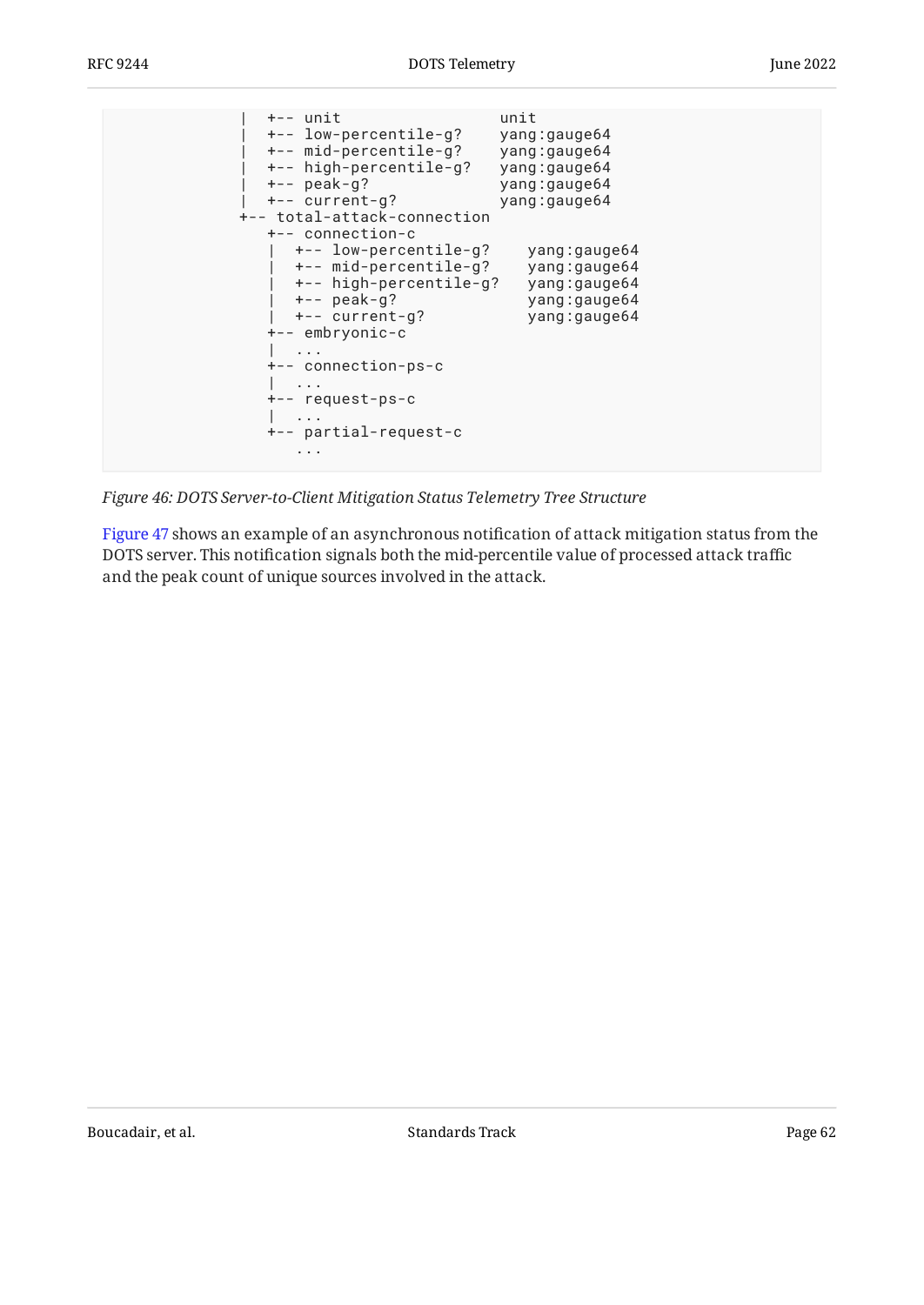```
{
   "ietf-dots-signal-channel:mitigation-scope": {
     "scope": [
      {
        "mid": 12332,
        "mitigation-start": "1507818434",
        "alias-name": [
 "https1",
 "https2"
 ],
 "lifetime": 1600,
 "status": "attack-successfully-mitigated",
 "bytes-dropped": "134334555",
 "bps-dropped": "43344",
 "pkts-dropped": "333334444",
 "pps-dropped": "432432",
        "ietf-dots-telemetry:total-attack-traffic": [
\{ "unit": "megabit-ps",
            "mid-percentile-g": "752"
 }
\qquad \qquad "ietf-dots-telemetry:attack-detail": [
\{ "vendor-id": 32473,
            "attack-id": 77,
            "source-count": {
              "peak-g": "12683"
 }
         }
       ]
     }
    ]
  }
}
```
*[Figure 47:](#page-62-0) [Response Body of a Mitigation Status with Telemetry Attributes, Depicted as per Section](#page-61-0) [5.6](#page-61-0)* 

DOTS clients can filter out the asynchronous notifications from the DOTS server by indicating one or more Uri-Query options in its GET request. A Uri-Query option can include the following parameters: 'target-prefix', 'target-port', 'target-protocol', 'target-fqdn', 'target-uri', 'alias-name', and 'c' (content) ([Section 5.4](#page-12-0)). The considerations discussed in [Section 8.3](#page-52-0) **MUST** be followed to include multiple query values, ranges ('target-port', 'target-protocol'), and wildcard names ('target-fqdn', 'target-uri').

<span id="page-62-1"></span>An example of a request to subscribe to asynchronous notifications bound to the "https1" alias is shown in [Figure 48.](#page-63-1)

Boucadair, et al. The contract of the Standards Track Page 63 and the contract of the Page 63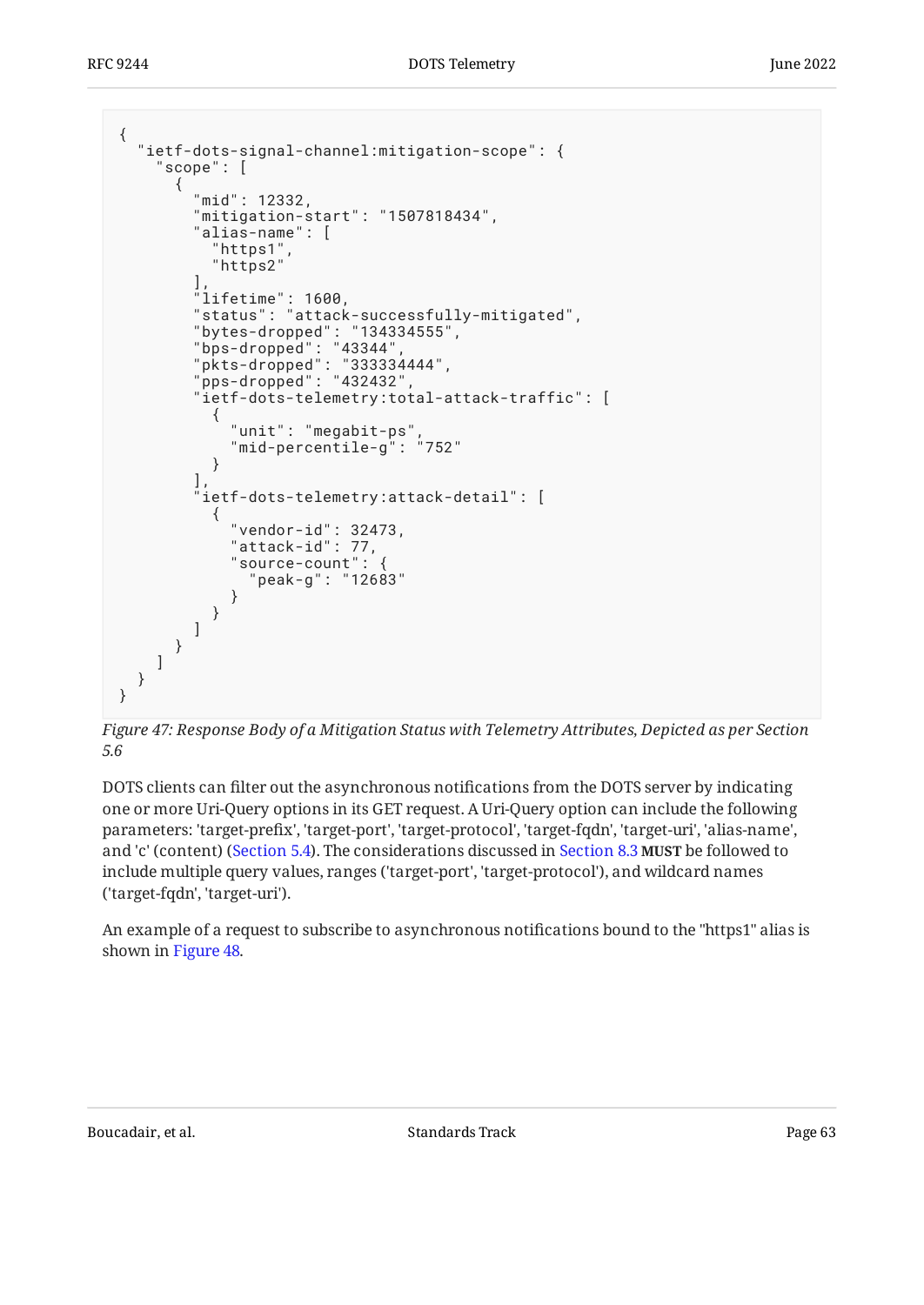```
Header: GET (Code=0.01)
Uri-Path: ".well-known"
Uri-Path: "dots"
Uri-Path: "mitigate"
Uri-Path: "cuid=dz6pHjaADkaFTbjr0JGBpw"
Uri-Path: "mid=12332"
Uri-Query: "target-alias=https1"
Observe: 0
```
*[Figure 48:](#page-63-1) [GET Request to Receive Asynchronous Noti](#page-62-1)fications Filtered Using Uri-Query* 

If the target query does not match the target of the enclosed 'mid' as maintained by the DOTS server, the latter MUST respond with a 4.04 (Not Found) error Response Code. The DOTS server **MUST NOT** add a new Observe entry if this query overlaps with an existing Observe entry. In such a case, the DOTS server replies with a 4.09 (Conflict) Response Code.

## <span id="page-63-2"></span>**[10. Error Handling](#page-63-2)**

A list of common CoAP errors that are implemented by DOTS servers is provided in [Section 9](https://www.rfc-editor.org/rfc/rfc9132#section-9) of . The following additional error cases apply for the telemetry extension: [[RFC9132\]](#page-104-4)

- $\bullet$  4.00 (Bad Request) is returned by the DOTS server when the DOTS client has sent a request that violates the DOTS telemetry extension.
- $\bullet$  4.04 (Not Found) is returned by the DOTS server when the DOTS client is requesting a 'tsid' or 'tmid' that is not valid.
- $\bullet$  4.00 (Bad Request) is returned by the DOTS server when the DOTS client has sent a request with invalid query types (e.g., not supported, malformed).
- $\bullet$  4.04 (Not Found) is returned by the DOTS server when the DOTS client has sent a request with a target query that does not match the target of the enclosed 'mid' as maintained by the DOTS server.

<span id="page-63-3"></span>Asindicated in Section 9 of [RFC9132], an additional plaintext diagnostic payload ([Section 5.5.2](https://www.rfc-editor.org/rfc/rfc7252#section-5.5.2) of [[RFC7252\]](#page-103-2)) to help with troubleshooting is returned in the body of the response.

## <span id="page-63-0"></span>**[11. YANG Modules](#page-63-3)**

## **[11.1. DOTS Signal Channel Telemetry YANG Module](#page-63-0)**

This module uses types defined in [RFC6991] and [RFC8345]. It also reuses a grouping from . [[RFC8783\]](#page-104-2)

```
<CODE BEGINS> file "ietf-dots-telemetry@2022-06-20.yang"
module ietf-dots-telemetry {
   yang-version 1.1;
   namespace "urn:ietf:params:xml:ns:yang:ietf-dots-telemetry";
   prefix dots-telemetry;
```
Boucadair, et al. The standards Track Controllering the Standards Track Page 64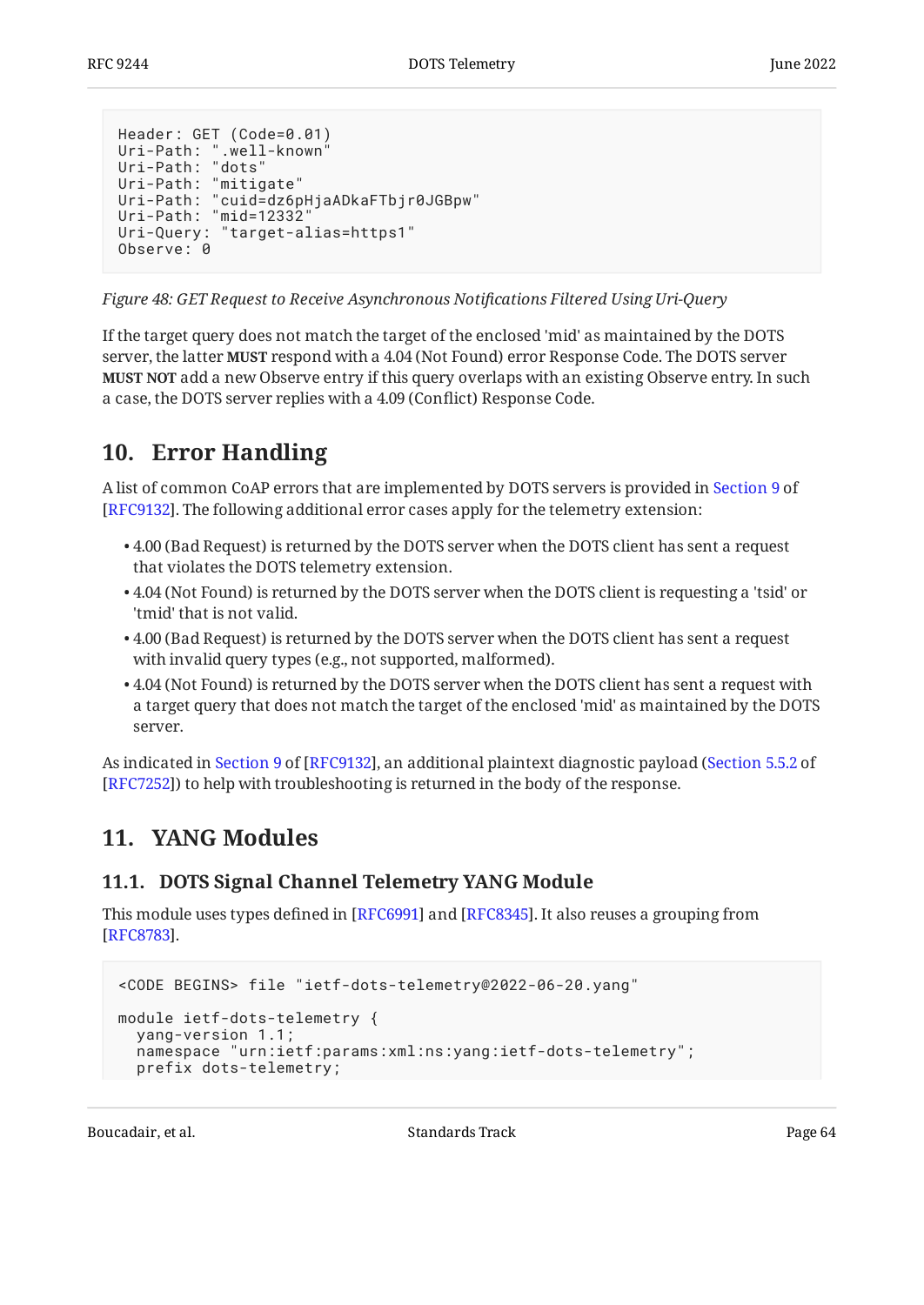```
 import ietf-dots-signal-channel {
    prefix dots-signal;
    reference
      RFC 9132: Distributed Denial-of-Service Open Threat
                 Signaling (DOTS) Signal Channel Specification";
 }
  import ietf-dots-data-channel {
    prefix data-channel;
    reference
       "RFC 8783: Distributed Denial-of-Service Open Threat
                  Signaling (DOTS) Data Channel Specification";
 }
  import ietf-yang-types {
    prefix yang;
    reference
       "RFC 6991: Common YANG Data Types, Section 3";
 }
  import ietf-inet-types {
    prefix inet;
    reference
       "RFC 6991: Common YANG Data Types, Section 4";
 }
  import ietf-network-topology {
    prefix nt;
    reference
       "RFC 8345: A YANG Data Model for Network Topologies,
                  Section 6.2";
 }
  import ietf-yang-structure-ext {
    prefix sx;
    reference
       "RFC 8791: YANG Data Structure Extensions";
  }
  organization
    IETF DDoS Open Threat Signaling (DOTS) Working Group";
 contact<br>"WG Web:
               <https://datatracker.ietf.org/wg/dots/>
    WG List: <mailto:dots@ietf.org>
     Author: Mohamed Boucadair
                <mailto:mohamed.boucadair@orange.com>
     Author: Konda, Tirumaleswar Reddy.K
                <mailto:kondtir@gmail.com>";
  description
     "This module contains YANG definitions for the signaling
     of DOTS telemetry data exchanged between a DOTS client and
     a DOTS server by means of the DOTS signal channel.
     Copyright (c) 2022 IETF Trust and the persons identified as
     authors of the code. All rights reserved.
     Redistribution and use in source and binary forms, with or
     without modification, is permitted pursuant to, and subject to
     the license terms contained in, the Revised BSD License set
     forth in Section 4.c of the IETF Trust's Legal Provisions
```
Boucadair, et al. The contract of the Standards Track Page 65 and the contract of the Page 65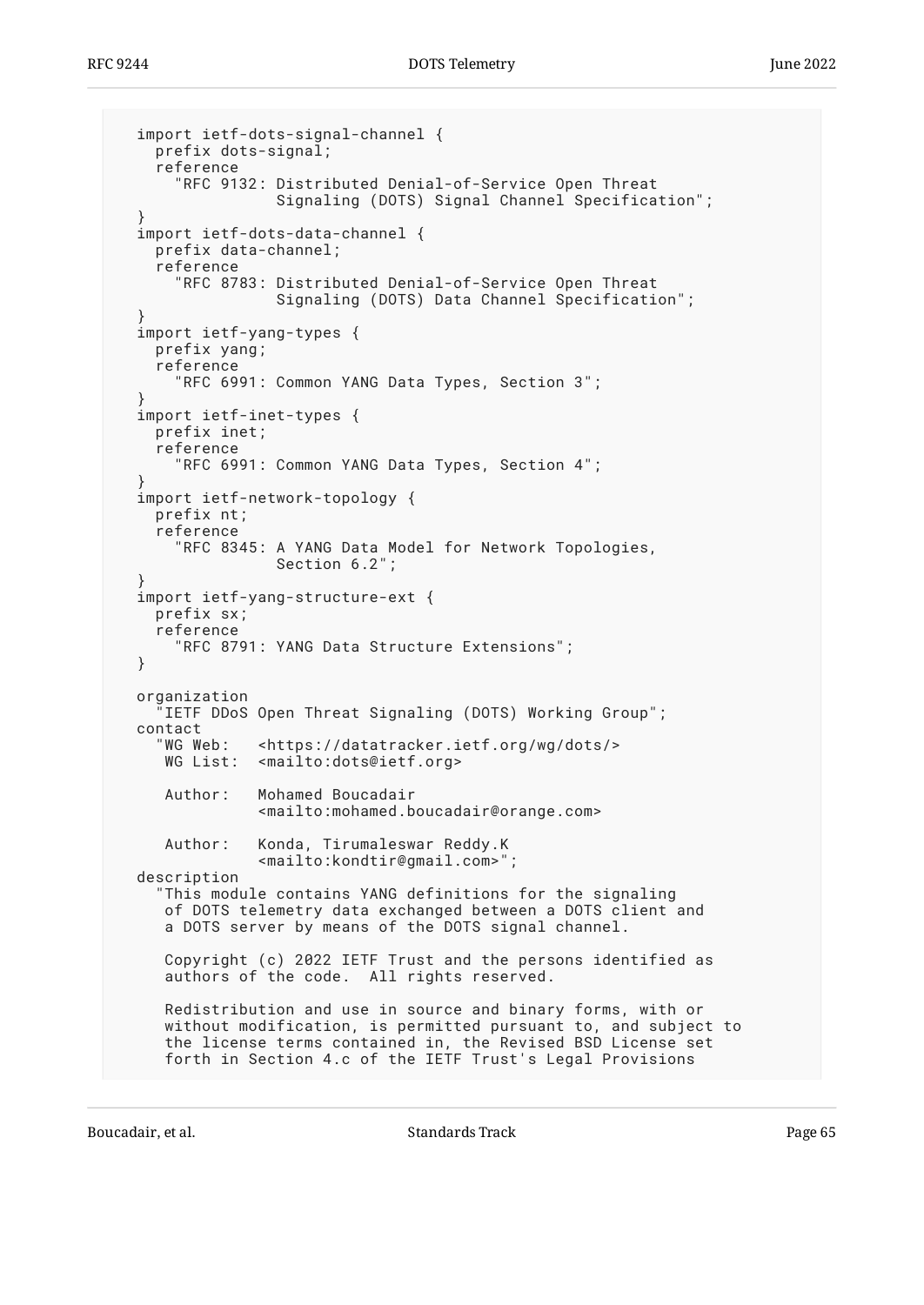```
 Relating to IETF Documents
    (https://trustee.ietf.org/license-info).
    This version of this YANG module is part of RFC 9244; see the
    RFC itself for full legal notices.";
 revision 2022-06-20 {
   description
     "Initial revision.";
   reference
     "RFC 9244: Distributed Denial-of-Service Open Threat
                Signaling (DOTS) Telemetry";
 }
 typedef attack-severity {
   type enumeration {
     enum none {
       value 1;
       description
          "No effect on the DOTS client domain.";
     }
     enum low {
       value 2;
       description
          "Minimal effect on the DOTS client domain.";
     }
     enum medium {
       value 3;
       description
         "A subset of DOTS client domain resources is
          out of service.";
     }
     enum high {
       value 4;
       description
          "The DOTS client domain is under extremely severe
          conditions.";
     }
     enum unknown {
       value 5;
       description
         "The impact of the attack is not known.";
     }
   }
   description
     "Enumeration for attack severity.";
   reference
     "RFC 7970: The Incident Object Description Exchange
                 Format Version 2, Section 3.12.2";
 }
 typedef unit-class {
   type enumeration {
     enum packet-ps {
       value 1;
       description
          "Packets per second (pps).";
     }
```
Boucadair, et al. The contract of the Standards Track Page 66 and the contract of the Page 66 and the Page 66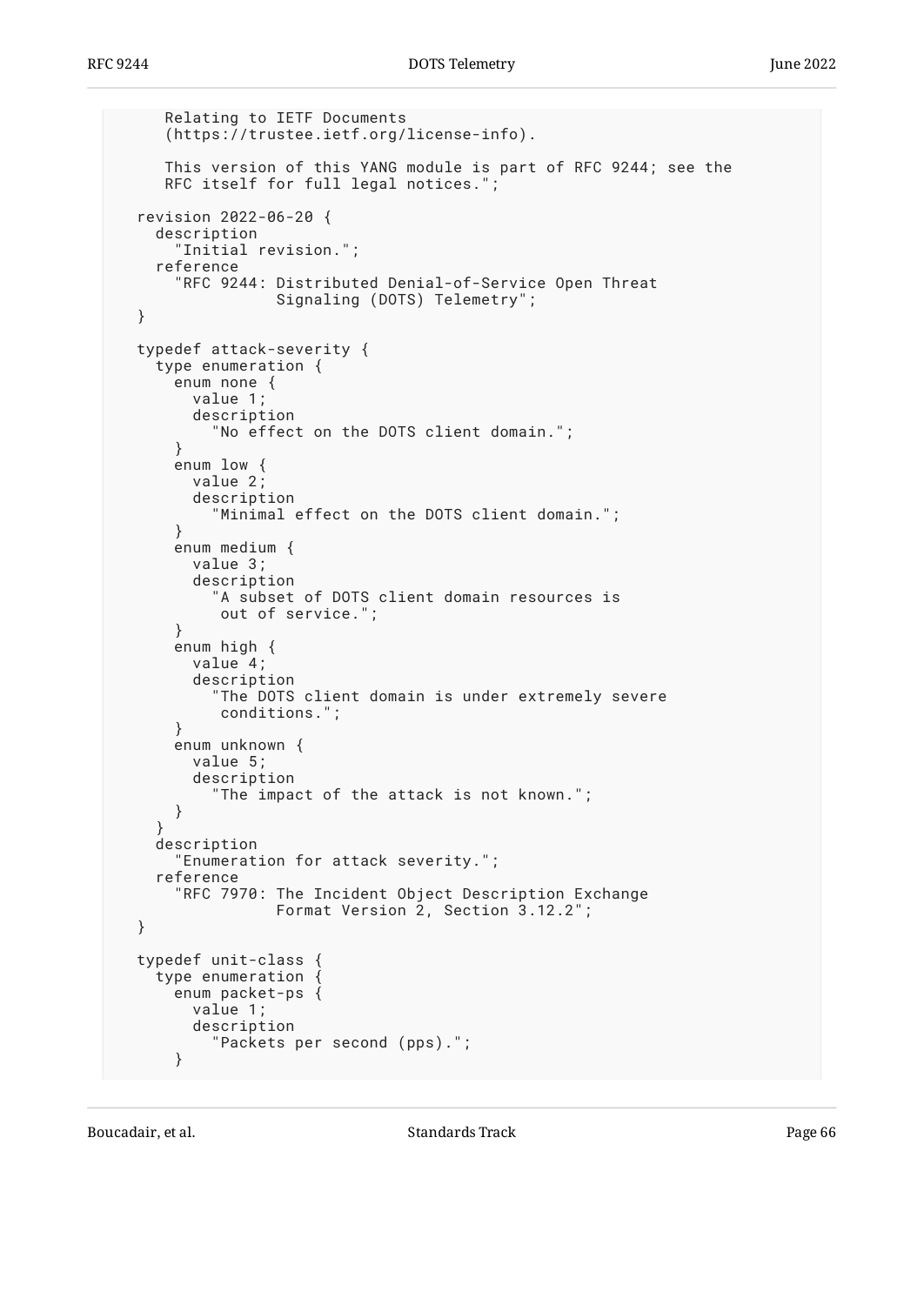```
 enum bit-ps {
       value 2;
       description
          "Bits per second (bps).";
     }
     enum byte-ps {
       value 3;
       description
          "Bytes per second (Bps).";
     }
   }
   description
     "Enumeration to indicate which unit class is used.
      These classes are supported: pps, bps, and Bps.";
 }
 typedef unit {
   type enumeration {
     enum packet-ps {
       value 1;
       description
          "Packets per second (pps).";
     }
     enum bit-ps {
       value 2;
       description
          "Bits per second (bps).";
     }
     enum byte-ps {
       value 3;
       description
          "Bytes per second (Bps).";
     }
     enum kilopacket-ps {
       value 4;
       description
          "Kilo packets per second (kpps).";
     }
     enum kilobit-ps {
       value 5;
       description
          "Kilobits per second (kbps).";
     }
     enum kilobyte-ps {
       value 6;
       description
          "Kilobytes per second (kBps).";
     }
     enum megapacket-ps {
       value 7;
       description
          "Mega packets per second (Mpps).";
     }
     enum megabit-ps {
       value 8;
       description
          "Megabits per second (Mbps).";
     }
```
Boucadair, et al. The contract of the Standards Track Page 67 and the contract of the Page 67 and 2011 and 2012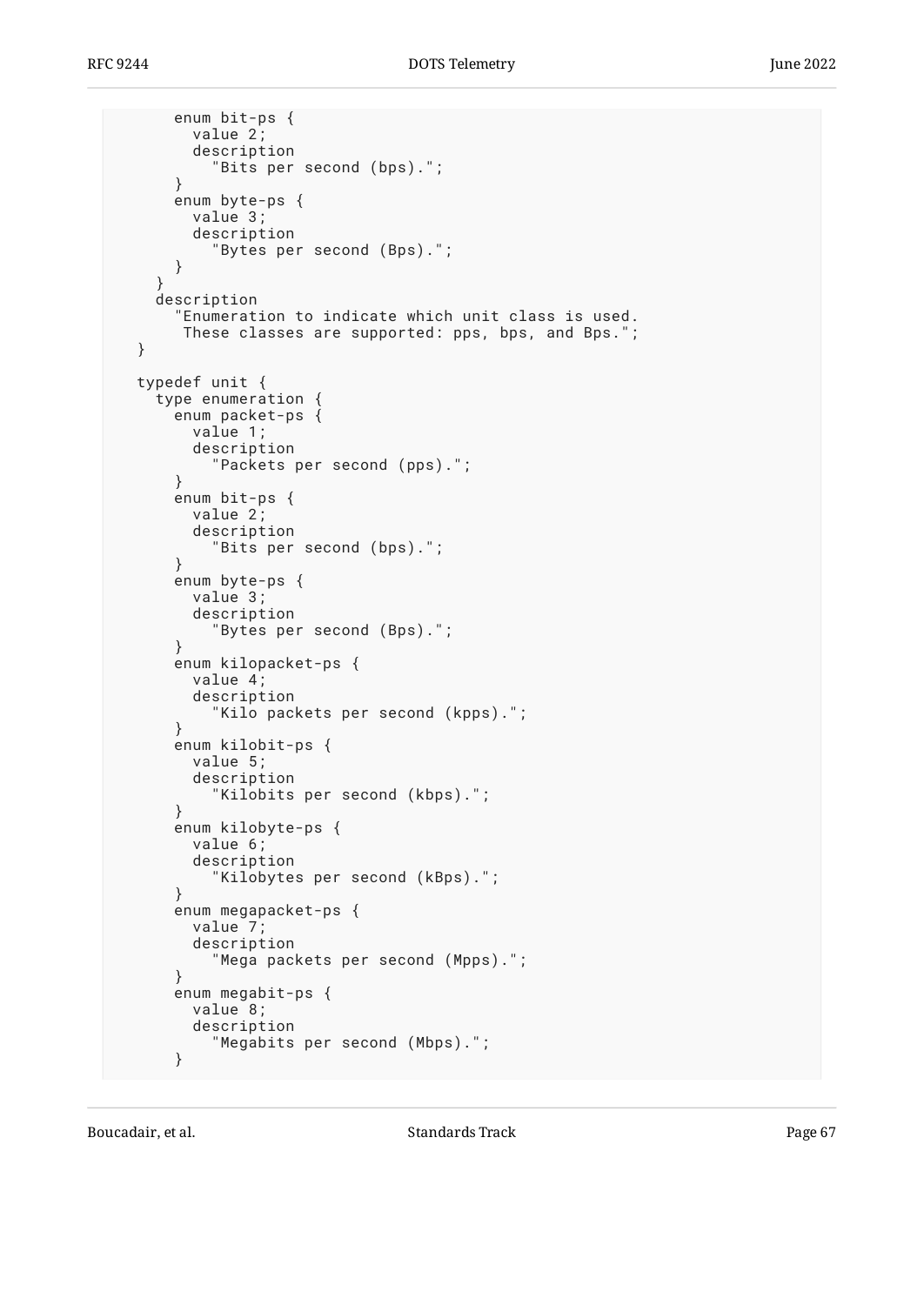```
 enum megabyte-ps {
   value 9;
   description
     "Megabytes per second (MBps).";
 }
 enum gigapacket-ps {
   value 10;
   description
     "Giga packets per second (Gpps).";
 }
 enum gigabit-ps {
   value 11;
   description
     "Gigabits per second (Gbps).";
 }
 enum gigabyte-ps {
   value 12;
   description
     "Gigabytes per second (GBps).";
 }
 enum terapacket-ps {
   value 13;
   description
     "Tera packets per second (Tpps).";
 }
 enum terabit-ps {
   value 14;
   description
     "Terabits per second (Tbps).";
 }
 enum terabyte-ps {
   value 15;
   description
     "Terabytes per second (TBps).";
 }
 enum petapacket-ps {
   value 16;
   description
     "Peta packets per second (Ppps).";
 }
 enum petabit-ps {
   value 17;
   description
      "Petabits per second (Pbps).";
 }
 enum petabyte-ps {
   value 18;
   description
     "Petabytes per second (PBps).";
 }
 enum exapacket-ps {
   value 19;
   description
     "Exa packets per second (Epps).";
 }
 enum exabit-ps {
   value 20;
   description
```
Boucadair, et al. The contract of the Standards Track Page 68 and the contract of the Page 68 and the Page 68 and the contract of the Page 68 and the contract of the Page 68 and the contract of the contract of the contract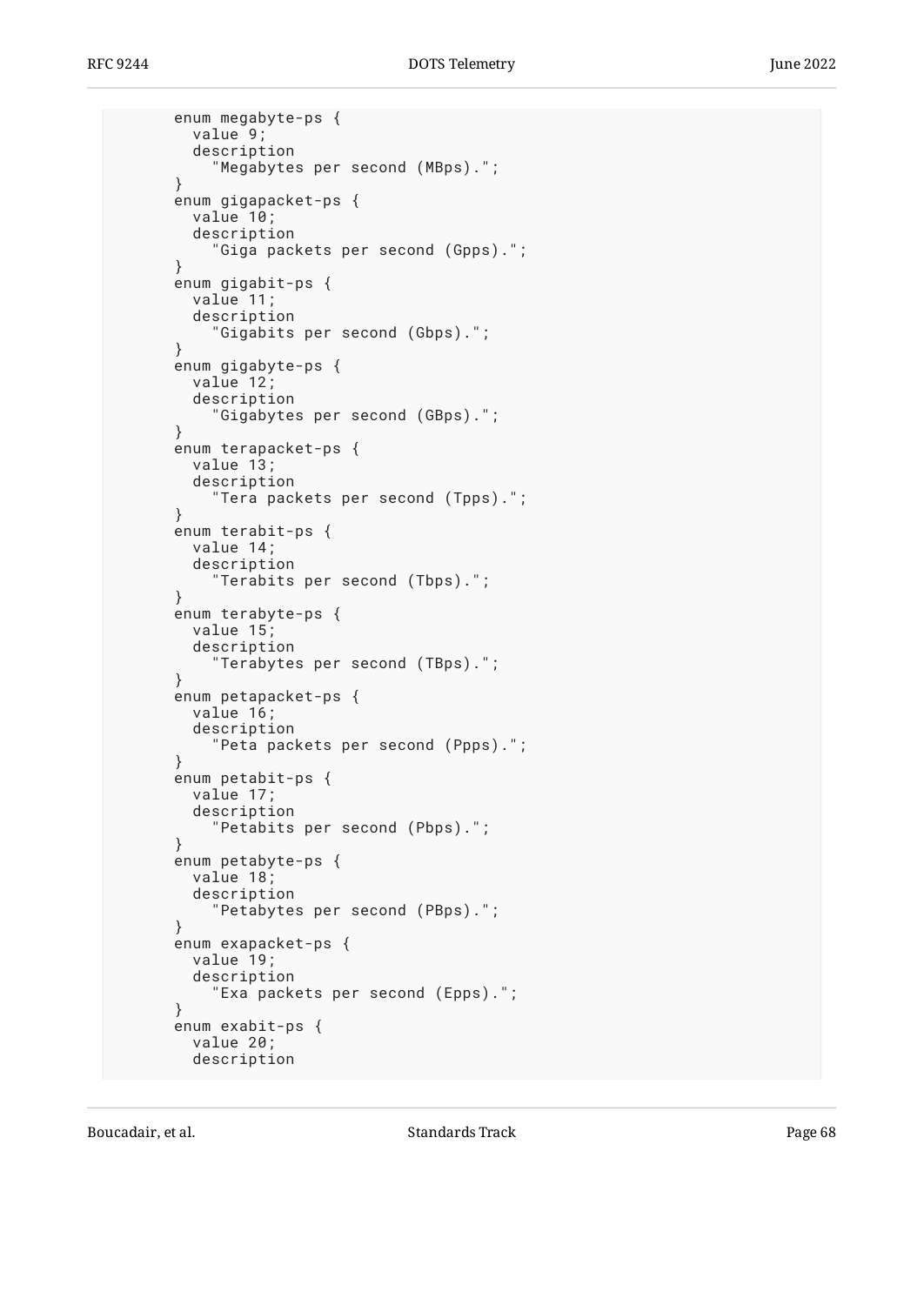```
 "Exabits per second (Ebps).";
     }
     enum exabyte-ps {
       value 21;
       description
          "Exabytes per second (EBps).";
     }
     enum zettapacket-ps {
       value 22;
       description
          "Zetta packets per second (Zpps).";
     }
     enum zettabit-ps {
       value 23;
       description
          "Zettabits per second (Zbps).";
     }
     enum zettabyte-ps {
       value 24;
       description
          "Zettabytes per second (ZBps).";
     }
   }
   description
     "Enumeration to indicate which unit is used.
      Only one unit per unit class is used owing to
      unit auto-scaling.";
 }
 typedef interval {
   type enumeration {
     enum 5-minutes {
       value 1;
       description
          "5 minutes.";
     }
     enum 10-minutes {
       value 2;
       description
         "10 minutes.";
     }
     enum 30-minutes {
       value 3;
       description
          "30 minutes.";
     }
     enum hour {
       value 4;
       description
          "Hour.";
     }
     enum day {
       value 5;
       description
         "Day.";
     }
     enum week {
       value 6;
```
Boucadair, et al. The contract of the Standards Track Page 69 and the contract of the Page 69 and the Page 69 and the contract of the Page 69 and the contract of the Page 69 and the contract of the contract of the contract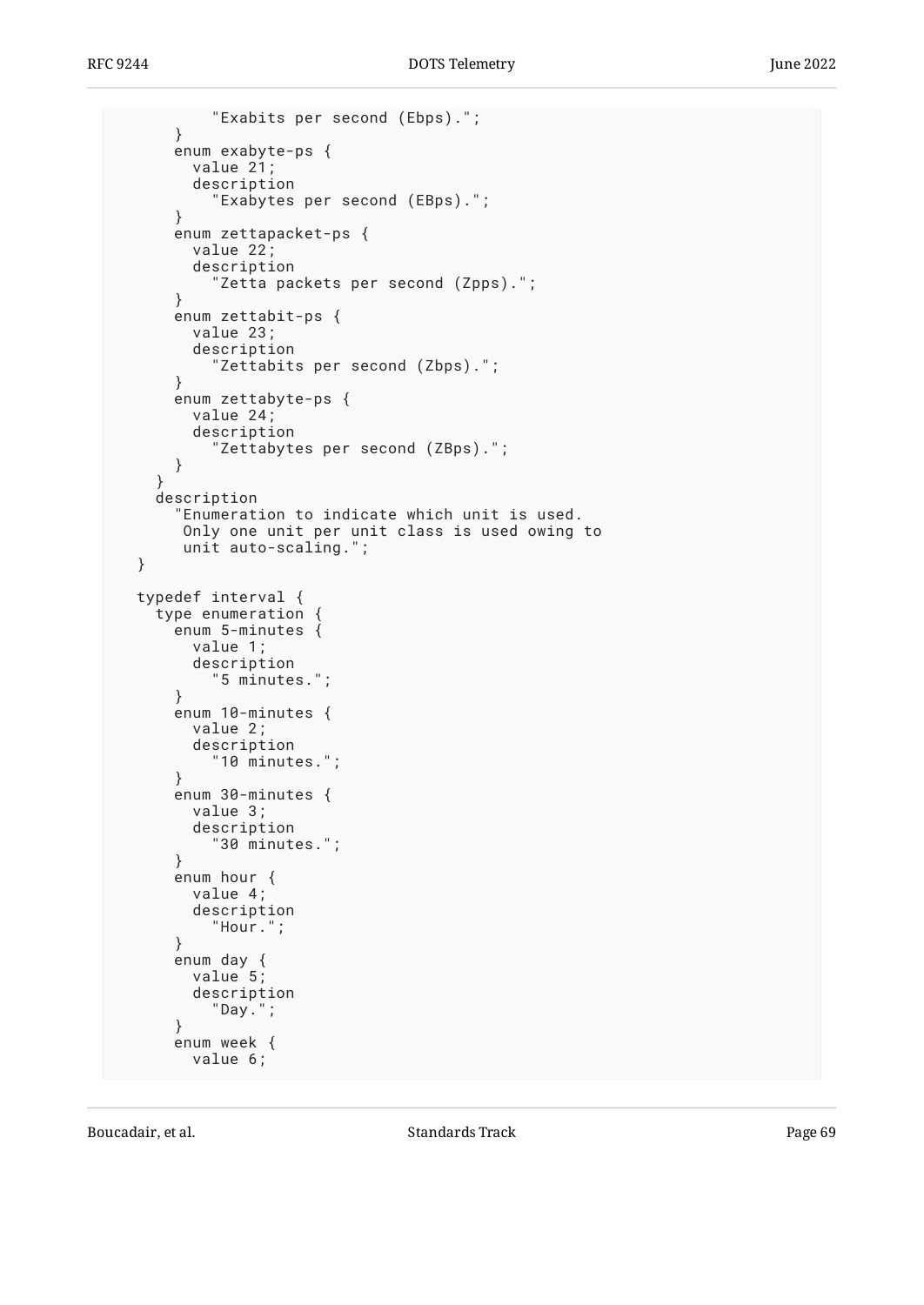```
 description
          "Week.";
     }
     enum month {
       value 7;
       description
          "Month.";
     }
   }
   description
     "Enumeration to indicate the overall measurement period.";
 }
 typedef sample {
   type enumeration {
     enum second {
       value 1;
       description
          "One-second measurement period.";
     }
     enum 5-seconds {
       value 2;
       description
          "5-second measurement period.";
     }
     enum 30-seconds {
       value 3;
       description
          "30-second measurement period.";
     }
     enum minute {
       value 4;
       description
          "One-minute measurement period.";
     }
     enum 5-minutes {
       value 5;
       description
          "5-minute measurement period.";
     }
     enum 10-minutes {
       value 6;
       description
          "10-minute measurement period.";
     }
     enum 30-minutes {
       value 7;
       description
          "30-minute measurement period.";
     }
     enum hour {
       value 8;
       description
          "One-hour measurement period.";
     }
   }
   description
     "Enumeration to indicate the sampling period.";
```
Boucadair, et al. The contract of the Standards Track Page 70 and the Page 70 and the Page 70 and the Page 70 and the Page 70 and the Page 70 and the Page 70 and the Page 70 and the Page 70 and the Page 70 and the Page 70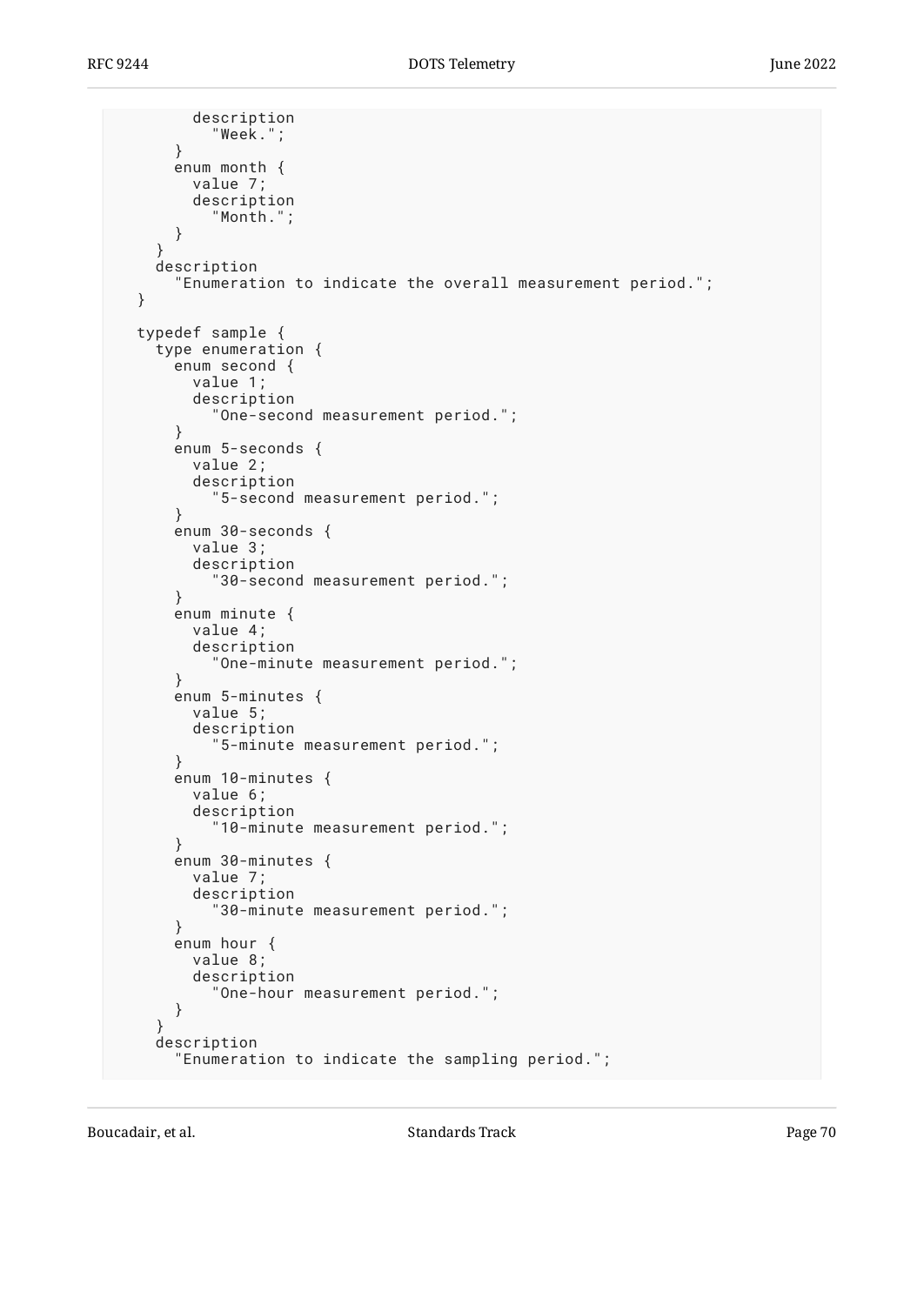```
 }
  typedef percentile {
     type decimal64 {
       fraction-digits 2;
 }
     description
      "The nth percentile of a set of data is the
       value at which n percent of the data is below it.";
  }
  typedef query-type {
     type enumeration {
       enum target-prefix {
         value 1;
         description
            "Query based on target prefix.";
       }
       enum target-port {
         value 2;
         description
            "Query based on target port number.";
       }
       enum target-protocol {
         value 3;
         description
            "Query based on target protocol.";
       }
       enum target-fqdn {
         value 4;
         description
            "Query based on target FQDN.";
       }
       enum target-uri {
         value 5;
         description
            "Query based on target URI.";
       }
       enum target-alias {
         value 6;
         description
            "Query based on target alias.";
       }
       enum mid {
         value 7;
         description
            "Query based on mitigation identifier (mid).";
       }
       enum source-prefix {
         value 8;
         description
            "Query based on source prefix.";
       }
       enum source-port {
         value 9;
         description
            "Query based on source port number.";
       }
```
Boucadair, et al. The standards Track Controller and the Standards Track Page 71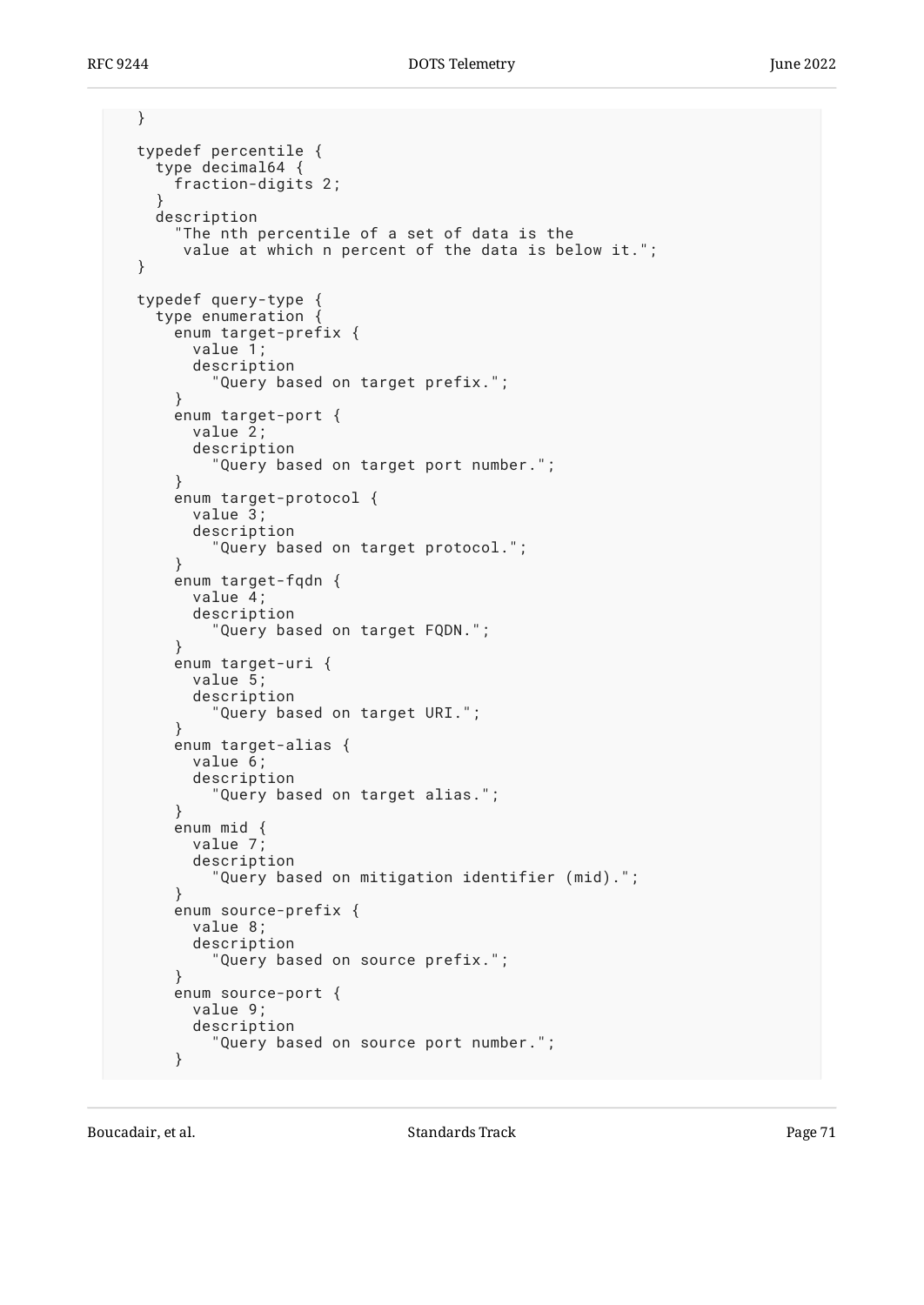```
 enum source-icmp-type {
         value 10;
         description
           "Query based on ICMP type.";
       }
       enum content {
         value 11;
         description
           "Query based on the 'c' (content) Uri-Query option,
            which is used to control the selection of configuration
            and non-configuration data nodes.";
         reference
           "RFC 9132: Distributed Denial-of-Service Open Threat
                       Signaling (DOTS) Signal Channel
                       Specification, Section 4.4.2";
       }
 }
     description
       "Enumeration of support for query types that can be used
        in a GET request to filter out data. Requests with
        invalid query types (e.g., not supported, malformed)
        received by the DOTS server are rejected with
        a 4.00 (Bad Request) Response Code.";
  }
  grouping telemetry-parameters {
     description
        "A grouping that includes a set of parameters that
        are used to prepare the reported telemetry data.
        The grouping indicates a measurement interval,
        a measurement sample period, and
        low-percentile/mid-percentile/high-percentile values.";
    leaf measurement-interval {
       type interval;
       description
         "Defines the period during which percentiles are
          computed.";
     }
     leaf measurement-sample {
       type sample;
       description
         "Defines the time distribution for measuring
          values that are used to compute percentiles.
          The measurement sample value must be less than the
         measurement interval value."
 }
     leaf low-percentile {
       type percentile;
       default "10.00";
       description
         "Low-percentile. If set to '0', this means that
          the use of low-percentile values is disabled.";
 }
     leaf mid-percentile {
      type percentile;<br>must '. >= ../lo
            \cdot >= \cdot./low-percentile' {
```
Boucadair, et al. The standards Track Controller and Standards Track Page 72 and 2011 11:30 Page 72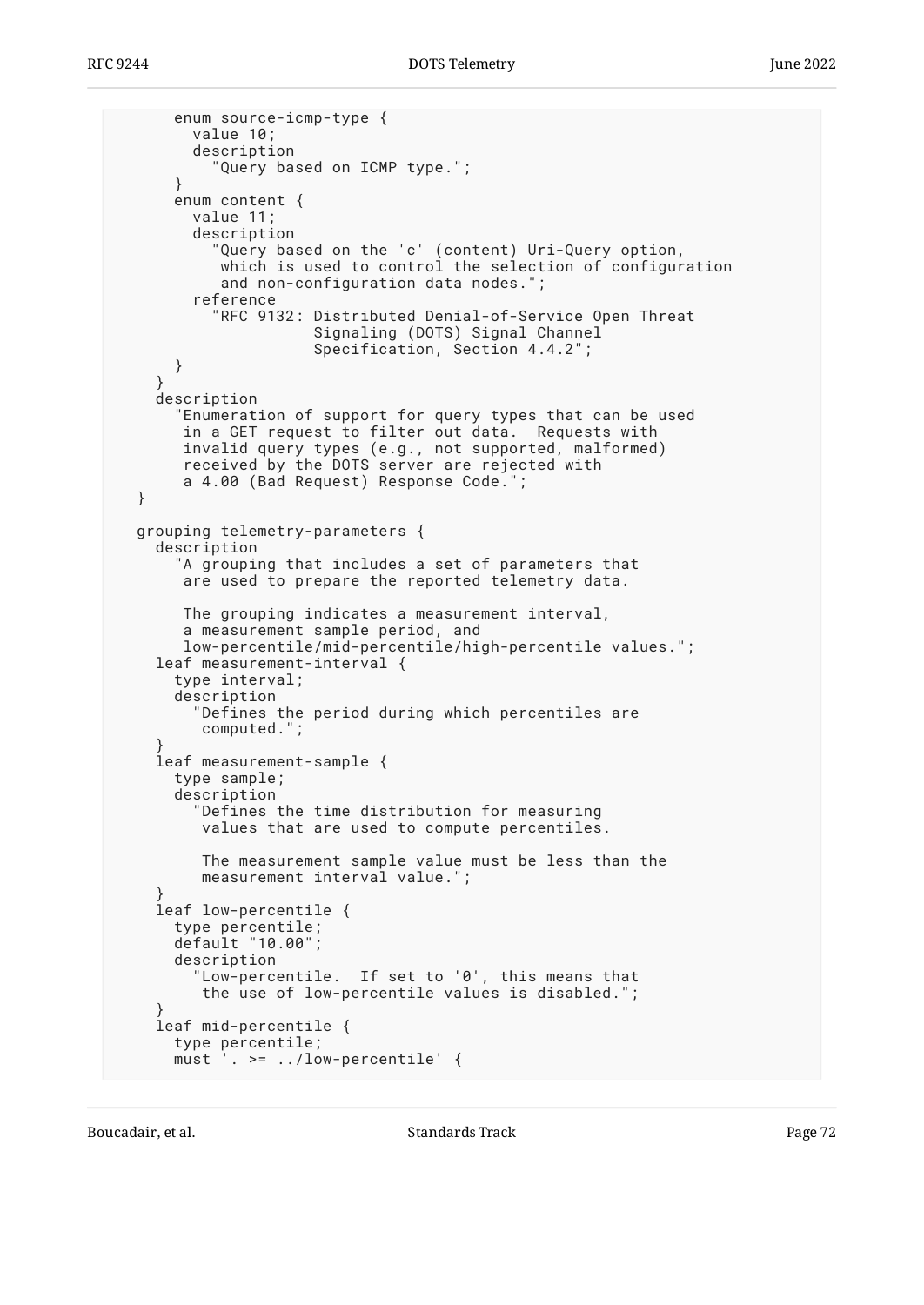```
 error-message
           "The mid-percentile must be greater than
            or equal to the low-percentile.";
       }
      default "50.00";
      description
 "Mid-percentile. If set to the same value as
 'low-percentile', this means that the use of
         mid-percentile values is disabled.";
 }
    leaf high-percentile {
      type percentile;
      must '. >= ../mid-percentile' {
        error-message
           "The high-percentile must be greater than
            or equal to the mid-percentile.";
 }
      default "90.00";
      description
 "High-percentile. If set to the same value as
 'mid-percentile', this means that the use of
          high-percentile values is disabled.";
    }
  }
  grouping percentile-and-peak {
    description
       "Generic grouping for percentile and peak values.";
    leaf low-percentile-g {
      type yang:gauge64;
      description
         "Low-percentile value.";
 }
    leaf mid-percentile-g {
      type yang:gauge64;
      description
         "Mid-percentile value.";
 }
    leaf high-percentile-g {
      type yang:gauge64;
      description
         "High-percentile value.";
 }
    leaf peak-g {
      type yang:gauge64;
      description
         "Peak value.";
    }
  }
  grouping percentile-peak-and-current {
    description
       "Generic grouping for percentile and peak values.";
    uses percentile-and-peak;
    leaf current-g {
      type yang:gauge64;
      description
         "Current value.";
```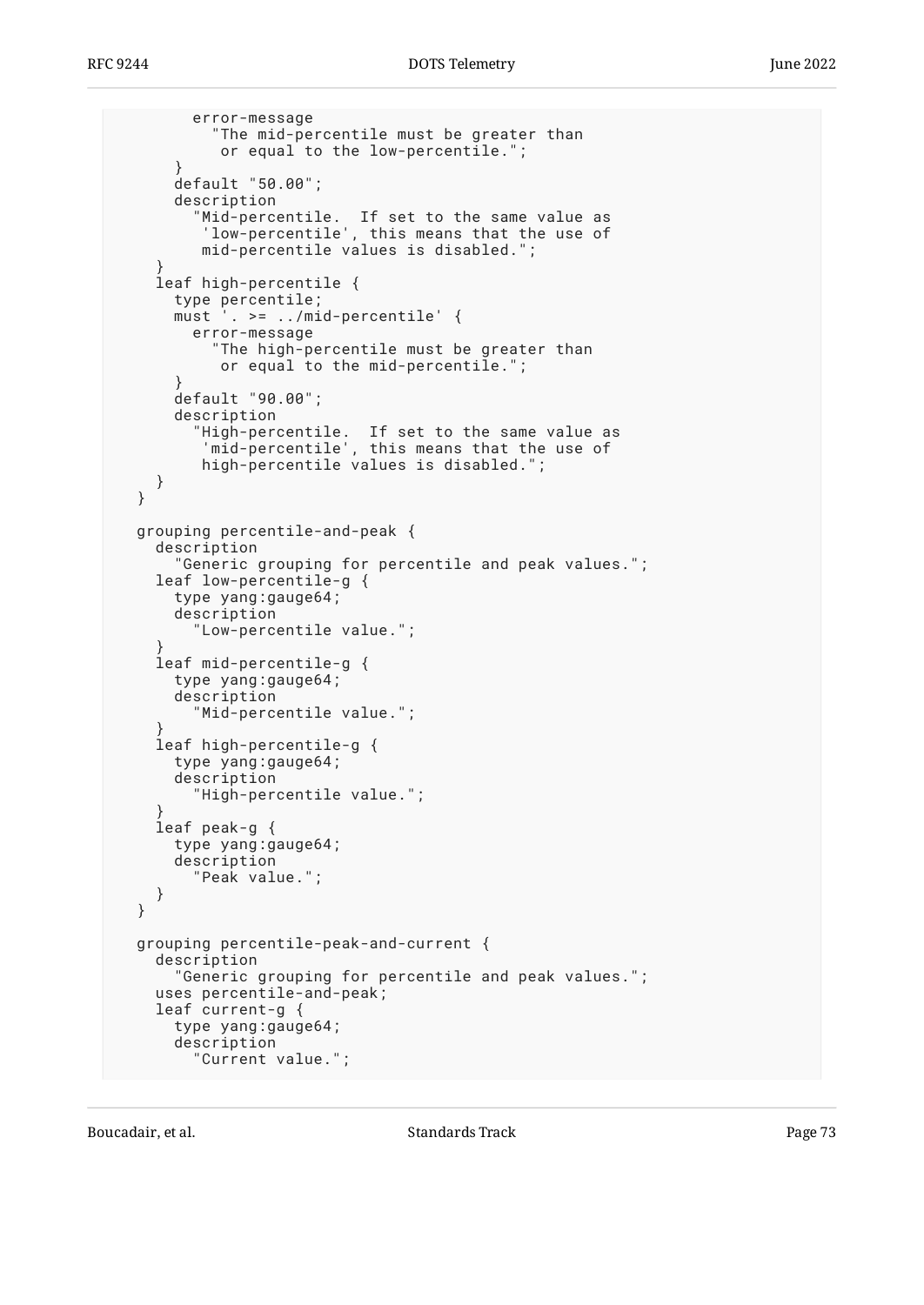```
 }
  }
  grouping unit-config {
    description
        "Generic grouping for unit configuration.";
     list unit-config {
       key "unit";
       description
         "Controls which unit classes are allowed when sharing
          telemetry data.";
       leaf unit {
         type unit-class;
         description
           "Can be 'packet-ps', 'bit-ps', or 'byte-ps'.";
 }
       leaf unit-status {
         type boolean;
         mandatory true;
         description
           "Enable/disable the use of the measurement unit class.";
       }
    }
  }
  grouping traffic-unit {
     description
       "Grouping of traffic as a function of the
        measurement unit.";
    leaf unit {
       type unit;
       description
         "The traffic can be measured using unit classes:
          'packet-ps', 'bit-ps', or 'byte-ps'. DOTS agents
          auto-scale to the appropriate units (e.g., 'megabit-ps',
          'kilobit-ps').";
 }
    uses percentile-and-peak;
  }
  grouping traffic-unit-all {
     description
       "Grouping of traffic as a function of the measurement unit,
        including current values.";
    uses traffic-unit;
     leaf current-g {
       type yang:gauge64;
       description
         "Current observed value.";
    }
  }
  grouping traffic-unit-protocol {
    description
       "Grouping of traffic of a given transport protocol as
        a function of the measurement unit.";
    leaf protocol {
       type uint8;
```
Boucadair, et al. The contract of the Standards Track Page 74 and 2012 12:30 Fage 74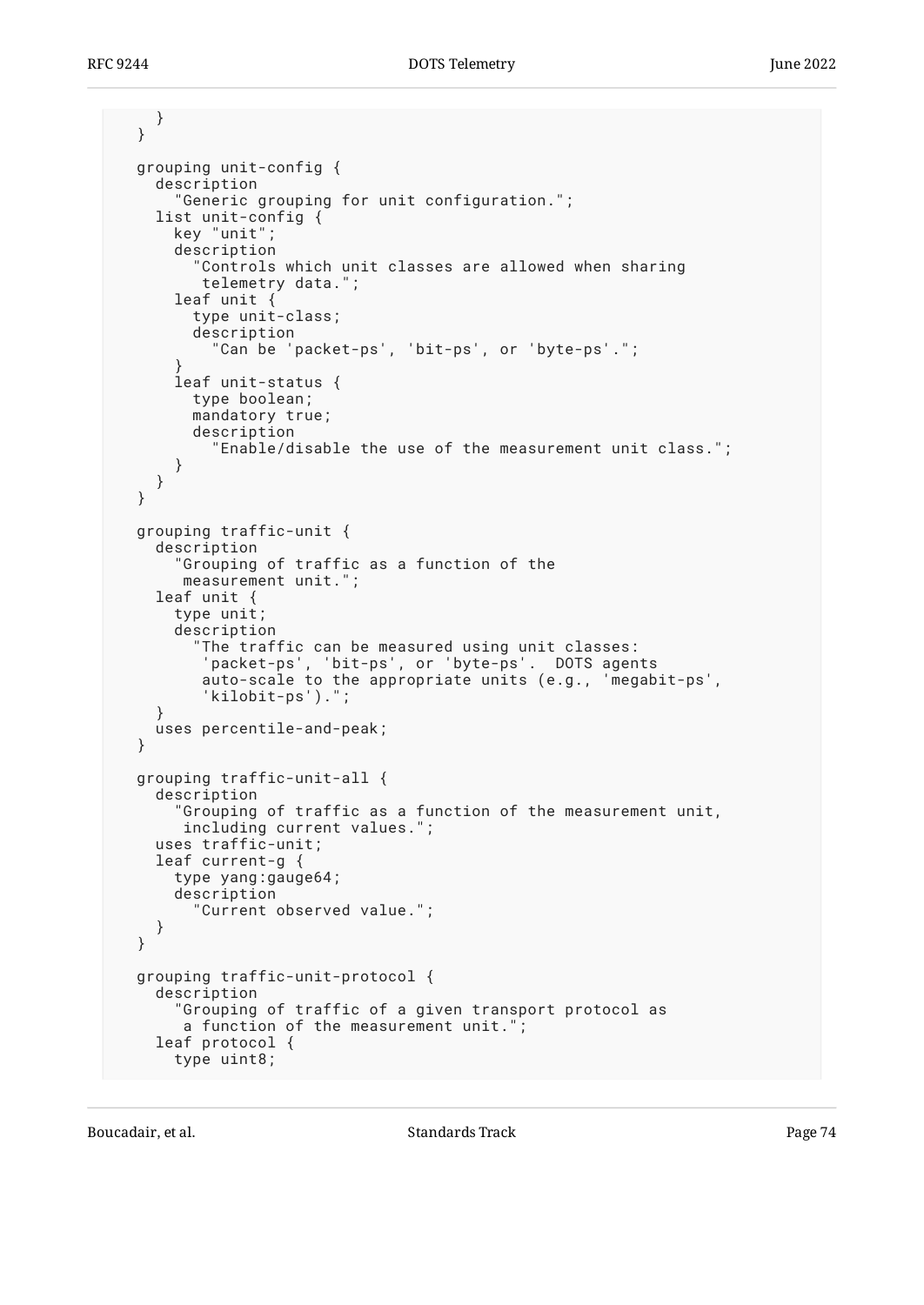```
 description
         "The transport protocol.
          Values are taken from the IANA 'Protocol Numbers'
          registry:
          <https://www.iana.org/assignments/protocol-numbers/>.
 For example, this parameter contains 6 for TCP,
 17 for UDP, 33 for the Datagram Congestion Control
          Protocol (DCCP), or 132 for the Stream Control
          Transmission Protocol (SCTP).";
 }
    uses traffic-unit;
   }
  grouping traffic-unit-protocol-all {
    description
       "Grouping of traffic of a given transport protocol as
       a function of the measurement unit, including current
       values.";
    uses traffic-unit-protocol;
    leaf current-g {
      type yang:gauge64;
       description
         "Current observed value.";
    }
  }
  grouping traffic-unit-port {
    description
       "Grouping of traffic bound to a port number as
       a function of the measurement unit.";
    leaf port {
       type inet:port-number;
      description
         "Port number used by a transport protocol.";
 }
    uses traffic-unit;
  }
  grouping traffic-unit-port-all {
    description
       "Grouping of traffic bound to a port number as
       a function of the measurement unit, including
      current values."
    uses traffic-unit-port;
    leaf current-g {
       type yang:gauge64;
      description
         "Current observed value.";
    }
  }
  grouping total-connection-capacity {
    description
       "Total connection capacities for various types of
       connections, as well as overall capacity. These data nodes
        are useful for detecting resource-consuming DDoS attacks.";
    leaf connection {
```
Boucadair, et al. The contract of the Standards Track Page 75 and the contract of the Page 75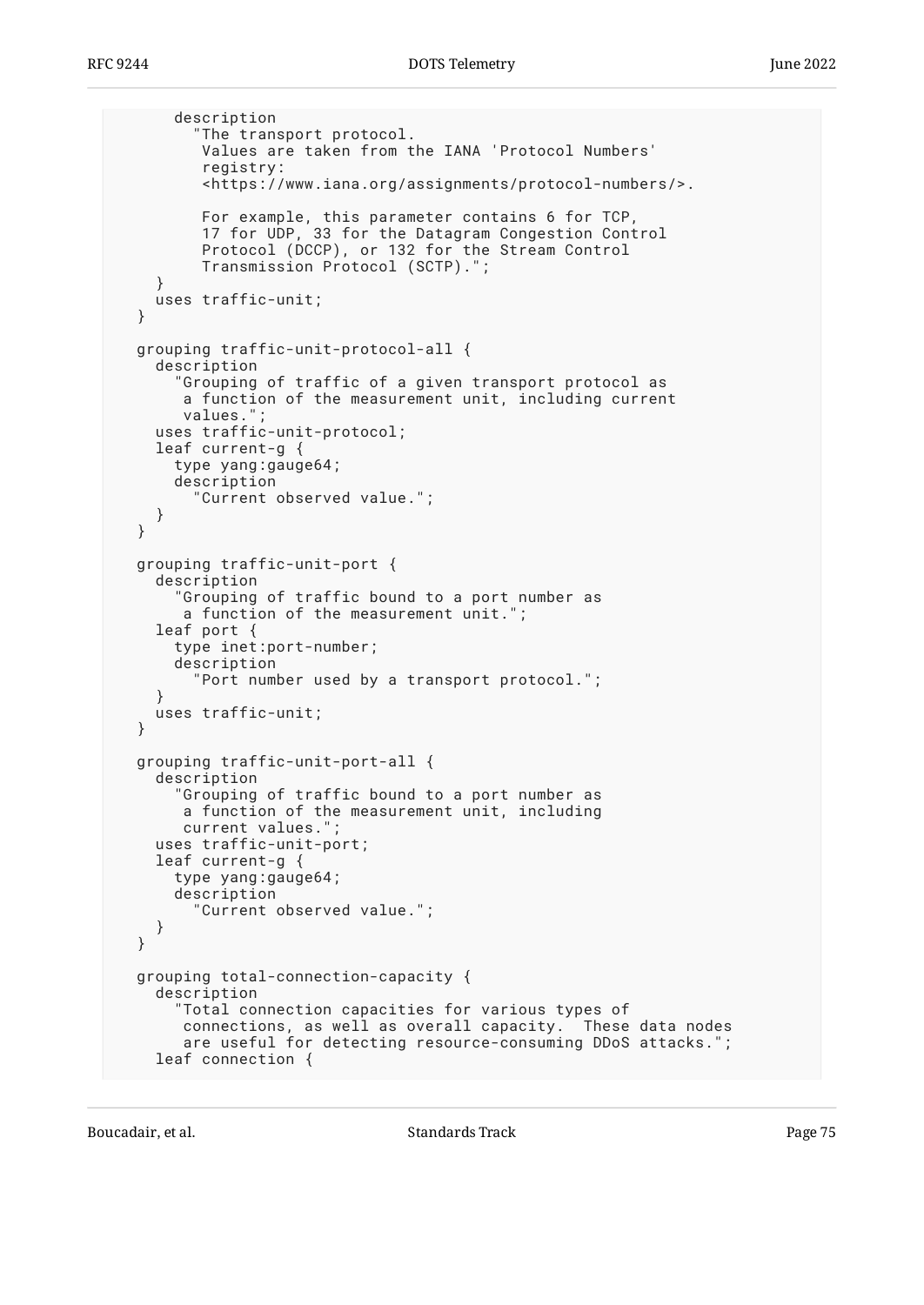```
 type uint64;
       description
         "The maximum number of simultaneous connections that
          are allowed to the target server.";
 }
    leaf connection-client {
      type uint64;
      description
         "The maximum number of simultaneous connections that
          are allowed to the target server per client.";
 }
    leaf embryonic {
       type uint64;
      description
         "The maximum number of simultaneous embryonic connections
          that are allowed to the target server. The term
          'embryonic connection' refers to a connection whose
          connection handshake is not finished. Embryonic
          connections are only possible in connection-oriented
          transport protocols like TCP or SCTP.";
 }
    leaf embryonic-client {
      type uint64;
      description
         "The maximum number of simultaneous embryonic connections
          that are allowed to the target server per client.";
 }
    leaf connection-ps {
      type uint64;
      description
         "The maximum number of new connections allowed per second
          to the target server.";
 }
    leaf connection-client-ps {
      type uint64;
       description
         "The maximum number of new connections allowed per second
         to the target server per client.";
 }
    leaf request-ps {
      type uint64;
       description
        "The maximum number of requests allowed per second
         to the target server.";
 }
    leaf request-client-ps {
       type uint64;
      description
         "The maximum number of requests allowed per second
          to the target server per client.";
 }
    leaf partial-request-max {
      type uint64;
      description
         "The maximum number of outstanding partial requests
          that are allowed to the target server.";
 }
    leaf partial-request-client-max {
```
Boucadair, et al. The standards Track Controller and Standards Track Page 76 and 2011 11: 12:30 Page 76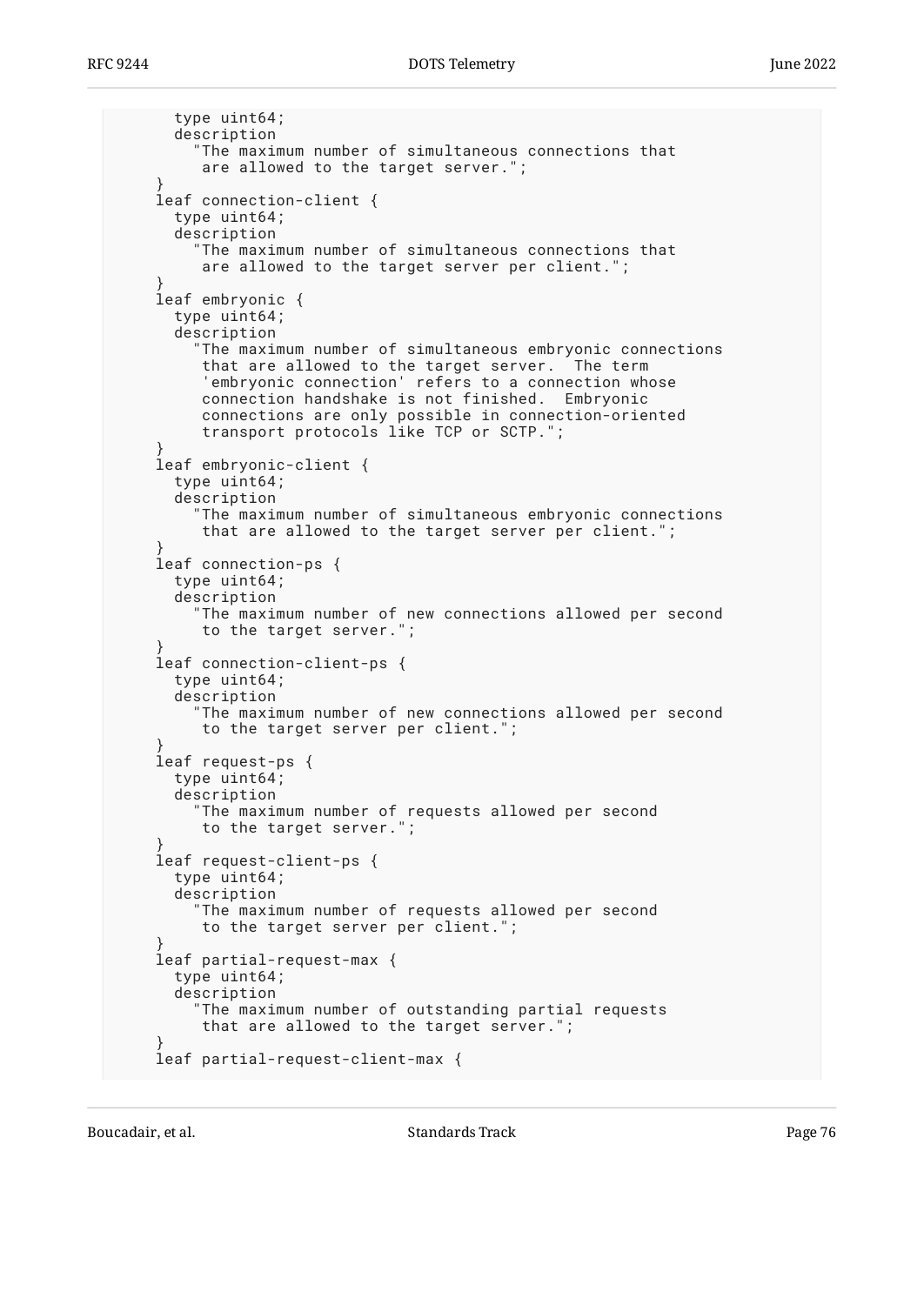```
 type uint64;
       description
         "The maximum number of outstanding partial requests
          that are allowed to the target server per client.";
    }
   }
  grouping total-connection-capacity-protocol {
     description
       "Total connection capacity per protocol. These data nodes
        are useful for detecting resource-consuming DDoS attacks.";
     leaf protocol {
       type uint8;
       description
         "The transport protocol.
          Values are taken from the IANA 'Protocol Numbers'
          registry:
          <https://www.iana.org/assignments/protocol-numbers/>.";
 }
    uses total-connection-capacity;
   }
  grouping connection-percentile-and-peak {
    description
       "A set of data nodes that represent the attack
        characteristics.";
     container connection-c {
       uses percentile-and-peak;
       description
         "The number of simultaneous attack connections to
          the target server.";
 }
    container embryonic-c {
      uses percentile-and-peak;
       description
          "The number of simultaneous embryonic connections to
          the target server.";
     }
    container connection-ps-c {
       uses percentile-and-peak;
       description
         "The number of attack connections per second to
          the target server.";
     }
    container request-ps-c {
       uses percentile-and-peak;
       description
         "The number of attack requests per second to
          the target server.";
     }
    container partial-request-c {
       uses percentile-and-peak;
       description
         "The number of attack partial requests to
          the target server.";
    }
  }
```
Boucadair, et al. The standards Track Controllering the Standards Track Page 77 and  $P$  Page 77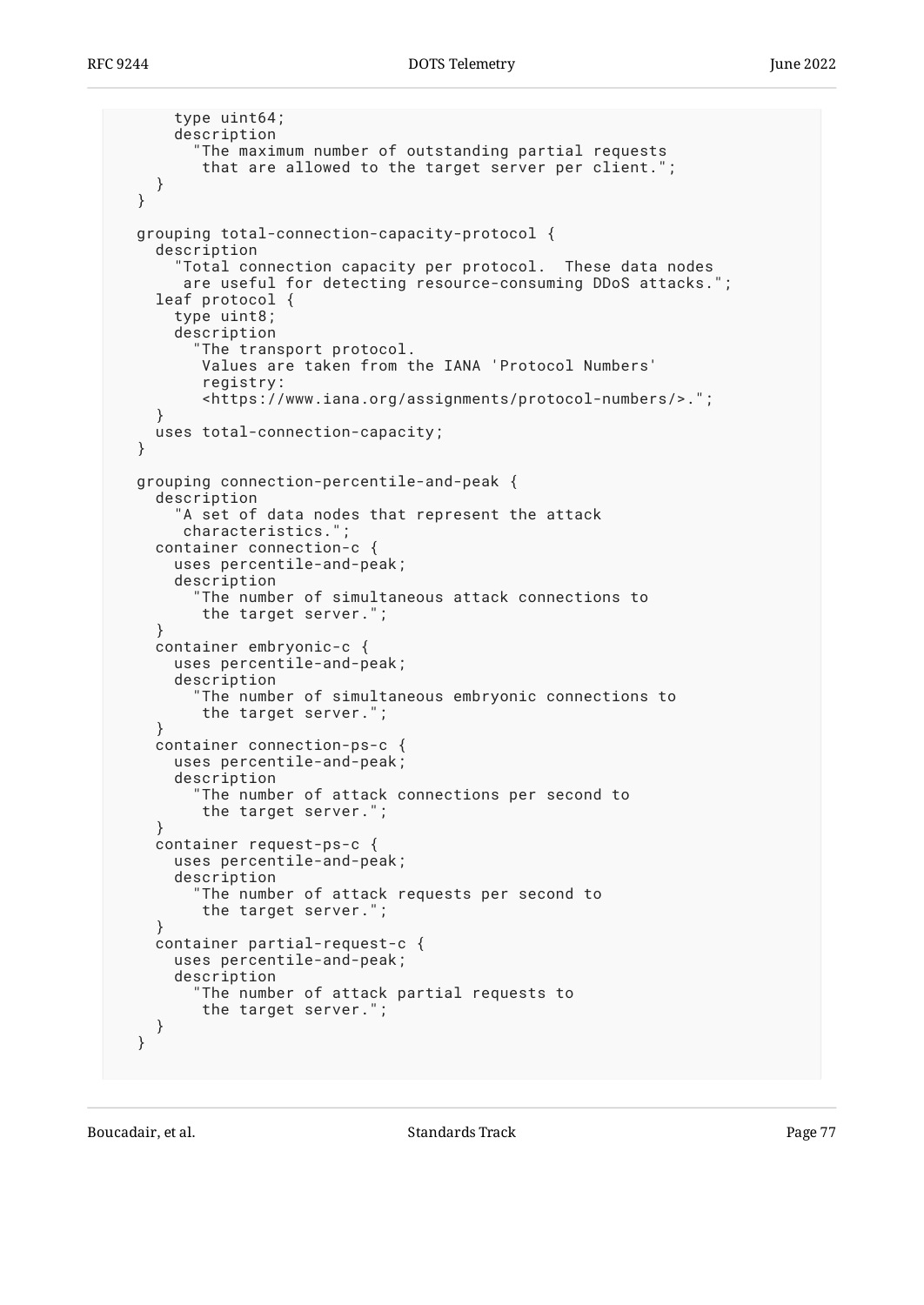```
 grouping connection-all {
     description
       "Total attack connections, including current values.";
    container connection-c {
       uses percentile-peak-and-current;
       description
         The number of simultaneous attack connections to
          the target server.";
 }
    container embryonic-c {
       uses percentile-peak-and-current;
       description
         "The number of simultaneous embryonic connections to
          the target server.";
 }
    container connection-ps-c {
       uses percentile-peak-and-current;
       description
         "The number of attack connections per second to
          the target server.";
     }
    container request-ps-c {
       uses percentile-peak-and-current;
       description
          "The number of attack requests per second to
          the target server.";
 }
    container partial-request-c {
       uses percentile-peak-and-current;
       description
         "The number of attack partial requests to
          the target server.";
     }
  }
  grouping connection-protocol {
     description
       "Total attack connections.";
     leaf protocol {
       type uint8;
       description
         "The transport protocol.
          Values are taken from the IANA 'Protocol Numbers'
          registry:
          <https://www.iana.org/assignments/protocol-numbers/>.";
 }
     uses connection-percentile-and-peak;
   }
  grouping connection-port {
    description
       "Total attack connections per port number.";
     leaf protocol {
       type uint8;
       description
         The transport protocol.
          Values are taken from the IANA 'Protocol Numbers'
          registry:
```
Boucadair, et al. The contract of the Standards Track Contract Page 78 and 2011 11: 12: 13: 14: 15: 16: 16: 16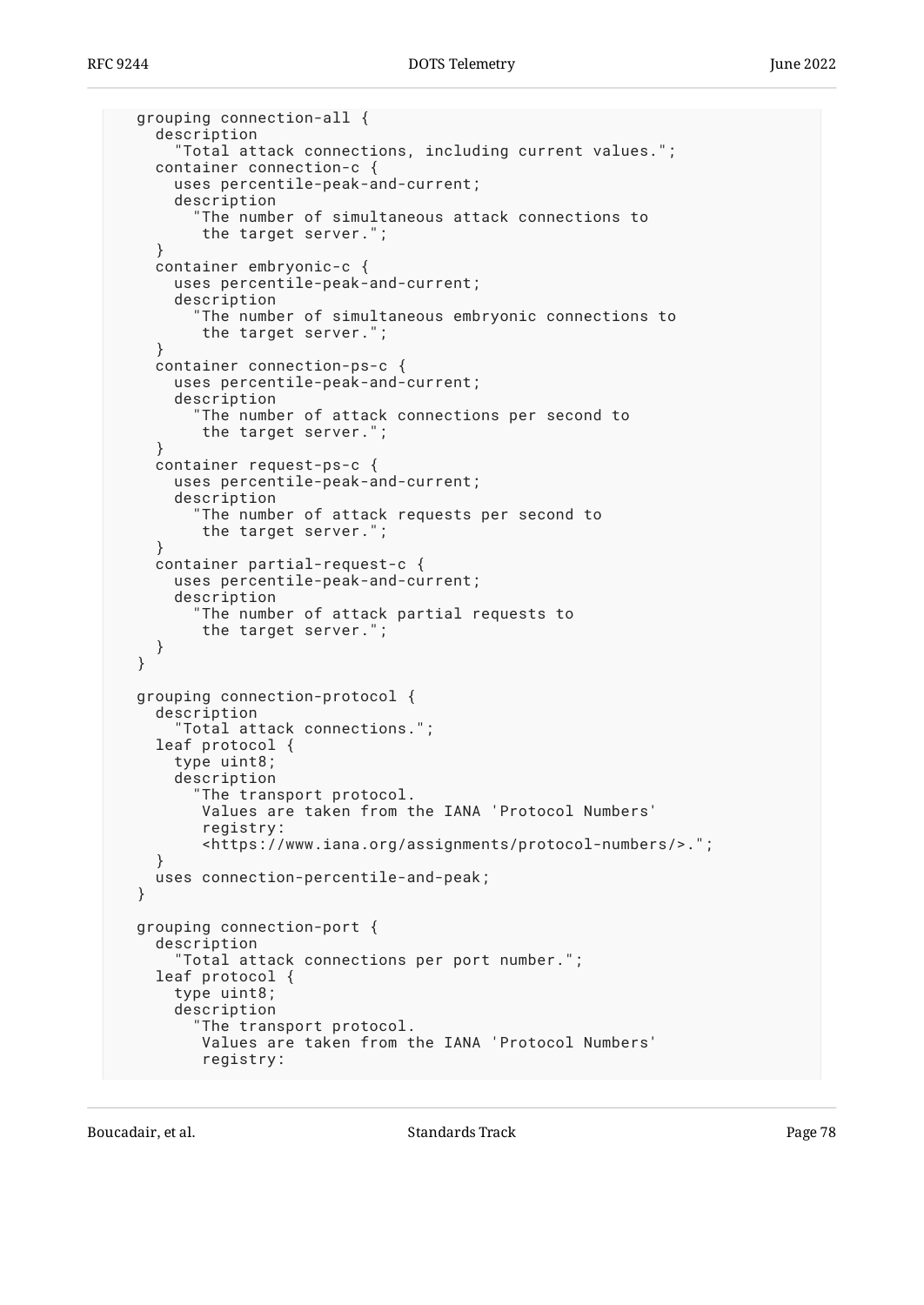```
 <https://www.iana.org/assignments/protocol-numbers/>.";
 }
     leaf port {
      type inet:port-number;
       description
         "Port number.";
 }
    uses connection-percentile-and-peak;
   }
  grouping connection-protocol-all {
     description
       "Total attack connections per protocol, including current
       values.";
    leaf protocol {
       type uint8;
       description
         "The transport protocol.
          Values are taken from the IANA 'Protocol Numbers'
          registry:
          <https://www.iana.org/assignments/protocol-numbers/>.";
     }
    uses connection-all;
  }
  grouping connection-protocol-port-all {
     description
       "Total attack connections per port number, including current
        values.";
    leaf protocol {
       type uint8;
       description
         "The transport protocol.
          Values are taken from the IANA 'Protocol Numbers'
          registry:
          <https://www.iana.org/assignments/protocol-numbers/>.";
 }
     leaf port {
       type inet:port-number;
       description
         "Port number.";
 }
    uses connection-all;
   }
  grouping attack-detail {
     description
       "Various details that describe the ongoing
        attacks that need to be mitigated by the DOTS server.
       The attack details need to cover well-known and common
        attacks (such as a SYN flood) along with new emerging or
        vendor-specific attacks.";
    leaf vendor-id {
       type uint32;
       description
         The Vendor ID is a security vendor's Private Enterprise
          Number as registered with IANA.";
       reference
```
Boucadair, et al. The contract of the Standards Track Page 79 (1992) 2014 12:38:49 (1993) 2014 12:38:49 (1994) 2015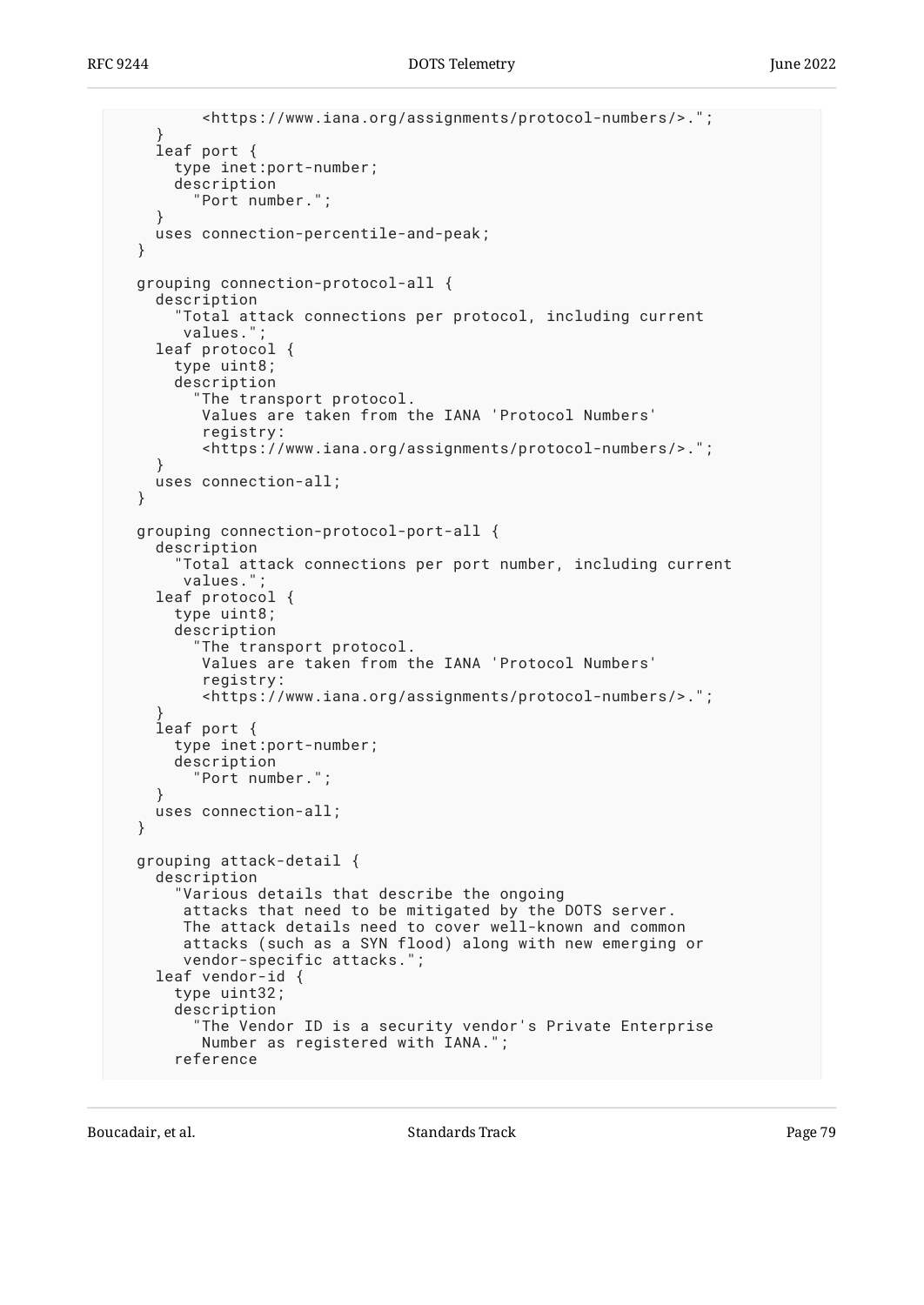```
 "IANA: Private Enterprise Numbers
         (https://www.iana.org/assignments/enterprise-numbers/)";
 }
    leaf attack-id {
      type uint32;
      description
         "Unique identifier assigned by the vendor for the attack.";
 }
    leaf description-lang {
      type string {
 pattern '((([A-Za-z]{2,3}(-[A-Za-z]{3}(-[A-Za-z]{3})'
 + '{0,2})?)|[A-Za-z]{4}|[A-Za-z]{5,8})(-[A-Za-z]{4})'
              + '?(-([A-Za-z]{2}|[0-9]{3}))?(-([A-Za-z0-9]{5,8}'
              + '|([0-9][A-Za-z0-9]{3})))*(-[0-9A-WYZa-wyz]'
 + '(-([A-Za-z0-9]{2,8}))+)*(-[Xx](-([A-Za-z0-9]'
 + '{1,8}))+)?|[Xx](-([A-Za-z0-9]{1,8}))+|'
 + '(([Ee][Nn]-[Gg][Bb]-[Oo][Ee][Dd]|[Ii]-'
              + '[Aa][Mm][Ii]|[Ii]-[Bb][Nn][Nn]|[Ii]-'
              + '[Dd][Ee][Ff][Aa][Uu][Ll][Tt]|[Ii]-'
              + '[Ee][Nn][Oo][Cc][Hh][Ii][Aa][Nn]'
              + '|[Ii]-[Hh][Aa][Kk]|'
             + '[1i]-[kk][L1][1i][Nn][Gg][Oo][Nn]|'
              + '[Ii]-[Ll][Uu][Xx]|[Ii]-[Mm][Ii][Nn][Gg][Oo]|'
 + '[Ii]-[Nn][Aa][Vv][Aa][Jj][Oo]|[Ii]-[Pp][Ww][Nn]|'
 + '[Ii]-[Tt][Aa][Oo]|[Ii]-[Tt][Aa][Yy]|'
 + '[Ii]-[Tt][Ss][Uu]|[Ss][Gg][Nn]-[Bb][Ee]-[Ff][Rr]|'
 + '[Ss][Gg][Nn]-[Bb][Ee]-[Nn][Ll]|[Ss][Gg][Nn]-'
 + '[Cc][Hh]-[Dd][Ee])|([Aa][Rr][Tt]-'
              + '[Ll][Oo][Jj][Bb][Aa][Nn]|[Cc][Ee][Ll]-'
              + '[Gg][Aa][Uu][Ll][Ii][Ss][Hh]|'
              + '[Nn][Oo]-[Bb][Oo][Kk]|[Nn][Oo]-'
              + '[Nn][Yy][Nn]|[Zz][Hh]-[Gg][Uu][Oo][Yy][Uu]|'
              + '[Zz][Hh]-[Hh][Aa][Kk][Kk][Aa]|[Zz][Hh]-'
              + '[Mm][Ii][Nn]|[Zz][Hh]-[Mm][Ii][Nn]-'
              + '[Nn][Aa][Nn]|[Zz][Hh]-[Xx][Ii][Aa][Nn][Gg])))';
 }
      default "en-US";
      description
        "Indicates the language tag that is used for
         'attack-description'.";
      reference
         "RFC 5646: Tags for Identifying Languages, Section 2.1";
 }
    leaf attack-description {
      type string;
      description
         "Textual representation of the attack description.
         Natural Language Processing techniques (e.g.,
         word embedding) might provide some utility in mapping
         the attack description to an attack type.";
 }
    leaf attack-severity {
      type attack-severity;
      description
        "Severity level of an attack. How this level is
        determined is implementation specific."
 }
    leaf start-time {
```
Boucadair, et al. The contract of the Standards Track Page 80 and the contract of the Page 80 and the Page 80 and the Page 80 and the Page 80 and the Page 80 and the Page 80 and the Page 80 and the Page 80 and the Page 80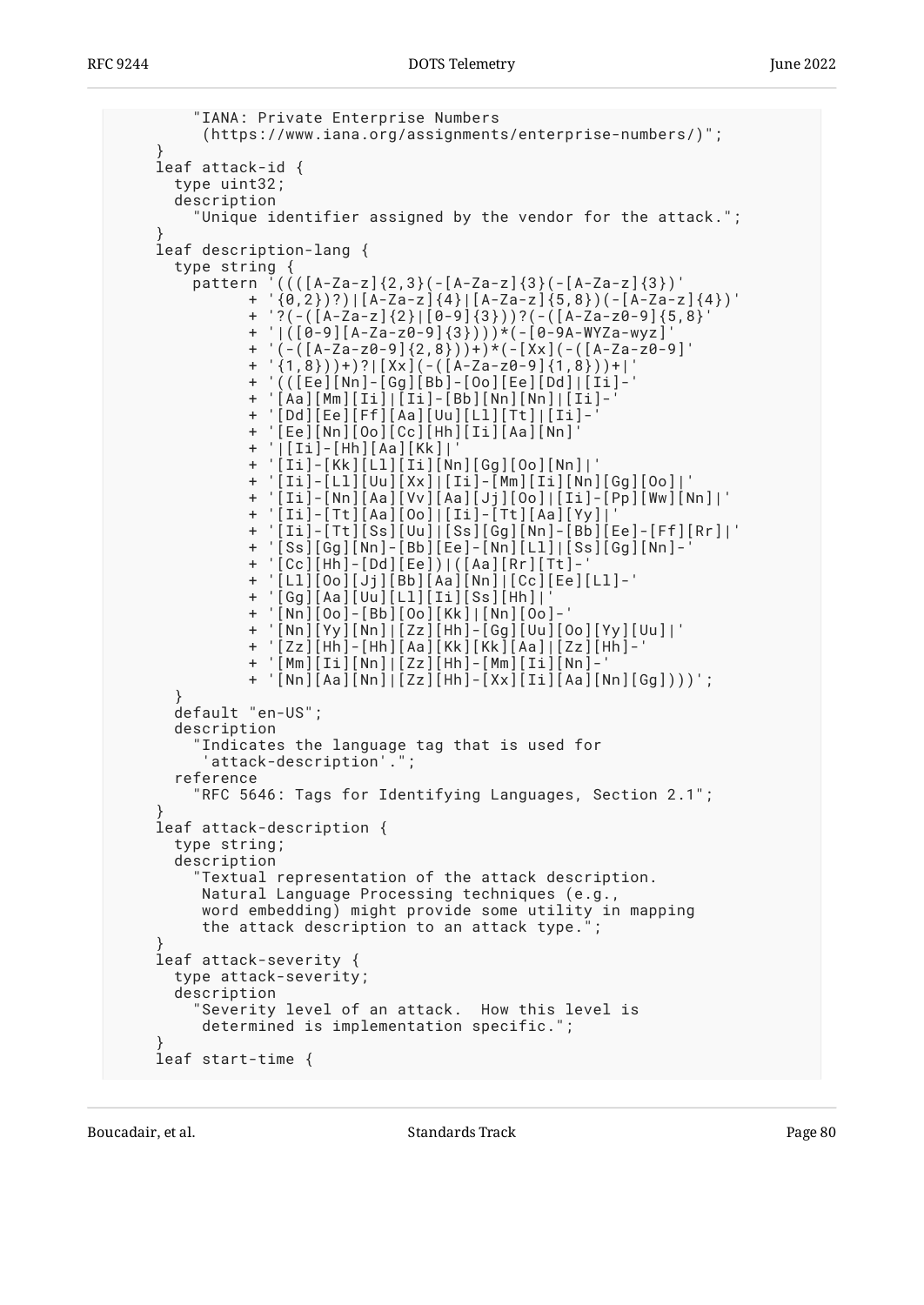```
 type uint64;
       description
         "The time the attack started. The start time is
          represented in seconds relative to
          1970-01-01T00:00:00Z.";
 }
    leaf end-time {
      type uint64;
      description
         "The time the attack ended. The end time is represented
          in seconds relative to 1970-01-01T00:00:00Z.";
 }
    container source-count {
      description
         "Indicates the count of unique sources involved
        in the attack."
 uses percentile-and-peak;
 leaf current-g {
         type yang:gauge64;
         description
           "Current observed value.";
       }
    }
  }
  grouping talker {
    description
       "Defines generic data related to top talkers.";
    leaf spoofed-status {
       type boolean;
       description
         "When set to 'true', it indicates whether this address
         is spoofed.";
 }
    leaf source-prefix {
      type inet:ip-prefix;
       description
         "IPv4 or IPv6 prefix identifying the attacker(s).";
 }
    list source-port-range {
      key "lower-port";
       description
         "Port range. When only 'lower-port' is
        present, it represents a single port number.";
      leaf lower-port {
         type inet:port-number;
         description
           "Lower port number of the port range.";
 }
       leaf upper-port {
         type inet:port-number;
         must '. >= ../lower-port' {
           error-message
             "The upper port number must be greater than
              or equal to the lower port number.";
 }
         description
           "Upper port number of the port range.";
```
Boucadair, et al. The contract of the Standards Track Page 81 and the contract of the Page 81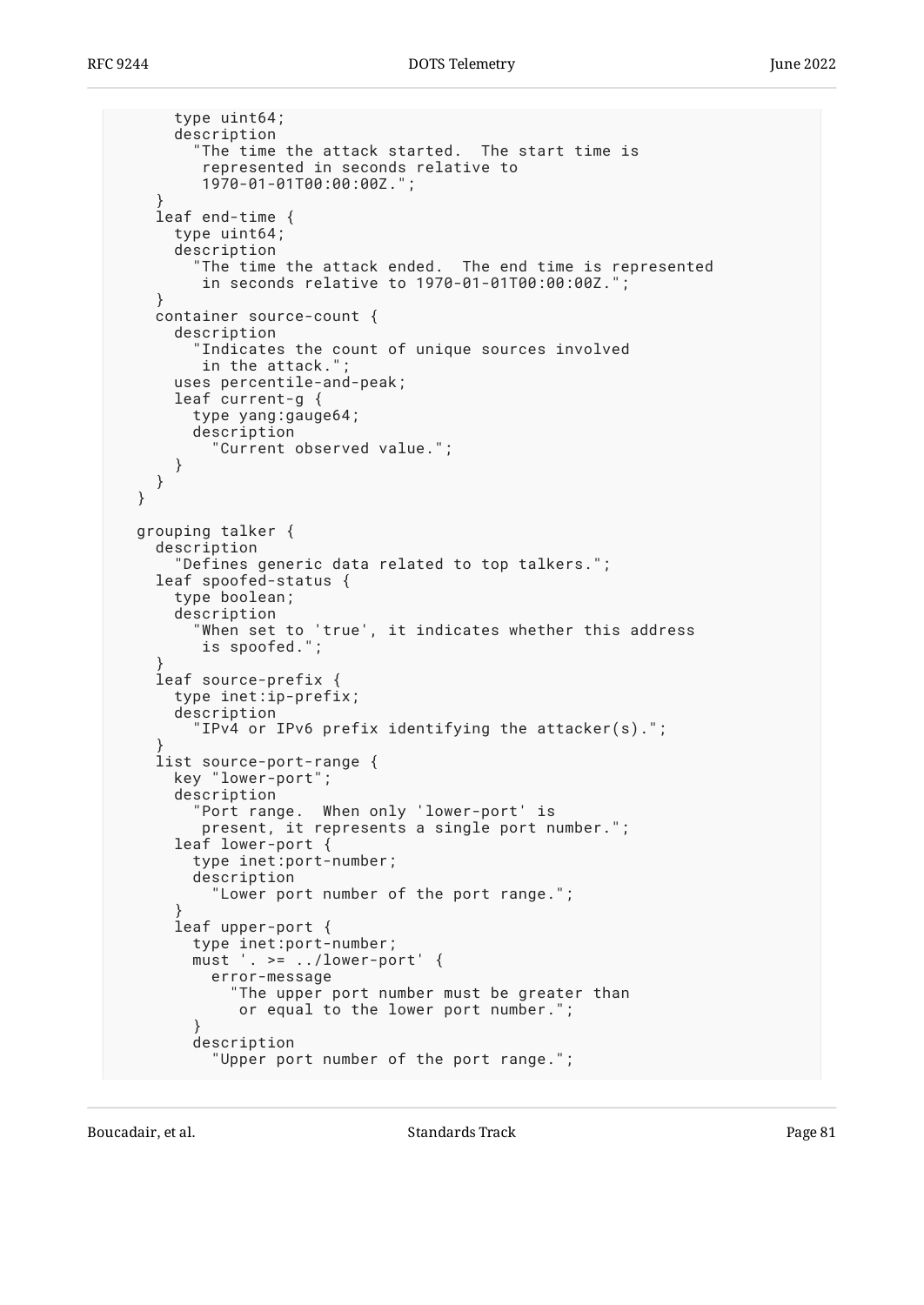```
 }
 }
    list source-icmp-type-range {
      key "lower-type";
      description
         "ICMP type range. When only 'lower-type' is
 present, it represents a single ICMP type.";
 leaf lower-type {
         type uint8;
         description
           "Lower ICMP type of the ICMP type range.";
 }
       leaf upper-type {
         type uint8;
        must '. >= ../lower-type' {
           error-message
             "The upper ICMP type must be greater than
             or equal to the lower ICMP type.";
 }
        description
           "Upper type of the ICMP type range.";
       }
 }
    list total-attack-traffic {
      key "unit";
      description
         "Total attack traffic issued from this source.";
      uses traffic-unit-all;
    }
  }
  grouping top-talker-aggregate {
    description
       "An aggregate of top attack sources. This aggregate is
       typically used when included in a mitigation request.";
    list talker {
      key "source-prefix";
       description
         "Refers to a top talker that is identified by an IPv4
         or IPv6 prefix identifying the attacker(s).";
      uses talker;
       container total-attack-connection {
         description
           "Total attack connections issued from this source.";
        uses connection-all;
      }
    }
  }
  grouping top-talker {
    description
       "Top attack sources with detailed per-protocol
       structure.";
    list talker {
      key "source-prefix";
       description
         "Refers to a top talker that is identified by an IPv4
        or IPv6 prefix identifying the attacker(s).
```
Boucadair, et al. The contract of the Standards Track Page 82 and the contract of the Page 82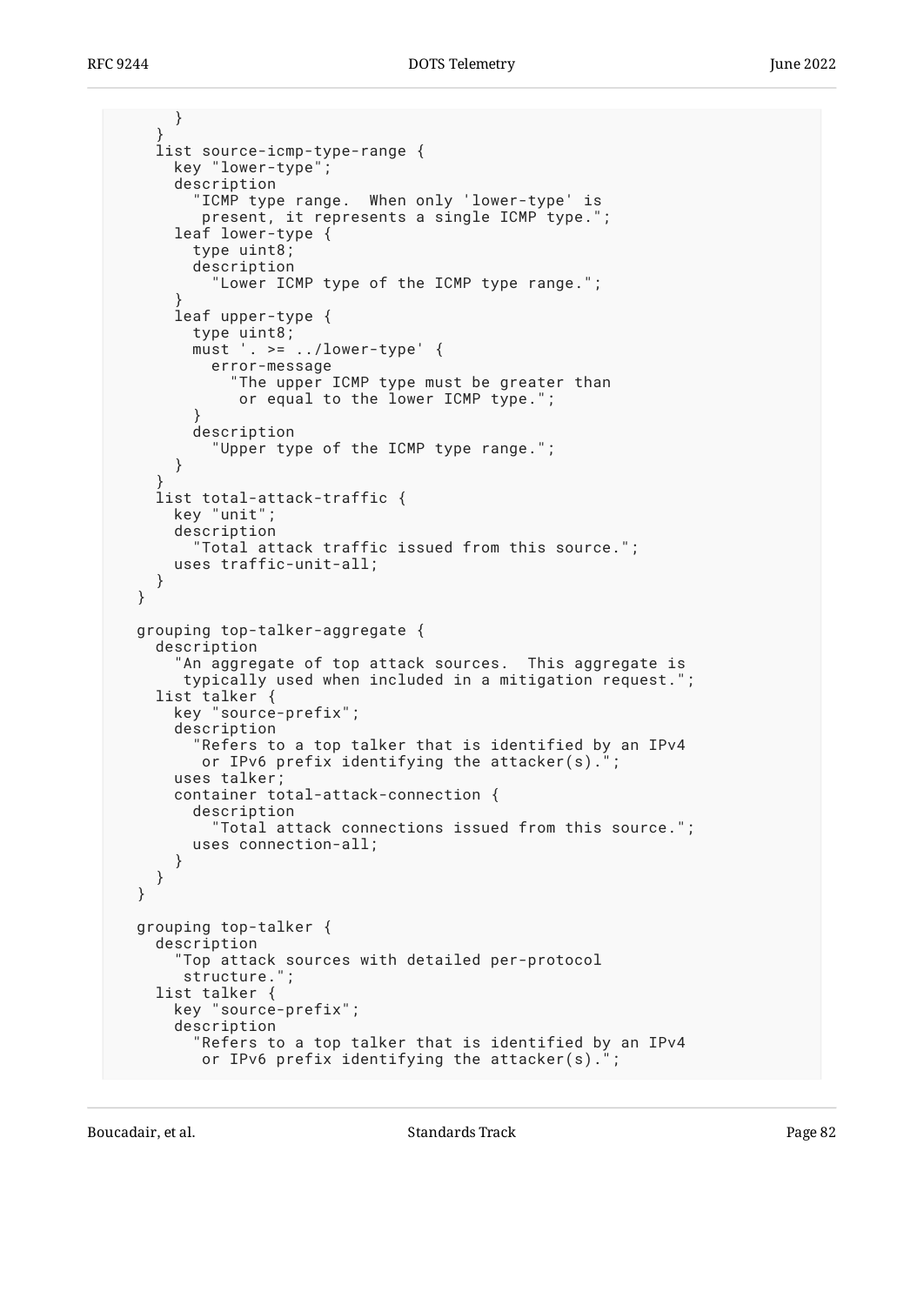```
 uses talker;
       list total-attack-connection-protocol {
         key "protocol";
         description
            "Total attack connections issued from this source.";
         uses connection-protocol-all;
       }
     }
  }
  grouping baseline {
     description
       "Grouping for the telemetry baseline.";
    uses data-channel:target;
    leaf-list alias-name {
       type string;
       description
         "An alias name that points to an IP resource.
          An IP resource can be a router, a host,
          an Internet of Things (IoT) object, a server, etc.";
 }
    list total-traffic-normal {
      key "unit";
       description
         "Total traffic normal baselines.";
       uses traffic-unit;
 }
    list total-traffic-normal-per-protocol {
       key "unit protocol";
       description
         "Total traffic normal baselines per protocol.";
       uses traffic-unit-protocol;
 }
    list total-traffic-normal-per-port {
       key "unit port";
       description
         "Total traffic normal baselines per port number.";
       uses traffic-unit-port;
 }
    list total-connection-capacity {
       key "protocol";
       description
         "Total connection capacity.";
       uses total-connection-capacity-protocol;
 }
     list total-connection-capacity-per-port {
       key "protocol port";
       description
         "Total connection capacity per port number.";
       leaf port {
         type inet:port-number;
         description
           "The target port number.";
 }
       uses total-connection-capacity-protocol;
    }
  }
```
Boucadair, et al. The contract of the Standards Track Contract Page 83 and 2011 11:30 Page 83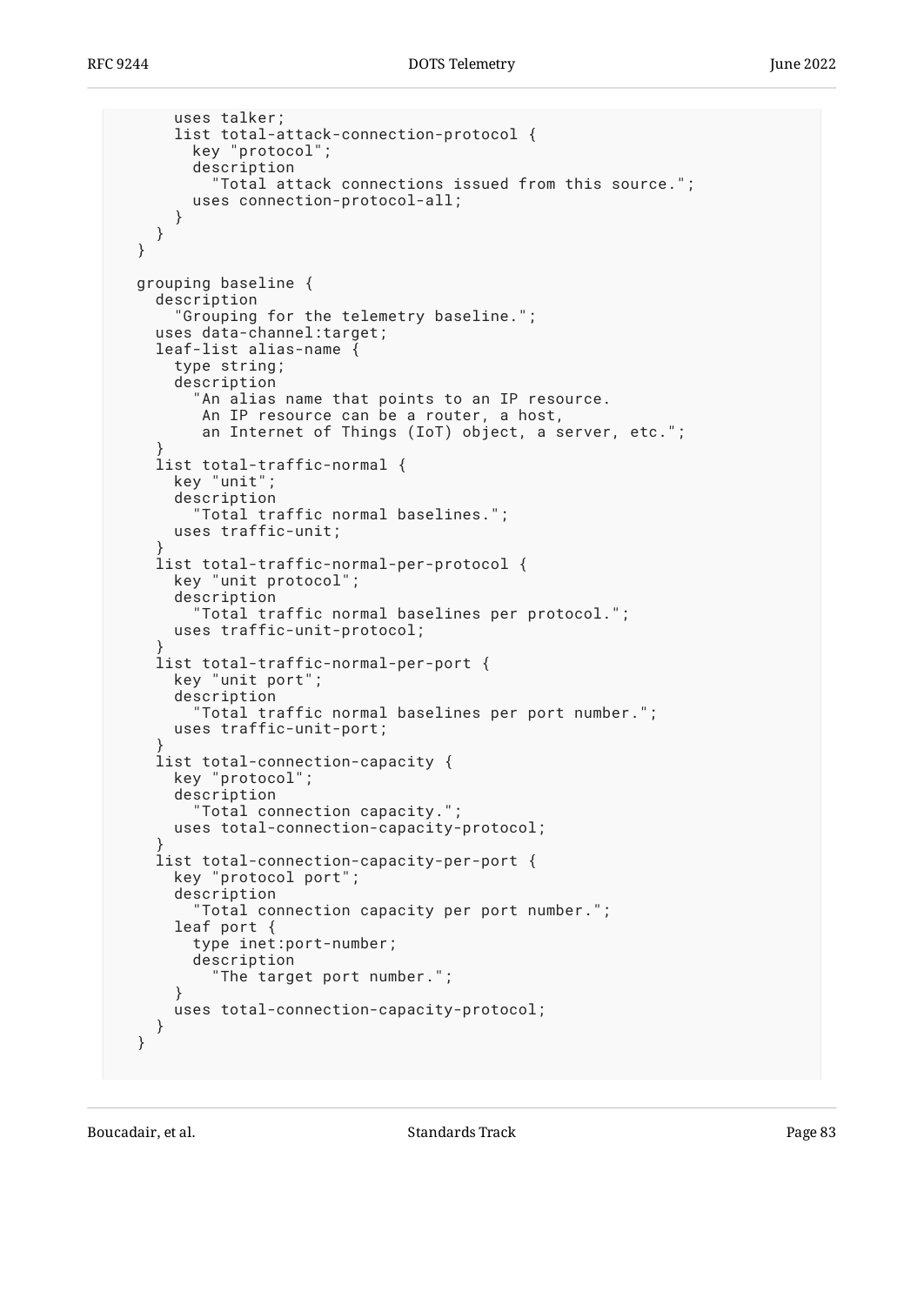```
 grouping pre-or-ongoing-mitigation {
     description
       "Grouping for the telemetry data.";
    list total-traffic {
       key "unit";
       description
         "Total traffic.";
       uses traffic-unit-all;
 }
    list total-traffic-protocol {
       key "unit protocol";
       description
         "Total traffic per protocol.";
       uses traffic-unit-protocol-all;
 }
     list total-traffic-port {
       key "unit port";
       description
         "Total traffic per port number.";
       uses traffic-unit-port-all;
 }
     list total-attack-traffic {
       key "unit";
       description
         "Total attack traffic.";
       uses traffic-unit-all;
 }
     list total-attack-traffic-protocol {
       key "unit protocol";
       description
         "Total attack traffic per protocol.";
       uses traffic-unit-protocol-all;
 }
    list total-attack-traffic-port {
       key "unit port";
       description
         "Total attack traffic per port number.";
       uses traffic-unit-port-all;
 }
    list total-attack-connection-protocol {
       key "protocol";
       description
         "Total attack connections.";
       uses connection-protocol-all;
 }
     list total-attack-connection-port {
       key "protocol port";
       description
         "Total attack connections per target port number.";
       uses connection-protocol-port-all;
 }
     list attack-detail {
       key "vendor-id attack-id";
       description
         "Provides a set of attack details.";
       uses attack-detail;
       container top-talker {
         description
```
Boucadair, et al. The standards Track Controller and Standards Track Page 84 and a standards Track Page 84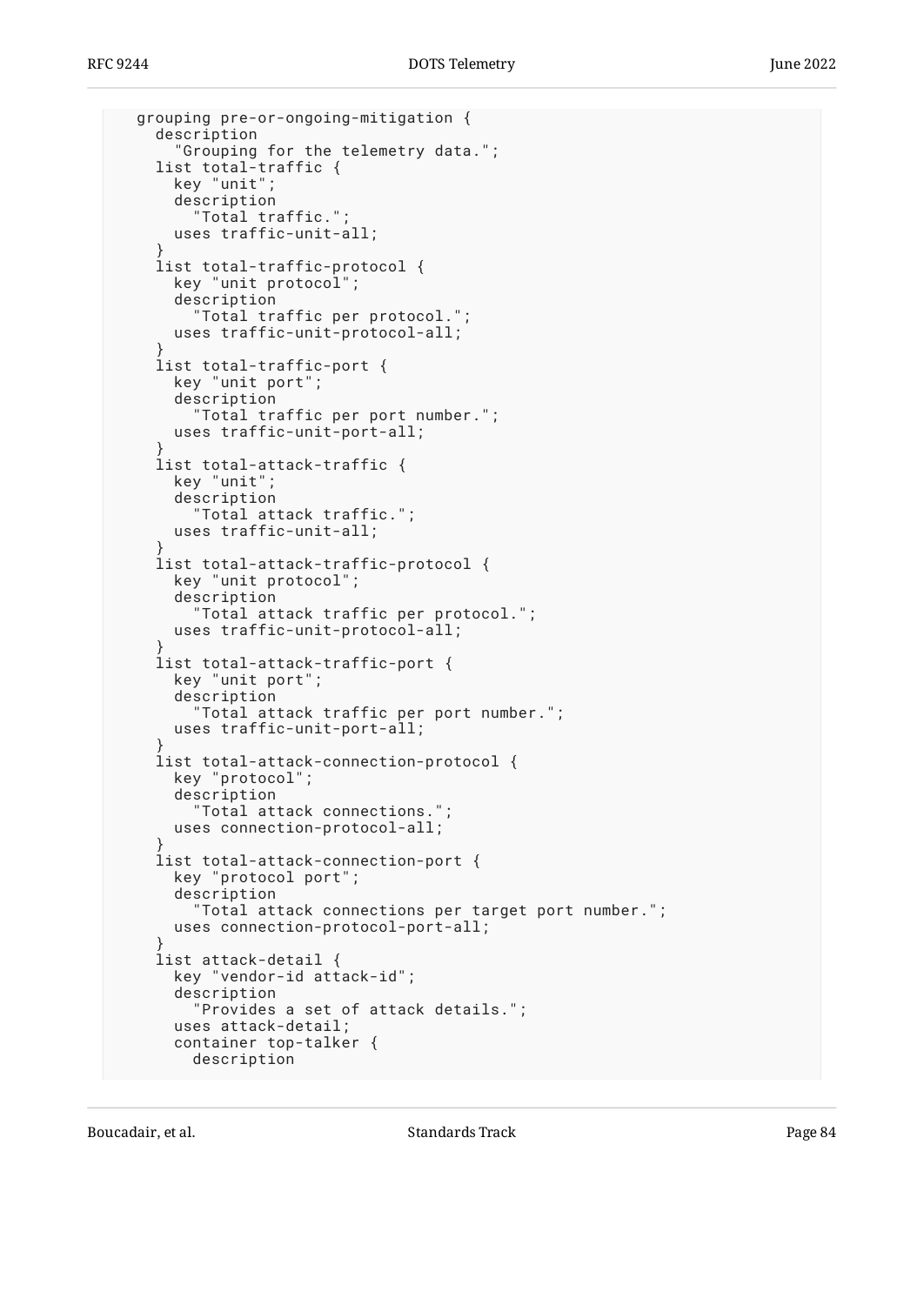```
 "Lists the top attack sources.";
         uses top-talker;
       }
    }
  }
 sx:augment-structure "/dots-signal:dots-signal"
 + "/dots-signal:message-type"
                      + "/dots-signal:mitigation-scope"
                      + "/dots-signal:scope" {
    description
       "Extends mitigation scope with telemetry update data.";
    choice direction {
       description
          "Indicates the communication direction in which the
          data nodes can be included.";
      case server-to-client-only {
         description
           "These data nodes appear only in a mitigation message
            sent from the server to the client.";
         list total-traffic {
           key "unit";
           description
             "Total traffic.";
           uses traffic-unit-all;
 }
         container total-attack-connection {
           description
             "Total attack connections.";
           uses connection-all;
         }
      }
     }
     list total-attack-traffic {
      key "unit";
       description
         "Total attack traffic.";
      uses traffic-unit-all;
 }
    list attack-detail {
      key "vendor-id attack-id";
       description
         "Attack details.";
      uses attack-detail;
      container top-talker {
         description
           "Top attack sources.";
         uses top-talker-aggregate;
      }
    }
   }
  sx:structure dots-telemetry {
    description
       "Main structure for DOTS telemetry messages.";
    choice telemetry-message-type {
      description
         "Can be 'telemetry-setup' or telemetry data.";
      case telemetry-setup {
```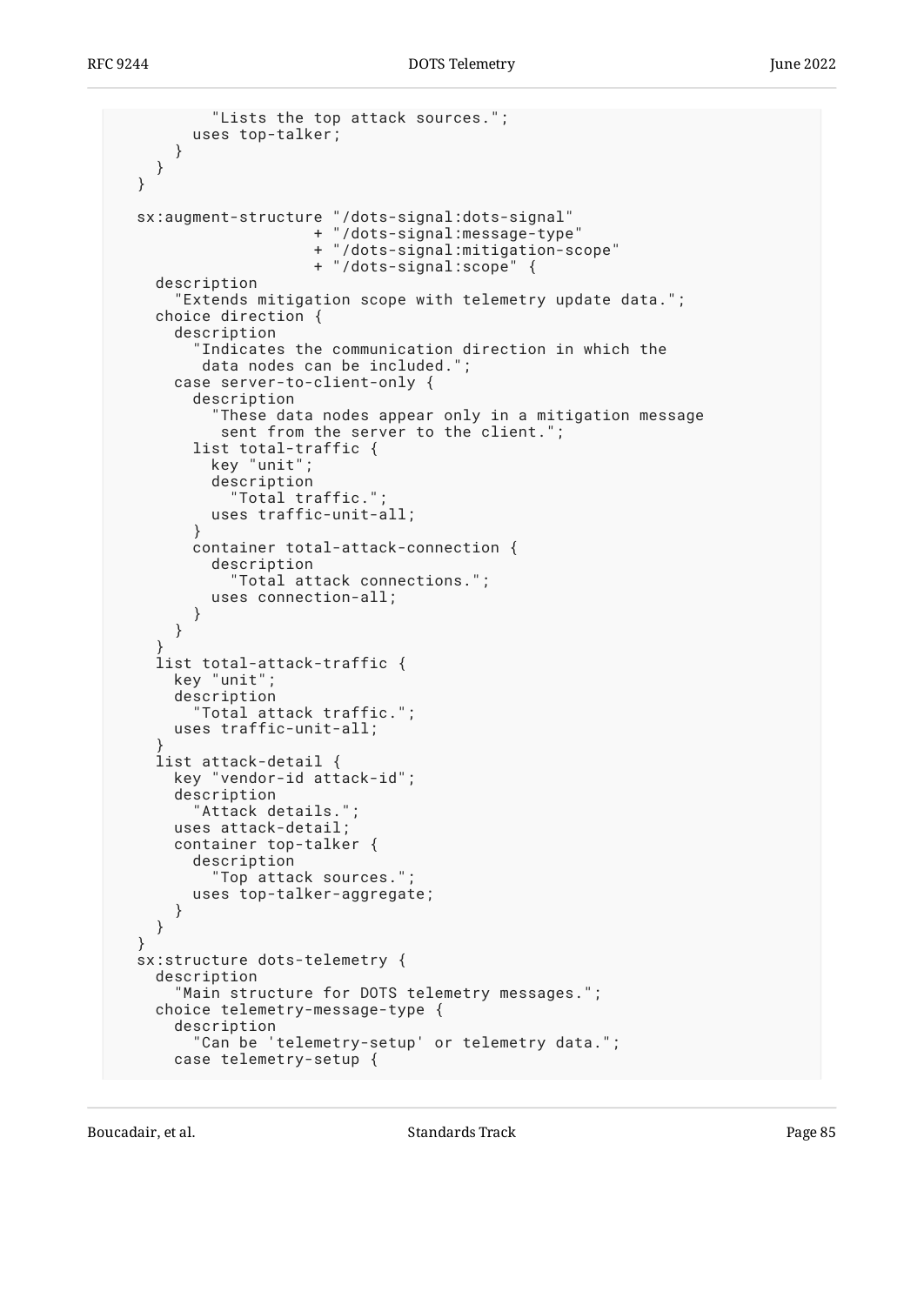```
 description
          "Indicates that the message is about telemetry setup.";
        choice direction {
          description
            Indicates the communication direction in which the
             data nodes can be included.";
          case server-to-client-only {
            description
              "These data nodes appear only in a telemetry message
               sent from the server to the client.";
            container max-config-values {
              description
                "Maximum acceptable configuration values.";
              uses telemetry-parameters;
              leaf server-originated-telemetry {
               type boolean;
               default "false";
               description
                  "Indicates whether the DOTS server can be
 instructed to send pre-or-ongoing-mitigation
 telemetry. If set to 'false' or the data node
                  is not present, this is an indication that
                  the server does not support this capability.";
 }
              leaf telemetry-notify-interval {
               type uint16 {
                 range "1 .. 3600";
 }
 units "seconds";
 must '. >= ../../min-config-values'
                  + '/telemetry-notify-interval' {
                 error-message
                    "The value must be greater than or equal
                    to the 'telemetry-notify-interval' value in
                    the 'min-config-values' attribute";
 }
               description
                  "Minimum number of seconds between successive
             telemetry notifications.";<br>}
 }
 }
            container min-config-values {
             description
                "Minimum acceptable configuration values.";
             uses telemetry-parameters;
              leaf telemetry-notify-interval {
               type uint16 {
              range "1 .. 3600";
 }
               units "seconds";
               description
                  "Minimum number of seconds between successive
                  telemetry notifications.";
 }
 }
            container supported-unit-classes {
              description
                "Supported unit classes and default activation
```
Boucadair, et al. The contract of the Standards Track Page 26 and 2012 12:30 Fage 26 and 2012 12:30 Fage 26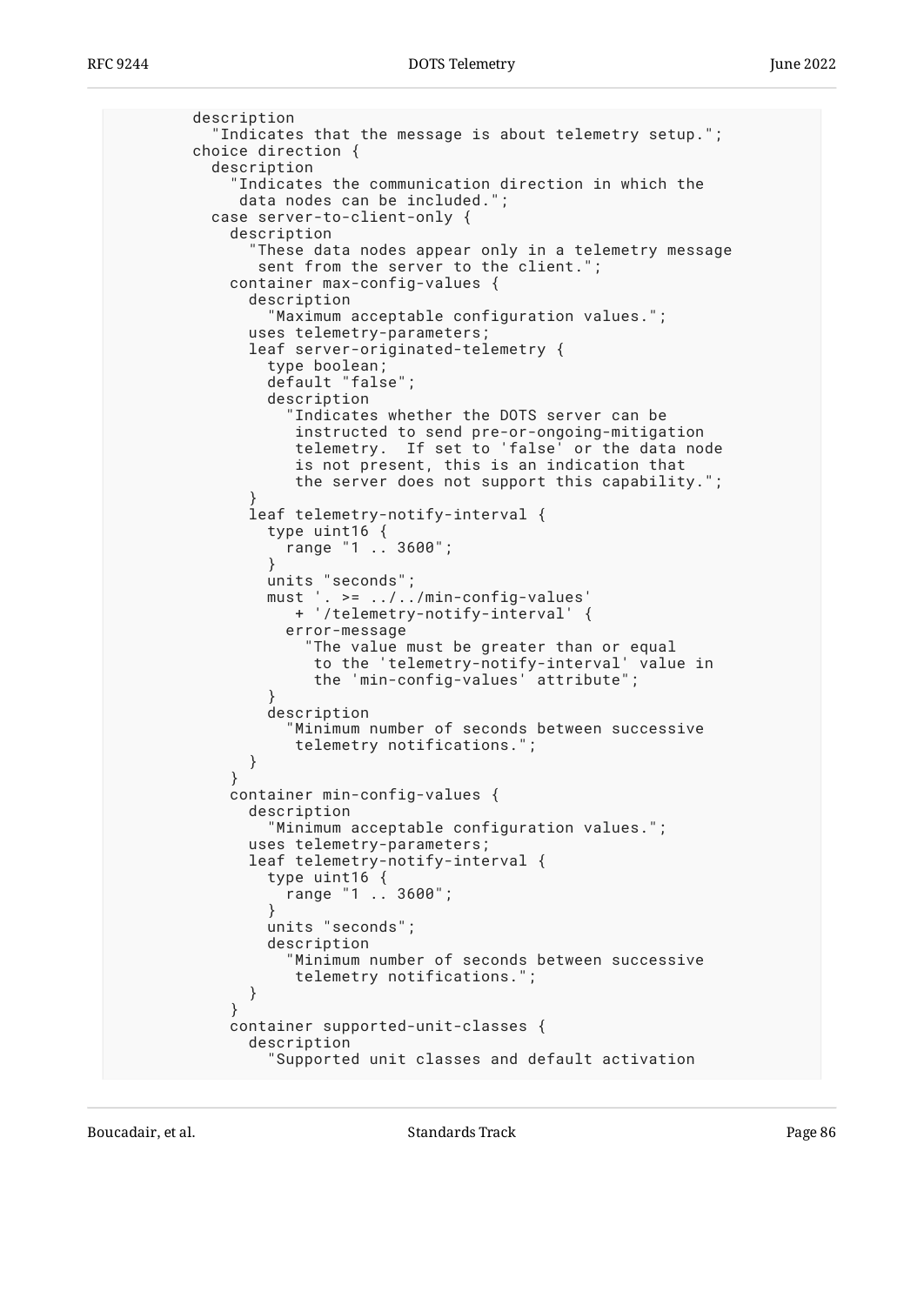```
 status.";
              uses unit-config;
 }
             leaf-list supported-query-type {
              type query-type;
               description
                Indicates which query types are supported by
                the server. If the server does not announce
                 the query types it supports, the client will
                 be unable to use any of the potential
                  'query-type' values to reduce the returned data
                 content from the server.";
 }
 }
 }
         list telemetry {
          description
             "The telemetry data per DOTS client. The keys
             of the list are 'cuid' and 'tsid', but these keys are
             not represented here because these keys are conveyed
             as mandatory Uri-Paths in requests. Omitting keys
             is compliant with RFC 8791.";
           reference
             "RFC 8791: YANG Data Structure Extensions";
          choice direction {
             description
              Indicates the communication direction in which the
               data nodes can be included.";
            case server-to-client-only {
               description
                 "These data nodes appear only in a telemetry
                 message sent from the server to the client.";
              leaf tsid {
                type uint32;
                description
                   "A client-assigned identifier for the DOTS
                    telemetry setup data.";
 }
 }
 }
          choice setup-type {
            description
               "Can be a mitigation configuration, a pipe capacity,
               or a baseline message.";
            case telemetry-config {
               description
                 "Used to set telemetry parameters such as setting
                low-, mid-, and high-percentile values."
              container current-config {
                description
                   "Current telemetry configuration values.";
                uses telemetry-parameters;
                uses unit-config;
                leaf server-originated-telemetry {
                   type boolean;
                   description
                     "Used by a DOTS client to enable/disable
                     whether it requests pre-or-ongoing-mitigation
```
Boucadair, et al. The contract of the Standards Track Page 87 and the contract of the Page 87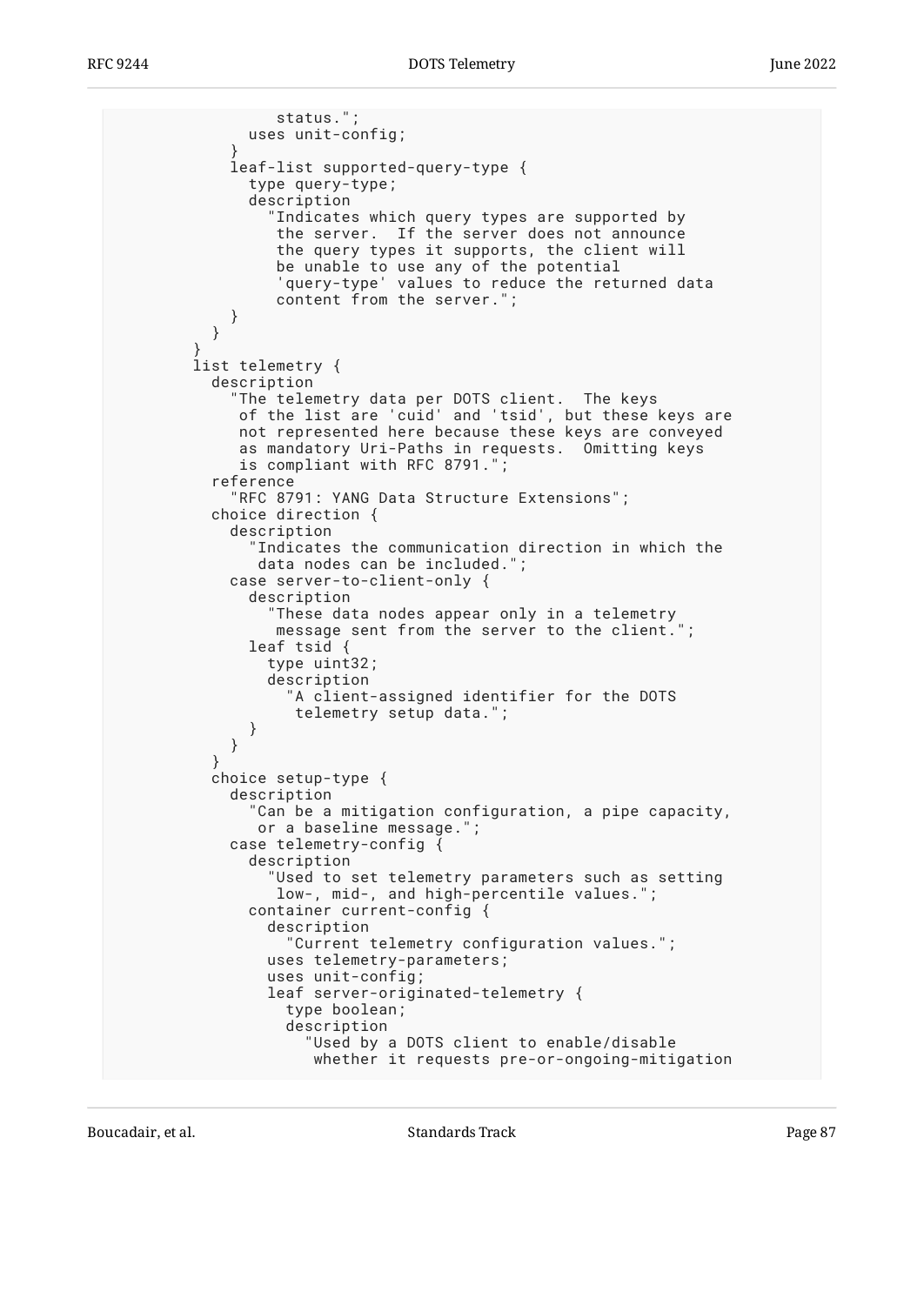```
 telemetry from the DOTS server.";
 }
                leaf telemetry-notify-interval {
                  type uint16 {
                   range "1 .. 3600";
 }
                 units "seconds";
                  description
                    "Minimum number of seconds between successive
                    telemetry notifications.";
 }
 }
 }
            case pipe {
              description
                "Total pipe capacity of a DOTS client domain.";
              list total-pipe-capacity {
                key "link-id unit";
                description
                  "Total pipe capacity of a DOTS client domain.";
                leaf link-id {
                  type nt:link-id;
                  description
                    "Identifier of an interconnection link of
                    the DOTS client domain.";
 }
                leaf capacity {
                  type uint64;
                 mandatory true;
                  description
                    "Pipe capacity. This attribute is mandatory
                    when 'total-pipe-capacity' is included in a
                    message.";
 }
                leaf unit {
                  type unit;
                  description
                   "The traffic can be measured using unit
                    classes: packets per second (pps), bits per
                    second (bps), and/or bytes per second
                     (Bps).
                    For a given unit class, the DOTS agents
                    auto-scale to the appropriate units (e.g.,
                     'megabit-ps', 'kilobit-ps').";
 }
 }
 }
            case baseline {
              description
                "Traffic baseline information related to a DOTS
                client domain.";
              list baseline {
                key "id";
                description
                  "Traffic baseline information related to a DOTS
                   client domain.";
                leaf id {
```
Boucadair, et al. The contract of the Standards Track Contract Page 88 and 2011 11: 12: 13: 14: 14: 15: 16: 16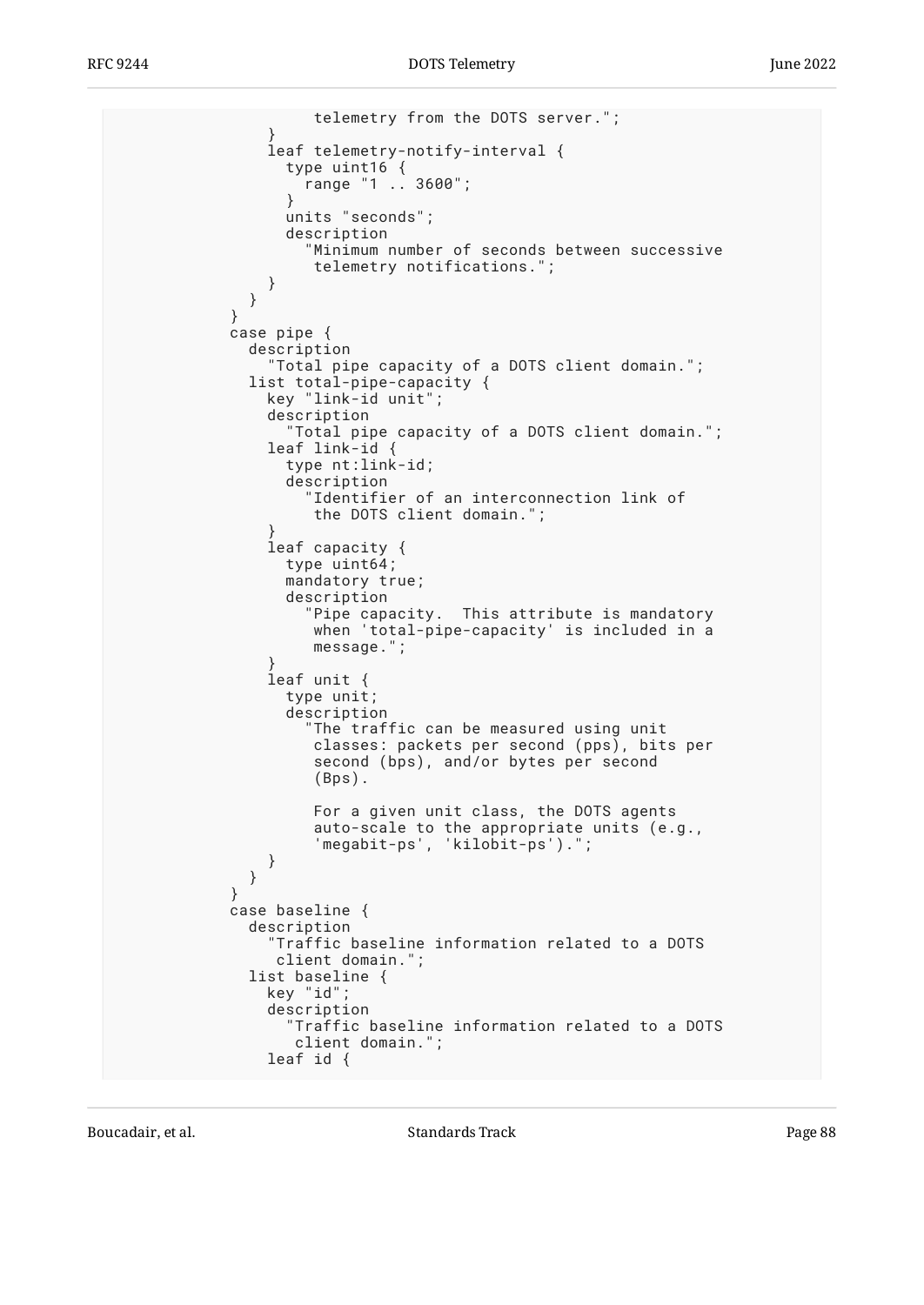```
 type uint32;
                 must '. >= 1';
                  description
                    "An identifier that uniquely identifies a
                     baseline entry communicated by a
                     DOTS client.";
 }
                uses baseline;
              }
            }
         }
        }
      }
      case telemetry {
        description
           "Telemetry information.";
        list pre-or-ongoing-mitigation {
          description
 "Pre-or-ongoing-mitigation telemetry per DOTS client.
 The keys of the list are 'cuid' and 'tmid', but these
             keys are not represented here because these keys are
             conveyed as mandatory Uri-Paths in requests.
             Omitting keys is compliant with RFC 8791.";
          reference
             "RFC 8791: YANG Data Structure Extensions";
          choice direction {
            description
              Indicates the communication direction in which the
               data nodes can be included.";
            case server-to-client-only {
              description
                "These data nodes appear only in a telemetry
                 message sent from the server to the client.";
              leaf tmid {
                type uint32;
                description
                   "A client-assigned identifier for the DOTS
                   telemetry data.";
 }
 }
 }
          container target {
            description
               "Indicates the target. At least one of the
 attributes 'target-prefix', 'target-fqdn',
 'target-uri', 'alias-name', or 'mid-list'
               must be present in the target definition.";
            uses data-channel:target;
            leaf-list alias-name {
              type string;
              description
                "An alias name that points to a resource.";
 }
            leaf-list mid-list {
              type uint32;
              description
                "Reference to a list of associated mitigation
                 requests.";
```
Boucadair, et al. The contract of the Standards Track Page 89 (1992) and the contract of the Page 89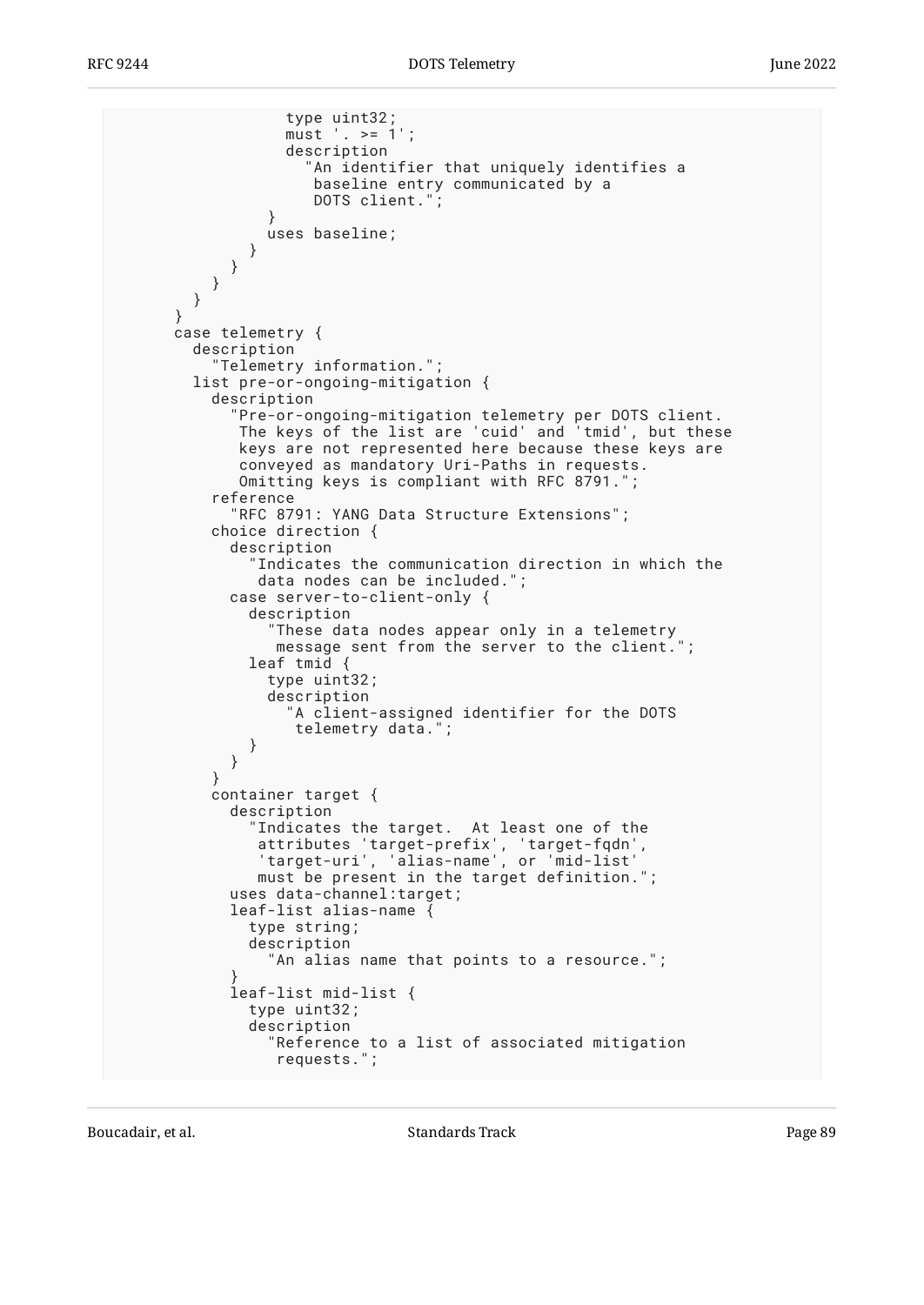```
 reference
                "RFC 9132: Distributed Denial-of-Service Open
                          Threat Signaling (DOTS) Signal Channel
           Specification, Section 4.4.1";<br>}
 }
 }
          uses pre-or-ongoing-mitigation;
        }
      }
    }
  }
}
<CODE ENDS>
```
### <span id="page-89-0"></span>**[11.2. Vendor Attack Mapping Details YANG Module](#page-89-0)**

```
<CODE BEGINS> file "ietf-dots-mapping@2022-06-20.yang"
module ietf-dots-mapping {
   yang-version 1.1;
   namespace "urn:ietf:params:xml:ns:yang:ietf-dots-mapping";
   prefix dots-mapping;
   import ietf-dots-data-channel {
     prefix data-channel;
     reference
       "RFC 8783: Distributed Denial-of-Service Open Threat
                  Signaling (DOTS) Data Channel Specification";
   }
   organization
     "IETF DDoS Open Threat Signaling (DOTS) Working Group";
   contact
     "WG Web: <https://datatracker.ietf.org/wg/dots/>
     WG List: <mailto:dots@ietf.org>
      Author: Mohamed Boucadair
                <mailto:mohamed.boucadair@orange.com>
      Author: Jon Shallow
                <mailto:supjps-ietf@jpshallow.com>";
   description
     "This module contains YANG definitions for the sharing
      of DDoS attack mapping details between a DOTS client and
      a DOTS server by means of the DOTS data channel.
      Copyright (c) 2022 IETF Trust and the persons identified as
      authors of the code. All rights reserved.
      Redistribution and use in source and binary forms, with or
      without modification, is permitted pursuant to, and subject to
      the license terms contained in, the Revised BSD License set
      forth in Section 4.c of the IETF Trust's Legal Provisions
      Relating to IETF Documents
      (https://trustee.ietf.org/license-info).
```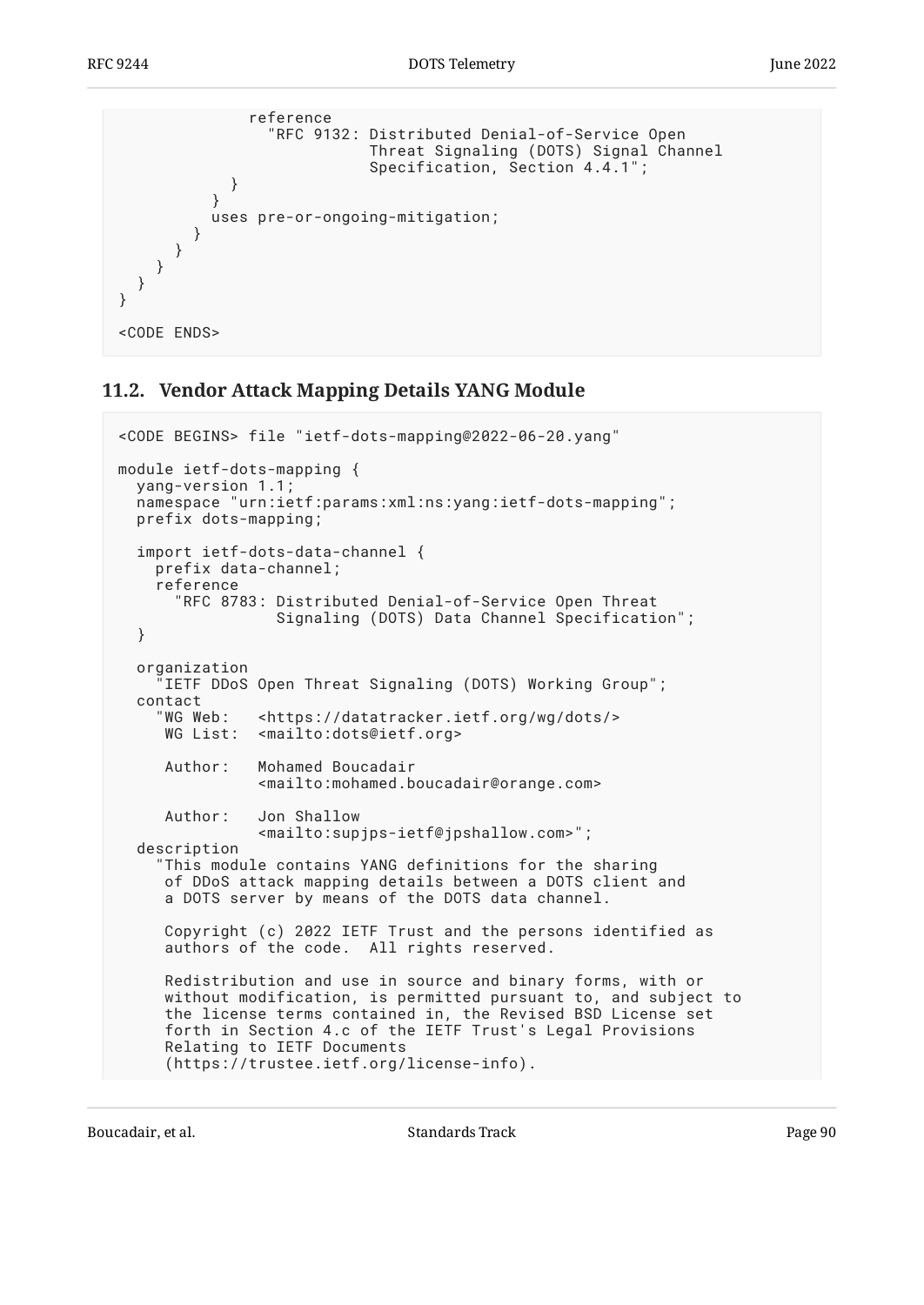```
 This version of this YANG module is part of RFC 9244; see the
     RFC itself for full legal notices.";
  revision 2022-06-20 {
    description
       "Initial revision.";
    reference
      "RFC 9244: Distributed Denial-of-Service Open Threat
                 Signaling (DOTS) Telemetry";
  }
  feature dots-telemetry {
    description
       "This feature indicates that DOTS telemetry data can be
      shared between DOTS clients and servers."
  }
  grouping attack-mapping {
    description
       "A set of information used for sharing vendor attack mapping
       information with a peer.";
    list vendor {
      key "vendor-id";
      description
        Vendor attack mapping information related to the
         client/server.";
      leaf vendor-id {
        type uint32;
        description
           "The Vendor ID is a security vendor's Private Enterprise
           Number as registered with IANA.";
        reference
          "IANA: Private Enterprise Numbers
           (https://www.iana.org/assignments/enterprise-numbers/)";
 }
      leaf vendor-name {
        type string;
        description
          "The name of the vendor (e.g., company A).";
 }
      leaf description-lang {
        type string {
         pattern ((((A-Za-z)\{2,3\}(-[A-Za-z]\{3\}(-[A-Za-z]\{3\})') + '{0,2})?)|[A-Za-z]{4}|[A-Za-z]{5,8})(-[A-Za-z]{4})'
 + '?(-([A-Za-z]{2}|[0-9]{3}))?(-([A-Za-z0-9]{5,8}'
 + '|([0-9][A-Za-z0-9]{3})))*(-[0-9A-WYZa-wyz]'
 + '(-([A-Za-z0-9]{2,8}))+)*(-[Xx](-([A-Za-z0-9]'
                + '{1,8}))+)?|[Xx](-([A-Za-z0-9]{1,8}))+|'
                + '(([Ee][Nn]-[Gg][Bb]-[Oo][Ee][Dd]|[Ii]-'
                + '[Aa][Mm][Ii]|[Ii]-[Bb][Nn][Nn]|[Ii]-'
                + '[Dd][Ee][Ff][Aa][Uu][Ll][Tt]|[Ii]-'
                + '[Ee][Nn][Oo][Cc][Hh][Ii][Aa][Nn]'
                + '|[Ii]-[Hh][Aa][Kk]|'
 + '[Ii]-[Kk][Ll][Ii][Nn][Gg][Oo][Nn]|'
 + '[Ii]-[Ll][Uu][Xx]|[Ii]-[Mm][Ii][Nn][Gg][Oo]|'
 + '[Ii]-[Nn][Aa][Vv][Aa][Jj][Oo]|[Ii]-[Pp][Ww][Nn]|'
                + '[Ii]-[Tt][Aa][Oo]|[Ii]-[Tt][Aa][Yy]|'
```
Boucadair, et al. The contract of the Standards Track Page 91 and the Page 91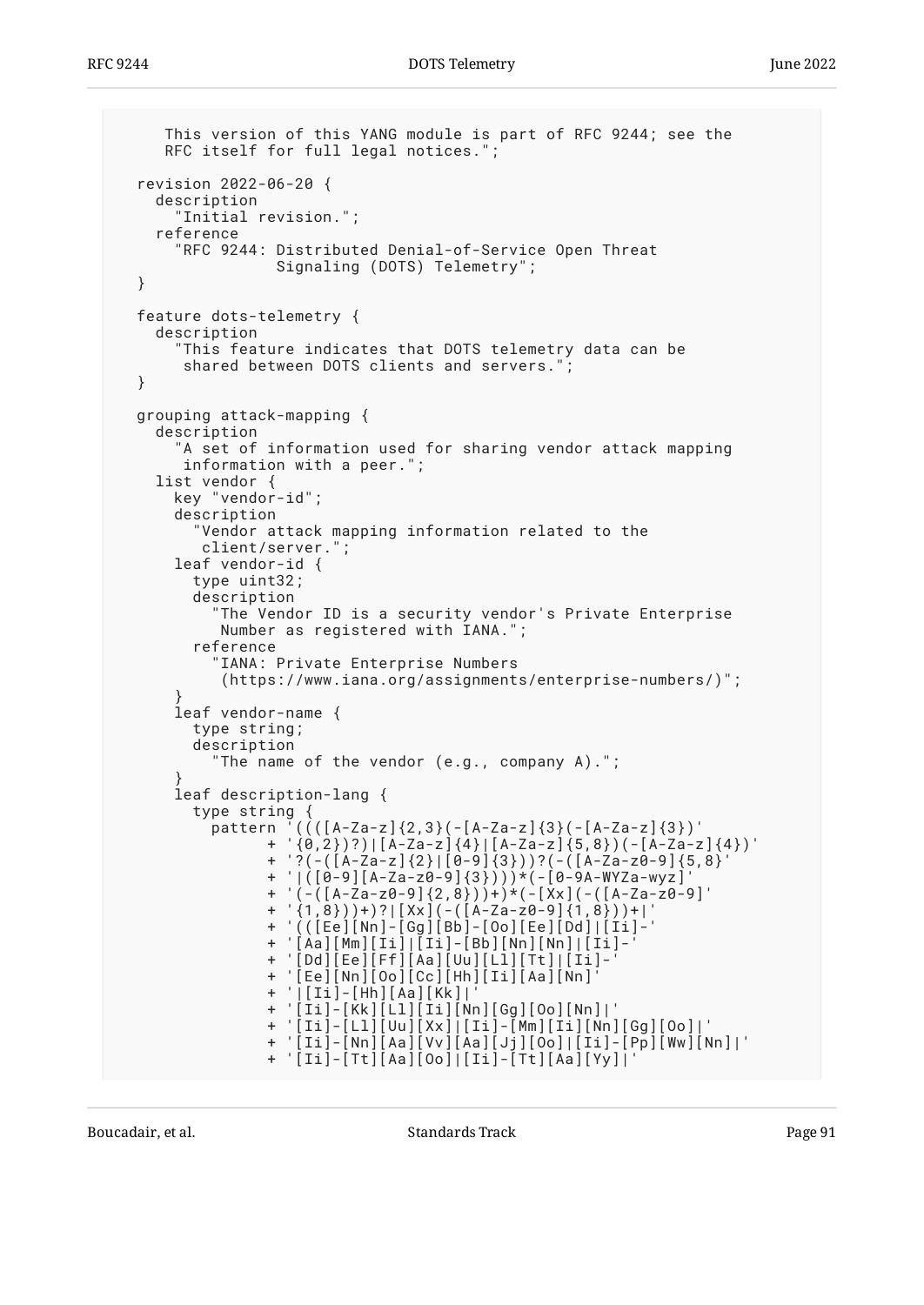+ '[Ii]-[Tt][Ss][Uu]|[Ss][Gg][Nn]-[Bb][Ee]-[Ff][Rr]|' + '[Ss][Gg][Nn]-[Bb][Ee]-[Nn][Ll]|[Ss][Gg][Nn]-' + '[Cc][Hh]-[Dd][Ee])|([Aa][Rr][Tt]-' + '[Ll][Oo][Jj][Bb][Aa][Nn]|[Cc][Ee][Ll]-' + '[Gg][Aa][Uu][Ll][Ii][Ss][Hh]|' + '[Nn][Oo]-[Bb][Oo][Kk]|[Nn][Oo]-' + '[Nn][Yy][Nn]|[Zz][Hh]-[Gg][Uu][Oo][Yy][Uu]|' + '[Zz][Hh]-[Hh][Aa][Kk][Kk][Aa]|[Zz][Hh]-' + '[Mm][Ii][Nn]|[Zz][Hh]-[Mm][Ii][Nn]-' + '[Nn][Aa][Nn]|[Zz][Hh]-[Xx][Ii][Aa][Nn][Gg])))'; } default "en-US"; description "Indicates the language tag that is used for 'attack-description'."; reference "RFC 5646: Tags for Identifying Languages, Section 2.1"; } leaf last-updated { type uint64; mandatory true; description "The time the mapping table was updated. It is represented in seconds relative to 1970-01-01T00:00:00Z."; } list attack-mapping { key "attack-id"; description "Attack mapping details."; leaf attack-id { type uint32; description "Unique identifier assigned by the vendor for the attack."; } leaf attack-description { type string; mandatory true; description "Textual representation of the attack description. Natural Language Processing techniques (e.g., word embedding) might provide some utility in mapping the attack description to an attack type."; } } } } augment "/data-channel:dots-data/data-channel:dots-client" { if-feature "dots-telemetry"; description "Augments the data channel with a vendor attack mapping table of the DOTS client."; container vendor-mapping { description "Used by DOTS clients to share their vendor attack mapping information with DOTS servers.";

Boucadair, et al. The contract of the Standards Track Page 92 and the contract of the Page 92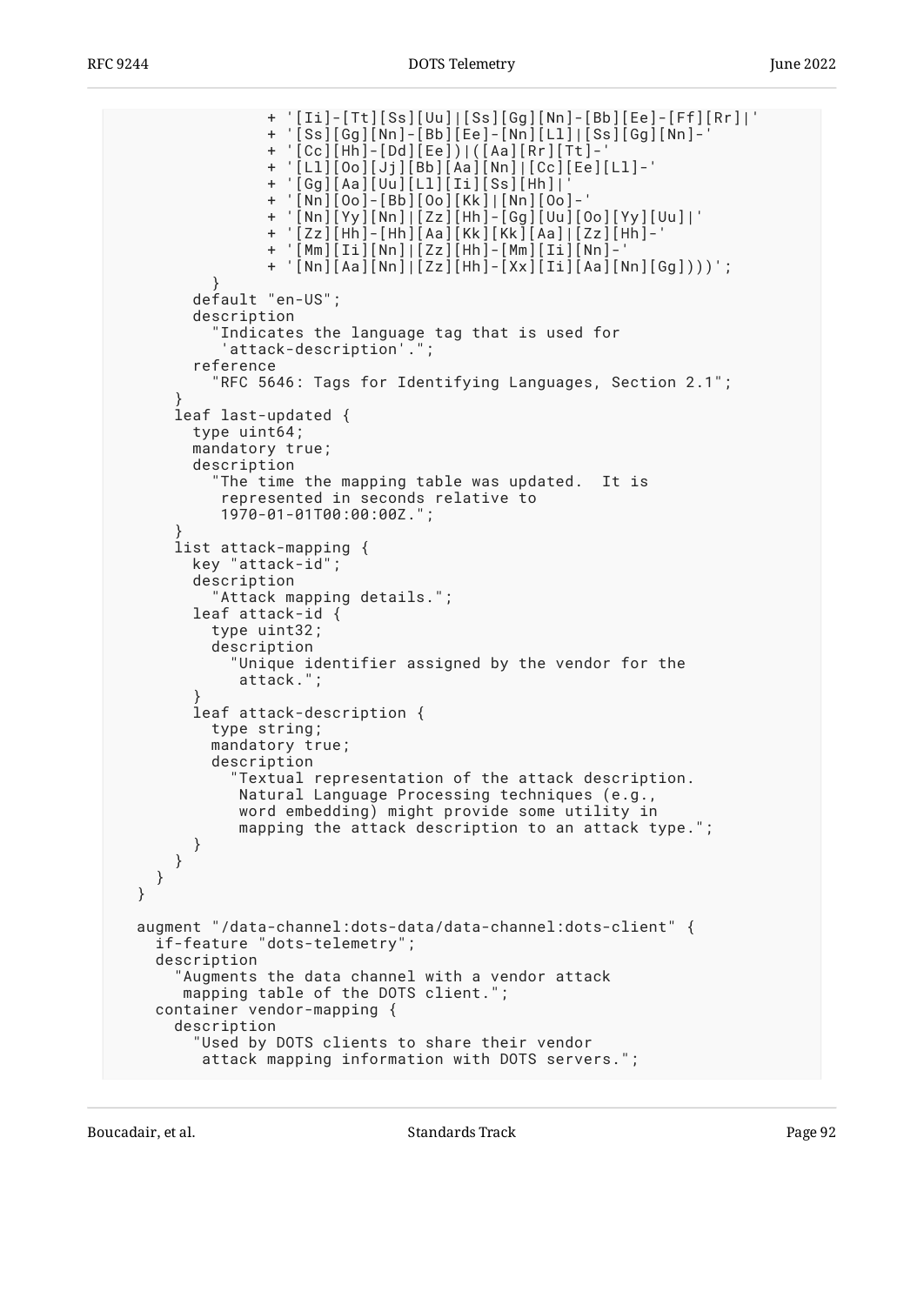```
 uses attack-mapping;
     }
   }
   augment "/data-channel:dots-data/data-channel:capabilities" {
     if-feature "dots-telemetry";
     description
        "Augments the DOTS server capabilities with a
        parameter to indicate whether they can share
        attack mapping details.";
     leaf vendor-mapping-enabled {
       type boolean;
       config false;
       description
          "Indicates that the DOTS server supports sharing
          attack vendor mapping details with DOTS clients.";
     }
   }
   augment "/data-channel:dots-data" {
     if-feature "dots-telemetry";
     description
       "Augments the data channel with a vendor attack
        mapping table of the DOTS server.";
     container vendor-mapping {
       config false;
       description
          "Includes the list of vendor attack mapping details
          that will be shared with DOTS clients upon request.";
       uses attack-mapping;
     }
   }
}
<CODE ENDS>
```
# <span id="page-92-0"></span>**[12. YANG/JSON Mapping Parameters to CBOR](#page-92-0)**

All DOTS telemetry parameters in the payload of the DOTS signal channel **MUST** be mapped to CBOR types as shown in [Table 3](#page-92-1):

Note: Implementers must check that the mapping output provided by their YANG-to-CBOR encoding schemes is aligned with the contents of [Table 3.](#page-92-1)

<span id="page-92-1"></span>

| <b>Parameter Name</b> | YANG Type             | <b>CBOR</b><br>Key | <b>CBOR Major Type</b><br>& Information | <b>JSON</b><br><b>Type</b> |
|-----------------------|-----------------------|--------------------|-----------------------------------------|----------------------------|
| tsid                  | uint <sub>32</sub>    | 128                | 0 unsigned                              | Number                     |
| telemetry             | list                  | 129                | 4 array                                 | Array                      |
| low-percentile        | decimal <sub>64</sub> | 130                | $6$ tag $4$ [-2, integer]               | <b>String</b>              |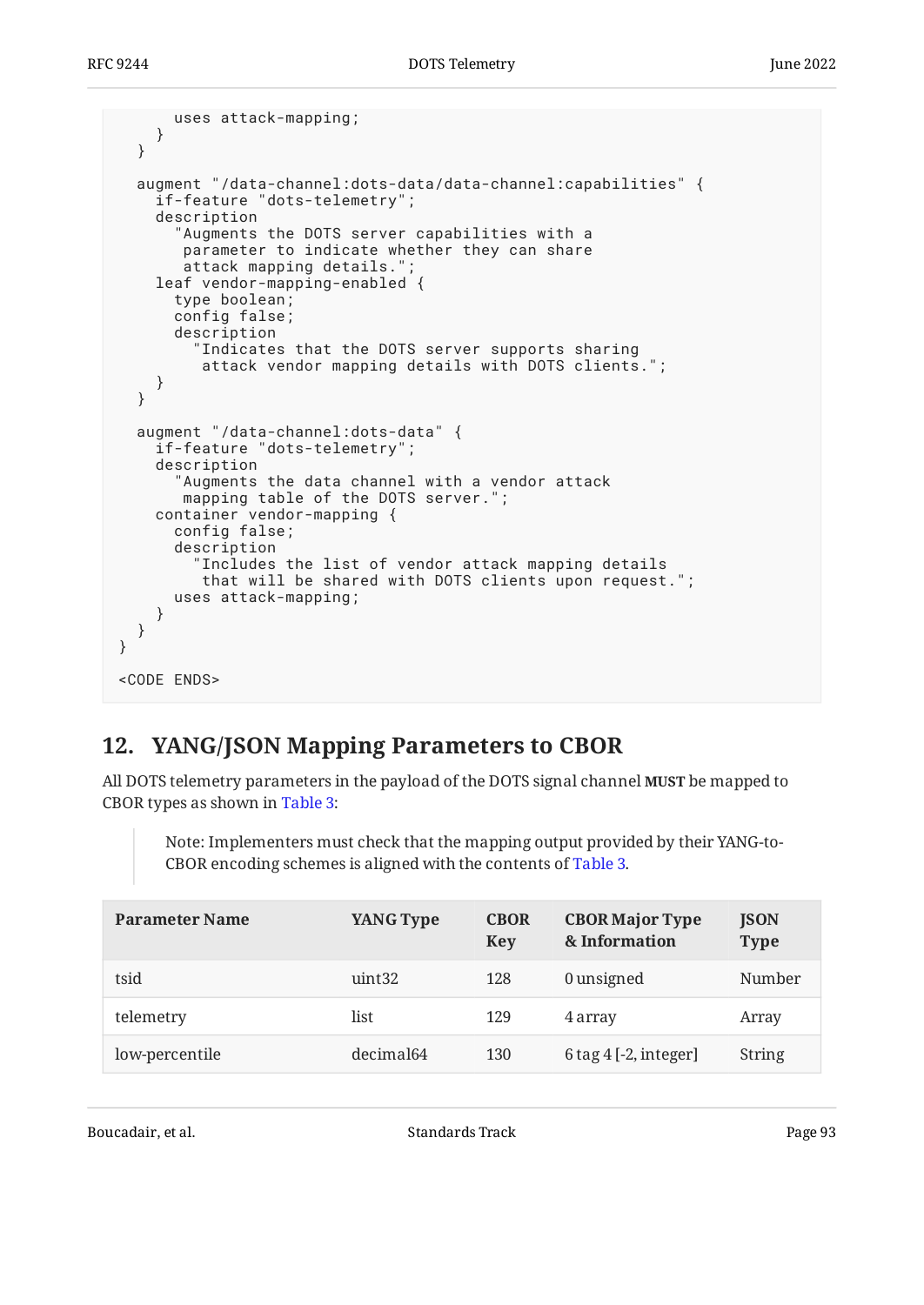| <b>Parameter Name</b>     | <b>YANG Type</b>   | <b>CBOR</b><br><b>Key</b> | <b>CBOR Major Type</b><br>& Information | <b>JSON</b><br><b>Type</b> |
|---------------------------|--------------------|---------------------------|-----------------------------------------|----------------------------|
| mid-percentile            | decimal64          | 131                       | 6 tag 4 [-2, integer]                   | <b>String</b>              |
| high-percentile           | decimal64          | 132                       | 6 tag 4 [-2, integer]                   | <b>String</b>              |
| unit-config               | list               | 133                       | 4 array                                 | Array                      |
| unit                      | enumeration        | 134                       | 0 unsigned                              | <b>String</b>              |
| unit-status               | boolean            | 135                       | 7 bits 20                               | False                      |
|                           |                    |                           | 7 bits 21                               | True                       |
| total-pipe-capacity       | list               | 136                       | 4 array                                 | Array                      |
| link-id                   | string             | 137                       | 3 text string                           | <b>String</b>              |
| pre-or-ongoing-mitigation | list               | 138                       | 4 array                                 | Array                      |
| total-traffic-normal      | list               | 139                       | 4 array                                 | Array                      |
| low-percentile-g          | yang:gauge64       | 140                       | 0 unsigned                              | <b>String</b>              |
| mid-percentile-g          | yang:gauge64       | 141                       | 0 unsigned                              | <b>String</b>              |
| high-percentile-g         | yang:gauge64       | 142                       | 0 unsigned                              | <b>String</b>              |
| peak-g                    | yang:gauge64       | 143                       | 0 unsigned                              | <b>String</b>              |
| total-attack-traffic      | list               | 144                       | 4 array                                 | Array                      |
| total-traffic             | list               | 145                       | 4 array                                 | Array                      |
| total-connection-capacity | list               | 146                       | 4 array                                 | Array                      |
| connection                | uint <sub>64</sub> | 147                       | 0 unsigned                              | <b>String</b>              |
| connection-client         | uint <sub>64</sub> | 148                       | 0 unsigned                              | <b>String</b>              |
| embryonic                 | uint <sub>64</sub> | 149                       | 0 unsigned                              | <b>String</b>              |
| embryonic-client          | uint <sub>64</sub> | 150                       | 0 unsigned                              | <b>String</b>              |
| connection-ps             | uint <sub>64</sub> | 151                       | 0 unsigned                              | <b>String</b>              |
| connection-client-ps      | uint <sub>64</sub> | 152                       | 0 unsigned                              | <b>String</b>              |
| request-ps                | uint <sub>64</sub> | 153                       | 0 unsigned                              | <b>String</b>              |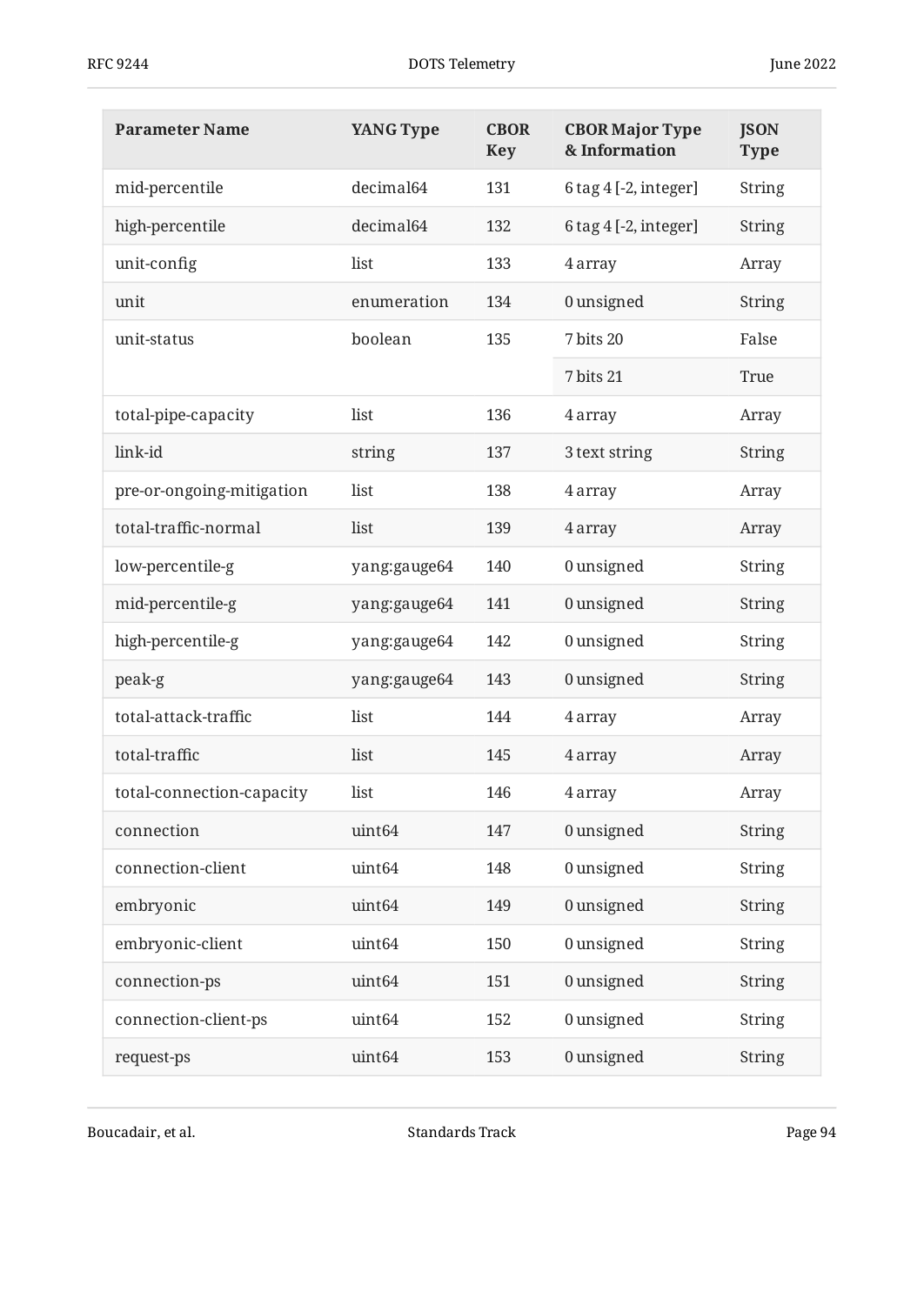| <b>Parameter Name</b>                | <b>YANG Type</b>   | <b>CBOR</b><br><b>Key</b> | <b>CBOR Major Type</b><br>& Information | <b>JSON</b><br><b>Type</b> |
|--------------------------------------|--------------------|---------------------------|-----------------------------------------|----------------------------|
| request-client-ps                    | uint <sub>64</sub> | 154                       | 0 unsigned                              | <b>String</b>              |
| partial-request-max                  | uint <sub>64</sub> | 155                       | 0 unsigned                              | <b>String</b>              |
| partial-request-client-max           | uint <sub>64</sub> | 156                       | 0 unsigned                              | <b>String</b>              |
| total-attack-connection              | container          | 157                       | 5 map                                   | Object                     |
| connection-c                         | container          | 158                       | 5 map                                   | Object                     |
| embryonic-c                          | container          | 159                       | 5 map                                   | Object                     |
| connection-ps-c                      | container          | 160                       | 5 map                                   | Object                     |
| request-ps-c                         | container          | 161                       | 5 map                                   | Object                     |
| attack-detail                        | list               | 162                       | 4 array                                 | Array                      |
| id                                   | uint32             | 163                       | 0 unsigned                              | Number                     |
| attack-id                            | uint32             | 164                       | 0 unsigned                              | Number                     |
| attack-description                   | string             | 165                       | 3 text string                           | <b>String</b>              |
| attack-severity                      | enumeration        | 166                       | 0 unsigned                              | <b>String</b>              |
| start-time                           | uint <sub>64</sub> | 167                       | 0 unsigned                              | <b>String</b>              |
| end-time                             | uint <sub>64</sub> | 168                       | 0 unsigned                              | <b>String</b>              |
| source-count                         | container          | 169                       | 5 map                                   | Object                     |
| top-talker                           | container          | 170                       | 5 map                                   | Object                     |
| spoofed-status                       | boolean            | 171                       | 7 bits 20                               | False                      |
|                                      |                    |                           | 7 bits 21                               | True                       |
| partial-request-c                    | container          | 172                       | 5 map                                   | Object                     |
| total-attack-connection-<br>protocol | list               | 173                       | 4 array                                 | Array                      |
| baseline                             | list               | 174                       | 4 array                                 | Array                      |
| current-config                       | container          | 175                       | 5 map                                   | Object                     |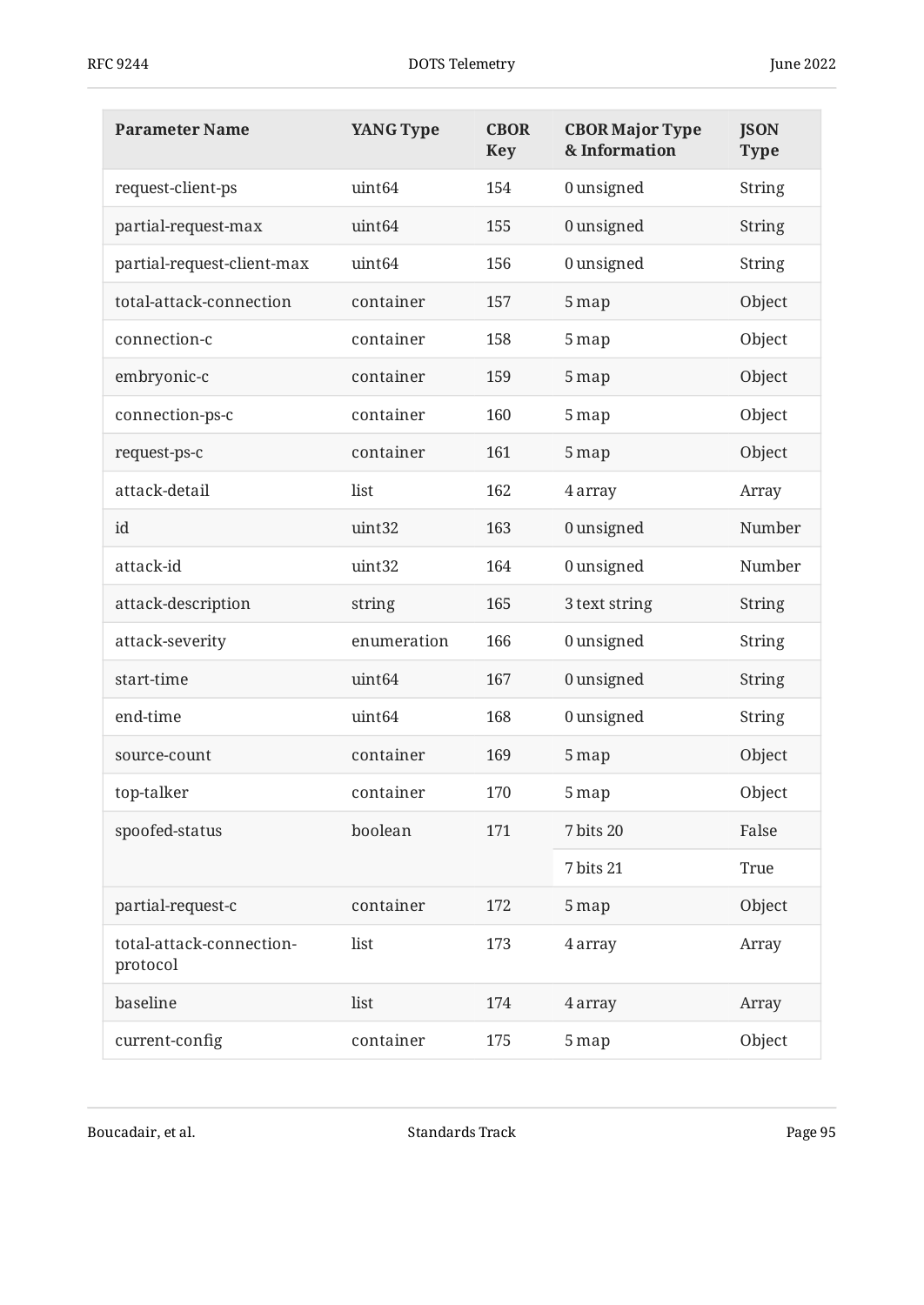| <b>Parameter Name</b>                  | <b>YANG Type</b>   | <b>CBOR</b><br><b>Key</b> | <b>CBOR Major Type</b><br>& Information | <b>JSON</b><br><b>Type</b> |
|----------------------------------------|--------------------|---------------------------|-----------------------------------------|----------------------------|
| max-config-values                      | container          | 176                       | 5 map                                   | Object                     |
| min-config-values                      | container          | 177                       | 5 map                                   | Object                     |
| supported-unit-classes                 | container          | 178                       | 5 map                                   | Object                     |
| server-originated-telemetry            | boolean            | 179                       | 7 bits 20                               | False                      |
|                                        |                    |                           | 7 bits 21                               | True                       |
| telemetry-notify-interval              | uint16             | 180                       | 0 unsigned                              | Number                     |
| tmid                                   | uint32             | 181                       | 0 unsigned                              | Number                     |
| measurement-interval                   | enumeration        | 182                       | 0 unsigned                              | String                     |
| measurement-sample                     | enumeration        | 183                       | 0 unsigned                              | <b>String</b>              |
| talker                                 | list               | 184                       | 4 array                                 | Array                      |
| source-prefix                          | inet:ip-prefix     | 185                       | 3 text string                           | String                     |
| mid-list                               | leaf-list          | 186                       | 4 array                                 | Array                      |
|                                        | uint32             |                           | 0 unsigned                              | Number                     |
| source-port-range                      | list               | 187                       | 4 array                                 | Array                      |
| source-icmp-type-range                 | list               | 188                       | 4 array                                 | Array                      |
| target                                 | container          | 189                       | 5 map                                   | Object                     |
| capacity                               | uint <sub>64</sub> | 190                       | 0 unsigned                              | <b>String</b>              |
| protocol                               | uint8              | 191                       | 0 unsigned                              | Number                     |
| total-traffic-normal-per-<br>protocol  | list               | 192                       | 4 array                                 | Array                      |
| total-traffic-normal-per-port          | list               | 193                       | 4 array                                 | Array                      |
| total-connection-capacity-<br>per-port | list               | 194                       | 4 array                                 | Array                      |
| total-traffic-protocol                 | list               | 195                       | 4 array                                 | Array                      |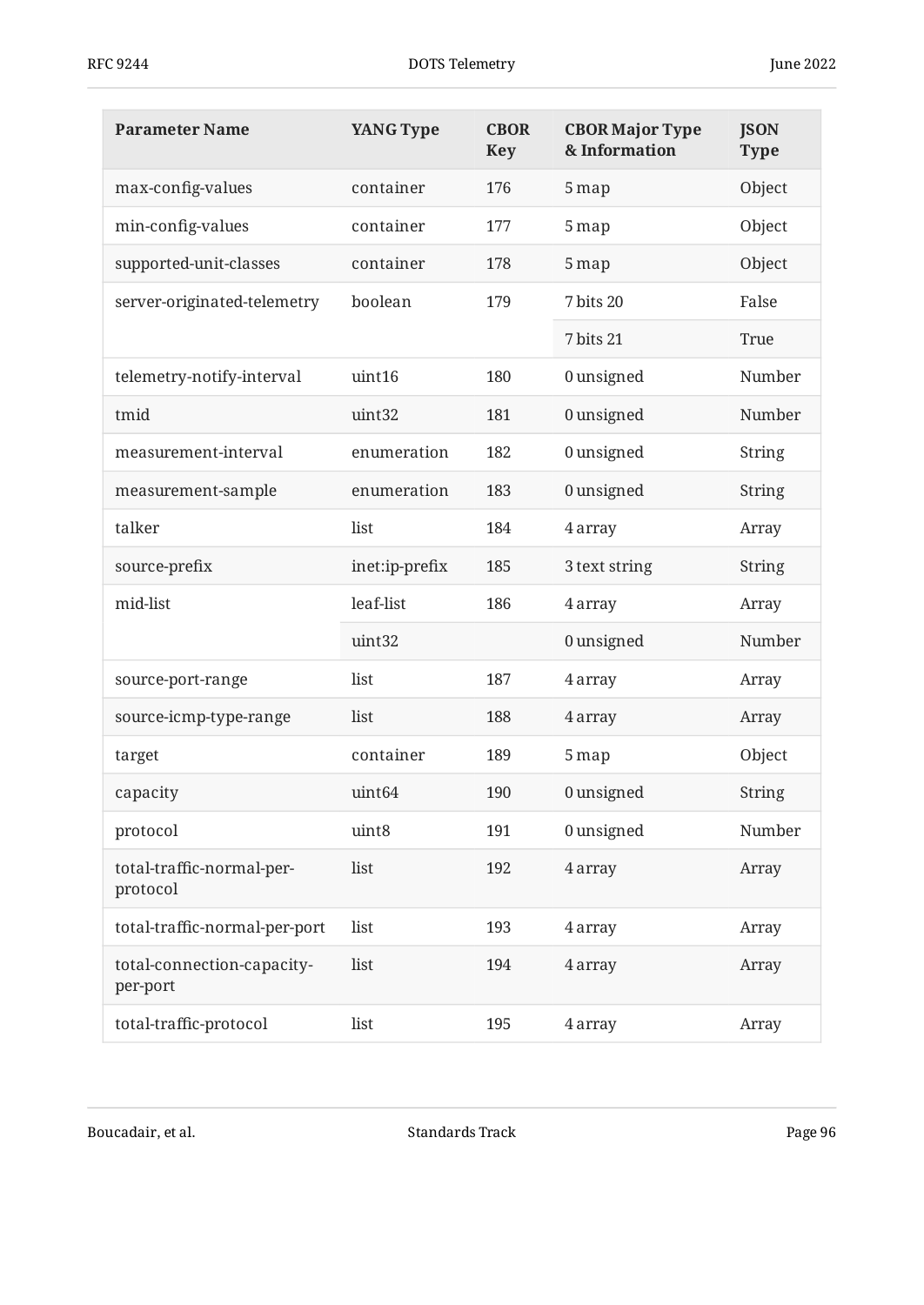| <b>Parameter Name</b>                           | <b>YANG Type</b>     | <b>CBOR</b><br><b>Key</b> | <b>CBOR Major Type</b><br>& Information | <b>JSON</b><br><b>Type</b> |
|-------------------------------------------------|----------------------|---------------------------|-----------------------------------------|----------------------------|
| total-traffic-port                              | list                 | 196                       | 4 array                                 | Array                      |
| total-attack-traffic-protocol                   | list                 | 197                       | 4 array                                 | Array                      |
| total-attack-traffic-port                       | list                 | 198                       | 4 array                                 | Array                      |
| total-attack-connection-port                    | list                 | 199                       | 4 array                                 | Array                      |
| port                                            | inet:port-<br>number | 200                       | 0 unsigned                              | Number                     |
| supported-query-type                            | leaf-list            | 201                       | 4 array                                 | Array                      |
|                                                 |                      |                           | 0 unsigned                              | <b>String</b>              |
| vendor-id                                       | uint32               | 202                       | 0 unsigned                              | Number                     |
| ietf-dots-<br>telemetry:telemetry-setup         | container            | 203                       | 5 map                                   | Object                     |
| ietf-dots-telemetry:total-<br>traffic           | list                 | 204                       | 4 array                                 | Array                      |
| ietf-dots-telemetry:total-<br>attack-traffic    | list                 | 205                       | 4 array                                 | Array                      |
| ietf-dots-telemetry:total-<br>attack-connection | container            | 206                       | 5 map                                   | Object                     |
| ietf-dots-telemetry:attack-<br>detail           | list                 | 207                       | 4 array                                 | Array                      |
| ietf-dots-<br>telemetry:telemetry               | container            | 208                       | 5 map                                   | Object                     |
| current-g                                       | yang:gauge64         | 209                       | 0 unsigned                              | <b>String</b>              |
| description-lang                                | string               | 210                       | 3 text string                           | <b>String</b>              |
| lower-type                                      | uint8                | 32771                     | 0 unsigned                              | Number                     |
| upper-type                                      | uint8                | 32772                     | 0 unsigned                              | Number                     |

*[Table 3: YANG/JSON Mapping Parameters to CBOR](#page-92-1)*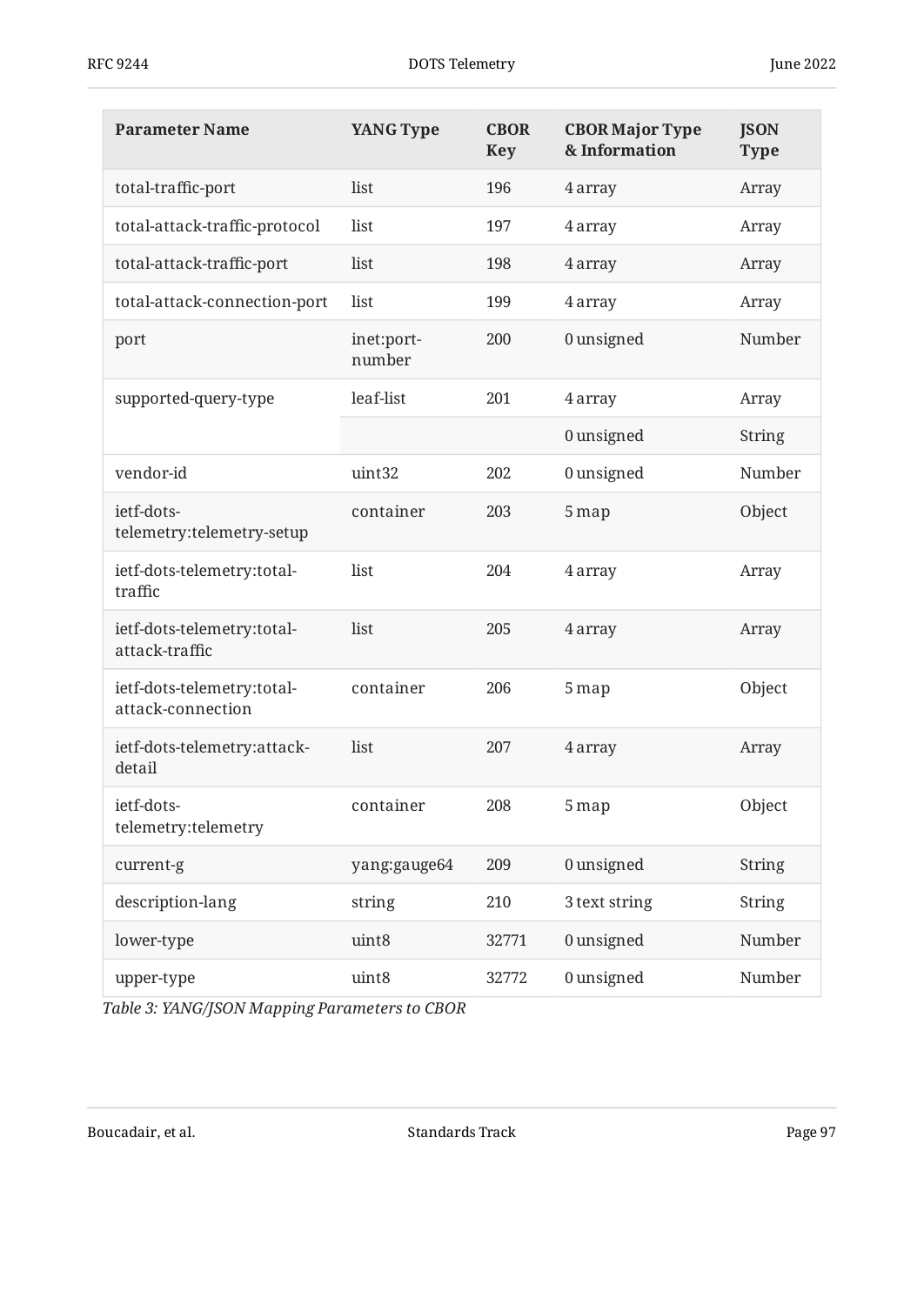## <span id="page-97-1"></span><span id="page-97-0"></span>**[13. IANA Considerations](#page-97-0)**

### **[13.1. DOTS Signal Channel CBOR Key Values](#page-97-1)**

This specification registers the following comprehension-optional parameters in the IANA "DOTS Signal Channel CBOR Key Values" registry [\[Key-Map](#page-105-0)].

<span id="page-97-2"></span>

| <b>Parameter Name</b>     | <b>CBOR Key</b><br><b>Value</b> | <b>CBOR</b><br><b>Major Type</b> | <b>Change</b><br>Controller | Reference       |
|---------------------------|---------------------------------|----------------------------------|-----------------------------|-----------------|
| tsid                      | 128                             | $\overline{0}$                   | <b>IESG</b>                 | <b>RFC 9244</b> |
| telemetry                 | 129                             | $\overline{4}$                   | <b>IESG</b>                 | <b>RFC 9244</b> |
| low-percentile            | 130                             | 6tag4                            | <b>IESG</b>                 | <b>RFC 9244</b> |
| mid-percentile            | 131                             | 6tag4                            | <b>IESG</b>                 | <b>RFC 9244</b> |
| high-percentile           | 132                             | 6tag4                            | <b>IESG</b>                 | <b>RFC 9244</b> |
| unit-config               | 133                             | $\overline{4}$                   | <b>IESG</b>                 | <b>RFC 9244</b> |
| unit                      | 134                             | $\boldsymbol{0}$                 | <b>IESG</b>                 | <b>RFC 9244</b> |
| unit-status               | 135                             | 7                                | <b>IESG</b>                 | <b>RFC 9244</b> |
| total-pipe-capacity       | 136                             | $\overline{4}$                   | <b>IESG</b>                 | <b>RFC 9244</b> |
| link-id                   | 137                             | 3                                | <b>IESG</b>                 | <b>RFC 9244</b> |
| pre-or-ongoing-mitigation | 138                             | $\overline{4}$                   | <b>IESG</b>                 | <b>RFC 9244</b> |
| total-traffic-normal      | 139                             | $\overline{4}$                   | <b>IESG</b>                 | <b>RFC 9244</b> |
| low-percentile-g          | 140                             | $\overline{0}$                   | <b>IESG</b>                 | <b>RFC 9244</b> |
| mid-percentile-g          | 141                             | $\boldsymbol{0}$                 | <b>IESG</b>                 | <b>RFC 9244</b> |
| high-percentile-g         | 142                             | $\boldsymbol{0}$                 | <b>IESG</b>                 | <b>RFC 9244</b> |
| peak-g                    | 143                             | $\boldsymbol{0}$                 | <b>IESG</b>                 | <b>RFC 9244</b> |
| total-attack-traffic      | 144                             | $\overline{4}$                   | <b>IESG</b>                 | <b>RFC 9244</b> |
| total-traffic             | 145                             | $\overline{4}$                   | <b>IESG</b>                 | <b>RFC 9244</b> |
| total-connection-capacity | 146                             | $\overline{4}$                   | <b>IESG</b>                 | <b>RFC 9244</b> |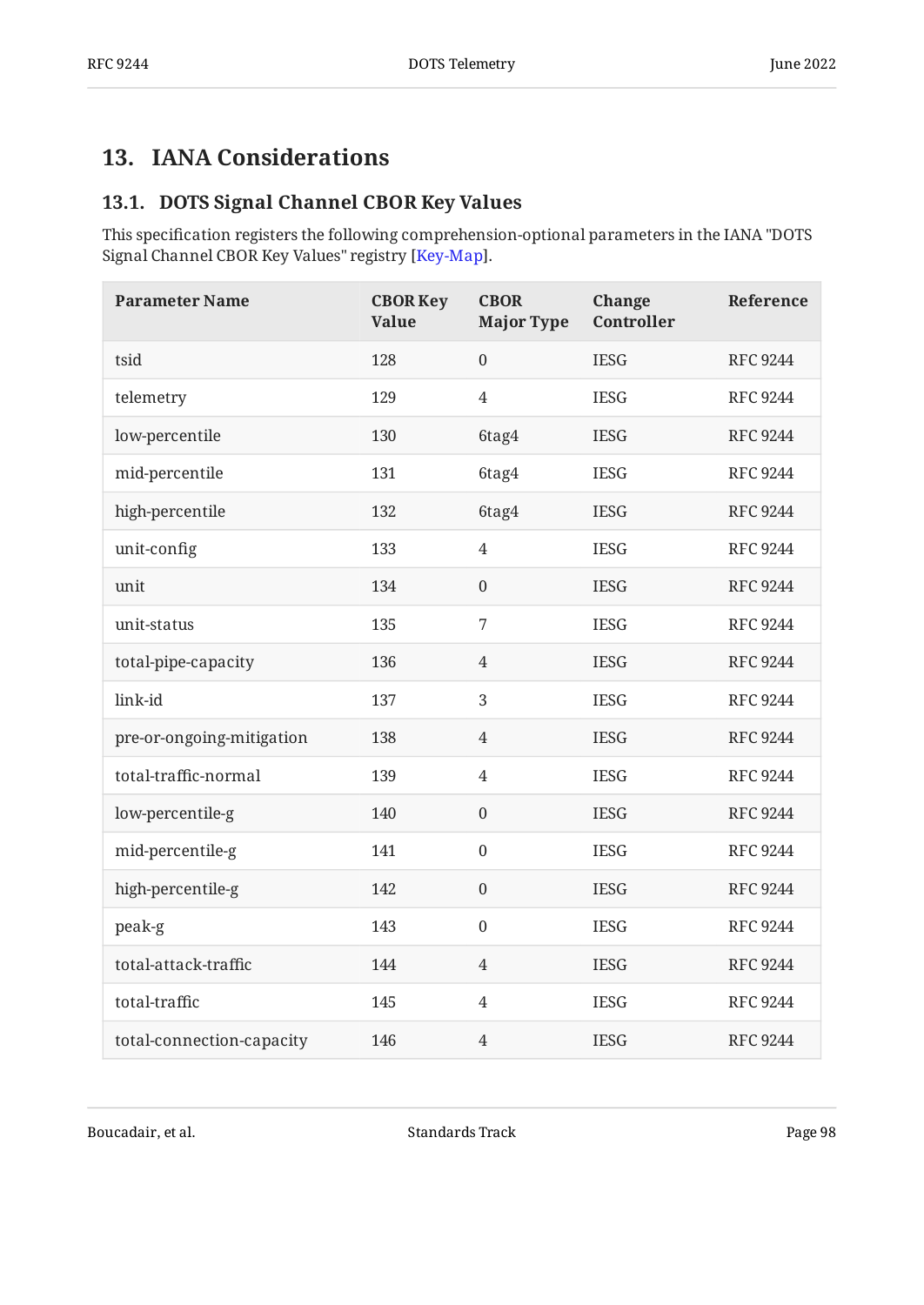| <b>Parameter Name</b>      | <b>CBOR Key</b><br><b>Value</b> | <b>CBOR</b><br><b>Major Type</b> | <b>Change</b><br>Controller | Reference       |
|----------------------------|---------------------------------|----------------------------------|-----------------------------|-----------------|
| connection                 | 147                             | $\overline{0}$                   | <b>IESG</b>                 | <b>RFC 9244</b> |
| connection-client          | 148                             | $\boldsymbol{0}$                 | <b>IESG</b>                 | <b>RFC 9244</b> |
| embryonic                  | 149                             | $\mathbf{0}$                     | <b>IESG</b>                 | <b>RFC 9244</b> |
| embryonic-client           | 150                             | $\boldsymbol{0}$                 | <b>IESG</b>                 | <b>RFC 9244</b> |
| connection-ps              | 151                             | $\boldsymbol{0}$                 | <b>IESG</b>                 | <b>RFC 9244</b> |
| connection-client-ps       | 152                             | $\boldsymbol{0}$                 | <b>IESG</b>                 | <b>RFC 9244</b> |
| request-ps                 | 153                             | $\boldsymbol{0}$                 | <b>IESG</b>                 | <b>RFC 9244</b> |
| request-client-ps          | 154                             | $\boldsymbol{0}$                 | <b>IESG</b>                 | <b>RFC 9244</b> |
| partial-request-max        | 155                             | $\boldsymbol{0}$                 | <b>IESG</b>                 | <b>RFC 9244</b> |
| partial-request-client-max | 156                             | $\boldsymbol{0}$                 | <b>IESG</b>                 | <b>RFC 9244</b> |
| total-attack-connection    | 157                             | 5                                | <b>IESG</b>                 | <b>RFC 9244</b> |
| connection-c               | 158                             | 5                                | <b>IESG</b>                 | <b>RFC 9244</b> |
| embryonic-c                | 159                             | 5                                | <b>IESG</b>                 | <b>RFC 9244</b> |
| connection-ps-c            | 160                             | 5                                | <b>IESG</b>                 | <b>RFC 9244</b> |
| request-ps-c               | 161                             | 5                                | <b>IESG</b>                 | <b>RFC 9244</b> |
| attack-detail              | 162                             | 4                                | <b>IESG</b>                 | <b>RFC 9244</b> |
| id                         | 163                             | $\boldsymbol{0}$                 | <b>IESG</b>                 | <b>RFC 9244</b> |
| attack-id                  | 164                             | $\boldsymbol{0}$                 | <b>IESG</b>                 | <b>RFC 9244</b> |
| attack-description         | 165                             | 3                                | <b>IESG</b>                 | <b>RFC 9244</b> |
| attack-severity            | 166                             | $\boldsymbol{0}$                 | <b>IESG</b>                 | <b>RFC 9244</b> |
| start-time                 | 167                             | $\boldsymbol{0}$                 | <b>IESG</b>                 | <b>RFC 9244</b> |
| end-time                   | 168                             | $\boldsymbol{0}$                 | <b>IESG</b>                 | <b>RFC 9244</b> |
| source-count               | 169                             | 5                                | <b>IESG</b>                 | <b>RFC 9244</b> |
| top-talker                 | 170                             | 5                                | <b>IESG</b>                 | <b>RFC 9244</b> |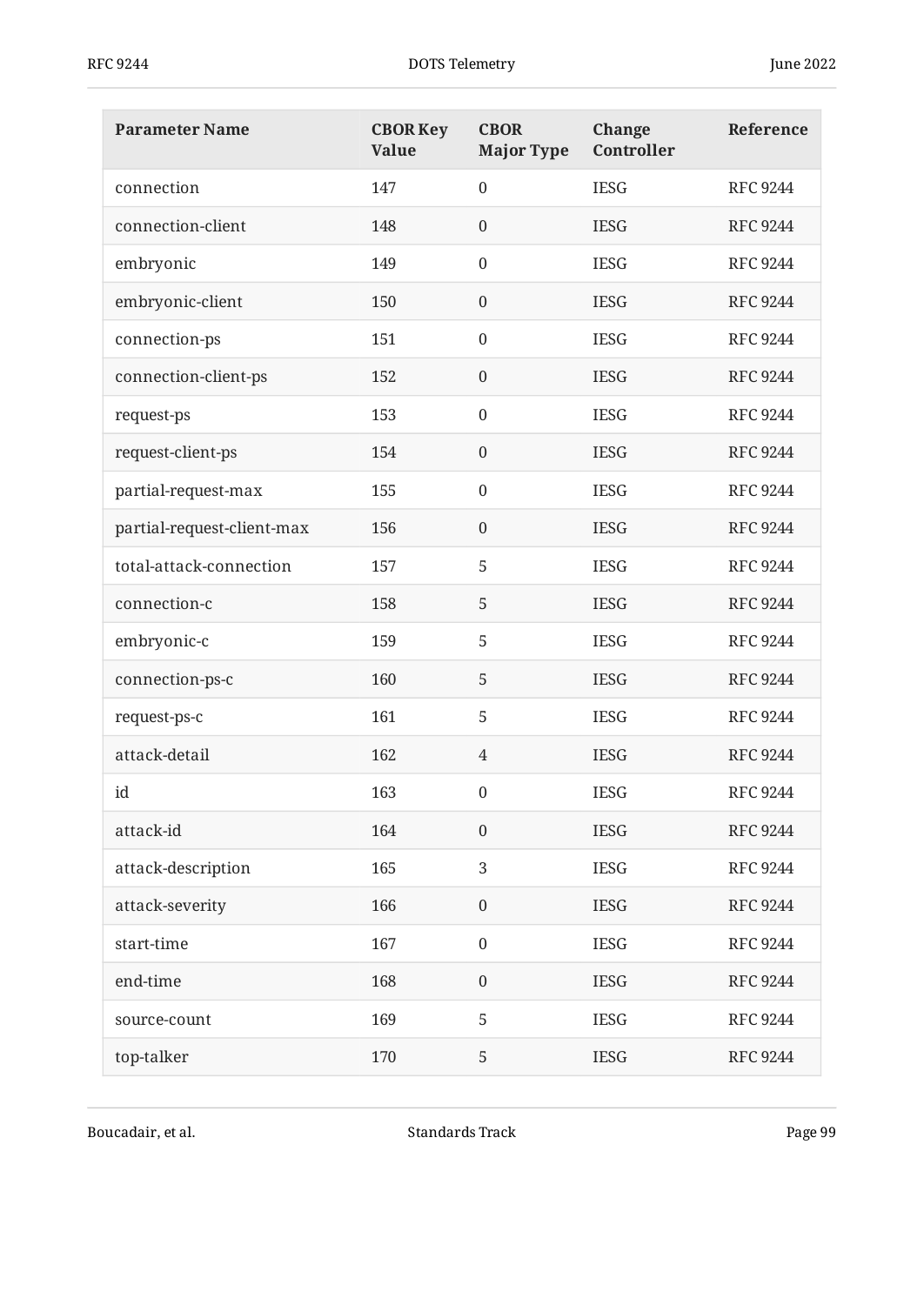| <b>Parameter Name</b>                 | <b>CBOR Key</b><br><b>Value</b> | <b>CBOR</b><br><b>Major Type</b> | <b>Change</b><br>Controller | Reference       |
|---------------------------------------|---------------------------------|----------------------------------|-----------------------------|-----------------|
| spoofed-status                        | 171                             | 7                                | <b>IESG</b>                 | <b>RFC 9244</b> |
| partial-request-c                     | 172                             | 5                                | <b>IESG</b>                 | <b>RFC 9244</b> |
| total-attack-connection-<br>protocol  | 173                             | $\overline{4}$                   | <b>IESG</b>                 | <b>RFC 9244</b> |
| baseline                              | 174                             | 4                                | <b>IESG</b>                 | <b>RFC 9244</b> |
| current-config                        | 175                             | 5                                | <b>IESG</b>                 | <b>RFC 9244</b> |
| max-config-values                     | 176                             | 5                                | <b>IESG</b>                 | <b>RFC 9244</b> |
| min-config-values                     | 177                             | 5                                | <b>IESG</b>                 | <b>RFC 9244</b> |
| supported-unit-classes                | 178                             | 5                                | <b>IESG</b>                 | <b>RFC 9244</b> |
| server-originated-telemetry           | 179                             | 7                                | <b>IESG</b>                 | <b>RFC 9244</b> |
| telemetry-notify-interval             | 180                             | $\boldsymbol{0}$                 | <b>IESG</b>                 | <b>RFC 9244</b> |
| tmid                                  | 181                             | $\mathbf{0}$                     | <b>IESG</b>                 | <b>RFC 9244</b> |
| measurement-interval                  | 182                             | $\boldsymbol{0}$                 | <b>IESG</b>                 | <b>RFC 9244</b> |
| measurement-sample                    | 183                             | $\boldsymbol{0}$                 | <b>IESG</b>                 | <b>RFC 9244</b> |
| talker                                | 184                             | $\overline{4}$                   | <b>IESG</b>                 | <b>RFC 9244</b> |
| source-prefix                         | 185                             | 3                                | <b>IESG</b>                 | <b>RFC 9244</b> |
| mid-list                              | 186                             | 4                                | <b>IESG</b>                 | <b>RFC 9244</b> |
| source-port-range                     | 187                             | $\overline{4}$                   | <b>IESG</b>                 | <b>RFC 9244</b> |
| source-icmp-type-range                | 188                             | $\overline{4}$                   | <b>IESG</b>                 | <b>RFC 9244</b> |
| target                                | 189                             | 5                                | <b>IESG</b>                 | <b>RFC 9244</b> |
| capacity                              | 190                             | $\boldsymbol{0}$                 | <b>IESG</b>                 | <b>RFC 9244</b> |
| protocol                              | 191                             | $\boldsymbol{0}$                 | <b>IESG</b>                 | <b>RFC 9244</b> |
| total-traffic-normal-per-<br>protocol | 192                             | $\overline{4}$                   | <b>IESG</b>                 | <b>RFC 9244</b> |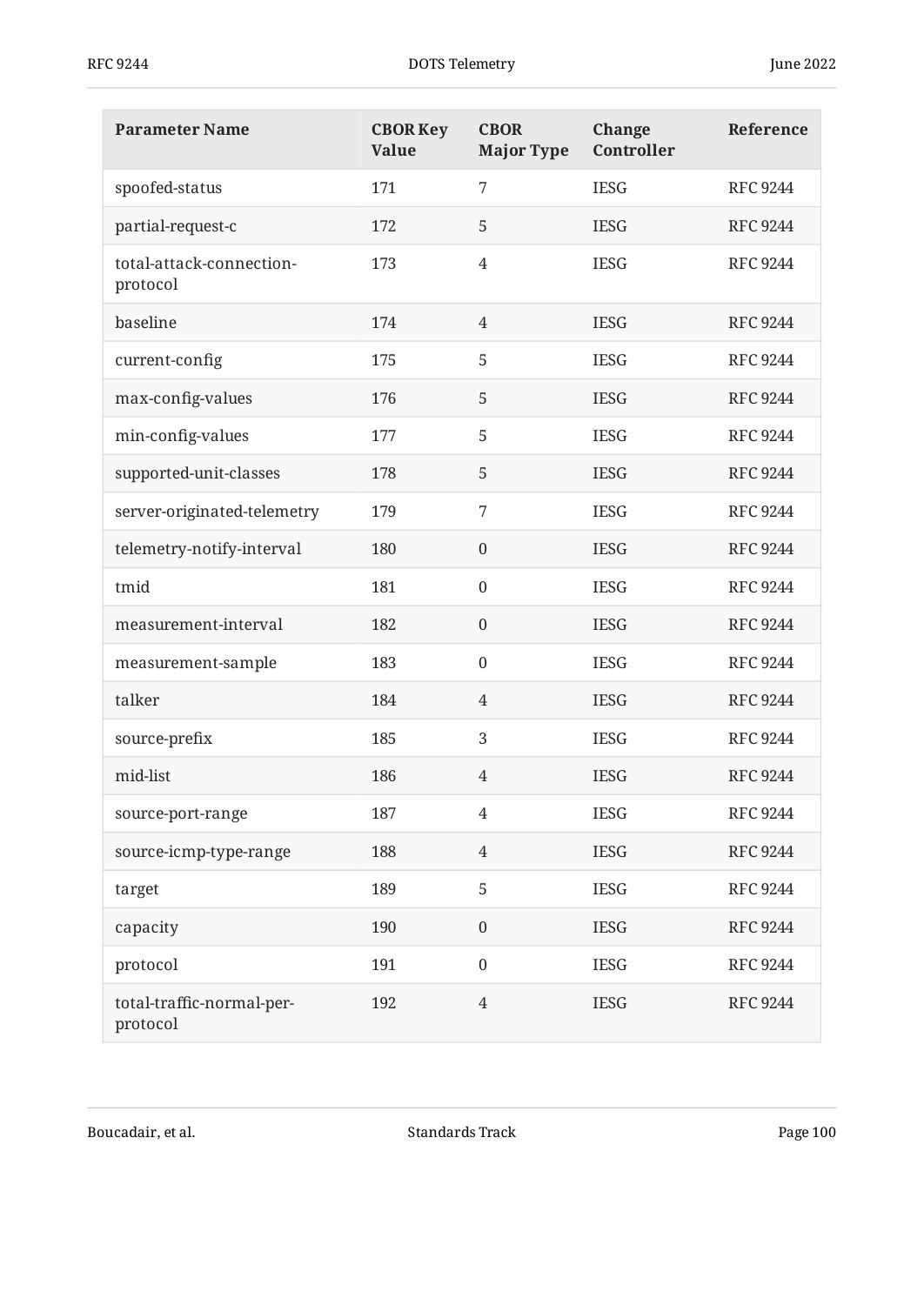| <b>Parameter Name</b>                           | <b>CBOR Key</b><br><b>Value</b> | <b>CBOR</b><br><b>Major Type</b> | Change<br>Controller | Reference       |
|-------------------------------------------------|---------------------------------|----------------------------------|----------------------|-----------------|
| total-traffic-normal-per-port                   | 193                             | $\overline{4}$                   | <b>IESG</b>          | <b>RFC 9244</b> |
| total-connection-capacity-per-<br>port          | 194                             | $\overline{4}$                   | <b>IESG</b>          | <b>RFC 9244</b> |
| total-traffic-protocol                          | 195                             | $\overline{4}$                   | <b>IESG</b>          | <b>RFC 9244</b> |
| total-traffic-port                              | 196                             | 4                                | <b>IESG</b>          | <b>RFC 9244</b> |
| total-attack-traffic-protocol                   | 197                             | 4                                | <b>IESG</b>          | <b>RFC 9244</b> |
| total-attack-traffic-port                       | 198                             | 4                                | <b>IESG</b>          | <b>RFC 9244</b> |
| total-attack-connection-port                    | 199                             | 4                                | <b>IESG</b>          | <b>RFC 9244</b> |
| port                                            | 200                             | $\boldsymbol{0}$                 | <b>IESG</b>          | <b>RFC 9244</b> |
| supported-query-type                            | 201                             | 4                                | <b>IESG</b>          | <b>RFC 9244</b> |
| vendor-id                                       | 202                             | $\boldsymbol{0}$                 | <b>IESG</b>          | <b>RFC 9244</b> |
| ietf-dots-telemetry:telemetry-<br>setup         | 203                             | 5                                | <b>IESG</b>          | <b>RFC 9244</b> |
| ietf-dots-telemetry:total-traffic               | 204                             | $\overline{4}$                   | <b>IESG</b>          | <b>RFC 9244</b> |
| ietf-dots-telemetry:total-<br>attack-traffic    | 205                             | $\overline{4}$                   | <b>IESG</b>          | <b>RFC 9244</b> |
| ietf-dots-telemetry:total-<br>attack-connection | 206                             | 5                                | <b>IESG</b>          | <b>RFC 9244</b> |
| ietf-dots-telemetry:attack-<br>detail           | 207                             |                                  | <b>IESG</b>          | <b>RFC 9244</b> |
| ietf-dots-telemetry:telemetry                   | 208                             | 5                                | <b>IESG</b>          | <b>RFC 9244</b> |
| current-g                                       | 209                             | $\boldsymbol{0}$                 | <b>IESG</b>          | <b>RFC 9244</b> |
| description-lang                                | 210                             | $\mathfrak{B}$                   | <b>IESG</b>          | <b>RFC 9244</b> |

<span id="page-100-0"></span>*[Table 4: Registered DOTS Signal Channel CBOR Key Values](#page-97-2)* 

# **[13.2. DOTS Signal Channel Con](#page-100-0)flict Cause Codes**

Per this document, IANA has assigned a new code from the "DOTS Signal Channel Conflict Cause Codes" registry [\[Cause](#page-104-0)].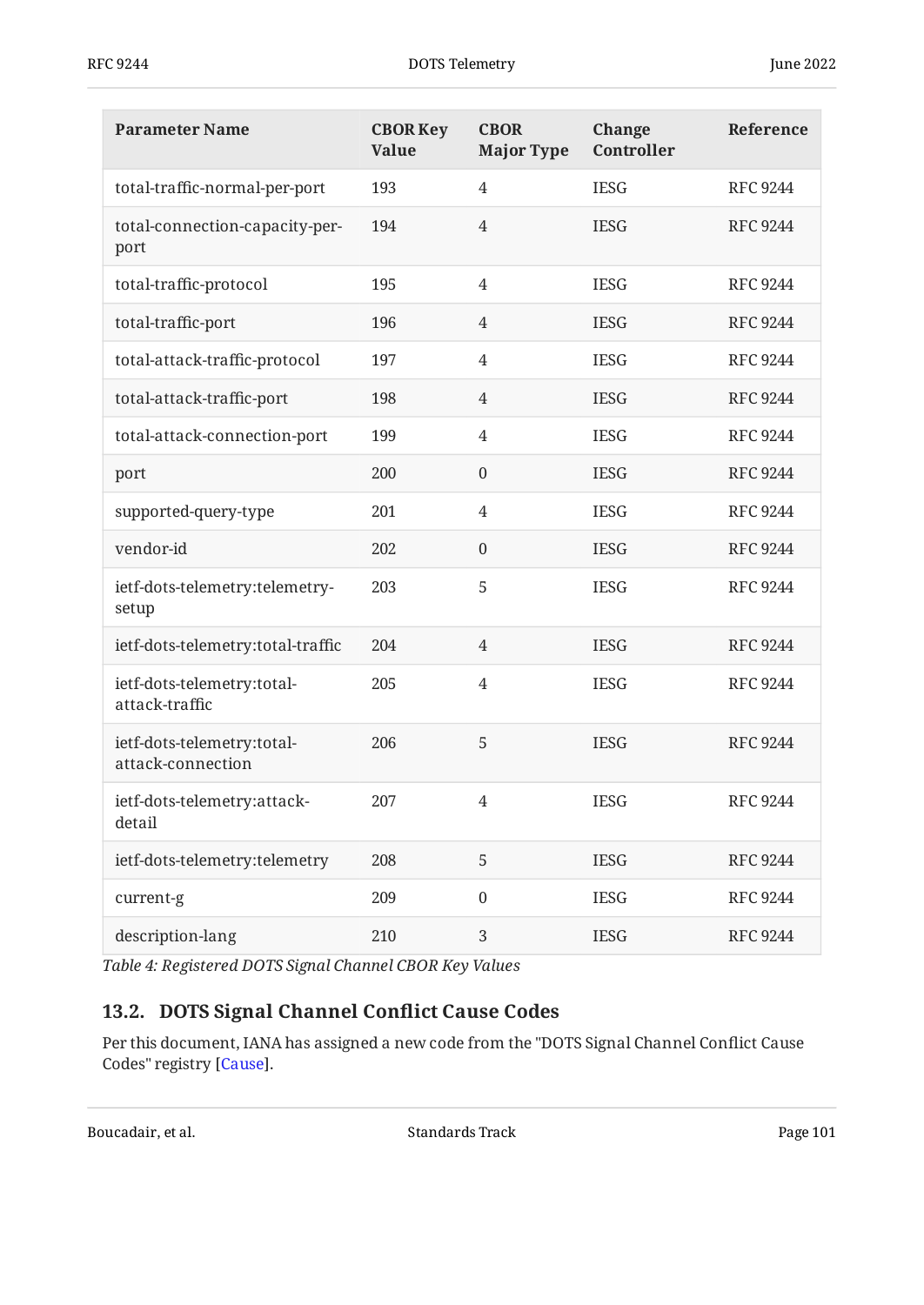<span id="page-101-1"></span><span id="page-101-0"></span>

| Code | Label | <b>Description</b>                       | Reference |
|------|-------|------------------------------------------|-----------|
| 5    |       | overlapping-pipes Overlapping pipe scope | RFC 9244  |

*[Table 5](#page-101-0): [Registered DOTS Signal Channel Con](#page-101-1)flict Cause Code* 

### <span id="page-101-2"></span>**[13.3. DOTS Telemetry URIs and YANG Module Registrations](#page-101-2)**

Per this document, IANA has registered the following URIs in the "ns" subregistry within the "IETF XML Registry" [\[RFC3688](#page-103-0)]:

URI: urn:ietf:params:xml:ns:yang:ietf-dots-telemetry Registrant Contact: The IESG. XML: N/A; the requested URI is an XML namespace.

URI: urn:ietf:params:xml:ns:yang:ietf-dots-mapping Registrant Contact: The IESG. XML: N/A; the requested URI is an XML namespace.

Per this document, IANA has registered the following YANG modules in the "YANG Module Names" subregistry [\[RFC6020\]](#page-103-1) within the "YANG Parameters" registry.

Name: ietf-dots-telemetry Namespace: urn:ietf:params:xml:ns:yang:ietf-dots-telemetry Maintained by IANA: N Prefix: dots-telemetry Reference: RFC 9244

Name: ietf-dots-mapping Namespace: urn:ietf:params:xml:ns:yang:ietf-dots-mapping Maintained by IANA: N Prefix: dots-mapping Reference: RFC 9244

## <span id="page-101-4"></span><span id="page-101-3"></span>**[14. Security Considerations](#page-101-3)**

### **[14.1. DOTS Signal Channel Telemetry](#page-101-4)**

The security considerations for the DOTS signal channel protocol are discussed in [Section 11](https://www.rfc-editor.org/rfc/rfc9132#section-11) of [[RFC9132\]](#page-104-1). The following discusses the security considerations that are specific to the DOTS signal channel extension defined in this document.

The DOTS telemetry information includes DOTS client network topology, DOTS client domain pipe capacity, normal traffic baseline and connection capacity, and threat and mitigation information. Such information is sensitive; it **MUST** be protected at rest by the DOTS server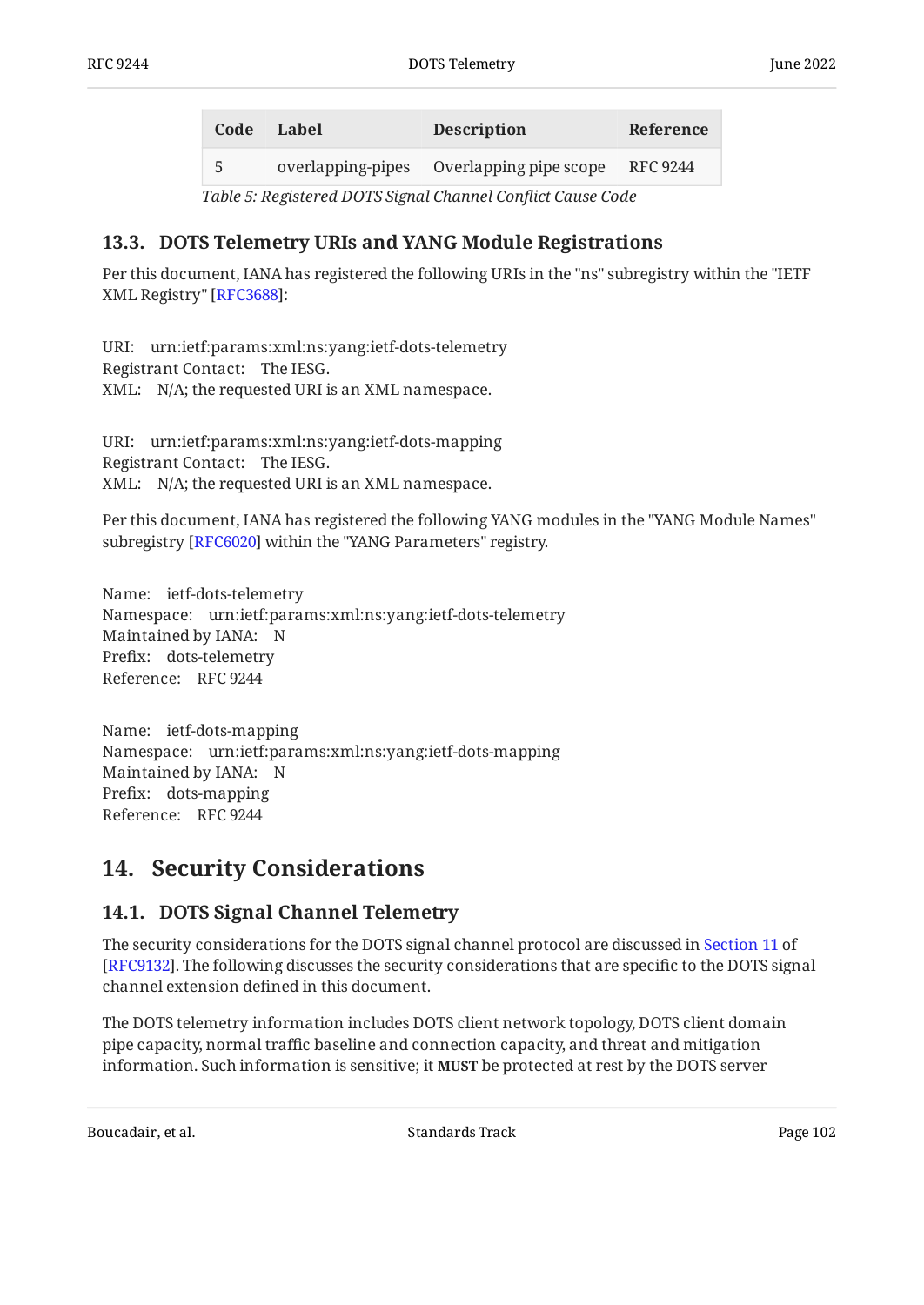domain to prevent data leakage. Note that sharing this sensitive data with a trusted DOTS server does not introduce any new significant considerations other than the need for the aforementioned protection. Such a DOTS server is already trusted to have access to that kind of information by being in the position to observe and mitigate attacks.

DOTS clients are typically considered to be trusted devices by the DOTS client domain. DOTS clients may be co-located on network security services (e.g., firewall devices), and a compromised security service potentially can do a lot more damage to the network than just the DOTS client component. This assumption differs from the often-held view (often referred to as the "zero-trust model") that devices are untrusted. A compromised DOTS client can send fake DOTS telemetry data to a DOTS server to mislead the DOTS server. This attack can be prevented by monitoring and auditing DOTS clients to detect misbehavior and to deter misuse, and by only authorizing the DOTS client to convey DOTS telemetry information for specific target resources (e.g., an application server is authorized to exchange DOTS telemetry for its IP addresses but a DDoS mitigator can exchange DOTS telemetry for any target resource in the network). As a reminder, this is a variation of dealing with compromised DOTS clients as discussed in [Section 11](https://www.rfc-editor.org/rfc/rfc9132#section-11) of . [[RFC9132\]](#page-104-1)

DOTS servers must be capable of defending themselves against DoS attacks from compromised DOTS clients. The following non-comprehensive list of mitigation techniques can be used by a DOTS server to handle misbehaving DOTS clients:

- $\bullet$ The probing rate (defined in Section 4.5 of [RFC9132]) can be used to limit the average data rate to the DOTS server.
- $\bullet$  Rate-limiting DOTS telemetry, including packets with new 'tmid' values from the same DOTS client, defends against DoS attacks that would result in varying the 'tmid' to exhaust DOTS server resources. Likewise, the DOTS server can enforce a quota and time limit on the number of active pre-or-ongoing-mitigation telemetry data items (identified by 'tmid') from the DOTS client.

Note also that the telemetry notification interval may be used to rate-limit the pre-or-ongoingmitigation telemetry notifications received by a DOTS client domain.

### <span id="page-102-0"></span>**[14.2. Vendor Attack Mapping](#page-102-0)**

The security considerations for the DOTS data channel protocol are discussed in [Section 10](https://www.rfc-editor.org/rfc/rfc8783#section-10) of . The following discusses the security considerations that are specific to the DOTS data [[RFC8783\]](#page-104-2) channel extension defined in this document.

All data nodes defined in the YANG module specified in [Section 11.2](#page-89-0) that can be created, modified, and deleted (i.e., config true, which is the default) are considered sensitive. Write operations to these data nodes without proper protection can have a negative effect on network operations.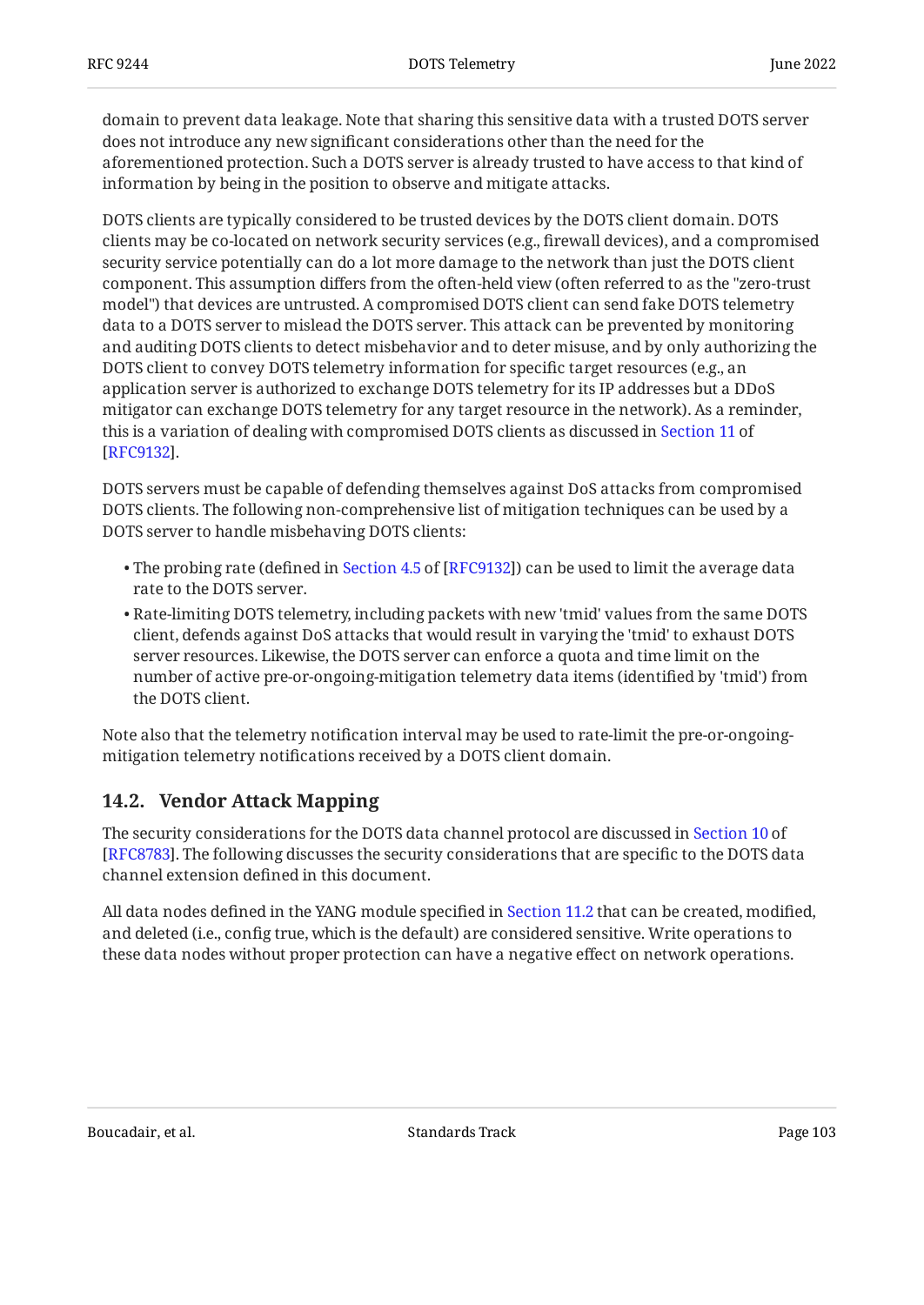Appropriate security measures are recommended to prevent illegitimate users from invoking DOTS data channel primitives as discussed in [\[RFC8783](#page-104-2)]. Nevertheless, an attacker who can access a DOTS client is technically capable of undertaking various attacks, such as:

Communicating invalid attack mapping details to the server ('/data-channel:dots-data/data-• channel:dots-client/dots-telemetry:vendor-mapping'), which will mislead the server when correlating attack details.

Some of the readable data nodes in the YANG module specified in [Section 11.2](#page-89-0) may be considered sensitive. It is thus important to control read access to these data nodes. These are the data nodes and their sensitivity:

- '/data-channel:dots-data/data-channel:dots-client/dots-telemetry:vendor-mapping' can be misused to infer the DDoS protection technology deployed in a DOTS client domain.
- '/data-channel:dots-data/dots-telemetry:vendor-mapping' can be used by a compromised DOTS client to leak the attack detection capabilities of the DOTS server. This is a variation of the compromised DOTS client attacks discussed in [Section 14.1.](#page-101-4)

## <span id="page-103-3"></span><span id="page-103-2"></span>**[15. References](#page-103-2)**

### **[15.1. Normative References](#page-103-3)**

**[Private-Enterprise-Numbers]** IANA, "Private Enterprise Numbers", [<https://www.iana.org/](https://www.iana.org/assignments/enterprise-numbers/) . [assignments/enterprise-numbers/](https://www.iana.org/assignments/enterprise-numbers/)>

- **[RFC2119]** Bradner, S., "Key words for use in RFCs to Indicate Requirement Levels", BCP 14, RFC 2119, DOI 10.17487/RFC2119, March 1997, [<https://www.rfc-editor.org/info/](https://www.rfc-editor.org/info/rfc2119) . [rfc2119](https://www.rfc-editor.org/info/rfc2119)>
- <span id="page-103-0"></span>**[RFC3688]** Mealling, M., "The IETF XML Registry", BCP 81, RFC 3688, DOI 10.17487/RFC3688, January 2004, <https://www.rfc-editor.org/info/rfc3688>.
- **[RFC5646]** Phillips, A., Ed. and M. Davis, Ed., "Tags for Identifying Languages", BCP 47, RFC 5646, DOI 10.17487/RFC5646, September 2009, [<https://www.rfc-editor.org/info/](https://www.rfc-editor.org/info/rfc5646) . [rfc5646](https://www.rfc-editor.org/info/rfc5646)>
- <span id="page-103-1"></span>**[RFC6020]** , Bjorklund, M., Ed. "YANG - A Data Modeling Language for the Network Configuration Protocol (NETCONF)", RFC 6020, DOI 10.17487/RFC6020, October 2010, <https://www.rfc-editor.org/info/rfc6020>.
- **[RFC6991]** Schoenwaelder, J., Ed., "Common YANG Data Types", RFC 6991, DOI 10.17487/ RFC6991, July 2013, <https://www.rfc-editor.org/info/rfc6991>.
- **[RFC7252]** Shelby, Z., Hartke, K., and C. Bormann, "The Constrained Application Protocol (CoAP)", RFC 7252, DOI 10.17487/RFC7252, June 2014, [<https://www.rfc-editor.org/](https://www.rfc-editor.org/info/rfc7252) . [info/rfc7252>](https://www.rfc-editor.org/info/rfc7252)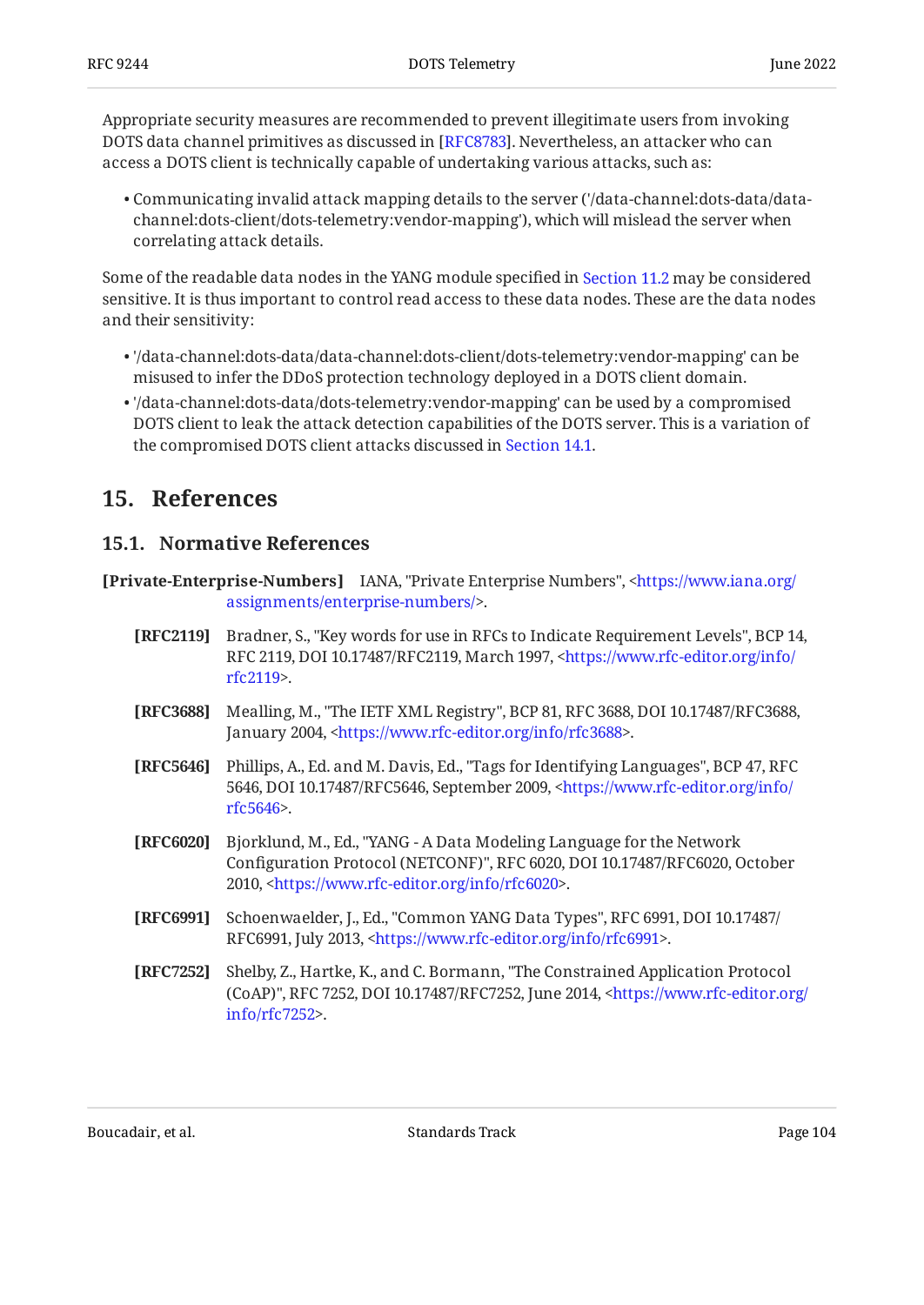| [RFC7641] | Hartke, K., "Observing Resources in the Constrained Application Protocol<br>(CoAP)", RFC 7641, DOI 10.17487/RFC7641, September 2015, <https: www.rfc-<br="">editor.org/info/rfc7641&gt;.</https:>                                            |
|-----------|----------------------------------------------------------------------------------------------------------------------------------------------------------------------------------------------------------------------------------------------|
| [RFC7950] | Bjorklund, M., Ed., "The YANG 1.1 Data Modeling Language", RFC 7950, DOI<br>10.17487/RFC7950, August 2016, <https: info="" rfc7950="" www.rfc-editor.org="">.</https:>                                                                       |
| [RFC7959] | Bormann, C. and Z. Shelby, Ed., "Block-Wise Transfers in the Constrained<br>Application Protocol (CoAP)", RFC 7959, DOI 10.17487/RFC7959, August 2016,<br><https: info="" rfc7959="" www.rfc-editor.org="">.</https:>                        |
| [RFC7970] | Danyliw, R., "The Incident Object Description Exchange Format Version 2", RFC<br>7970, DOI 10.17487/RFC7970, November 2016, <https: <br="" info="" www.rfc-editor.org="">rfc7970&gt;.</https:>                                               |
| [RFC8040] | Bierman, A., Bjorklund, M., and K. Watsen, "RESTCONF Protocol", RFC 8040, DOI<br>10.17487/RFC8040, January 2017, <https: info="" rfc8040="" www.rfc-editor.org="">.</https:>                                                                 |
| [RFC8174] | Leiba, B., "Ambiguity of Uppercase vs Lowercase in RFC 2119 Key Words", BCP 14,<br>RFC 8174, DOI 10.17487/RFC8174, May 2017, <https: <br="" info="" www.rfc-editor.org="">rfc8174&gt;.</https:>                                              |
| [RFC8345] | Clemm, A., Medved, J., Varga, R., Bahadur, N., Ananthakrishnan, H., and X. Liu, "A<br>YANG Data Model for Network Topologies", RFC 8345, DOI 10.17487/RFC8345,<br>March 2018, <https: info="" rfc8345="" www.rfc-editor.org="">.</https:>    |
| [RFC8783] | Boucadair, M., Ed. and T. Reddy.K, Ed., "Distributed Denial-of-Service Open Threat<br>Signaling (DOTS) Data Channel Specification", RFC 8783, DOI 10.17487/RFC8783,<br>May 2020, <https: info="" rfc8783="" www.rfc-editor.org="">.</https:> |
| [RFC8791] | Bierman, A., Björklund, M., and K. Watsen, "YANG Data Structure Extensions",<br>RFC 8791, DOI 10.17487/RFC8791, June 2020, <https: <br="" info="" www.rfc-editor.org="">rfc8791&gt;.</https:>                                                |
| [RFC8949] | Bormann, C. and P. Hoffman, "Concise Binary Object Representation (CBOR)",<br>STD 94, RFC 8949, DOI 10.17487/RFC8949, December 2020, <https: www.rfc-<br="">editor.org/info/rfc8949&gt;.</https:>                                            |

<span id="page-104-2"></span><span id="page-104-1"></span>**[RFC9132]** Boucadair, M., Ed., Shallow, J., and T. Reddy.K, "Distributed Denial-of-Service Open Threat Signaling (DOTS) Signal Channel Specification", RFC 9132, DOI 10.17487/ RFC9132, September 2021, <https://www.rfc-editor.org/info/rfc9132>.

### <span id="page-104-3"></span><span id="page-104-0"></span>**[15.2. Informative References](#page-104-3)**

**[Cause]** IANA, "DOTS Signal Channel Conflict Cause Codes", [<https://www.iana.org/](https://www.iana.org/assignments/dots/) . [assignments/dots/](https://www.iana.org/assignments/dots/)>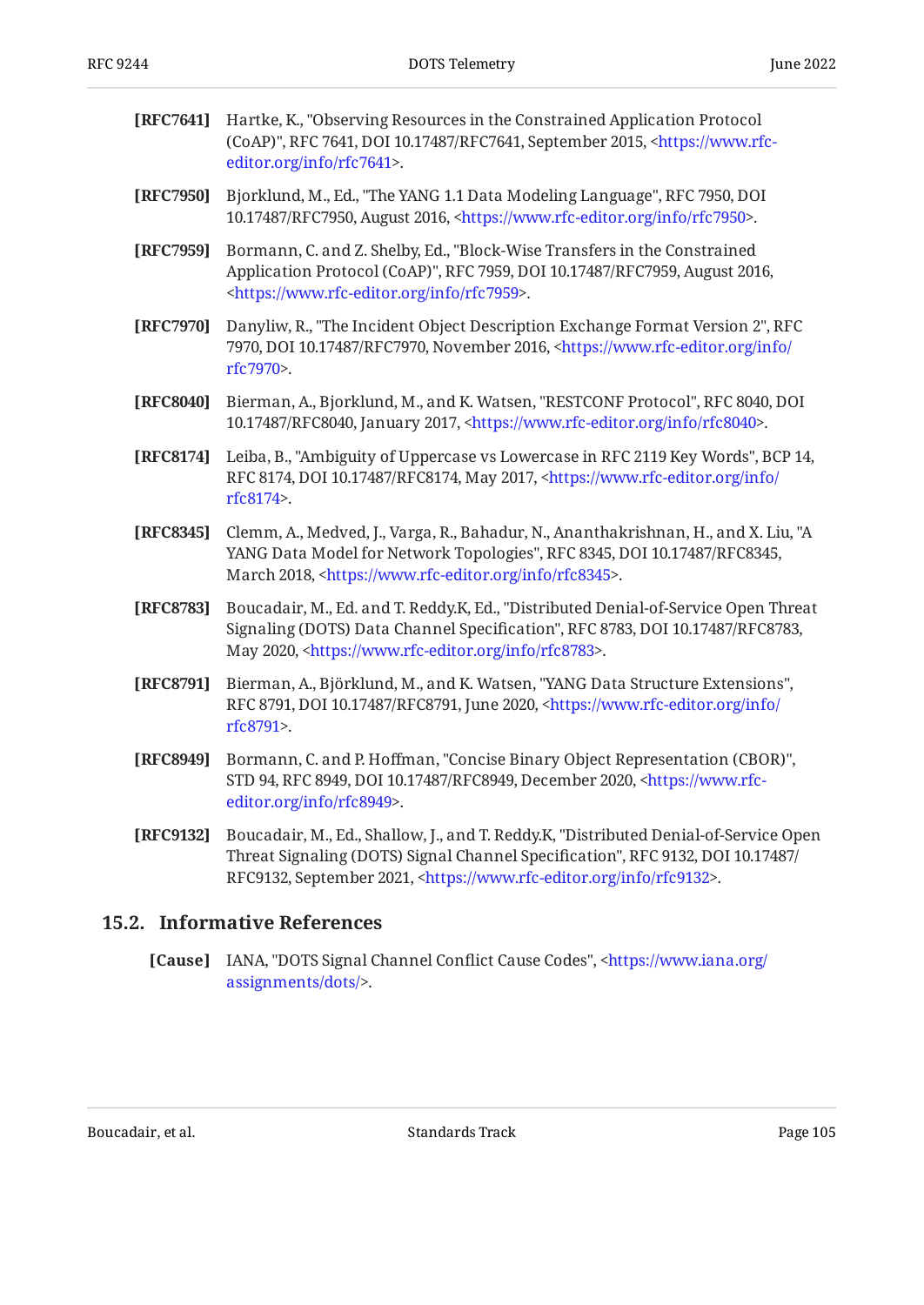- **[DOTS-Multihoming]** Boucadair, M., Reddy.K, T., and W. Pan, "Multi-homing Deployment , Considerations for Distributed-Denial-of-Service Open Threat Signaling (DOTS)" Work in Progress, Internet-Draft, draft-ietf-dots-multihoming-13, 26 April 2022, . [<https://datatracker.ietf.org/doc/html/draft-ietf-dots-multihoming-13>](https://datatracker.ietf.org/doc/html/draft-ietf-dots-multihoming-13)
- **[DOTS-Robust-Blocks]** Boucadair, M. and J. Shallow, "Distributed Denial-of-Service Open Threat Transmission", Work in Progress, Internet-Draft, draft-ietf-dots-robust-blocks-03, 11 February 2022, [<https://datatracker.ietf.org/doc/html/draft-ietf-dots-robust-](https://datatracker.ietf.org/doc/html/draft-ietf-dots-robust-blocks-03). [blocks-03](https://datatracker.ietf.org/doc/html/draft-ietf-dots-robust-blocks-03)> Signaling (DOTS) Signal Channel Configuration Attributes for Robust Block
- <span id="page-105-1"></span><span id="page-105-0"></span>**[DOTS-Telemetry-Specs]** Doron, E., Reddy, T., Andreasen, F., Xia, L., and K. Nishizuka, Specifications", Work in Progress, Internet-Draft, draft-doron-dots-telemetry-00, 30 October 2016, [<https://datatracker.ietf.org/doc/html/draft-doron-dots-](https://datatracker.ietf.org/doc/html/draft-doron-dots-telemetry-00). [telemetry-00>](https://datatracker.ietf.org/doc/html/draft-doron-dots-telemetry-00) "Distributed Denial-of-Service Open Threat Signaling (DOTS) Telemetry
	- **[Key-Map]** IANA, "DOTS Signal Channel CBOR Key Values", [<https://www.iana.org/](https://www.iana.org/assignments/dots/) . [assignments/dots/](https://www.iana.org/assignments/dots/)>
	- **[PYANG]** "pyang", commit dad5c68, April 2022, <https://github.com/mbj4668/pyang>.
	- **[RFC2330]** Paxson, V., Almes, G., Mahdavi, J., and M. Mathis, "Framework for IP Performance Metrics", RFC 2330, DOI 10.17487/RFC2330, May 1998, [<https://](https://www.rfc-editor.org/info/rfc2330) . [www.rfc-editor.org/info/rfc2330>](https://www.rfc-editor.org/info/rfc2330)
	- **[RFC4732]** Handley, M., Ed., Rescorla, E., Ed., and IAB, "Internet Denial-of-Service Considerations", RFC 4732, DOI 10.17487/RFC4732, December 2006, <[https://](https://www.rfc-editor.org/info/rfc4732) . [www.rfc-editor.org/info/rfc4732>](https://www.rfc-editor.org/info/rfc4732)
	- **[RFC5612]** Eronen, P. and D. Harrington, "Enterprise Number for Documentation Use", RFC 5612, DOI 10.17487/RFC5612, August 2009, [<https://www.rfc-editor.org/info/](https://www.rfc-editor.org/info/rfc5612) . [rfc5612](https://www.rfc-editor.org/info/rfc5612)>
	- **[RFC8340]** Bjorklund, M. and L. Berger, Ed., "YANG Tree Diagrams", BCP 215, RFC 8340, DOI 10.17487/RFC8340, March 2018, <[https://www.rfc-editor.org/info/rfc8340>](https://www.rfc-editor.org/info/rfc8340).
	- **[RFC8525]** Bierman, A., Bjorklund, M., Schoenwaelder, J., Watsen, K., and R. Wilton, "YANG Library", RFC 8525, DOI 10.17487/RFC8525, March 2019, [<https://www.rfc-](https://www.rfc-editor.org/info/rfc8525). [editor.org/info/rfc8525](https://www.rfc-editor.org/info/rfc8525)>
	- **[RFC8612]** Mortensen, A., Reddy, T., and R. Moskowitz, "DDoS Open Threat Signaling (DOTS) Requirements", RFC 8612, DOI 10.17487/RFC8612, May 2019, <[https://www.rfc-](https://www.rfc-editor.org/info/rfc8612). [editor.org/info/rfc8612](https://www.rfc-editor.org/info/rfc8612)>
	- **[RFC8811]** Mortensen, A., Ed., Reddy.K, T., Ed., Andreasen, F., Teague, N., and R. Compton, "DDoS Open Threat Signaling (DOTS) Architecture", RFC 8811, DOI 10.17487/ RFC8811, August 2020, [<https://www.rfc-editor.org/info/rfc8811](https://www.rfc-editor.org/info/rfc8811)>.

Boucadair, et al. The contract of the Standards Track Page 106 Page 106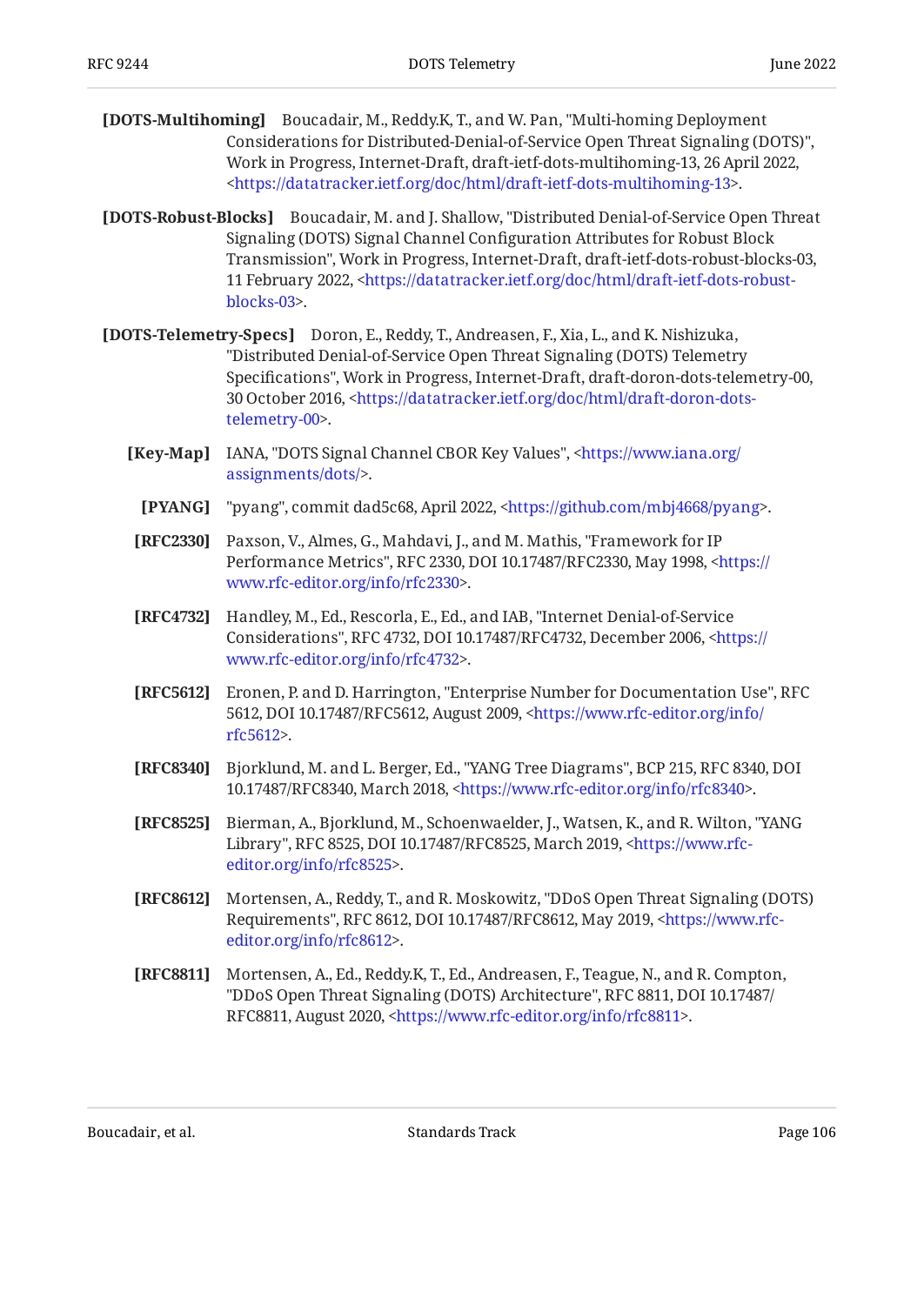| [RFC8903] | Dobbins, R., Migault, D., Moskowitz, R., Teague, N., Xia, L., and K. Nishizuka, "Use<br>Cases for DDoS Open Threat Signaling", RFC 8903, DOI 10.17487/RFC8903, May<br>2021, <https: info="" rfc8903="" www.rfc-editor.org="">.</https:>                                                     |
|-----------|---------------------------------------------------------------------------------------------------------------------------------------------------------------------------------------------------------------------------------------------------------------------------------------------|
| [RFC9133] | Nishizuka, K., Boucadair, M., Reddy.K, T., and T. Nagata, "Controlling Filtering<br>Rules Using Distributed Denial-of-Service Open Threat Signaling (DOTS) Signal<br>Channel", RFC 9133, DOI 10.17487/RFC9133, September 2021, <https: www.rfc-<br="">editor.org/info/rfc9133&gt;.</https:> |
| [RFC9177] | Boucadair, M. and J. Shallow, "Constrained Application Protocol (CoAP) Block-<br>Wise Transfer Options Supporting Robust Transmission", RFC 9177, DOI 10.17487/<br>RFC9177, March 2022, <https: info="" rfc9177="" www.rfc-editor.org="">.</https:>                                         |

**[RFC9260]** Stewart, R., Tüxen, M., and K. Nielsen, "Stream Control Transmission Protocol", RFC 9260, DOI 10.17487/RFC9260, June 2022, [<https://www.rfc-editor.org/info/](https://www.rfc-editor.org/info/rfc9260) . [rfc9260](https://www.rfc-editor.org/info/rfc9260)>

## <span id="page-106-0"></span>**[Acknowledgments](#page-106-0)**

The authors would like to thank Flemming Andreasen, Liang Xia, and Kaname Nishizuka, coauthors of [[DOTS-Telemetry-Specs](#page-105-1)], and everyone who had contributed to that document.

Thanks to Kaname Nishizuka, Yuhei Hayashi, and Tom Petch for comments and review.

Special thanks to Jon Shallow and Kaname Nishizuka for their implementation and interoperability work.

Many thanks to Jan Lindblad for the yangdoctors review, Nagendra Nainar for the opsdir review, James Gruessing for the artart review, Michael Scharf for the tsv-art review, Ted Lemon for the int-dir review, and Robert Sparks for the gen-art review.

Thanks to Benjamin Kaduk for the detailed AD review.

<span id="page-106-1"></span>Thanks to Roman Danyliw, Eric Vyncke, Francesca Palombini, Warren Kumari, Erik Kline, Lars Eggert, and Robert Wilton for the IESG review.

## **[Contributors](#page-106-1)**

The following individuals have contributed to this document:

**Li Su** CMCC Email: [suli@chinamobile.com](mailto:suli@chinamobile.com)

**Pan Wei** Huawei Email: [william.panwei@huawei.com](mailto:william.panwei@huawei.com)